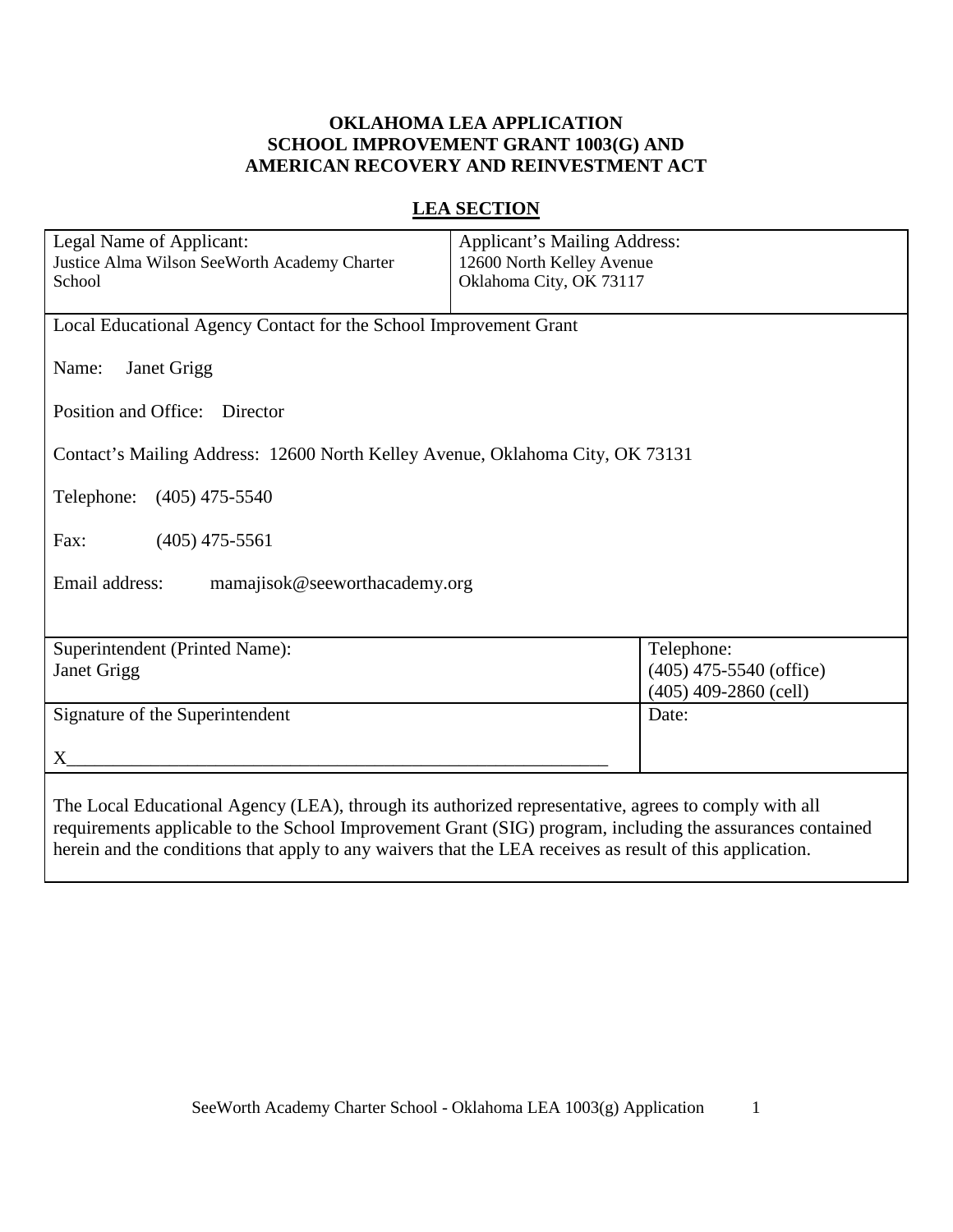# **ASSURANCES FOR OKLAHOMA LEA APPLICATION**

Read carefully the assurances below and provide an original signature certifying that the LEA will comply with all applicable federal, state, and local laws and fulfill all requirements specific to the  $1003(g)$  grant.

- A. Grantees will fully and effectively implement one of the intervention models, turnaround, transformation, restart, or school closure, with fidelity as described in the final requirements of the School Improvement Grant  $1003(g)$  and Appendix A of this application.
- B. Grantees will establish three-year goals for student achievement on the State's academic assessments in reading/language arts, mathematics, and graduation rate, if applicable.
- C. Grantees will include in any contract with a CMO, EMO, or charter organization, accountability for complying with the final requirements of the School Improvement Grant 1003(g).
- D. Grantees will report school level data, including trend data over a number of years in the following areas:
	- a. Number of minutes in the school year;
	- b. Participation rate by subgroup on State assessments in reading/language arts and mathematics;
	- c. Dropout rate;
	- d. Graduation rate;
	- e. Student attendance rate;
	- f. Number and percentage of students enrolled in advanced coursework or dual enrollment classes;
	- g. Discipline incidents;
	- h. Truancy rate;
	- i. Distribution of teachers by experience and student achievement; and
	- j. Teacher attendance rate.
- E. Grantees will meet the additional Oklahoma requirements of the 1003(g) grant as listed below:
	- a. Establish an FTE (percentage of FTE will be contingent on LEA capacity) for an LEA based Turnaround Office or Turnaround Officer(s) that will be responsible for the day-to-day management of reform efforts at the site level and coordinate and communicate with the SEA;
	- b. Provide at least 90 minutes per week of protected collaboration time for each teacher to work in Professional Learning Communities;
	- c. Provide at least five (5) days of site-based training as well as a five (5) day teacher academy or institute for each teacher in each Tier I and Tier II school to be served; and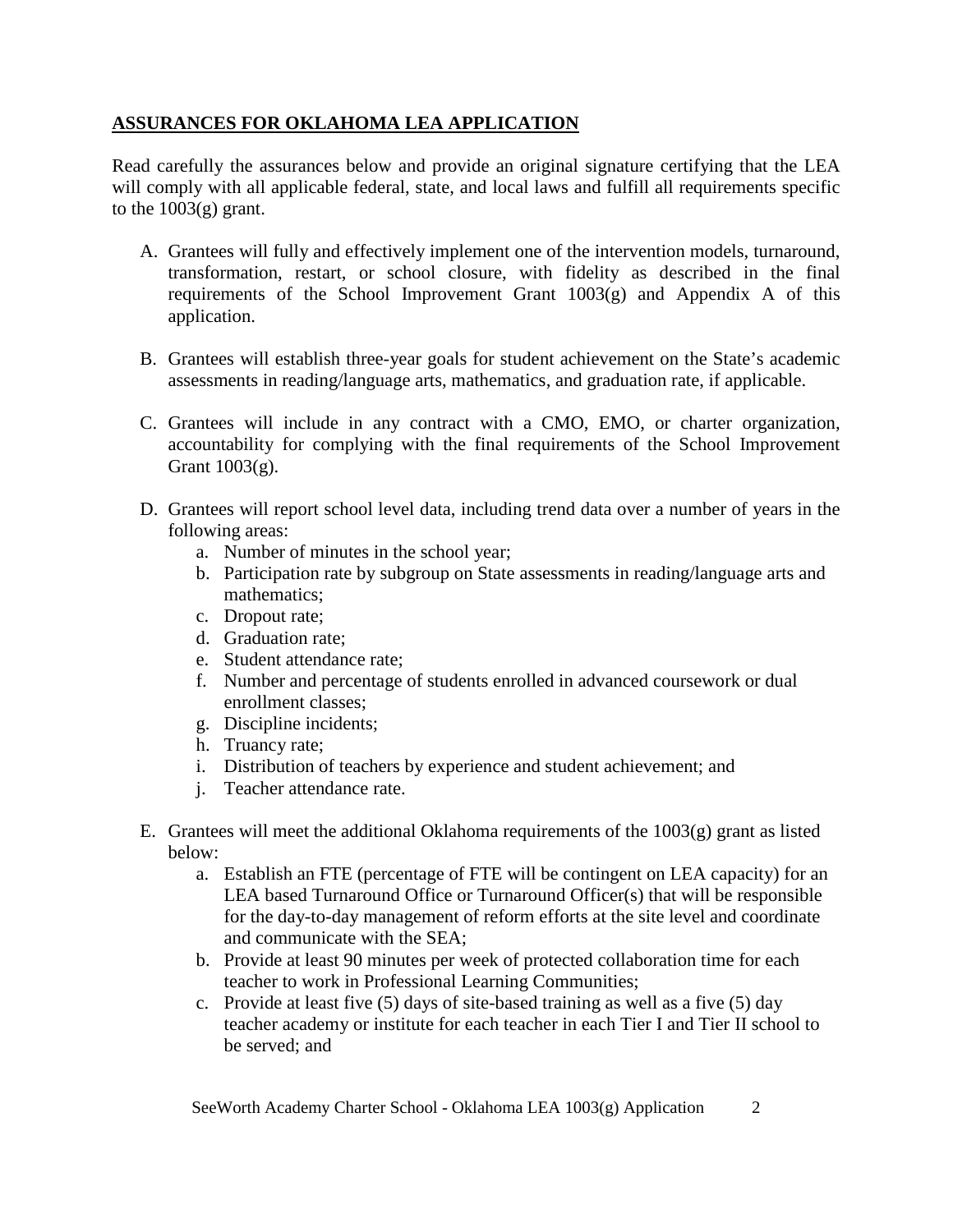- d. Provide additional training on the selected intervention model and process aligned to the selected intervention model for new teachers that join turnaround schools after the start of implementation.
- F. Grantees must utilize the technical assistance of the SEA provided School Support Team and Educational Leadership Coaching, as applicable.
- G. Grantees must commit to attend all required SEA school improvement meetings and conferences including, but not limited to, What Works in Schools: Phases I and II, data reviews, and 1003(g) Implementation Meetings.
- H. Grantees must ensure that any Tier I or Tier II school receiving 1003(g) funds that does not receive Title I, Part A funds receives all the State and local funds it would have received in the absence of 1003(g) funds.
- I. Grantees cannot use 1003(g) funds to support district-level activities for schools that are not receiving 1003(g) funds as part of this application.
- J. Grantees receiving a waiver allowing Tier I and Tier II schools to "start over" in the school improvement timeline will begin the new timeline in the first year of implementation of the selected intervention model.

```
___________________________________________________________________________________________________________
Signature of Superintendent Date
```
# **WAIVERS**

Indicate in the box below the waivers for which the LEA is applying and the Tier I and Tier II schools that will implement the waiver.

| $\Box$ Waive section 421(b) of the General Education Provisions Act (20 U.S.C. §<br>1225(b)) to extend the period of availability of school improvement funds for the<br>SEA and all of its LEAs to September 30, 2014.                          |
|--------------------------------------------------------------------------------------------------------------------------------------------------------------------------------------------------------------------------------------------------|
| Identify the schools that will implement the waiver: <i>Start typing here</i> .                                                                                                                                                                  |
| $\Box$ Waive section 1116(b) (12) of the ESEA to permit LEAs to allow their Tier I and<br>Tier II Title I participating schools that will implement a turnaround or restart<br>model to "start over" in the school improvement timeline.         |
| Identify the schools that will implement the waiver: Start typing here.                                                                                                                                                                          |
| $\Box$ Waive the 40 percent poverty eligibility threshold in section 1114(a)(1) of the<br>ESEA to permit LEAs to implement a schoolwide program in a Tier I or Tier II<br>Title I participating school that does not meet the poverty threshold. |
| Identify the schools that will implement the waiver: <i>Start typing here</i> .                                                                                                                                                                  |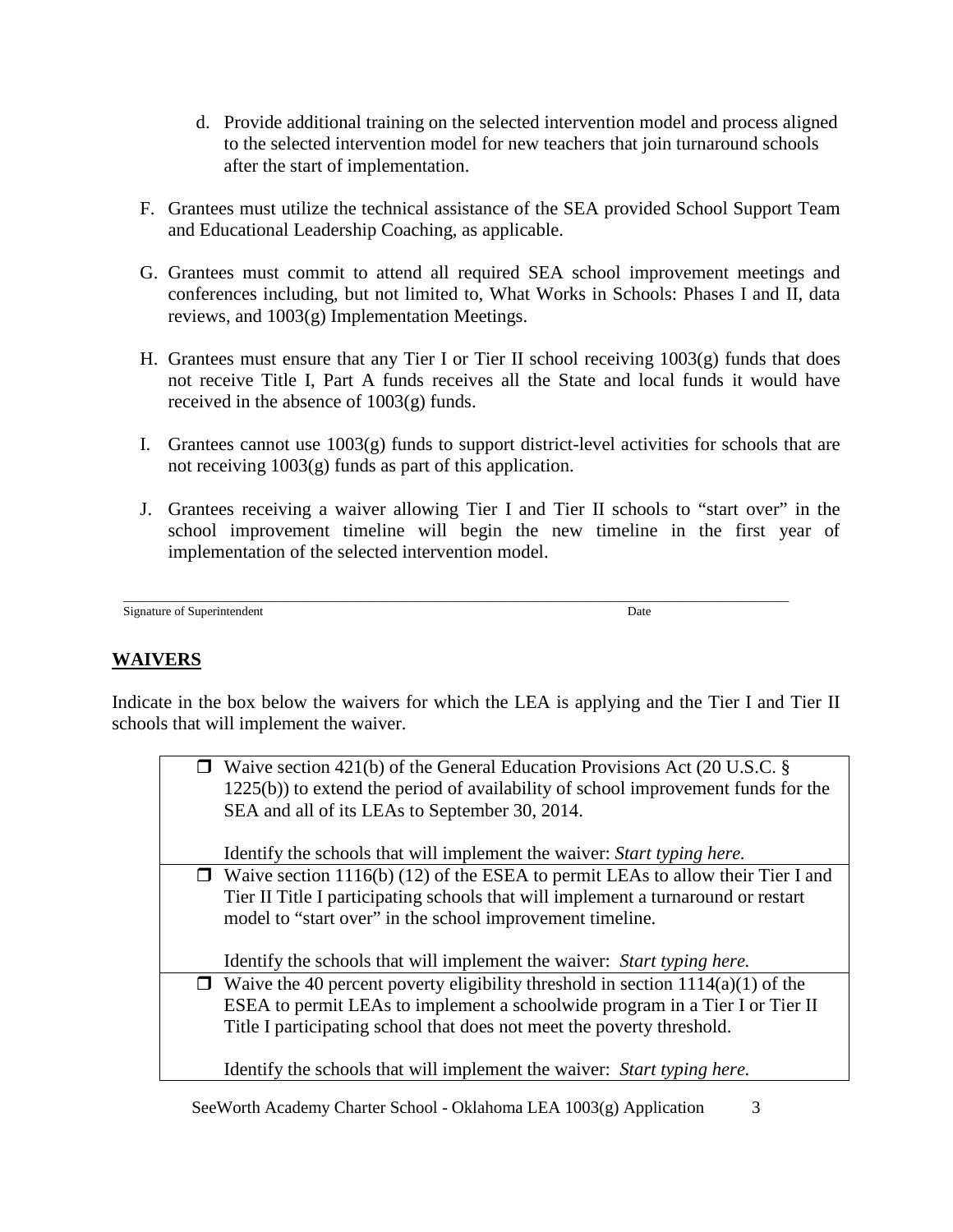## **SCHOOLS TO BE SERVED**

In the chart below, indicate the schools the LEA will serve by completing the table below. For Tier I and Tier II schools, identify the Intervention Model Selected for each school.

**Note: An LEA with nine or more Tier I or Tier II schools, including both schools that are being served with FY2009 SIG funds and schools that are eligible to receive FY2009 SIG funds, may not implement the transformation model in more than 50 percent of those schools.**

#### **Schools Served With FY2009 SIG funds:**

|                                                  | <b>NCES</b> |                        |                        |           | <b>INTERVENTION MODEL</b> |         |                       |                |
|--------------------------------------------------|-------------|------------------------|------------------------|-----------|---------------------------|---------|-----------------------|----------------|
| <b>SCHOOL NAME</b>                               | ID#         | $\blacksquare$<br>TIER | $\blacksquare$<br>TIER | 目<br>TIER | Turnaround                | Restart | <b>School Closure</b> | Transformation |
| Justice A. W. SeeWorth<br>Academy Charter School |             |                        | $\mathbf X$            |           |                           |         |                       | X              |
|                                                  |             |                        |                        |           |                           |         |                       |                |
|                                                  |             |                        |                        |           |                           |         |                       |                |
|                                                  |             |                        |                        |           |                           |         |                       |                |
|                                                  |             |                        |                        |           |                           |         |                       |                |
|                                                  |             |                        |                        |           |                           |         |                       |                |

|                    | <b>NCES</b> |                        |           |           |            |         |                   | <b>INTERVENTION MODEL</b> |                       |
|--------------------|-------------|------------------------|-----------|-----------|------------|---------|-------------------|---------------------------|-----------------------|
| <b>SCHOOL NAME</b> | ID#         | $\blacksquare$<br>TIER | E<br>TIER | 目<br>TIER | Turnaround | Restart | Closure<br>School | Transformation            | Will Not be<br>Served |
|                    |             |                        |           |           |            |         |                   |                           |                       |
|                    |             |                        |           |           |            |         |                   |                           |                       |
|                    |             |                        |           |           |            |         |                   |                           |                       |
|                    |             |                        |           |           |            |         |                   |                           |                       |
|                    |             |                        |           |           |            |         |                   |                           |                       |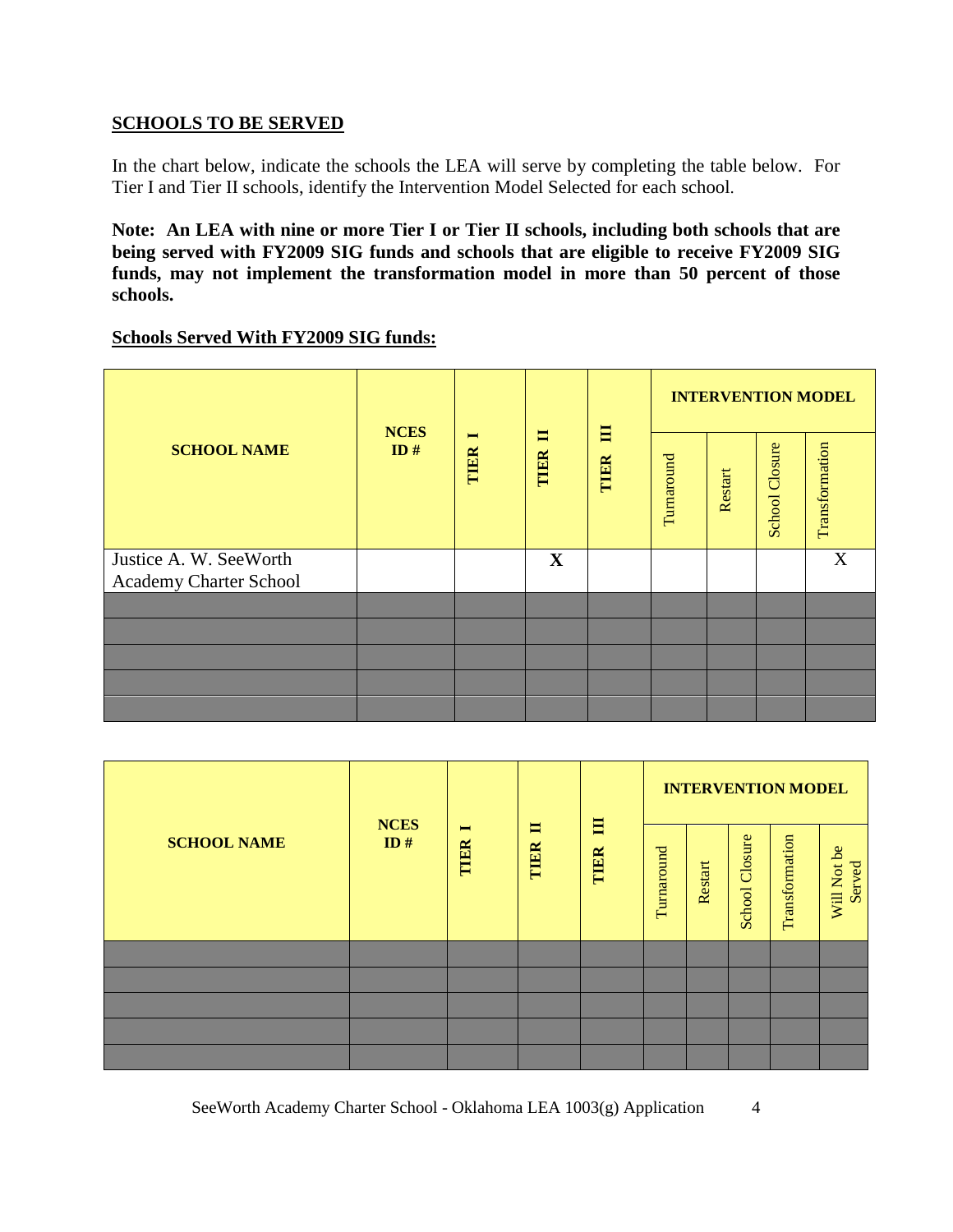# **Schools Eligible for FY2010 SIG Funds:** *add more rows as needed.*

Complete the table below if the LEA has elected **not** to serve one or more of the eligible Tier I or Tier II schools. Add rows as needed. Explain in detail why the LEA lacks capacity to serve the Tier I or Tier II schools listed below.

| <b>SCHOOL NAME</b> | <b>NCES ID</b> | $\blacksquare$<br>ER<br>E | Е<br>TIER | <b>REASON LEA LACKS CAPACITY TO SERVE</b><br><b>THE SCHOOL</b> |
|--------------------|----------------|---------------------------|-----------|----------------------------------------------------------------|
|                    |                |                           |           |                                                                |
|                    |                |                           |           |                                                                |
|                    |                |                           |           |                                                                |
|                    |                |                           |           |                                                                |

# **LEA CAPACITY**

In the chart below, address the LEA's capacity in regards to the required indicators. Be specific and detailed in the narrative, providing evidence the LEA has the capacity to fully and effectively implement the selected intervention model.

|           | <b>Indicators</b>                                                                                                                                                                                                                                                                                                                                                                | <b>LEA Narrative</b>                                                                                                                                                                                                                                                                                                                                                                                                                                                                                                                                                                                                              |
|-----------|----------------------------------------------------------------------------------------------------------------------------------------------------------------------------------------------------------------------------------------------------------------------------------------------------------------------------------------------------------------------------------|-----------------------------------------------------------------------------------------------------------------------------------------------------------------------------------------------------------------------------------------------------------------------------------------------------------------------------------------------------------------------------------------------------------------------------------------------------------------------------------------------------------------------------------------------------------------------------------------------------------------------------------|
|           | The LEA has outlined its design and<br>implementation activities for each<br>intervention model. A detailed and realistic<br>timeline has been established. The<br>person/position for providing leadership for<br>each requirement of the intervention has<br>been determined.                                                                                                  | The LEA has chosen to implement the Transformation<br>Model with a detailed realistic timeline. Action Plans,<br>Timelines, Job Descriptions, Calendars, and<br>Schedules—these items are addressed in the Appendix.<br>Implementation will begin with continued planning<br>after the award announcement. Janet Grigg, Director<br>leads the implementation team. School begins August<br>15 with extended requirements from a 4.12 hour school<br>day (Alternative School day) to a 5.0/6.0 school day.                                                                                                                         |
|           | The LEA has demonstrated that it has<br>involved and received commitment to<br>support from relevant stakeholders,<br>including administrators, teachers, teachers'<br>unions (if appropriate), parents, students,<br>and outside community members in<br>activities related to decision making,<br>choosing an intervention model, and/or<br>development of the model's design. | The LEA involved the following stakeholder groups:<br>students, all teachers, parents, community partners, and<br>administrators<br>Stakeholders were involved in activities related to<br>choosing the model and developing the program<br>design. The LEA also surveyed all students, parents,<br>administrators, support staff, and teachers using the<br>What Works In Schools survey, a survey created by the<br>Oklahoma Technical Assistance Center (OTAC), and a<br>SeeWorth Leadership Team developed survey. All<br>results of this data will be used to make any necessary<br>modifications to the plan during year 1. |
| $\bullet$ | Staff with the credentials and capacity to<br>implement the selected intervention                                                                                                                                                                                                                                                                                                | All LEA teachers are highly qualified. Currently, the<br>LEA has 12 Master Level degree teachers, and years of<br>teaching experience ranges from 3 to 30 years.                                                                                                                                                                                                                                                                                                                                                                                                                                                                  |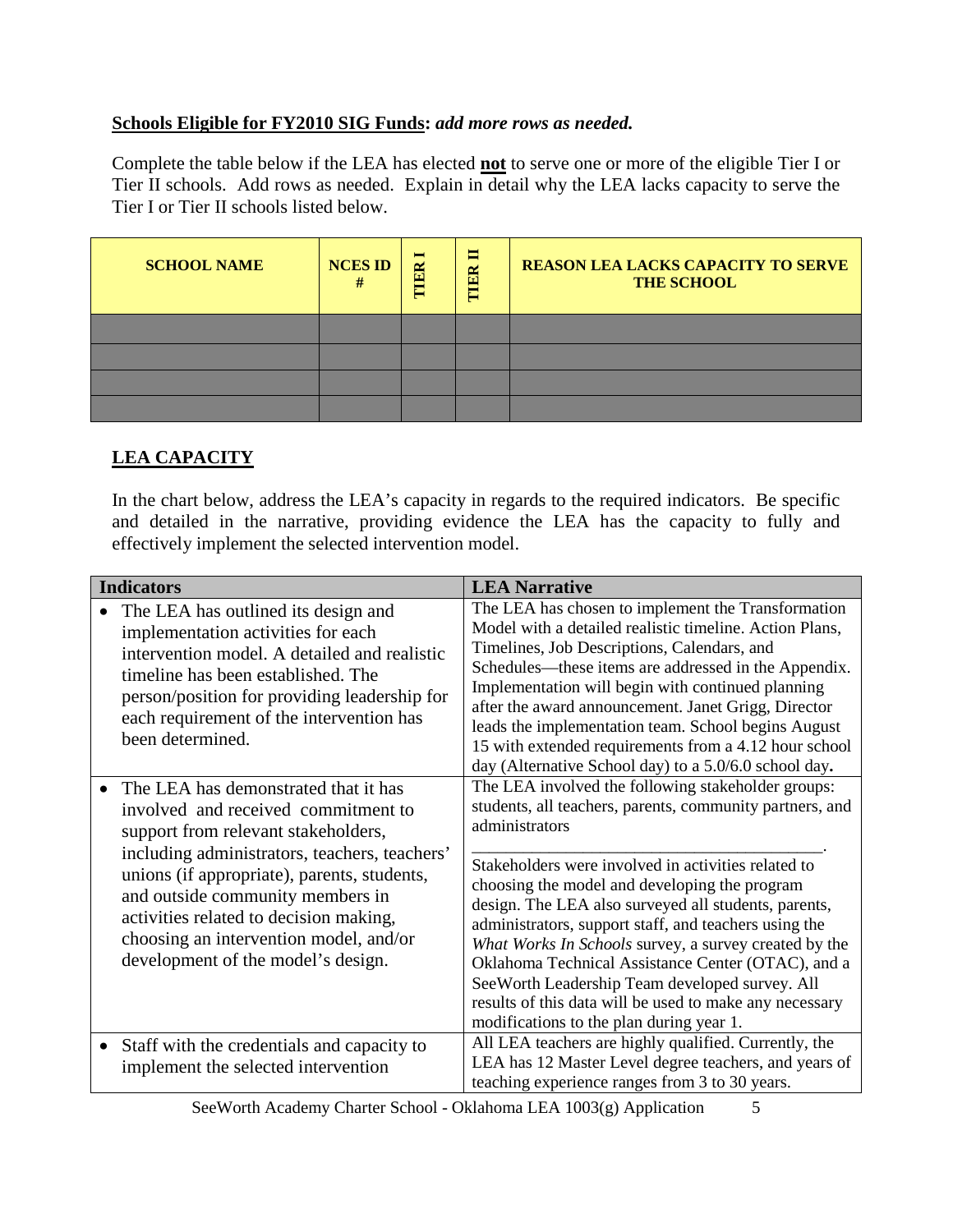| successfully has been identified. More                                                                                                                                  | SeeWorth Academy has maintained a 100% Highly                                                                                                                                                                                                                    |
|-------------------------------------------------------------------------------------------------------------------------------------------------------------------------|------------------------------------------------------------------------------------------------------------------------------------------------------------------------------------------------------------------------------------------------------------------|
| information regarding turnaround leader                                                                                                                                 | Qualified staff for the past 4 school years.                                                                                                                                                                                                                     |
| competencies can be found on the Public                                                                                                                                 |                                                                                                                                                                                                                                                                  |
| Impact Web site at www.publicimpact.com.                                                                                                                                |                                                                                                                                                                                                                                                                  |
| The ability of the LEA to serve the<br>$\bullet$                                                                                                                        | The LEA is a single site district. All funds and                                                                                                                                                                                                                 |
| identified Tier I and Tier II schools has been                                                                                                                          | resources benefit the only identified site. The site                                                                                                                                                                                                             |
| addressed.                                                                                                                                                              | serves grades $3 - 12$ .                                                                                                                                                                                                                                         |
| The ability to recruit new principals with<br>$\bullet$<br>the necessary credentials and capacity has<br>been demonstrated.<br>For information about turnaround leaders | The LEA, through the Director, has recruited a new<br>principal for the school site as required by the<br>Transformation Model. The new principal is a HQ and<br>Certified Math Instructor and Elementary and<br>Secondary Principal. She has more than 20 years |
| see                                                                                                                                                                     | experience in the traditional school environment. She                                                                                                                                                                                                            |
| http://publicimpact.com/images/stories/publ                                                                                                                             | has taught at SeeWorth for two school years and                                                                                                                                                                                                                  |
| icimpact/documents/                                                                                                                                                     | demonstrated a competency for the student body and                                                                                                                                                                                                               |
| Turnaround_Leader_Competencies.pdf                                                                                                                                      | the culture/climate of the campus                                                                                                                                                                                                                                |
| The LEA has conducted a strategic planning<br>$\bullet$                                                                                                                 | The LEA, through staff meetings, a Board of                                                                                                                                                                                                                      |
| process that supports the selection and                                                                                                                                 | Directors' meeting, parent and student orientation                                                                                                                                                                                                               |
| implementation of the chosen model.                                                                                                                                     | meetings, school Leadership Team Meetings and<br>surveys to stakeholders has gathered suggestions and                                                                                                                                                            |
|                                                                                                                                                                         | concerns that have been transformed into strategies for                                                                                                                                                                                                          |
|                                                                                                                                                                         | Year 1 of the Transformation Plan.                                                                                                                                                                                                                               |
| The LEA has developed three-year budgets<br>$\bullet$                                                                                                                   | The LEA has developed three-year budgets using                                                                                                                                                                                                                   |
| that directly align to the activities and                                                                                                                               | proposals and bids for the activities and strategies that                                                                                                                                                                                                        |
| strategies stated in the plan.                                                                                                                                          | support each element of the three year plan. The<br>budget provides funding for the Turnaround Officer,                                                                                                                                                          |
|                                                                                                                                                                         | professional development stipends, training fees, and                                                                                                                                                                                                            |
|                                                                                                                                                                         | imperative services for extending the school day. All                                                                                                                                                                                                            |
|                                                                                                                                                                         | items in the budget are directly related to the grant                                                                                                                                                                                                            |
|                                                                                                                                                                         | requirements and were chosen to address the identified                                                                                                                                                                                                           |
|                                                                                                                                                                         | needs.                                                                                                                                                                                                                                                           |
| The LEA has developed a monitoring plan<br>$\bullet$                                                                                                                    | The LEA is a single site district. The school's                                                                                                                                                                                                                  |
| that encompasses multiple visits to each                                                                                                                                | Leadership and SIG Team, Turnaround Officer/Office                                                                                                                                                                                                               |
| school and requires evidence of effective                                                                                                                               | are located on-site. Monitoring will occur daily.                                                                                                                                                                                                                |
| LEA interventions if there is limited student                                                                                                                           | Additionally, the SDE Technical Assistance Team and<br>Educational Consulting Service visits will occur on                                                                                                                                                       |
| academic success.                                                                                                                                                       | site. SeeWorth annually contracts with an external                                                                                                                                                                                                               |
|                                                                                                                                                                         | technical assistance provider and evaluator that                                                                                                                                                                                                                 |
|                                                                                                                                                                         | monitors and shares achievement data regularly. The                                                                                                                                                                                                              |
|                                                                                                                                                                         | technical assistance provider will consolidate Principal                                                                                                                                                                                                         |
|                                                                                                                                                                         | and Consultant classroom monitoring visits in order to                                                                                                                                                                                                           |
|                                                                                                                                                                         | provide additional support for teaching staff as needed<br>and to identify teaching staff that will need to be                                                                                                                                                   |
|                                                                                                                                                                         | placed on improvement plans and/or dismissed.                                                                                                                                                                                                                    |
| The LEA has plans to adopt<br>$\bullet$                                                                                                                                 | The LEA plans to adopt an extended school day                                                                                                                                                                                                                    |
| alternative/extended school-year calendars                                                                                                                              | beyond the required alternative education instructional                                                                                                                                                                                                          |
| that add time beyond the instructional day                                                                                                                              | time that minimally must be offered each day. As an                                                                                                                                                                                                              |
| for each identified Tier I and Tier II school                                                                                                                           | Oklahoma Alternative School a 4 hour 12 minute                                                                                                                                                                                                                   |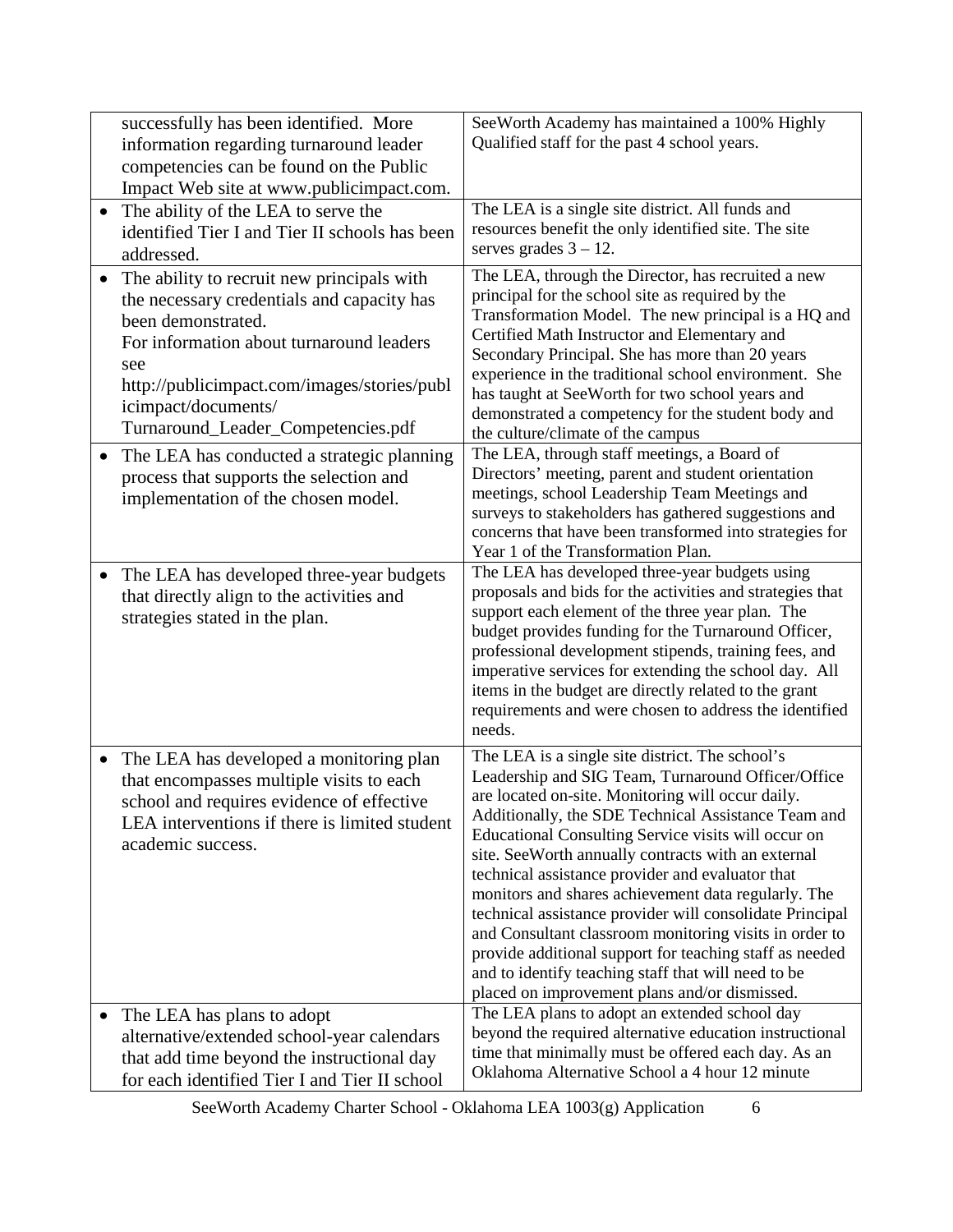| to be served.                                                                                                                                                                                                                                                                                                                                                                                                                                                                                                                                                        | school day is required. SeeWorth will extend the high<br>school day to 5.5 hours and the elementary, middle and<br>Jr High school grades will be extended to 6 hours per<br>day. A 3.5 hour optional Saturday school will be<br>offered to all students. SeeWorth will implement a                                                                                                                                                                                                                                                                                                                                                                                                                                                                 |
|----------------------------------------------------------------------------------------------------------------------------------------------------------------------------------------------------------------------------------------------------------------------------------------------------------------------------------------------------------------------------------------------------------------------------------------------------------------------------------------------------------------------------------------------------------------------|----------------------------------------------------------------------------------------------------------------------------------------------------------------------------------------------------------------------------------------------------------------------------------------------------------------------------------------------------------------------------------------------------------------------------------------------------------------------------------------------------------------------------------------------------------------------------------------------------------------------------------------------------------------------------------------------------------------------------------------------------|
| The LEA has established an FTE for an<br>$\bullet$<br>LEA Turnaround Office or Officer(s) that<br>will be responsible for the day-to-day<br>management of reform efforts at the school<br>level and coordinating with the SEA.                                                                                                                                                                                                                                                                                                                                       | Continuous School Year calendar.<br>The LEA has established 1 fulltime position for the<br>Turnaround Officer. (See Appendix for Job<br>Description and qualifications.). The Turnaround<br>Officer possess exceptional management and<br>organization skills; will serve as a significant leader at<br>this site, will participate in all elements of the school<br>improvement training with school administration. The<br>Turnaround Officer will be responsible for the day-to-<br>day management of reform efforts and will serve as a<br>liaison to coordinate and communicate directly with<br>the SDE on a regular basis. The Turnaround Office<br>will ensure and report on high quality reform efforts,                                  |
| The LEA has made a commitment to<br>expand teachers' capacity to plan<br>collaboratively in the academic areas where<br>students fail to make Adequate Yearly<br>Progress.                                                                                                                                                                                                                                                                                                                                                                                           | academic achievement and effective teacher qualities.<br>Teachers will be provided 90 minutes of collaborative<br>learning time at the end of each Friday work day.<br>Students will be working in the Fine Arts classes or PE<br>class or computer labs on technology based<br>assignments. These technology based assignments may<br>include curriculum on the desktops: A+ Learning,<br>Passkey, or researching assignments. Assignments may<br>also be loaded onto IPADS or IPODS. Students will be<br>supervised by IT Department staffers during this class<br>rotation period.                                                                                                                                                              |
| The LEA has identified a $1003(g)$<br>$\bullet$<br>Turnaround Office(r) that meets regularly<br>with SEA staff to discuss progress of<br>schools. Turnaround Office(r)s are highly<br>knowledgeable educators who specialize in<br>school improvement, understand culture and<br>climate, relate well to stakeholders, and<br>understand the scope of Oklahoma's Nine<br><b>Essential Elements. The Turnaround</b><br>$Office(r)$ must also demonstrate that they<br>communicate regularly with the LEA<br>administrative team, including the LEA<br>Superintendent. | Through the Director, a Turnaround Officer will be<br>hired that will meet regularly with the SEA staff and<br>the Charter school administrative and instructional<br>staff. The Turnaround Officer will meet deadlines for<br>all reporting requirements and will provide suggestions<br>for changes based on data collected and reviewed by<br>the SeeWorth Technical Assistance provider and<br>Leadership Team. The Turnaround Officer will work<br>with the Principal to monitor professional development<br>implementation inside the classroom and curriculum<br>adjustments or assessment implementation decided<br>inside the 90min Collaboration Time for each<br>instructor. (See Appendix for Job Description and<br>qualifications.). |
| The LEA has demonstrated, through past<br>$\bullet$<br>grant applications, that they have sound<br>fiscal management with limited audit<br>findings.                                                                                                                                                                                                                                                                                                                                                                                                                 | The LEA has participated in numerous federal and<br>state grants with no audit findings. The latest Audit<br>summary will be provided to the SDE Federal<br>Programs Department.                                                                                                                                                                                                                                                                                                                                                                                                                                                                                                                                                                   |
| The LEA has completed a self assessment<br>$\bullet$                                                                                                                                                                                                                                                                                                                                                                                                                                                                                                                 | SeeWorth Academy has contracted with an external<br>Technical Assistance Provider for the past 8 school                                                                                                                                                                                                                                                                                                                                                                                                                                                                                                                                                                                                                                            |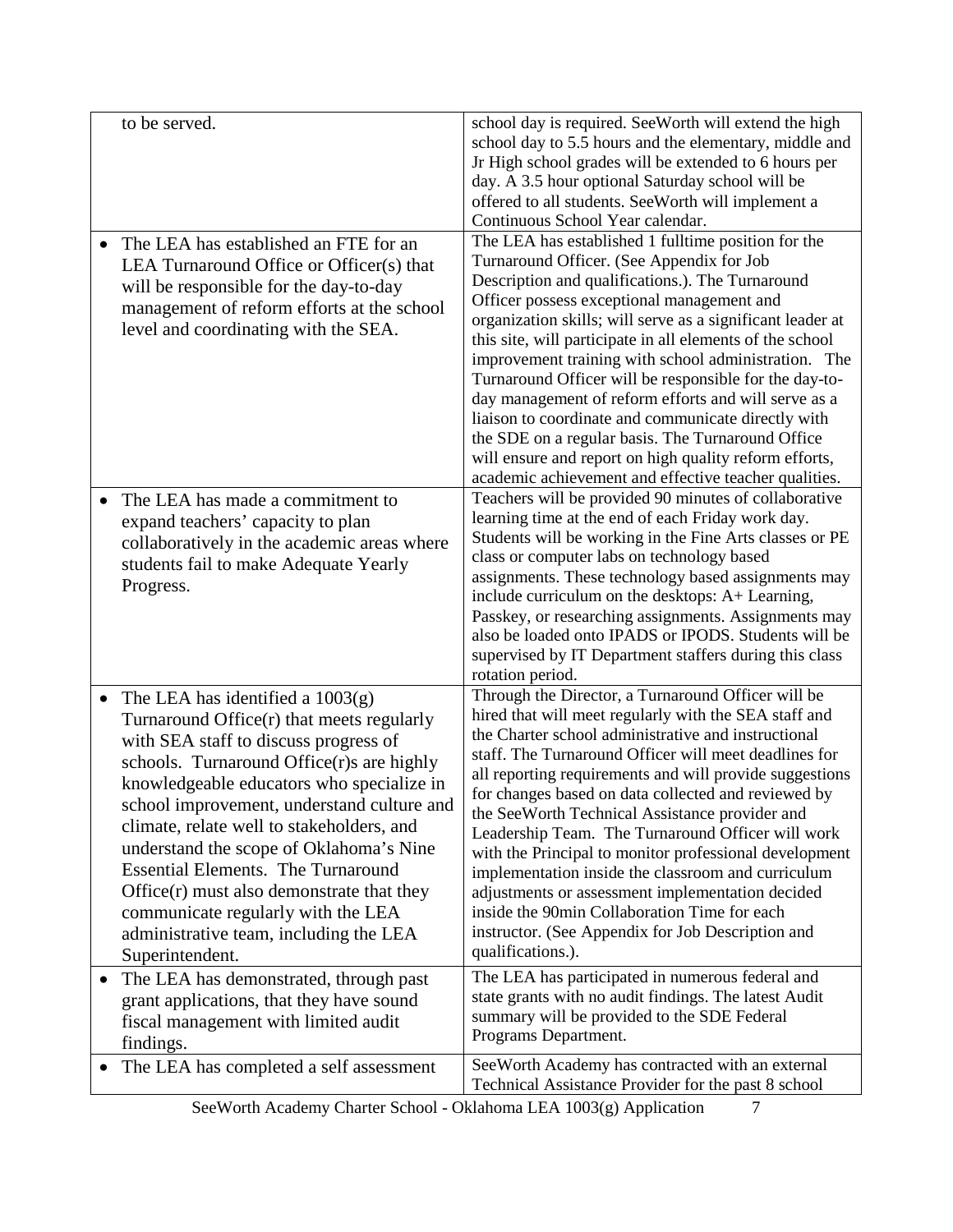| of its own capacity to design, support,<br>monitor, and assess the implementation of<br>the models and strategies that it selects for<br>its Tier I, Tier II, and Tier III schools.<br>The LEA has demonstrated a commitment<br>to the sustainability of the intervention<br>model after the funding is no longer<br>available. | years. A comprehensive schoolwide Needs Assessment<br>is performed each school year and data driven annual<br>evaluation reports are prepared for review and are used<br>as a catalyst for change or for confirmation of best<br>practices. The Technical Assistance Provider monitors<br>for federal compliance and makes immediate<br>suggestions for change when gaps in implementation<br>are found. (Located in the Appendix is a School and<br><b>Student Body Description.)</b><br>The transformation model will be sustained with Title I<br>and Title II funds. The plan includes strategies to<br>ensure newly hired staff will receive the support to<br>implement instructional strategies necessary to increase<br>student achievement. The purchase of school buses<br>ensures the transportation of all students to and from |
|---------------------------------------------------------------------------------------------------------------------------------------------------------------------------------------------------------------------------------------------------------------------------------------------------------------------------------|---------------------------------------------------------------------------------------------------------------------------------------------------------------------------------------------------------------------------------------------------------------------------------------------------------------------------------------------------------------------------------------------------------------------------------------------------------------------------------------------------------------------------------------------------------------------------------------------------------------------------------------------------------------------------------------------------------------------------------------------------------------------------------------------------------------------------------------------|
| The LEA completes the grant application<br>within the timelines set forth in the                                                                                                                                                                                                                                                | school with the extended school day layout.<br>The grant application was submitted on May 16th,<br>2011.                                                                                                                                                                                                                                                                                                                                                                                                                                                                                                                                                                                                                                                                                                                                    |
| application.                                                                                                                                                                                                                                                                                                                    |                                                                                                                                                                                                                                                                                                                                                                                                                                                                                                                                                                                                                                                                                                                                                                                                                                             |
|                                                                                                                                                                                                                                                                                                                                 | <b>Only For LEAs implementing School Closure</b>                                                                                                                                                                                                                                                                                                                                                                                                                                                                                                                                                                                                                                                                                                                                                                                            |
| The LEA has access and proximity to<br>higher achieving schools, including but not<br>limited to charter schools or new schools for<br>which achievement data are not yet<br>available.                                                                                                                                         | N/A                                                                                                                                                                                                                                                                                                                                                                                                                                                                                                                                                                                                                                                                                                                                                                                                                                         |

NOTE: If after SEA review of the claim of Lack of Capacity and the required Capacity Chart above, the SEA determines an LEA has more capacity than it has claimed, the SEA will:

- 1. Notify the LEA of the SEA's decision and require the LEA to provide additional evidence to support the lack of capacity claim within two weeks of such notice.
- 2. Provide technical assistance and support to the LEA to increase capacity to serve eligible Tier I and Tier II schools.
- 3. Require the LEA to submit a revised LEA application including the eligible schools. LEAs will have a two-week time period in which to submit an amended application.

# **LEA PROCEDURE/POLICIES FOR EXTERNAL PROVIDERS**

LEAs applying for 1003(g) funds must have in place a written procedure/policy to recruit, screen, and select external providers. Attach to this application, a written copy this procedure/policy. **Check the appropriate box below.**

- $\Box$  The LEA does not have a written procedure/policy to recruit, screen, and select external providers.
- X The LEA has a written procedure/policy to recruit, screen, and select external providers and a copy is attached to this application.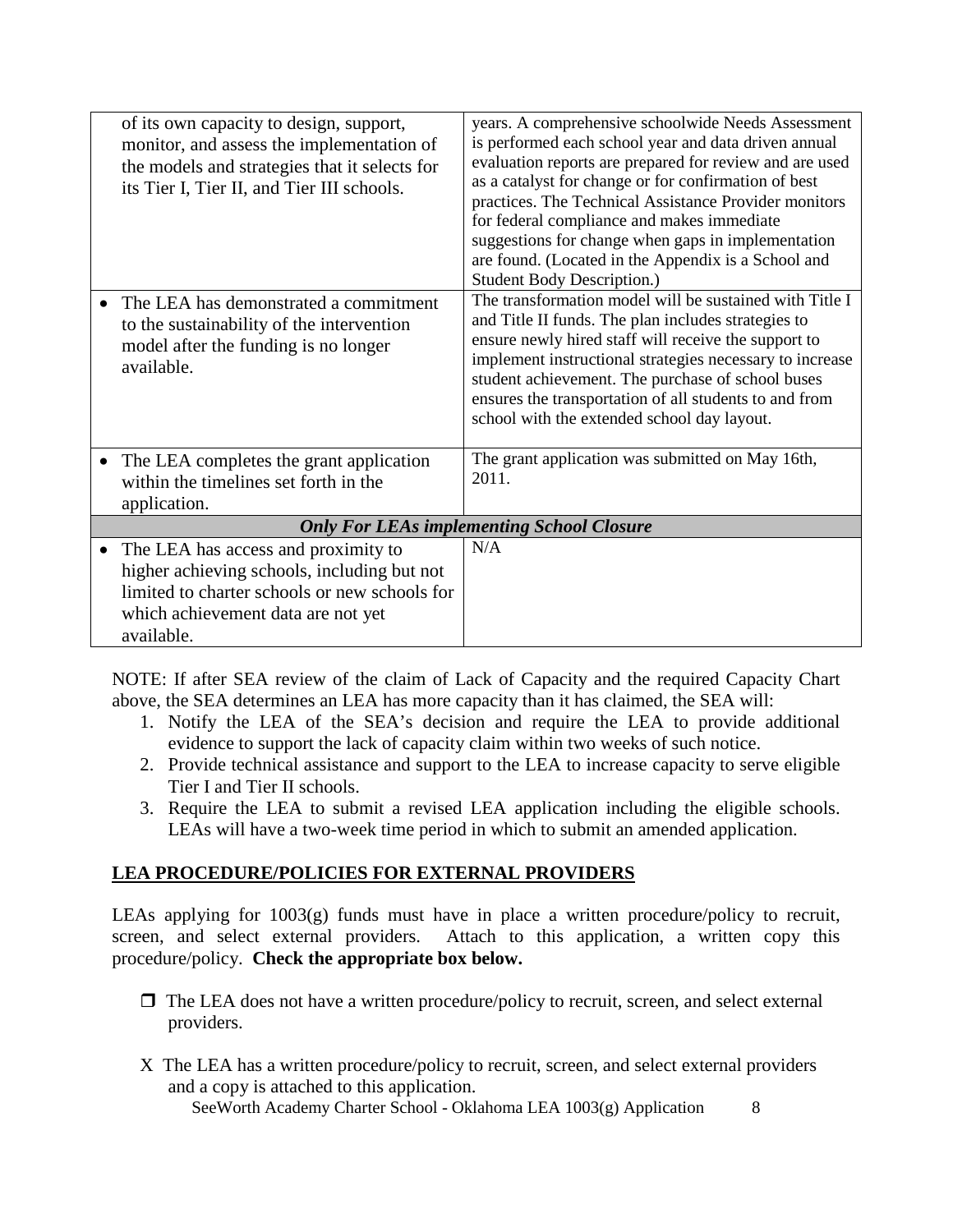Provide in the space below a detailed justification for the selection of providers that includes the following information:

- Documentation of research proven history of success working with the LEA, school or particular population;
- Alignment of external provider and existing LEA services or initiatives; and
- Capacity of external provider to serve the identified Tier I and Tier II schools and their selected intervention models.
- Data-based evidence of success working with similar populations.

### **Justification for Selection of Service Providers**

SeeWorth Academy is a charter and alternative education school of the Oklahoma City Public School district. It serves grades 3-12. These students are considered to be the 'most-at-risk' student population of the district. All students must fit into one of the referred categories to be served at SeeWorth Academy: Academic Deficient; Long Term Suspended or Consistent Behavior Problems; Teen Parent; Drop Out Recovered; or Juvenile Delinquent). Students' referral category or categories are compounded with poverty, homelessness, and gang involvement or affiliation memberships. The service providers have been selected because they have worked with at-risk populations and/or have created curriculum that tailor to the needs of students with severe academic deficiencies. (See the Needs Assessment information in the Appendix that details student body description.)

School-based data from Edperformance benchmark testing and WRAT pre and post testing indicates that students are entering SeeWorth reading on average 2.75 levels below grade level. Edperformance benchmark testing indicates that students are entering SeeWorth performing math on average 3.25 levels below grade level. These are students with and without Learning Disabilities documented through Individual Education Plans (IEPs).

The following service providers were chosen to develop a comprehensive and high quality Reading Across the Curriculum and math focused professional development plan for the staff at SeeWorth Academy. OCCT scores, including the SeeWorth API scores show a need to partner with service providers that understand significant gaps in academic achievement of students and can work with the SeeWorth staff implement instructional strategies to fill those gaps.

A consultant from the Payne Education Center (Sandy Thompson, a Qualified Master Instructor through the Payne Education Center) will be contracted to provide high quality professional development throughout the school year. The Payne Center has been selected as the external provider to provide technical assistance and professional development services due to many years of success in assisting schools in developing systemic change to improve and sustain student achievement. Payne has partnered with the LEA during previous school years. The site made significant improvements during these years as evidenced by the results of students on the Oklahoma Core Curriculum Tests (OCCT), discipline, and attendance data.

SeeWorth has had the following scores in the OCCT All Students categories:

2010: 498 Mathematics and 120 Reading (Highest API score 08-09: 579) 2009: 579 Mathematics and 367 Reading (Highest API score 08-09: 367)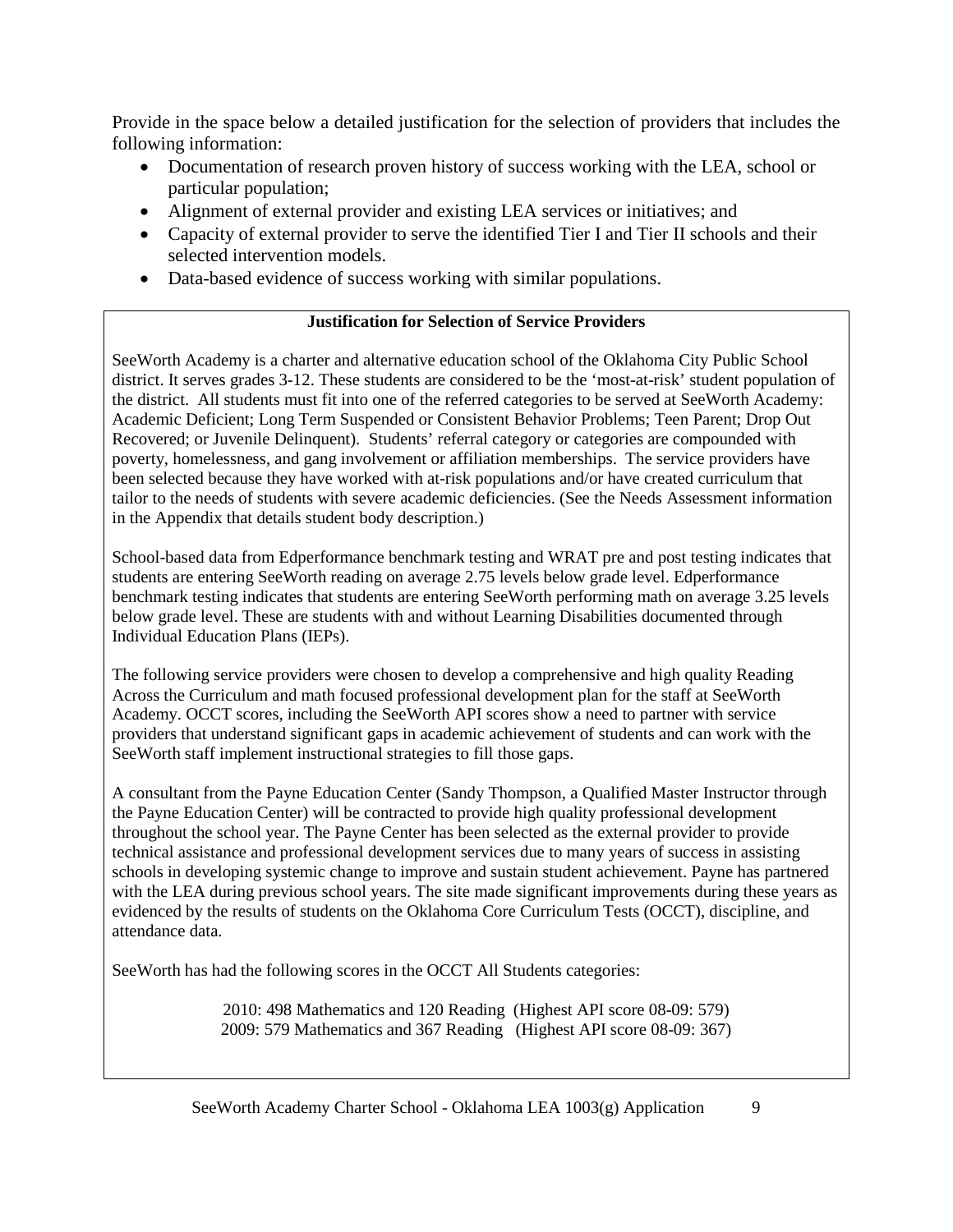During the past four school years, SeeWorth Academy has sent either 2 or 3 (depending on the year) Reading Instructors to the Payne Center's Summer Professional Development sessions. These sessions have been 2 day training workshops that focus on Reading Intervention Strategies that are used inside the SeeWorth Reading Classroom. This small scale professional development has only provided enough training to Reading instructors to continue the implementation of the supplemental classroom instruction for an upcoming school year. Each school year students are enrolled in the Reading course for either 2 days or 4 days for 45 minutes.

Payne has supported ongoing reform and initiatives in curriculum alignment, mapping, behavior management, data analysis and disaggregation, PLC's, community involvement, and focused professional development. Previously, Payne has provided annual professional development to the instructional Reading staff at SeeWorth Academy. In 1999, the Payne Education Center introduced Language Basics: (now named Structured Language Basics: SLB) a fast-paced, scripted Alphabetic Phonics-based curriculum for elementary teachers. Teachers using Language Basics: Elementary SLB have reported great success with their students. The author of this curriculum is the consultant that will be working with the SeeWorth Academy instructional staff.

In order to support the Transformation Model, the consultant will provide on-site visits to assist teachers and administrators by modeling best practices and differentiated instructional strategies in the classroom, providing mentoring and feedback sessions, and leadership development with the principal through walkthroughs, coaching debriefing, and modeling. The consultant will also provide job-embedded professional development aligned with the School Improvement Plan, WISE Rapid indicators and needs assessment, and student achievement data, as well as monthly and yearly reports for accountability with all stakeholders.

The SeeWorth Academy Reading Director is a Master Instructor with the Payne Center and will be working in her 4<sup>th</sup> year at SeeWorth Academy. SeeWorth faculty, administrators, and student data will be analyzed to drive decisions needed toward improvement with coaching, leadership, professional development, and continued data-driven decision making each year. SeeWorth will also implement school quality reviews and needs assessments.

The Payne Education Center consultant (Thompson) will be implementing and monitoring the professional development training and work of William Van Cleave and Reid Lyon.

Dr. G. Reid Lyon has over 30 years of experience as a public school educator, professor, research scientist, psychologist, and policymaker. Prior to his most recent position as Executive Vice President for Research and Evaluation at Higher Ed Holdings, Dr. Lyon was the Chief of the Child Development and Behavior Branch within National Institute of Child Health and Human development (NICHD) at the National Institutes of Health (NIH) from 1992 until 2005. In 2006 Dr. Lyon was named one of the ten most influential people in American education during the last decade by the Editorial Projects in Education Research Center (Education Week) for his work in ensuring that scientific research occupies a central role in educational practices and policy. He was recently appointed as a Distinguished Professor of Education Leadership and Policy at Southern Methodist University in Dallas, Texas, and a Distinguished Scientist in the School of Brain and Behavior Sciences at the University of Texas, Dallas.

Over the past 30 years, Dr. Lyon has had a wide range of professional responsibilities including his contributions as a research scientist, professor, classroom teacher, special education teacher, neuropsychologist, school psychologist, and leader in the development of evidence-based education policy at federal and state levels. Dr. Lyon founded Synergistic Education Solutions, an educational resource that provides consulting services to improve educational research, instruction and policies at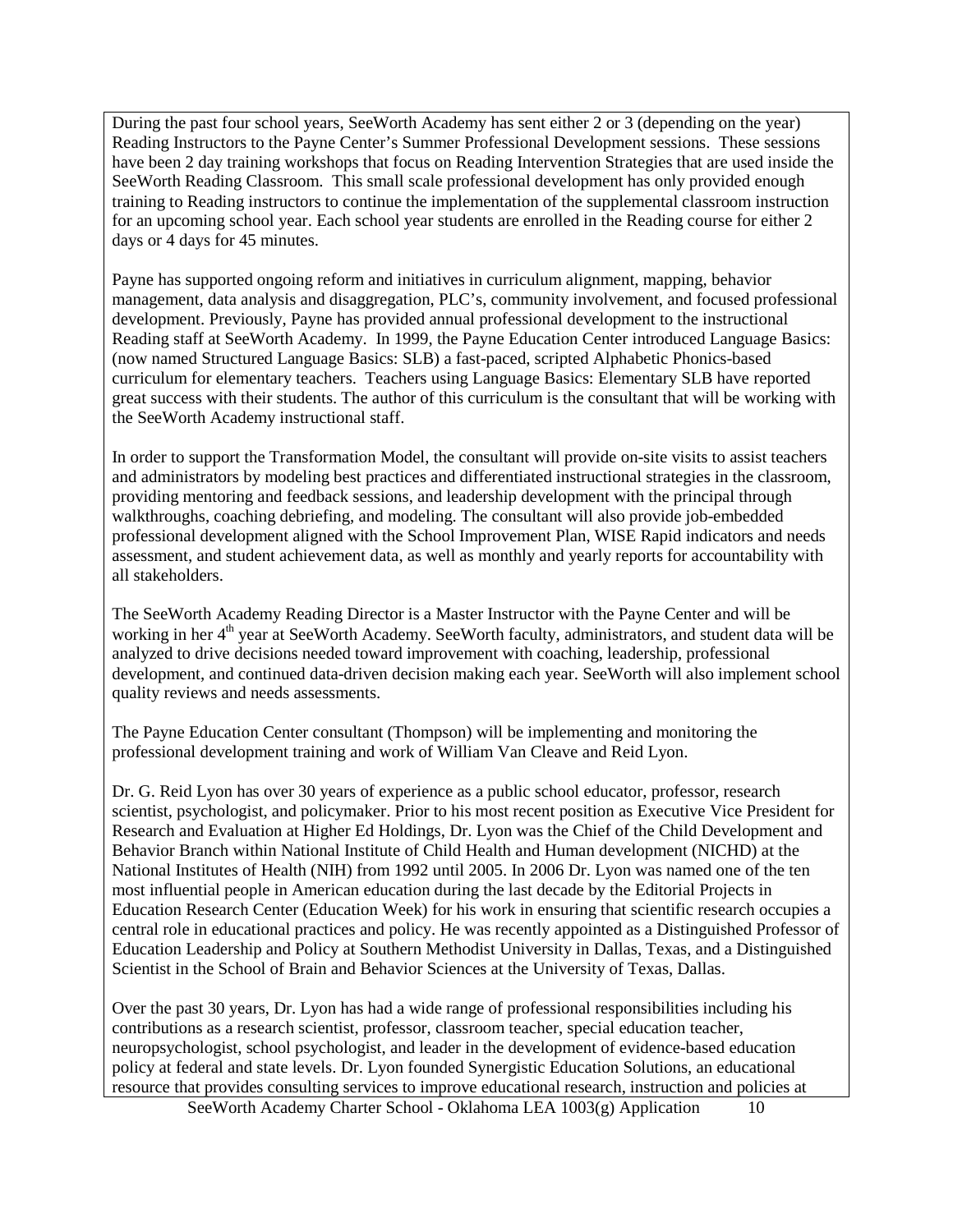national and state levels. From 1992 until 2005, Dr. Lyon served as a research psychologist and the Chief of the Child Development and Behavior Branch within the National Institute of Child health and Human Development (NICHD) at the National Institutes of Health (NIH) where he was responsible for the direction, development and management of research programs in developmental and cognitive neuroscience, developmental psychology, behavioral pediatrics, reading development and disabilities, learning disabilities, early childhood development and school readiness.

Dr. Lyon will provide the SeeWorth staff the research evidence on instructional strategies, specifically in the areas of Reading, for students with a focus on the at-risk student population. Dr. Lyon will be contracted for 1 professional development school day and has agreed to work with the SeeWorth SIG team and the SeeWorth Reading Department.

Dr. Lyon's foundation of implementing the need for Reading Across the Curriculums at SeeWorth Academy will be followed by Williams Van Cleave's lessons on instructional strategies in the Reading areas.

William Van Cleave is in private practice as a teacher trainer and educational consultant. A nationally recognized speaker, he has presented across the country on teaching strategies for students with languagebased learning difficulties.

Since 1995, William has conducted presentations and workshops at a number of public and private schools and conferences around the country. He has trained teachers in the Orton-Gillingham Approach, written expression, morphology, and spelling strategies.

William Van Cleave will work with the SeeWorth Academy Reading Department and the consultant from the Payne Education Center to implement the following topics throughout the school year: Creating A Classroom For All Kinds Of Learners, Writing Matters: Developing Writing Skills, An Introduction To Multisensory Instruction, Word Smarts: Morphology Development & Advanced Decoding**.** William Van Cleave's focus topic will be Orton-Gillingham Training. This course provides teachers with an in-depth understanding of the English language and a logical approach to teaching it. Participants learn about the structure of the English language, basic phonics, the motor component, encoding and decoding strategies, written expression, advanced word structure, and the make-up of the brain.

The Math Department instructional staff will work with professional development in Multisensory Math. The training sessions will be held on Saturday or Friday –Saturday formats, three times per school year. Training sessions will be scheduled in August 2011 for the 2011-2012 school year after Math instructors have been introduced to the Reading Across the Curriculum professional development and the new additions to the Math instructional team have been hired.

Multisensory math techniques apply Orton-Gillingham multisensory instructional strategies to mathematics. This approach fits easily with recommendations from current research and suggestions from the National Math Panel regarding instruction for struggling learners. Hands-on work with manipulative objects is recommended for all students at all ages. It enhances both concept integration and memory. This approach is especially important for LD students and those with conceptual gaps. It is however, an approach which is appropriate for all students.

The approach to multisensory math is abbreviated as CRA. This stands for Concrete to Representational to Abstract. It means that students are introduced to a mathematical concept using a concrete manipulative. One example might be using bundled straws or craft sticks to explore place value. Students then may draw or see a picture of the manipulative they used in order to further demonstrate the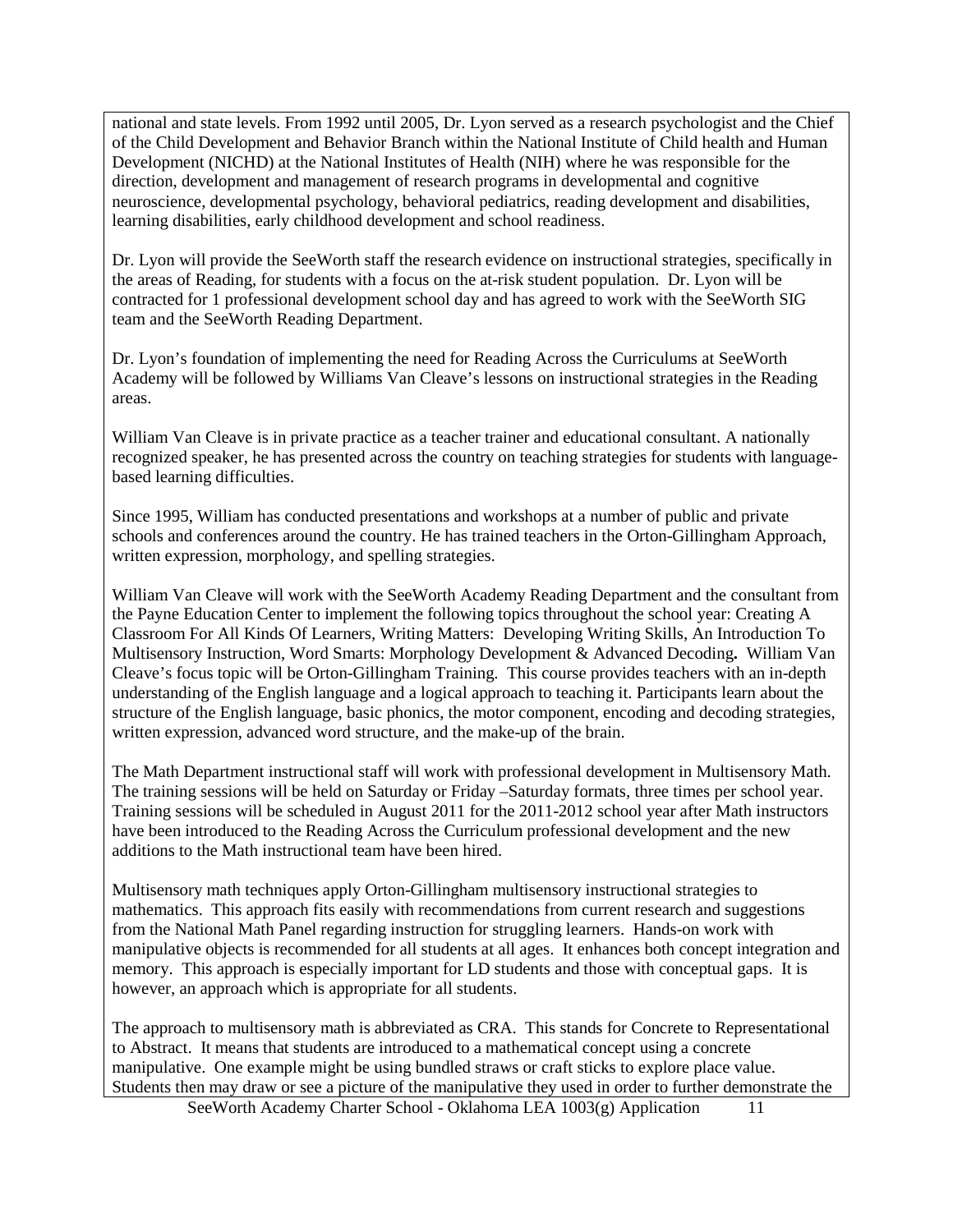concept being learned. Students might also use base ten or place value blocks which they can represent pictorially by drawing cubes, rods or flats as dots, sticks and squares to represent quantity. The next level, the abstract level, uses only numerals to build quantity. Repetitive language is also used to create links between the levels of instruction so that students transition easily from one level to another.

A high quality facilitator from ASDEC, Marilyn Zecher, a nationally certified teacher trainer with the training facility in Rockville, MD, will create the professional development schedule with the incoming Principal (previously SeeWorth Academy's Title I Math Instructor).

SeeWorth Academy will implement Singapore Math curriculum and instructional techniques into the supplemental Math classrooms. The professional development will be at no cost. The professional development for Singapore Math will be held during the school day so there will be no cost for stipends needed for instructors. The professional development facilitator will be a Trainer in Singapore Math that works in the Central Office of the Oklahoma City Public School District.

The incoming Principal will work closely with the professional development team to (Reid Lyon, William Van Cleave, Sandy Thompson and a representative(s) from the ASDEC. The Principal will work with the team using the Windows on Curriculum walk through form layout or any modifications to the observation form needed so that implementation of PD can be monitored successfully.

The Professional Development (Reading Across the Curriculum) of Reading across all classrooms (across all curriculums) expands the professional development training received by the Reading instructors from the Payne Center in past years. The Professional Development will include all instructors, co-teachers and teacher assistants. It has been noticed that the OCCT Reading scores are decreasing (see the Appendix for the data). This is an indication of two things: 1) Reading Instruction must be expanded for students to increase their Reading levels by a significant margin and 2) the student body is always changing (see the Appendix for data mobility), students will enter each year with different level deficits and at different times of the year needing immediate intervention.

The Payne Center is dedicated to increasing literacy, Kindergarten through adulthood. All curriculums and trainings are Orton-Gillingham based, which is language-based, multisensory, structured, sequential, cumulative, cognitive, and flexible. The Payne Center has an annual contract with the Oklahoma State Department of Education through the Special Education Department to provide reading intervention training to statewide instructors of all levels. The research-based strategies of the Payne Center are supported by their accreditation received by the International Multisensory Structured Language Education Council (IMSLEC). The Payne Center is among the first 15 training centers in the world to receive this certification. With that certification comes years of research and approximately 30 years of training teachers in the state of Oklahoma. This training equips Oklahoma instructors with the necessary skills to impact Oklahoma students.

Eagle Ridge Institute will be partnering with SeeWorth Academy to provide Counseling and Mentoring services. Eagle Ridge has a substantial history of working with at-risk youth in the metropolitan area. The LEA has determined the need for additional counseling/social workers to assist student with issues that directly affect student performance in the classroom and attendance officers who will ensure that students are present each day, will track student attendance and make home visits when necessary and (Please review the Job Descriptions for a complete list of duties for these supplemental positions). The typical SeeWorth student is most at-risk not only academically but also socially and mentally. The students who attend SeeWorth are not typical alternative education students; however, they are the most severely at-risk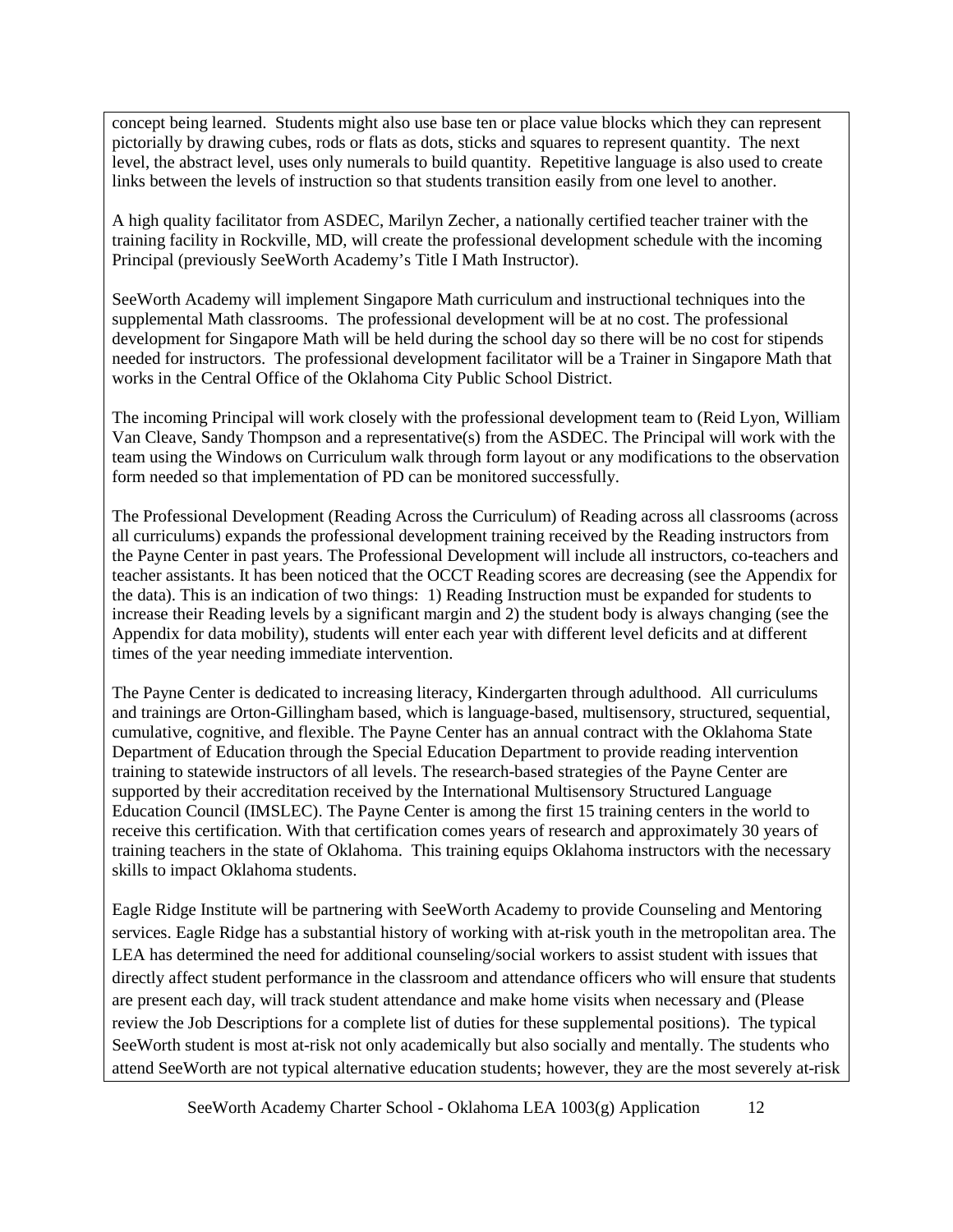alternative education students. Most students arrive at school dealing with family struggles, gang affiliation issues, adjudicated requirements and not mentally prepared for a regular educational environment. Therefore, Eagle Ridge Institute will provide Counseling, Mentoring, Drug/Alcohol Prevention, Boot Camps, Career Education and Life Skills Services-Eagle Ridge Institute for students (30 hours a week for 36 weeks @ \$92 per hour for an annual cost of \$99,360). Eagle Ridge Institute is wellknown in the state of Oklahoma for providing the following treatment services:

Prevention - The first line of defense against substance abuse is education. Eagle Ridge Institute has assisted over 3,500 young people in finding alternatives to gang involvement; involved over 3,000 students in post-secondary and college experiences and opportunities; provided case managed services to over 500 gang-involved youths and families; developed alternative recreation and life skills programs for over 5,000 young people.

Treatment - Professional and caring therapy is necessary for wholeness. Eagle Ridge Institute has provided over 900 women and their children with residential substance abuse care; provided Therapeutic Foster Care services to hundreds of children; provided Home-based / Out-patient counseling services to hundreds of children and adults.

Community Intervention - Interrupting cycles of abuse is the foundation for healing. Eagle Ridge Institute has provided court advocacy services to hundreds of youths and families; counseled hundreds of teenagers in juvenile detention; networked with over 100 agencies and organizations to provide services to at-risk youths and families; mentored thousands of at-risk adolescents in leadership and character value skills.

Community Education - Family involvement and training are keys to healthy lifestyles. Eagle Ridge Institute has disseminated more than 15,000 pieces of educational and awareness material; provided more than 30,000 person with substance abuse prevention information; provided Life Skill Training for thousands of students (3rd - 12th grade.); provided Talk-about-Safety classes to hundreds of 1st and 2nd grade students.

Community Services - Opportunities to give back to the community encourages personal growth. Eagle Ridge Institute has played an active role in youth Group Development; Community Mobilization/Coalition Building; Welfare to Work Training; College Intern Opportunities; Parent Universities; Volunteer Opportunities; Distribution of Prevention Resources; Mentoring, Tutoring, Coaching. For sustainability, Eagle Ridge will also train mentors from Crossings and SandRidge in order to allow mentoring, career education, and life skills training to continue beyond the life of the SIG grant.

# **INTEGRATION OF SERVICES**

Complete the following Integration of Services chart showing how the LEA will align any other federal, state, and local resources to the selected intervention models. You may add boxes as necessary. Examples can be found in the Application Instructions: LEA Section.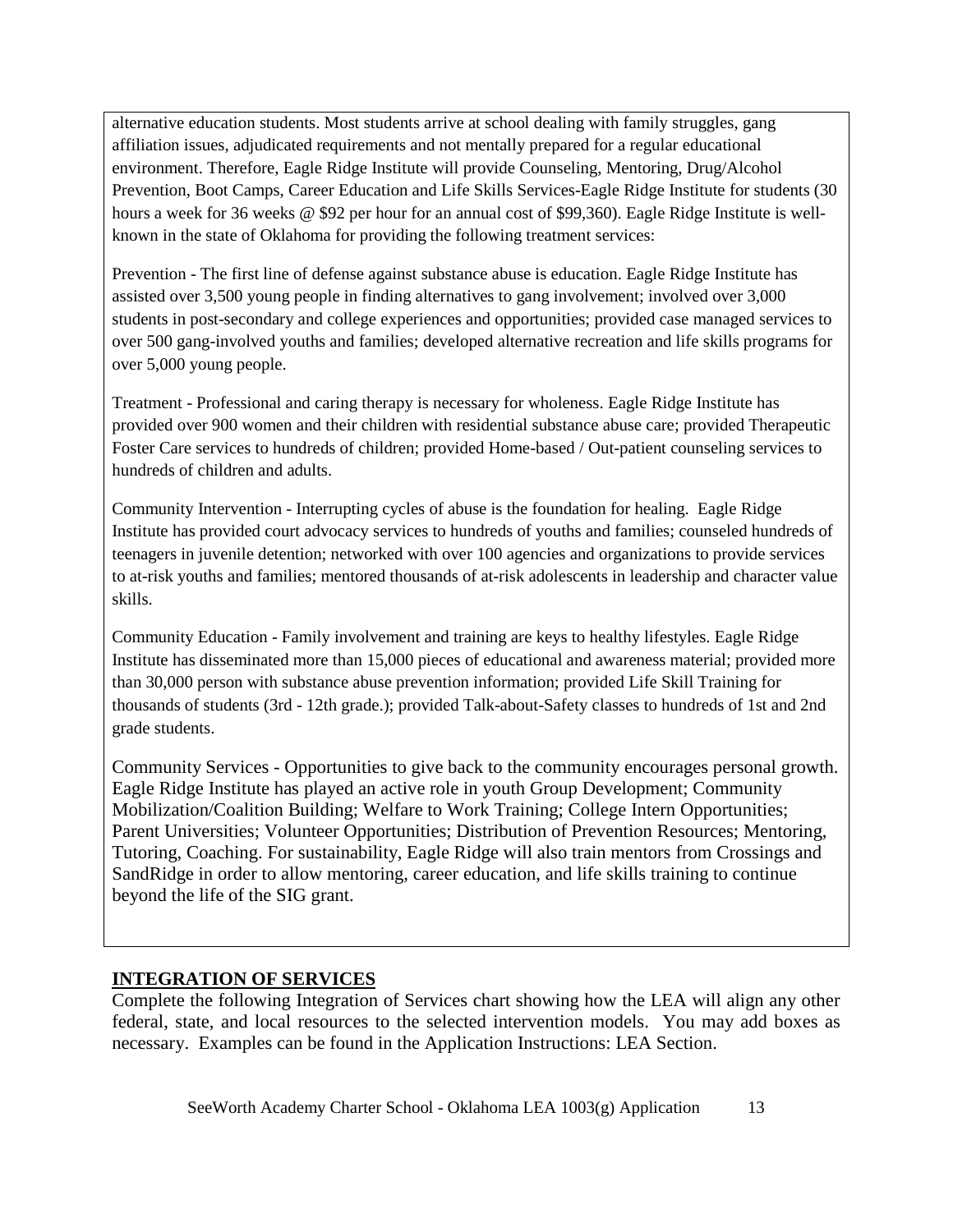| <b>Resource</b>                | Alignment with $1003(g)$                                                      |
|--------------------------------|-------------------------------------------------------------------------------|
| Title I, Part A                | Salaries for 3 FTE Highly Qualified Reading                                   |
|                                | <b>Instructors</b>                                                            |
|                                | Salary for 1.0 FTE Highly Qualified Math                                      |
|                                | Instructor                                                                    |
| Title II, Part A               | Salary for 0.90 FTE Instructional Facilitator<br>$\bullet$                    |
| Title II, Part D               | Technology based assessment practice<br>$\bullet$<br>software "Study Island". |
| Title III, Part A              | No Title III funding                                                          |
| <b>Other Federal Resources</b> |                                                                               |
| List here.<br>$\bullet$        |                                                                               |
| <b>State Resources</b>         | <b>OSDE</b> Alternative Education funding provides<br>$\bullet$               |
| List here.                     | a large (5 team) IT staff and (3 team) security                               |
|                                | staff                                                                         |
| <b>Local Resources</b>         | Funding from the SeeWorth Academy<br>$\bullet$                                |
| List here.                     | Foundation provides instructors with                                          |
|                                | supplemental classroom supplies and<br>materials.                             |
|                                | Funding from Crossings Community Church                                       |
|                                | provides instructors with supplemental                                        |
|                                | classroom supplies and materials.                                             |
|                                | Labor from Crossings Community Church<br>$\bullet$                            |
|                                | members and employees from Chesapeake                                         |
|                                | Energy Corporation provide hours of campus                                    |
|                                | beautification time and materials to keep the                                 |
|                                | campus beautiful and safe for all students and                                |
|                                | instructors.                                                                  |
|                                | General Fund - supports .10 FTE (.90 FTE                                      |
|                                | Title II Instructional Facilitator)                                           |
|                                |                                                                               |
|                                |                                                                               |
|                                |                                                                               |

# **LEA MODIFICATION OF POLICIES AND PROCEDURES**

In the space below, provide a narrative describing the steps the LEA has taken or will take to modify its policies and procedures to enable the schools to effectively implement the selected intervention models.

#### **School Level Activities to Modify Policies and Procedures for Effective Implementation**

- SeeWorth will create teams to address various sections of the action plans. Research indicates that effective leadership is best accomplished with a team approach (*Marzano, 2003*).
- The SIG Team will develop a process for each team's operation. Teams will receive work plans for the year and will be assigned specific work products to produce. Each team will maintain plans, agendas, minutes, and meeting attendance using the WISE Tool.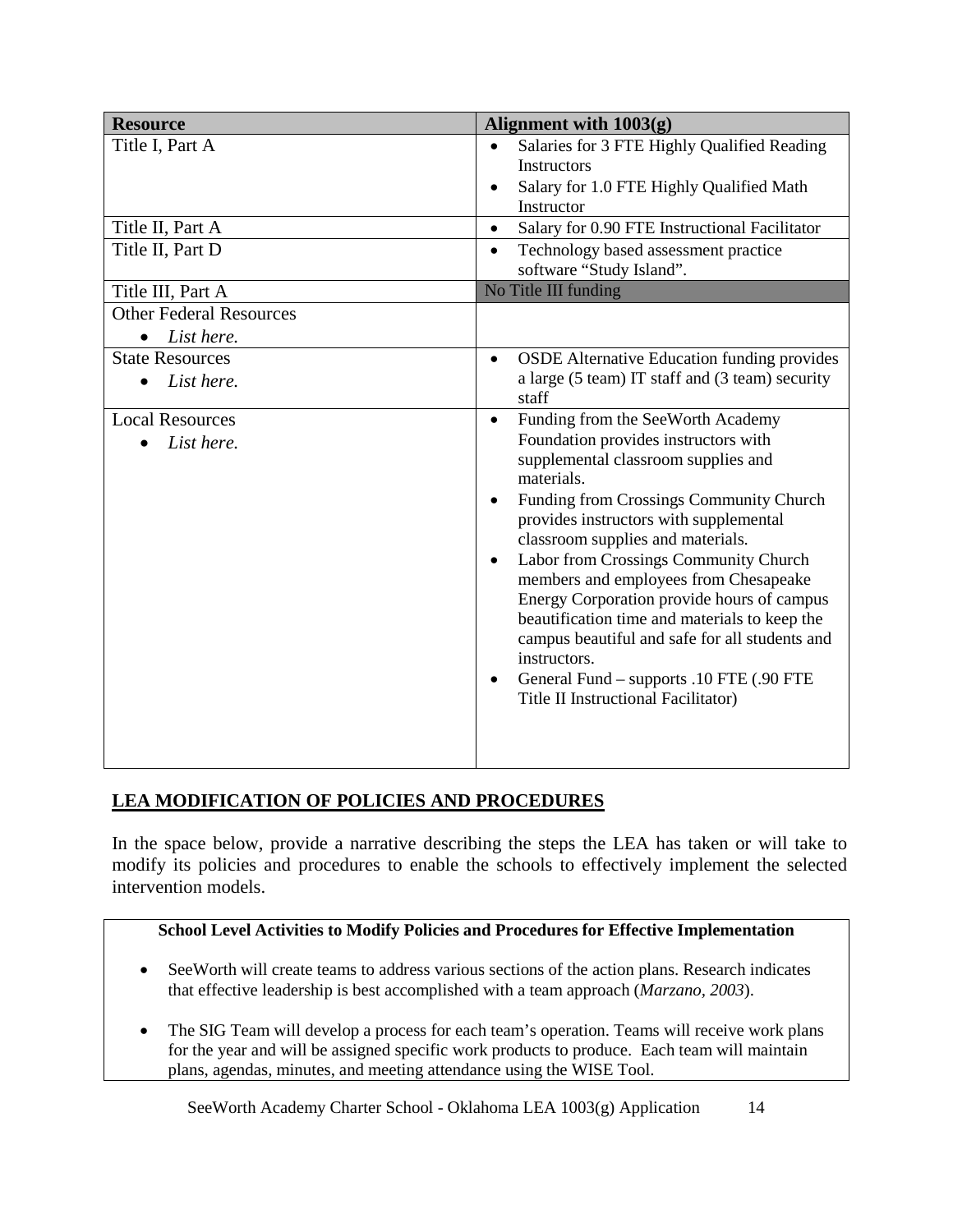- Professional Development will be provided on teaming practices, the WISE Tool, Edperformance Benchmark Assessment software, curriculum alignment, and Marzano's *What Works in Schools*  strategies.
- The Turnaround Officer, Principal, and School Administration, and the site's Technical Assistance Provider will be responsible for providing the SIG Team and staff immediate access to student performance data and other relevant information.
- Instructional Teams will meet throughout each month. In addition, a minimum of 90 minutes per week will be scheduled into each instructors schedule to review student learning data and to refine instructional plans based on student learning academics.
- The SeeWorth Board of Education has approved the Continuous Learning Calendar, the extended school day and the approval for the Director of the School to hire and terminate any employee necessary to effectively implement the Transformation Model as planned, printed and approved the State Department of Education.
- The Director, Vice Principal, the Technical Assistance Provider and incoming Principal has drafted the new extended school day schedule for the High School  $(9<sup>th</sup>-12<sup>th</sup>)$ , Jr. High School  $(8<sup>th</sup>)$ , Middle School ( $6<sup>th</sup>-7<sup>th</sup>$ ) and Elementary School ( $3<sup>rd</sup>-5<sup>th</sup>$ ) students. The administrative team has also drafted the design of the school programs within SeeWorth Academy which utilizes the "Schools within a School" strategy.
- As a charter school, the administration does not work with a union. The administrative team will implement a high quality instructional and staff member evaluation tool to be implemented at the beginning of the 2011-12 school year by working with the Charter Sponsor – OKCPS on their designed new tool. The Director of SeeWorth Academy will work with the Superintendent of OKCPS to receive intensive training from an OKCPS representative so that the evaluation tool will be used immediately and effectively.
- SeeWorth will schedule a minimum of ninety (90) minutes of protected collaboration time. Collaboration time will be monitored by the incoming Principal to assure effective use of time and to focus collaboration time on activities that support high students' achievement. High quality Core Curriculum instructors and their teaching assistants and co-teachers will be provided 90 minutes of collaboration planning time every Friday afternoon from 1:30-3:00. Fine Arts and elective instructors will be provided 90 minutes of planning time throughout the Monday – Thursday week days. When a department or team wishes to meet on Fridays with a Fine Arts or elective instructor, the Principal will prepare a substitute for the instructor(s) needed. Because SeeWorth is a small campus with a small instructional staff, this is the best layout for the protected collaboration time without disrupting the students' schedule with highly qualified instructors.

# **LEA SUSTAINABILITY EFFORTS**

In the space below provide the LEA plan for sustaining the reform efforts after the funding period ends. Provide in the narrative, evidence of the following: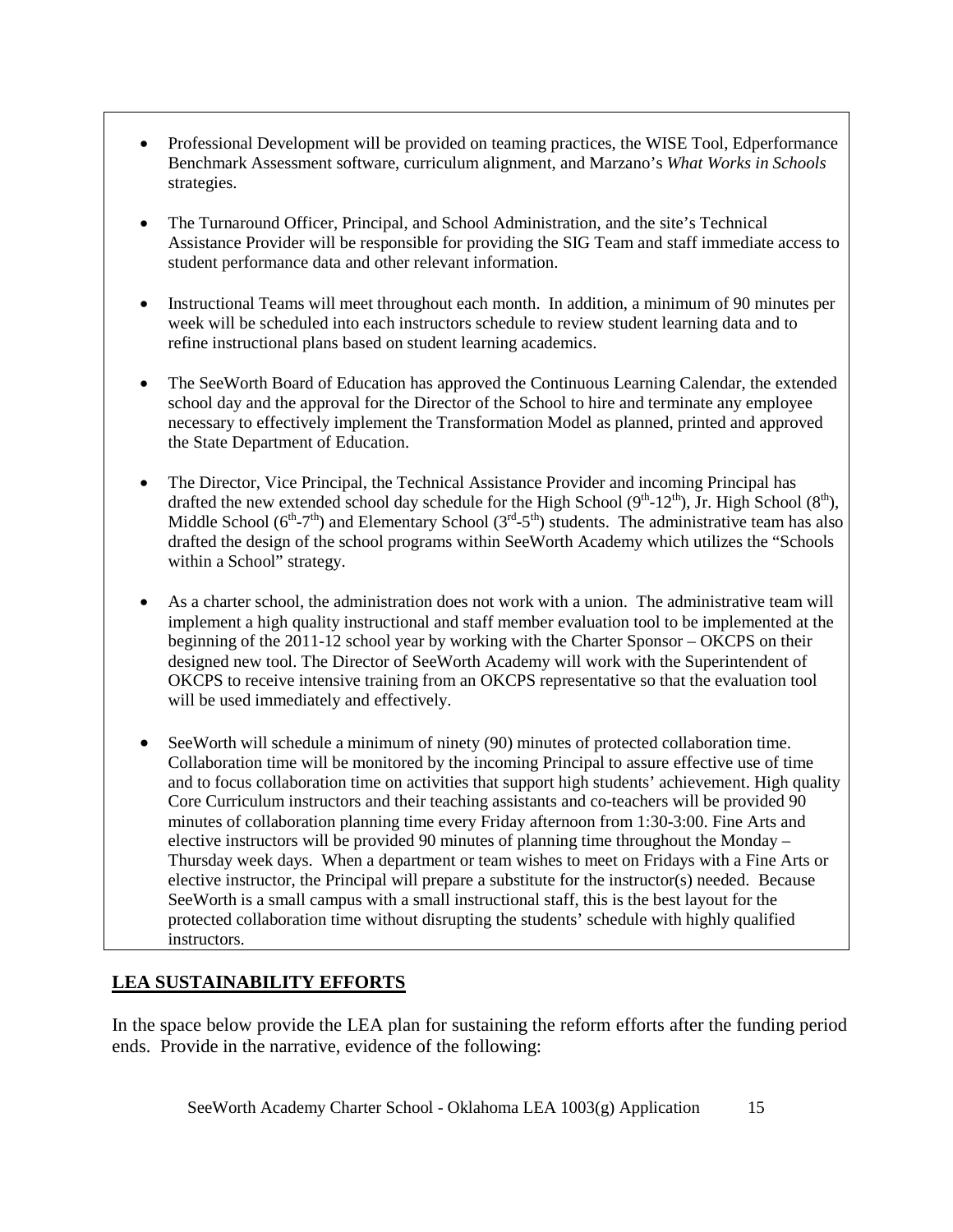- All stakeholders were involved in the planning phase and will share leadership throughout the implementation;
- There are written plans in place for transitions;
- The LEA has in place a strategic planning process utilizing Oklahoma's WISE planning and coaching tool;
- The LEA has a system of formative and summative data collection in place;
- Other funding sources have been secured or are being actively sought to enable the school to continue the initiatives (achievement incentives additional staffing); and
- The Title I, Part A schoolwide/school improvement plan includes goals and action steps that will sustain reform efforts.
- Purchasing school buses in year 1 ensures the sustainability of the extended school day for all students past the life of the SIG grant funding.
- The Turnaround Officer will be supported by SIG Funding as a 1.0 FTE.

# **The LEA is a single school site district.**

### **Stakeholders Involved in Planning Process**

• SeeWorth Academy operates all grade levels on one campus. The start and stop school day times are staggered throughout the day to optimize classroom and school bus usage. SeeWorth provides school bus transportation for all students living within the large (135.5 sq miles) Oklahoma City Public School District boundary. The Transformation funding will provide for an additional fleet of buses so that the school day can be extended without transportation complications or students riding the school bus for more than 1 hour. All faculty, staff, and administration work on the campus as a team. Stakeholders participated in the planning stage of the SIG application. Stakeholders were provided multiple opportunities to assist in the analysis of the data, the selection of the intervention model, and the selection of strategies and activities for the intervention model.

Stakeholders involved in the planning process include: School Leadership Team, Parents and Students, Current Staff and Incoming Principal, Potential Professional Development Teams, Board of Directors, and Community Partners.

#### **Written Transition Plans**

SeeWorth will require all new teachers to participate in professional development on the following topics to sustain reforms:

- Current Student Data analysis
- SeeWorth Curriculum, Policies and Procedures, Community and Culture
- Differentiated Learning / RTI
- Building Academic Vocabulary
- Reading Across the Curriculum (Payne, Reid and Lyon)
- Multisensory Mathematics
- Singapore Mathematics
- Transformation Model Requirements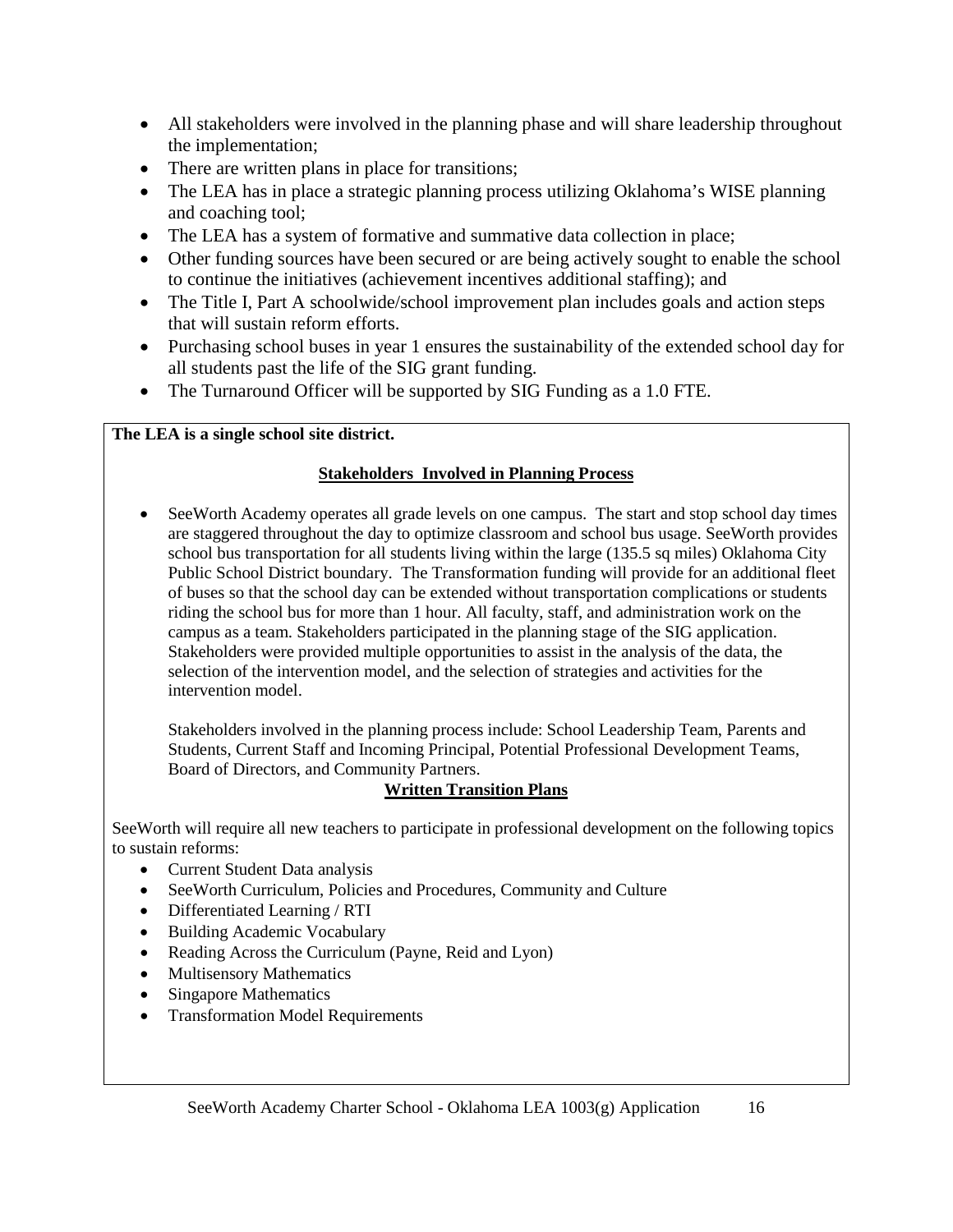### **Expanding Supplemental Transportation**

The LEA has determined that transportation is a barrier to successful student achievement and has chosen to implement a supplemental busing service to meet the needs of the students and to provide for an extended-day schedule. SeeWorth, as a charter school, is not allowed to facilitate bond issues for transportation like a traditional school would, and therefore, is only able to provide a limited bus service; however, students reside throughout the entire metro area and most are required to take city transportation to the downtown bus station where they board a SeeWorth bus and are transported to the school. Many situations arise at the downtown bus station that put SeeWorth students at an additional risk. The additional buses are supplemental and necessary to provide neighborhood (or door-to-door) service for SeeWorth students which will assist in increasing the daily attendance rate and will have a direct academic impact on student performance. Purchasing the supplemental school buses allows us to expand service and ensures the sustainability of extended school day calendar. State Alternative Education funding will be used after SIG funding to support additional fuel and bus driver salary costs.

#### **Strategic Planning Process**

SeeWorth will implement the WISE planning and coaching tool to plan and monitor the school improvement interventions. The WISE tool provides a strategic planning process and structure for school improvement efforts. The SeeWorth SIG Team has received training to use the WISE planning and coaching tool and the SIG Team will provide training for all team leaders to use the WISE planning and coaching tool. There is no fee for the WISE Tool use.

# **LEA System of Formative and Summative Data Collection**

SeeWorth has implemented the following Formative and Summative Data Collection procedures for continued and ongoing assessment of performance and operations to serve as a guide for changes in the plan or to ensure sustainment of school improvements:

- Edperformance Benchmark Assessment software (EdPerformance pre and post testing consists of a Reading Test, Language Arts Test, Science Test and Math Tests). Each Edperformance Pre and Post test provides PASS Standards mastered and not mastered as well as a Reading Grade Level Equivalency score.
- WRAT pre and post testing administered by the Reading Department Director and Team
- Psychosocial student indicators
- Current Student Grades
- Current Student Attendance

# **Professional Development**

The LEA will provide professional development in Reading Across the Curriculum and Building Academic Vocabulary. Additionally, a Consulting Team from the Payne Education Center will coordinate the professional development. Consultants include Dr. Reid Lyon, William Van Cleave and Sandy Thompson--all of which have a lengthy and proven history working with at-risk, severely emotionally and educationally deprived alternative education students. The professional development includes stipends paid to staff at an annual cost of \$32,500 for each year of the grant. Sustainability efforts include continuing the Reading Across the Curriculum PD during the summer PD annually implemented by the LEA. The consultant team from the Payne Center includes the Master instructor who is a highly qualified reading instructor with the LEA.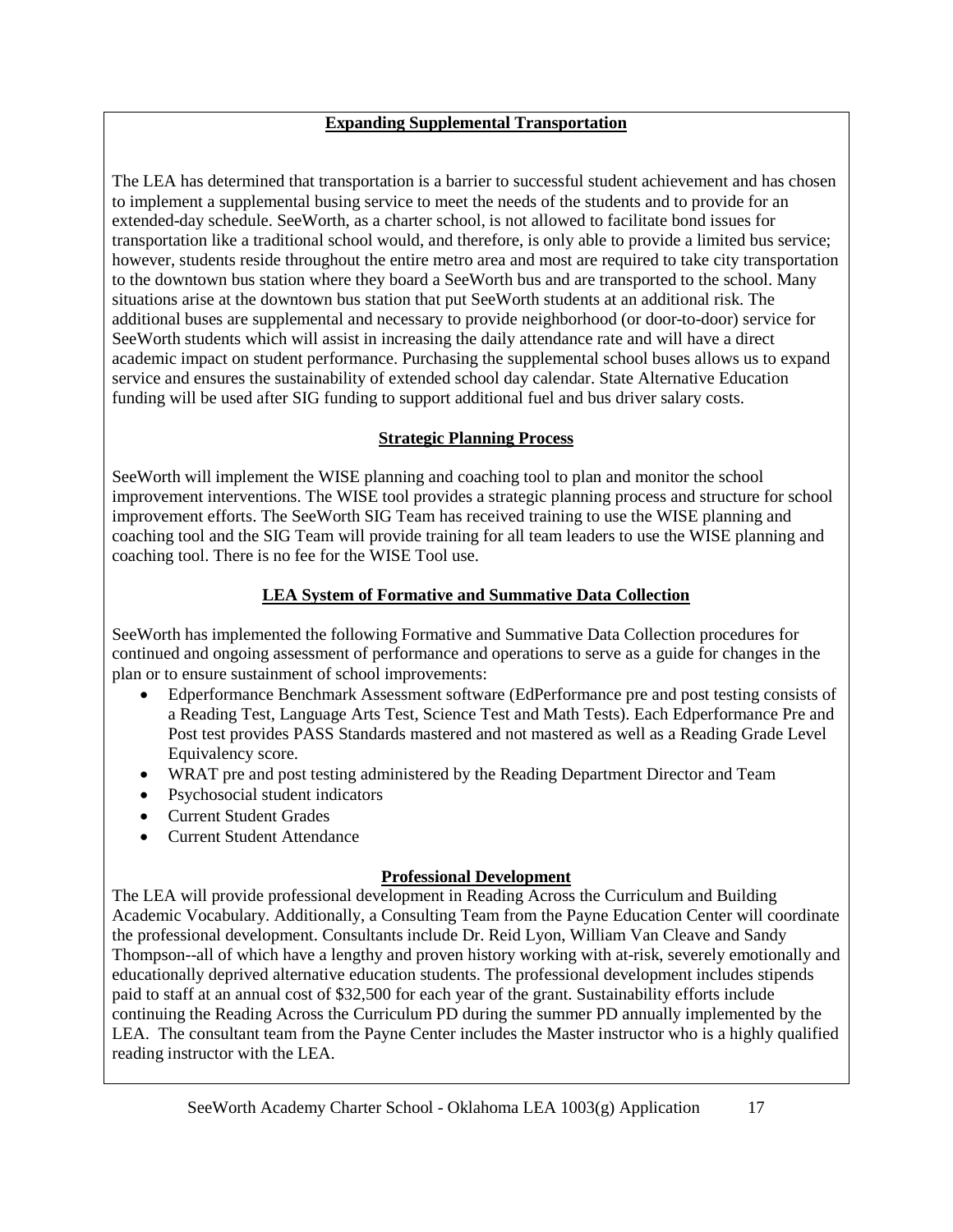#### **Counseling/Mentoring/Attendance Advocates**

The LEA has determined the need for additional counseling/social workers to assist student with issues that directly affect student performance in the classroom and attendance officers who will ensure that students are present each day, will track student attendance and make home visits when necessary and Data Coordinators to assist in tracking student performance on monthly Edperformance benchmark testing for an annual cost of \$285,000 for each year of the grant (Please review the Job Descriptions for a complete list of duties for these supplemental positions). The typical SeeWorth student is most at-risk not only academically but also socially and emotionally (see the Appendix for a more detailed study body description). The students who attend SeeWorth are not typical alternative education students; however, they are the most severely at-risk alternative education students. Most students arrive at school dealing with family struggles, gang affiliation issues, adjudicated requirements and not emotionally prepared for a regular educational environment. Therefore, Eagle Ridge Institute will provide Counseling, Mentoring, Drug/Alcohol Prevention, Boot Camps, Career Education and Life Skills Services.

Sustainability of the additional Counseling efforts will be supported by grant sought by Eagle Ridge institute and the incorporation of 3 positions into the General Fund on a part time basis. Also being developed during the 2010-11 school is the collaboration between SeeWorth and local universities to have Master-leveled counseling students trained so that they will work with students for group therapy.

# **Other Funding Sources**

SeeWorth receives Title I, and Title II funding. SeeWorth has secured funding from the following corporate partners and foundations: Chesapeake Energy, Sand Ridge Energy Corporation**,** the SeeWorth Academy Foundation, and Crossings Community Church. SeeWorth will reallocate existing federal funds (Alternative Education funding) to sustain the elements of the program that positively impact student achievement.

# **Performance Pay Stipends**

Performance Pay Stipends have been included in Year 2 and Year 3 of the grant. Performance stipends will be \$4,000 per staff member for meeting the SIG goals for an annual cost of \$300,000. Performance stipends will be paid to all staff in the following manner: each staff member shall receive \$1750 for the school reaching the SMART Reading Goal, \$1750 for the school reaching the SMART Math goal, and \$500 for the school reaching the SMART graduation rate goal). There will not be funding to sustain this SIG strategy past the life of the grant. However, planning through the SIG team will be implemented at the end of year 2 and into year 3 to work with the SeeWorth Foundation to develop a similar effort.

# **Title I, Part A Goals and Action Steps to Sustain Reform Efforts**

SeeWorth's Schoolwide Improvement Plan has been approved by the SDE and includes the following goals and action:

- Hire 3 additional high qualified Reading instructors for supplemental reading instruction
- Hire 1 additional highly qualified Math instructor for supplemental math instruction
- Hire 1 additional licensed counselor to support the need of the large at-risk student body
- Hire 1 parent liaison to work with all parents and students
- Increase the Accelerated Reader library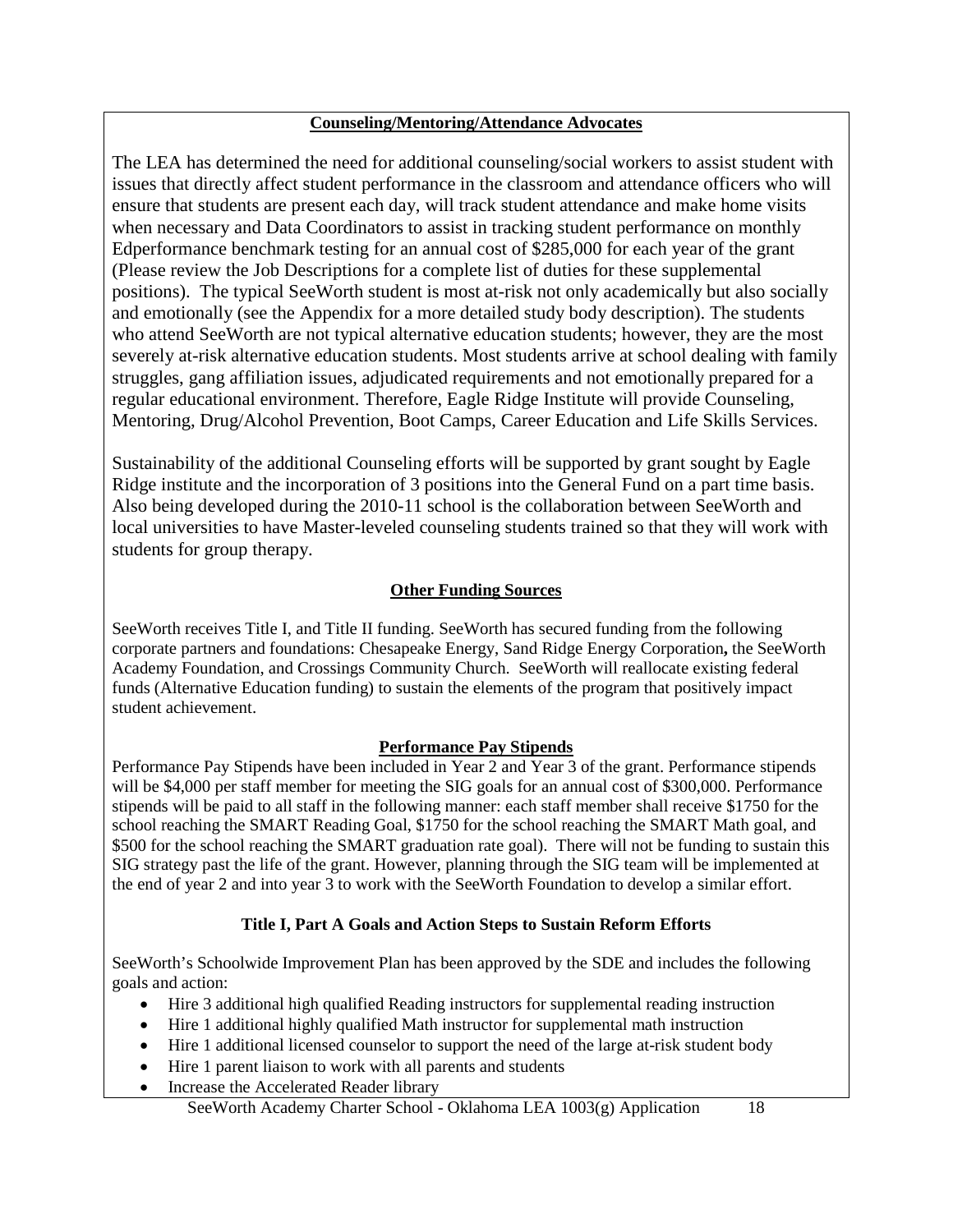In order to sustain the reform efforts of the SIG program, The plan includes a process for:

- Reviewing current practices and successes
- Developing and modifying the annual school improvement plan
- Implementing the school improvement plan
- Monitoring the school improvement plan
- Reassessing the success of school improvement plan
- Revising services to ensure success of the SIG goals.

#### **Supplemental Classrooms Materials and Supplies for Supplemental Reading and Math**

Singapore Math Textbooks, supplemental math student and teacher editions and workbooks, classroom materials for multisensory math, mental math workbooks and materials, supplemental algebra and geometry workbooks and manipulatives, calculators and scientific calculators, math binders and supplies will be purchased to assist students. Student text books will be utilized as the supplemental instructors need to develop curriculum for the students performing at various academic levels. All text books will be usable past the life of the SIG grant. The consumable materials will be replenished after the life of the grant with Alternative Education funding.

Two (2) state-of-the-art Apple Computer labs with 30 computers, IPADs, IPODs, smart boards with projectors, and printers and a 25 station mobile Apple lab. The cost is \$172,340 for the first year of the grant. Additionally, 75 Apple Laptops will be purchased in year two of the grant at a cost of \$112,000 and 154 will be purchased in year three of the grant at a cost of \$231,000. The projected purchase will place a laptop in the hands of over 300 students over the course of the grant. This will allow direct students access to rigorous, student specific academic assistance software and remediation tools as they work toward obtaining success on the state's rigorous academic standards. To increase student participation in reading, 215 Apple IPADs and protective covers @ \$699, and 1700 high interest e-books and subscriptions will be purchased in years one and two of the grant and 70 IPADs and protective covers, and 560 e-books @ \$12.94 will be purchased in year three allowing all students to have an individually prescribed and interest level reading platform. For sustainability, each e-book can be loaded on up to seven IPADs allowing the school to create student specific IPADs for the individual needs of each student. The newly purchased technology will be sustained by the current SeeWorth IT staff.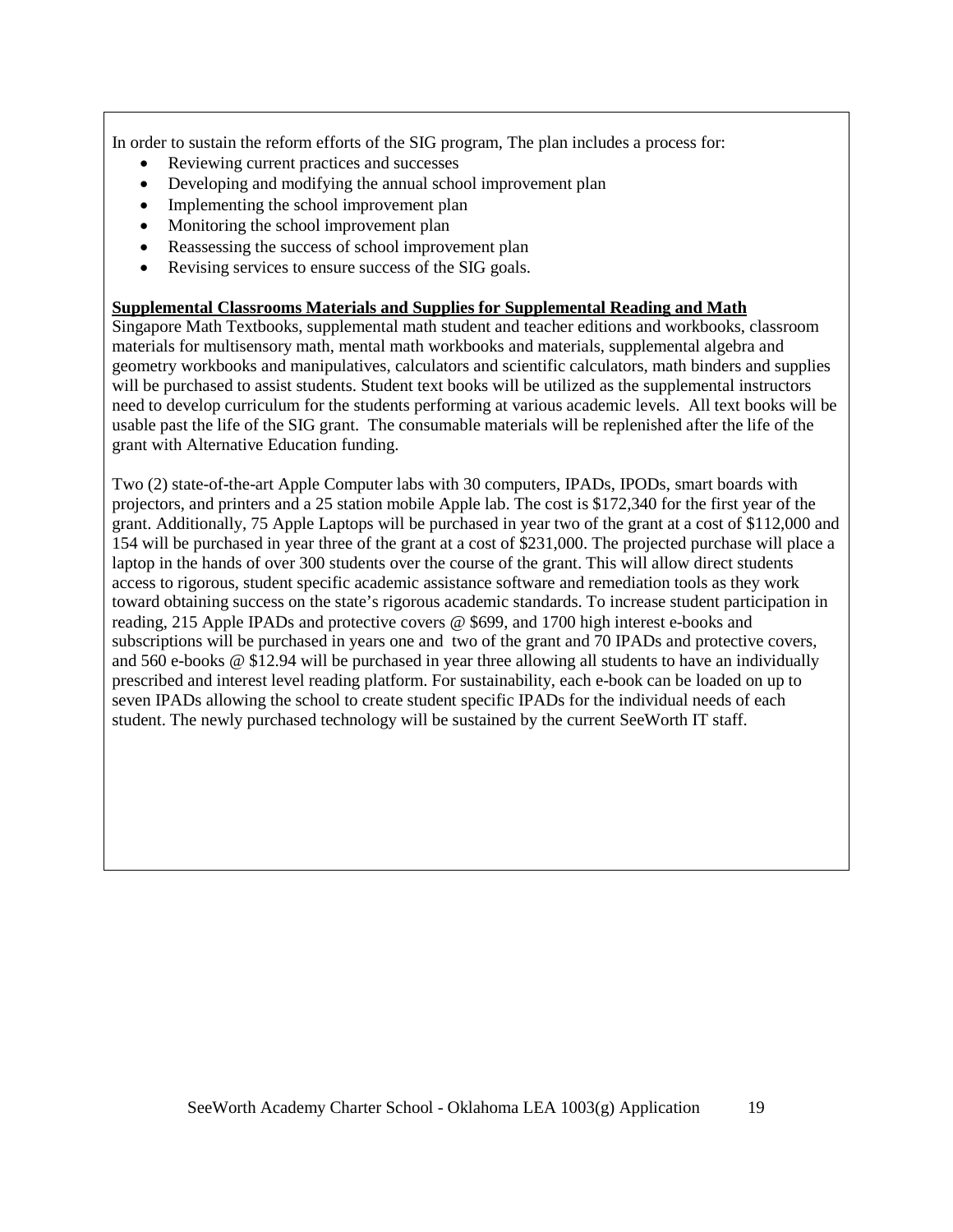# **OKLAHOMA LEA APPLICATION SCHOOL IMPROVEMENT GRANT 1003(G) AND AMERICAN RECOVERY AND REINVESTMENT ACT**

# **SCHOOL SECTION**

LEAs must duplicate the School Section of this application for **each** Tier I and Tier II school to be served.

| <b>School Name:</b>                         | <b>SIG Site Contact: Janet Grigg, Director</b>   |                |  |
|---------------------------------------------|--------------------------------------------------|----------------|--|
| <b>Justice Alma Wilson SeeWorth Academy</b> | or Sharilynn Rodgers                             |                |  |
| <b>Charter School</b>                       | <b>Name &amp; Position: Technical Assistance</b> |                |  |
| Address: 12600 N. Kelley Ave.               | <b>Provider</b>                                  |                |  |
| Oklahoma City, OK 73131                     | Phone#: $(405)$ 409-2860 (jg)                    |                |  |
|                                             | $(405)326.5628$ (sr)                             |                |  |
|                                             | <b>Email Address:</b>                            |                |  |
|                                             | srodgers@seeworthacademy.org                     |                |  |
|                                             | mamajisok@seeworthacademy.org                    |                |  |
| Grade levels enrolled (SY10-11): 3-12       | <b>Number of Students Enrolled (SY10-11):</b>    |                |  |
|                                             | <b>500 ADM</b>                                   |                |  |
| <b>Tier Level</b>                           | <b>Title I Status:</b>                           |                |  |
| Tier I                                      | <b>X</b> Schoolwide Program                      |                |  |
| Tier II $\underline{X}$                     | <b>Targeted Assistance Program</b>               |                |  |
| Tier III                                    | <b>Title I Eligible School</b>                   |                |  |
| <b>School Improvement Status</b>            | <b>Intervention Model Selected:</b>              |                |  |
| <b>School Year 1</b>                        | <b>Turnaround Model</b>                          |                |  |
| School Year 2                               | <b>Closure</b>                                   |                |  |
| <b>Corrective Action</b>                    | <b>Restart</b>                                   |                |  |
| <b>Example 1 Restructuring Planning</b>     | <b>Transformation</b><br>$\mathbf X$             |                |  |
| <b>Examplementation</b> Exercity Properties |                                                  |                |  |
| 2010-11 Warning Year                        |                                                  |                |  |
| <b>Waiver Request:</b>                      | Amount the LEA is requesting from 2009           |                |  |
|                                             | Title I 1003(g) School Improvement               |                |  |
| <b>Requested for this School</b>            | Funds for the next three years.                  |                |  |
|                                             | <b>Year 1: SY 2011-12</b>                        | \$2,000,000.00 |  |
| x Not Requested for this School             | Year 2: SY 2012-13                               | \$1,999,047.50 |  |
|                                             | Year 3: SY 2013-14                               | \$1,998,225.50 |  |
|                                             | <b>Total Amount of</b>                           | \$5,997,273.00 |  |
|                                             | <b>Funding Requested</b>                         |                |  |
|                                             | for this School                                  |                |  |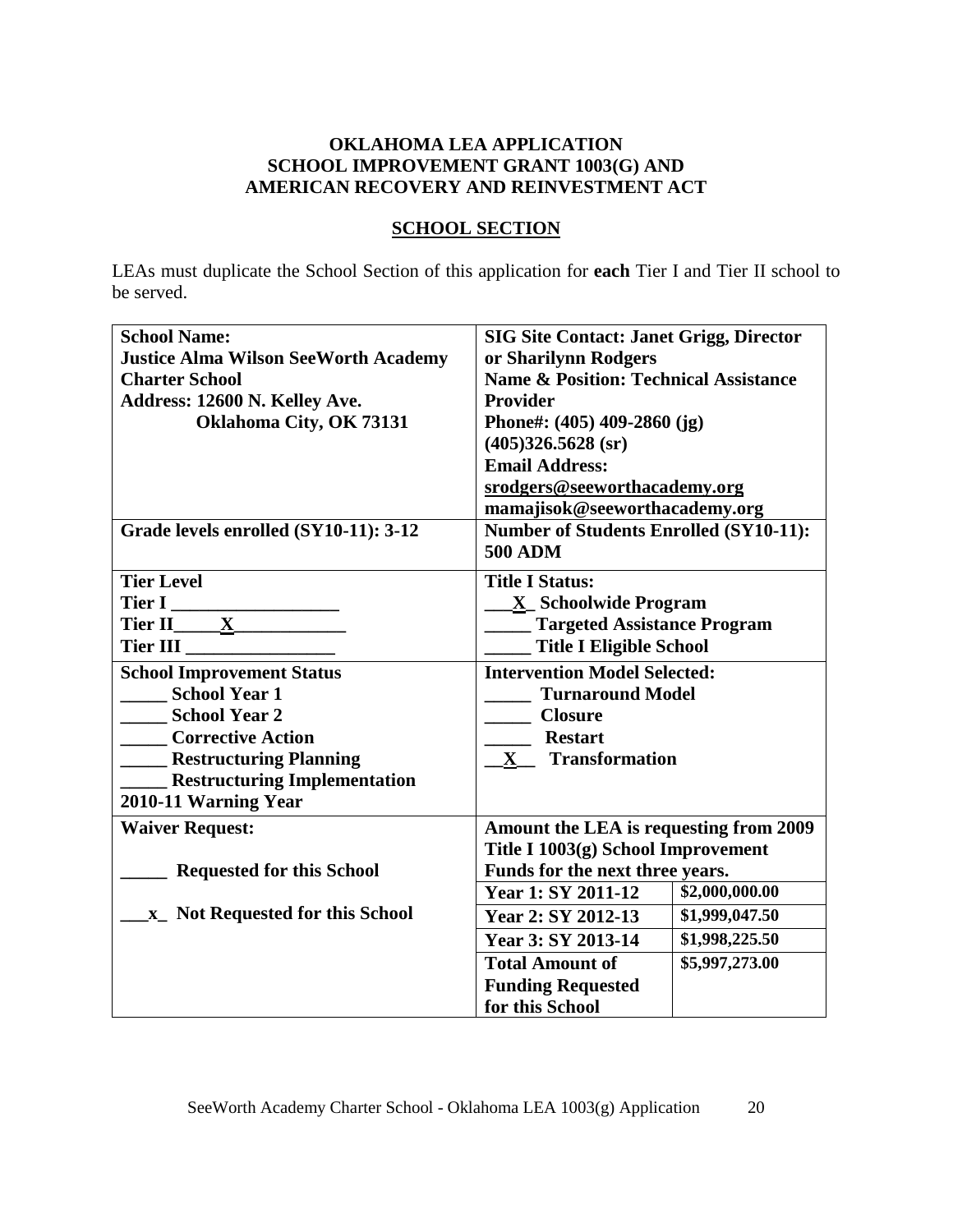# **SCHOOL NEEDS ASSESSMENT**

Describe how the LEA has consulted with relevant stakeholders regarding the LEA's application and implementation of school improvement models in its Tier I and Tier II schools.

The following stakeholder communication sessions were held regarding the implementation of the Tier II SIG grant opportunity and implementation model:

| Date       | Stakeholder<br>Group                          | Communication<br>Vehicle | <b>Summary of Communication</b>                                                                                                                                                                        |
|------------|-----------------------------------------------|--------------------------|--------------------------------------------------------------------------------------------------------------------------------------------------------------------------------------------------------|
| 4/27/2011  | Board of<br><b>Directors</b>                  | Meeting                  | Agreement to follow Transformation Model<br>and to pursue SIG grant.                                                                                                                                   |
| 05/02/2011 | Parent and<br>Student<br>Meeting              | Meeting                  | Question, Answer and Survey Suggestion<br>on Transformation Model, replacement of<br>the Principal and strategies/support for<br>students and instructors                                              |
| 05/03/2011 | Leadership<br>Team                            | Meeting                  | Question, Answer and Survey Suggestion<br>on Transformation Model, replacement of<br>the Principal and strategies/support for<br>students and instructors. Formation of the<br>SIG Sub Committee Team. |
| 05/04/2011 | <b>SIG</b> Team                               | Meeting                  | <b>WISE Rapid Response Indicator Needs</b><br>Assessment                                                                                                                                               |
| 05/06/2011 | Community<br>Partner<br>Appreciation<br>Lunch | Meeting                  | Question, Answer and Survey Suggestion<br>on Transformation Model, replacement of<br>the Principal and strategies/support for<br>students and instructors.                                             |
| 05/07/2011 | Leadership<br>Team-SIG<br>Team                | Meeting                  | <b>WISE Rapid Response Indicator Needs</b><br>Assessment                                                                                                                                               |
| 05/09/2011 | <b>Staff Meeting</b>                          | Meeting                  | Question, Answer and Survey Suggestion<br>on Transformation Model, replacement of<br>the Principal and strategies/support for<br>students and instructors                                              |
| 05/14/2011 | Leadership-<br><b>SIG Team</b>                | Meeting                  | <b>WISE Rapid Response Indicator Needs</b><br><b>Assessment WISE Rapid Response</b><br><b>Indicator Needs Assessment review</b>                                                                        |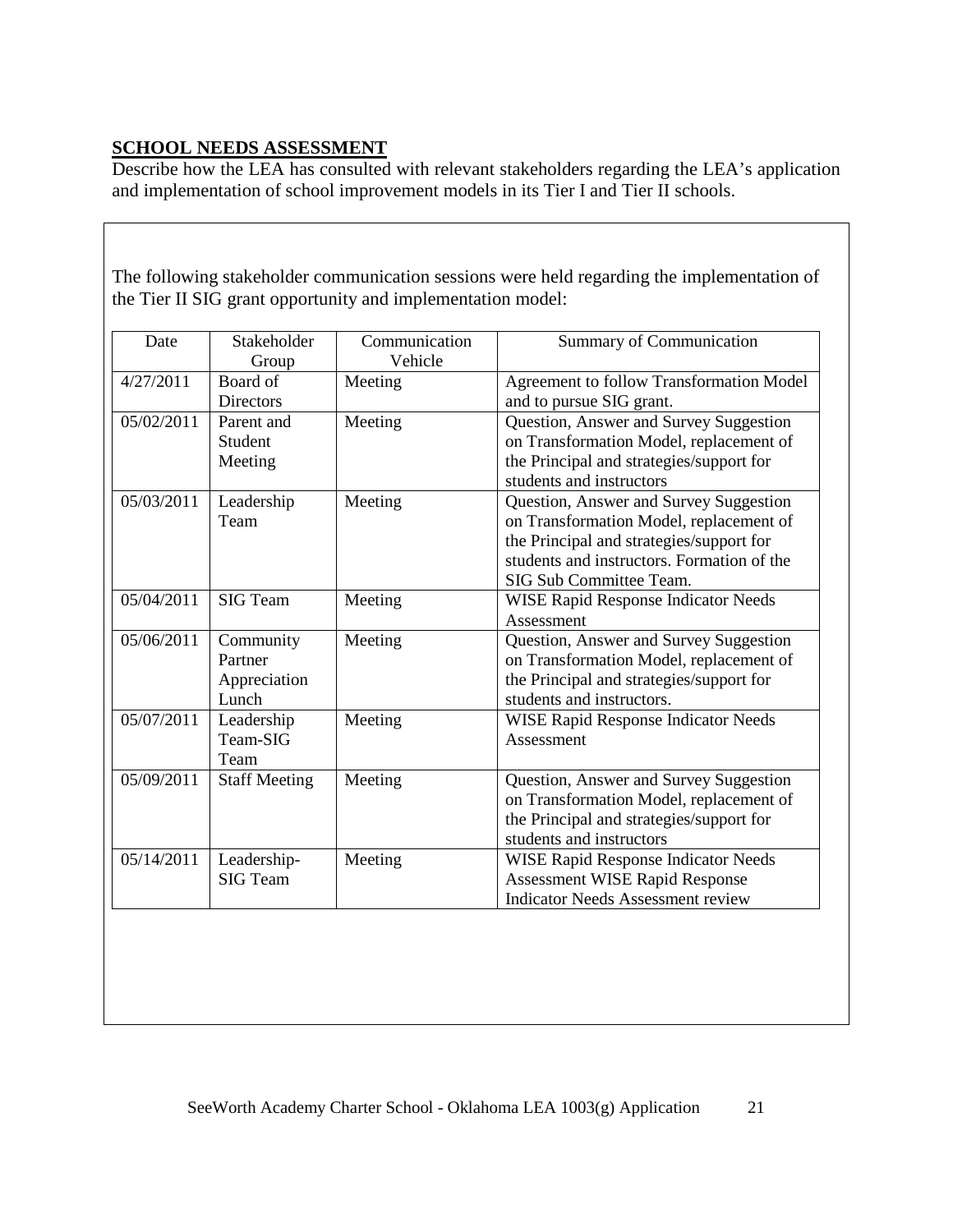Complete the chart below showing the data sources used as part of the comprehensive needs assessment. Rows may be added as needed.

| <b>Student Achievement Data</b>      | <b>Perception Data</b>                 | <b>Demographic Data</b>               |
|--------------------------------------|----------------------------------------|---------------------------------------|
| (OCCT, Benchmarks, District          | (Staff/Student/Parent Surveys, Self    | (Attendance, Truancy, Ethnicity,      |
| <b>Assessments, Report Cards)</b>    | <b>Assessments, Meeting Minutes)</b>   | <b>Low-Income, Special Education)</b> |
| <b>OCCT EOI and CRT Scores</b>       | <b>Staff Surveys</b>                   | Attendance Rates by grade             |
| 4 year review                        |                                        | level (3 year review)                 |
| <b>Edperformance Benchmarks</b>      | Parent and Student Surveys (3 year     | Truancy rates (2 year review)         |
|                                      | review)                                |                                       |
| <b>Study Island Test Prep Scores</b> | <b>Leadership Team Meeting Minutes</b> | Poverty (3 year review)               |
| <b>WRAT</b> scores                   | Title I Parent Meeting Minutes (3      | Homeless enrollment (3 year           |
|                                      | year review)                           | review)                               |
| <b>Student Report Cards</b>          | SeeWorth Foundation Meeting            | Juvenile Delinquency                  |
|                                      | Minutes (6 month review)               | enrollment (3 year review)            |
|                                      | <b>OTAC</b> (State Evaluator)          | Spec Ed enrollment (3 year            |
|                                      | Evaluation Reports (3 year review)     | review by grade level and             |
|                                      |                                        | disability category)                  |
|                                      | WISE (Needs Assessment) Tool           | Teen Parenting enrollment (3          |
|                                      |                                        | year review)                          |
|                                      |                                        | <b>Substance Abuser enrollment</b>    |
|                                      |                                        | (3 year review)                       |
|                                      |                                        | Gang Member or Affiliation            |
|                                      |                                        | enrollment (3 year review)            |
|                                      |                                        | Dropout data (8 year review)          |
|                                      |                                        | Enrollment Category 3 year            |
|                                      |                                        | review (Academic Deficiency,          |
|                                      |                                        | Juvenile Delinquency, Long            |
|                                      |                                        | Term Suspended, Behavior              |
|                                      |                                        | Difficulties and/or Drop Out          |
|                                      |                                        | Recovered)                            |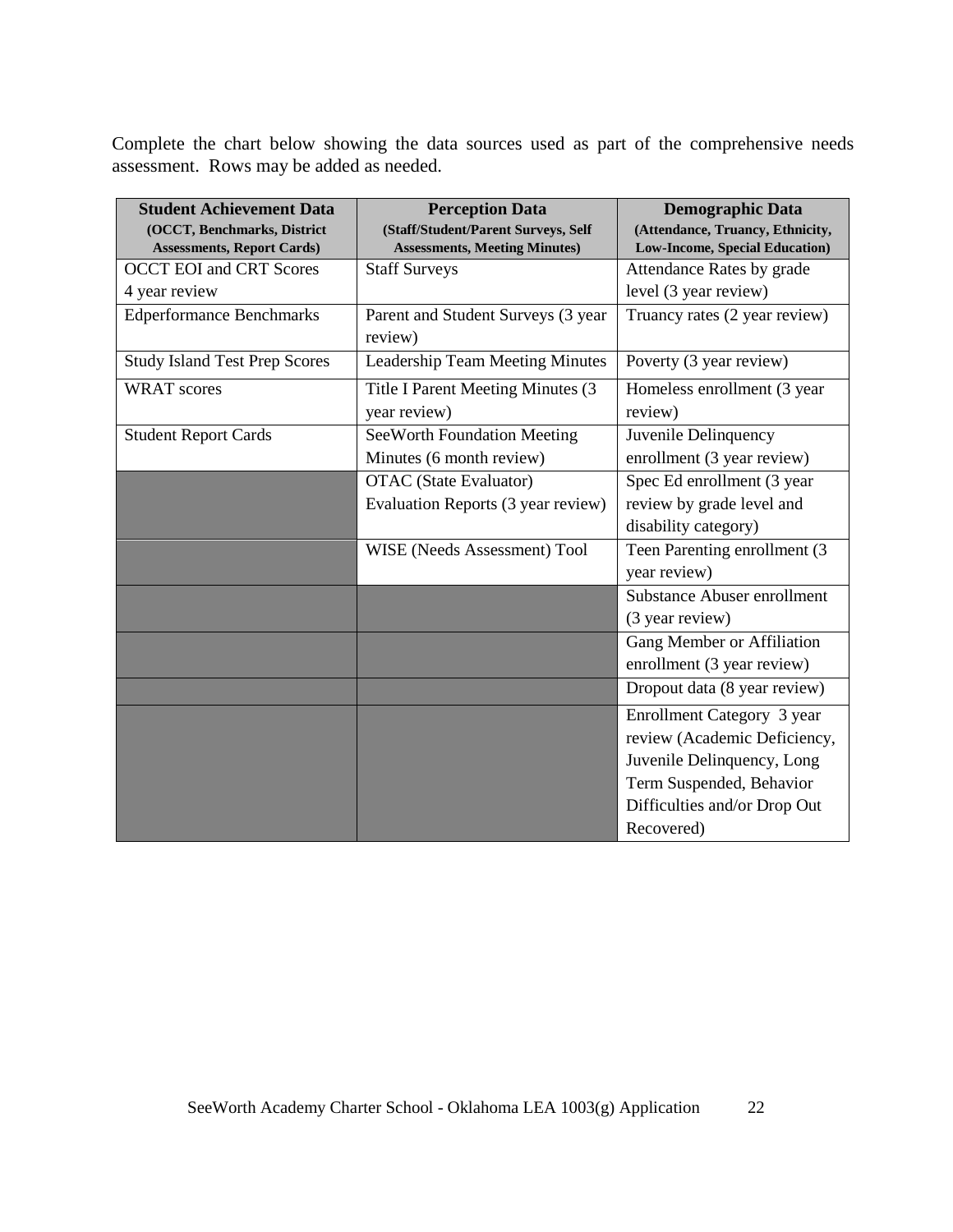Complete the chart below by providing a list of the stakeholders involved in the needs assessment process.

| <b>Name</b>              | <b>Title</b>                      | <b>Stakeholder Group</b>               |
|--------------------------|-----------------------------------|----------------------------------------|
| Janet Grigg              | Director                          | Administrative/School Leadership Team  |
| <b>Stacy Golden</b>      | <b>Incoming Principal</b>         | Administrative/ School Leadership Team |
| <b>Tarrence Rodgers</b>  | Vice Principal                    | Administrative/School Leadership Team  |
| Louann Killgore          | <b>Reading Dpt Director</b>       | School Leadership Team                 |
| Debra Mitchell           | <b>Special Education Director</b> | School Leadership Team                 |
| <b>Angelica Dancy</b>    | <b>Support Staff</b>              | School Leadership Team                 |
| Jeremy Jones             | <b>IT</b> Director                | School Leadership Team                 |
| <b>Sharilynn Rodgers</b> | <b>Technical Assistance</b>       | School Leadership Team                 |
|                          | Provider                          |                                        |
| LeeAnn Wilson            | President of the Board            | <b>Administrative Team</b>             |
| Jim Marr                 | Parent                            | School Leadership Team/Parent          |
| <b>Steve Bailey</b>      | <b>President SeeWorth</b>         | <b>Community Representative</b>        |
|                          | <b>Academy Foundation</b>         |                                        |
| <b>Esther Meadows</b>    | Parent Liaison/Family             | School Leadership Team                 |
|                          | Advocate                          |                                        |

Provide in the space below a narrative describing the needs assessment **process** the LEA used to collect, analyze, and report data.

### **LEA Needs Assessment Process**

Each school year SeeWorth Academy completes a comprehensive needs assessment process. This process is managed by the school's technical assistance provider (Direct Development led by Sharilynn Rodgers and includes a team of others). The Appendix provides several pages of data extracted from the 2010-11 Needs Assessment report.

The needs assessment process includes of review and charting of data that includes:

Enrolled students pre (before SeeWorth enrollment) statistics on:

- number of ISS days
- number of OSS days
- GPA
- Absences
- Reading level
- Math level

Enrolled students current psychosocial status related to:

- Homelessness
- Gang involved member or affiliate
- Juvenile Delinquency
- Foster child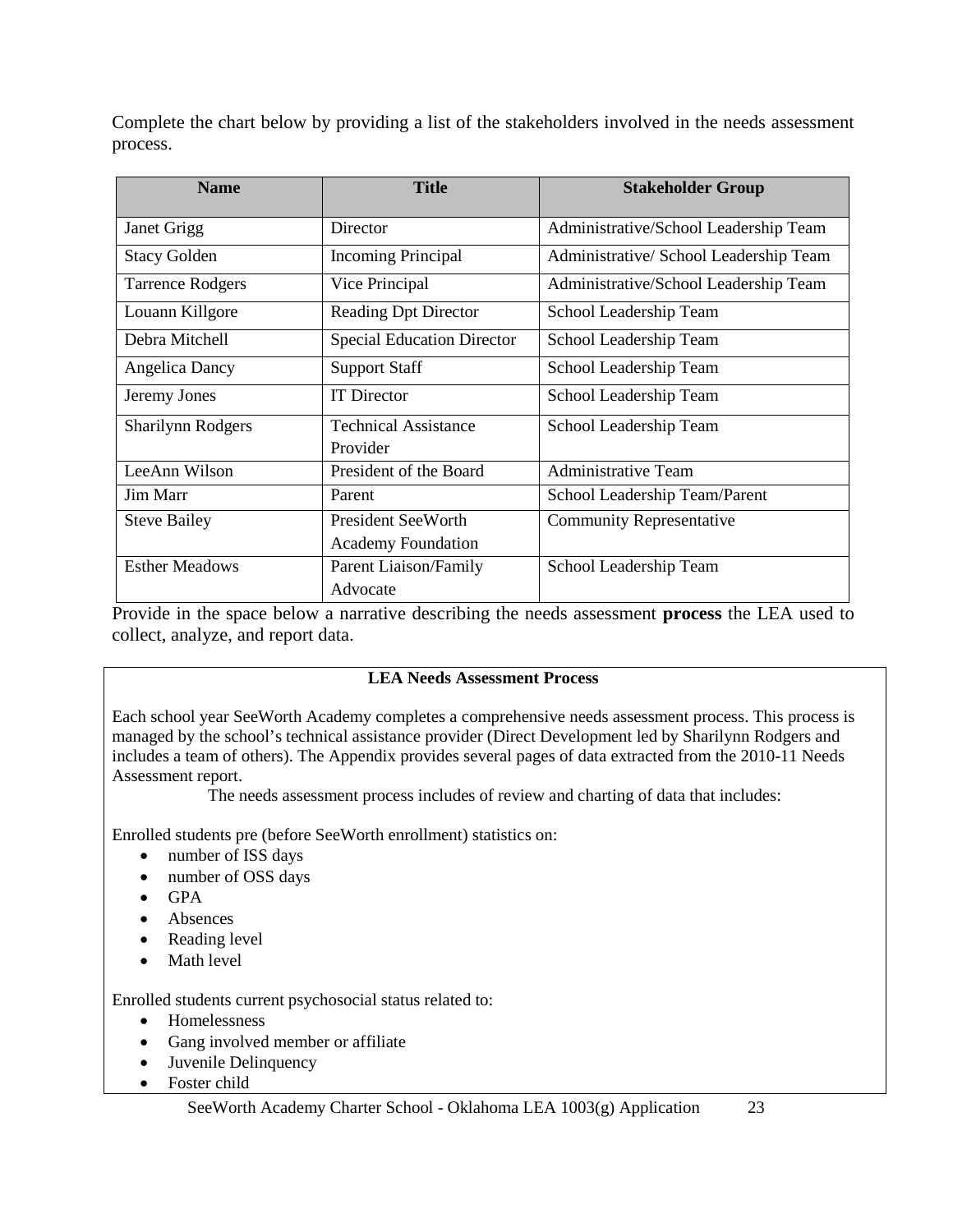- Poverty
- Teen Parent
- Substance Abuser

Enrolled students post (during SeeWorth) statistics on:

- number of ISS days
- number of OSS days
- GPA
- Absences
- Reading level
- Math level
- Number of Counseling sessions (Individual, Group and Family)

Surveys are collected from the following Stakeholder Groups:

- **Staff**
- Students and Parents
- Community Partners

Strategies and Recommendations are acquired from meetings with:

- School Leadership Team
- Parents and Students during Orientation meetings
- Community Partner Appreciation Luncheon Meetings
- Leadership Team sub-committees

Tools used in the Needs Assessment Development include, but are not limited to:

- Surveys
- Student Record Documents (report cards/transcripts, behavior reports, attendance reports, state test scores and school based assessment scores)
- WISE tool needs assessment documents
- Instructor Attendance Records
- Student courtroom documents and Probation Officer reports

All Needs Assessment information is compiled into a Needs Assessment report and shared with the Leadership Team and the Board of Directors. All Needs Assessment reports are provided to SDE in related requests plans and evaluations. The school leadership team and the Board of Directors are provided copies. There are two publication cycles of the report: November and the end of the school year, June. The following are highlights of the 2010-11 school year Needs Assessment document.

#### Reading Levels (Pre)

| School  | # Students | Average Pre   | Average Pre   | Average Pre   |
|---------|------------|---------------|---------------|---------------|
| Year    | Served     | Reading Level | Reading Level | Reading Level |
|         |            | Elementary    | Middle        | High          |
| 2010-11 | 730        | 2.4           | 4.7           | 6.9           |
| 2009-10 | 645        | 3.9           | 4.9           | 7.8           |
| 2008-09 | 592        | 2.8           | 5.2           | 6.2           |

Reason Referred (not duplicated even though most students with Behavior Problems also have extreme academic deficiencies)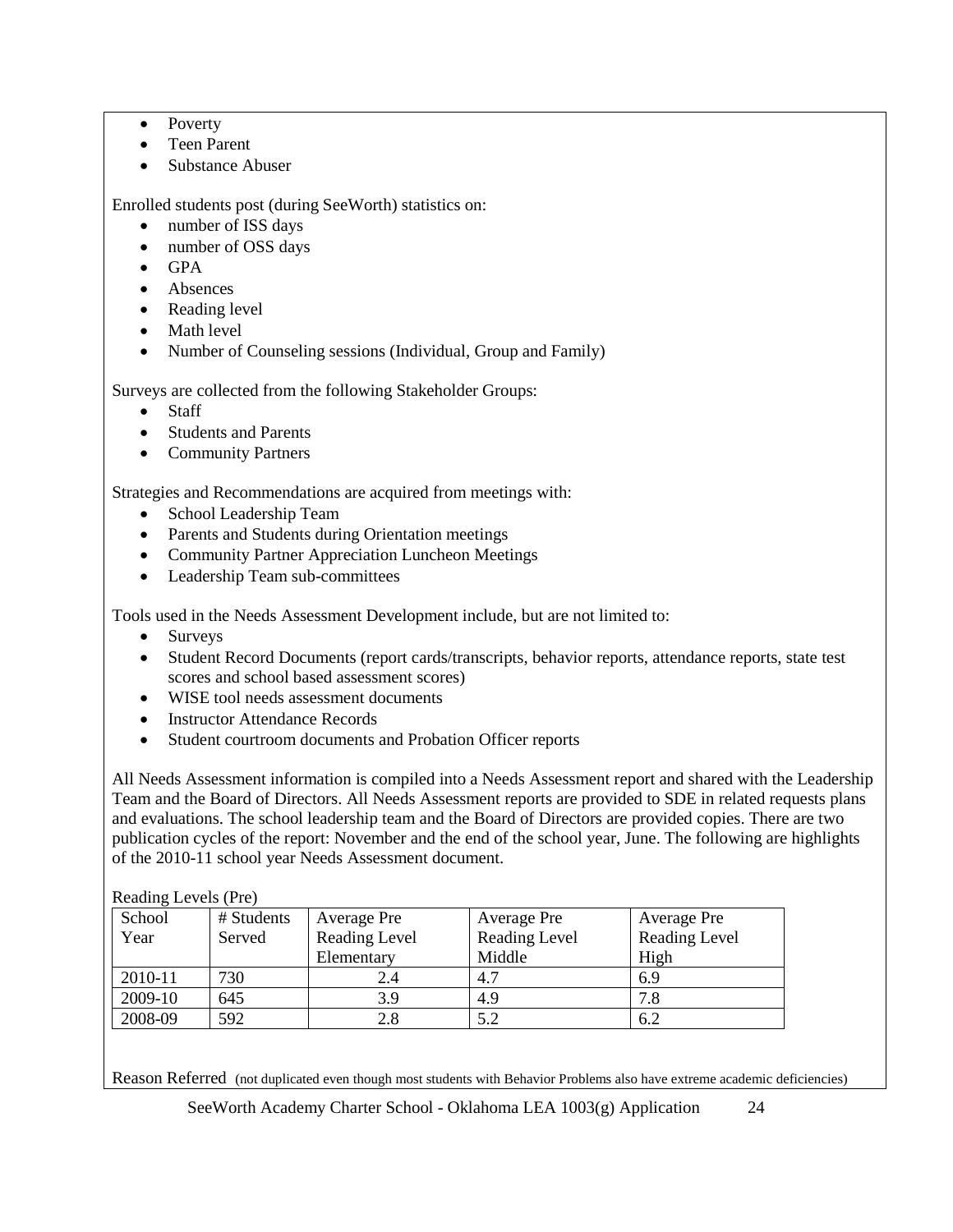| School  | # Students | Referred for    | Extreme Academic       | Other Referred |  |
|---------|------------|-----------------|------------------------|----------------|--|
| Year    | Served     | Excessive       | Deficiencies (without) | Categories     |  |
|         |            | <b>Behavior</b> | extreme behavior       |                |  |
|         |            | <b>Problems</b> | problems)              |                |  |
| 2010-11 | 730        | 489 (67%)       | 219 (30%)              | 124            |  |
| 2009-10 | 645        | 341 (53%)       | 271 (42%)              | 33             |  |
| 2008-09 | 592        | 361 (61%)       | 171 (29%)              | 60             |  |

# Instructor (includes Co-Teacher and Teacher Assistants) Attendance Rates

| School  | Present | Absent |
|---------|---------|--------|
| Year    |         |        |
| 2010-11 | 90%     | 10%    |
| 2009-10 | 92%     | 8%     |
| 2008-09 | 91%     | 9%     |

#### Support Staff Attendance Rates

| School  | Present | Absent |
|---------|---------|--------|
| Year    |         |        |
| 2010-11 | 91%%    | 9%     |
| 2009-10 | 90%     | 10%    |
| 2008-09 | 88%     | 12%    |

# AYP Factors

| School  | Reading | Math  | <b>Total API</b> | Grad Rate        | <b>Student Attendance</b> |
|---------|---------|-------|------------------|------------------|---------------------------|
| Year    |         |       |                  |                  | (Not AYP Factor)          |
| 2010-11 |         |       |                  | To be determined |                           |
| 2009-10 | 120     | 498   | 186              | 54.7             | 81.2%                     |
| 2008-09 | 367     | 579   | 448              | 53.7             | 87.1%                     |
| 2007-08 | ****    | ***** | 235              | 36.3%            | 89.7%                     |

# WISE Tool Needs Assessment Rapid Response Indicators Partially Implemented

| <b>SY</b>  | Partially    | Rapid Improvement Indicator Description                                              |  |  |
|------------|--------------|--------------------------------------------------------------------------------------|--|--|
|            |              |                                                                                      |  |  |
| Identified | Implemented  |                                                                                      |  |  |
|            | Indicator    |                                                                                      |  |  |
| 2010-11    | $EE1a-1.01$  | Instructional teams align the curriculum with state and national academic            |  |  |
|            |              | content and process standards that identify the depth of knowledge, skills and       |  |  |
|            |              | abilities needed for student success.                                                |  |  |
| 2010-11    | EE1b-2.03    | All teachers design unites of instruction to include pre and post tests that assess  |  |  |
|            |              | student mastery of standards based objectives.                                       |  |  |
| 2010-11    | EE1b-2.05    | All teachers use test scores, including pre and post test results to identify        |  |  |
|            |              | instructional and curriculum gaps, modify units of study and reteach as              |  |  |
|            |              | appropriate.                                                                         |  |  |
| 2010-11    | EEIc.3.03    | All teachers use instructional strategies and activities that are identified to meet |  |  |
|            |              | specific student learning needs.                                                     |  |  |
| 2010-11    | $EEIIa-4.03$ | All teachers hold high academic and behavioral expectations for all students.        |  |  |
| 2010-11    | $EEIIa-4.07$ | All teachers communicate regularly with families about individual student            |  |  |
|            |              | progress.                                                                            |  |  |
|            |              |                                                                                      |  |  |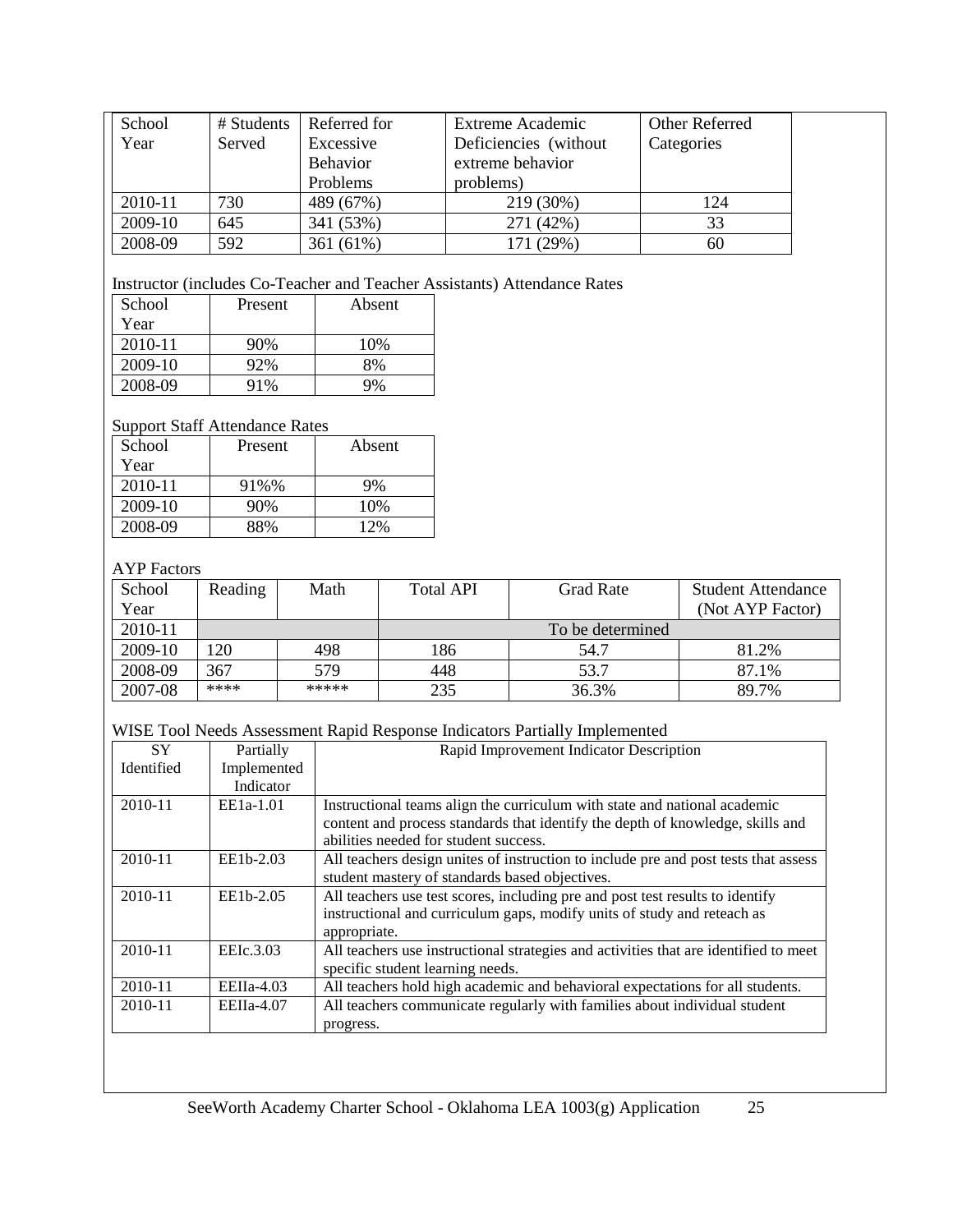| <b>School Improvement and AYP Factors</b> |         |                  |       |                  |                           |                       |  |
|-------------------------------------------|---------|------------------|-------|------------------|---------------------------|-----------------------|--|
| School                                    | Reading | Math             | Total | <b>Grad Rate</b> | <b>Student Attendance</b> | <b>School Needing</b> |  |
| Year                                      |         |                  | API   |                  | (Not AYP Factor)          | Improvement           |  |
| 2010-11                                   |         | To be determined |       |                  |                           |                       |  |
| 2009-10                                   | 120     | 498              | 186   | 54.7             | 81.2%                     | No (Warning Yr)       |  |
| 2008-09                                   | 367     | 579              | 448   | 53.7             | 87.1%                     | N <sub>0</sub>        |  |
| 2007-08                                   | 295     | 271              | 235   | 36.3%            | 89.7%                     | No                    |  |

The above chart is provided in the Appendix. An example of the Needs Assessment document will include a discussion of the declining attendance rate and the changing student body due to mobility (chart below).

SeeWorth Academy enrolls students weekly or every two weeks. Students leave for numerous reasons (withdrawing to return to the traditional school after conditions are met by the "sending" principal, dropouts, detention/incarceration, changing Foster placements, etc). The chart below provides "entry" figures throughout the school year. *The chart does not reflect "exit" stats, a specific students' entry, exit and then reentry, or reasons for any entry and exit. In multiple instances, for many reasons a student will enter, leave and reenter.*

#### **School Mobility**

| School  | # Students | Sept | Oct | <b>Nov</b> | Dec | Jan | Feb                 | Mar | Apr         | May       | Jun |
|---------|------------|------|-----|------------|-----|-----|---------------------|-----|-------------|-----------|-----|
| Year    | Served     |      |     |            |     |     |                     |     |             |           |     |
| 2010-11 | 730        | 453  | 89  | າາ         | 64  | 101 | 48                  | 29  | $\sim$<br>∼ | າາ<br>نەك | tbd |
| 2009-10 | 645        | 442  | 94  | 36         | 31  | 29  | $2^{\prime}$<br>ے د | 29  | 24          |           |     |

The declining attendance and the changing student body always presents challenges related to attendance and truancy, behavior infractions, etc. The School Leadership Team reviews the Needs Assessment information like the above charts to implement changes which will lead to campus improvements. For instance, school average daily attendance for the campus was 73.72% before neighborhood school buses was implemented. Since neighborhood school bus implementation the campus attendance has been above 80%. The years 2007-08 and 2008-09 when attendance was high, monthly/quarterly Walmart gift cards were provided to the students for excellent attendance. SeeWorth has not had a benefactor for the monthly gift cards since then. Neighborhood transportation has been a challenge for SeeWorth because it has increase attendance for the campus, but the student must ride approximately 2 hours which become frustrating for the student (especially the pregnant teen) and the long ride can lead to increased discipline infractions on the bus. Increasing the number of buses, decreases the route length which should lead to increased attendance and decreased bus discipline infractions.

#### Parent Involvement Activities Attendance

| School | <b>Fall Parent</b> | <b>Spring Parent</b> | <b>Winter Community</b> | <b>Parent Student Orientation</b> | <b>Spring Fling</b> |
|--------|--------------------|----------------------|-------------------------|-----------------------------------|---------------------|
| Year   | Teacher            | Teacher              | Dinner and              | and Title I Meetings              | Community           |
|        | Conference         | Conference           | Program                 |                                   | Event               |
| 2010-  | 94                 |                      | 110                     | 794 parents (25 mtngs)            | 248                 |
| 11     |                    |                      |                         |                                   |                     |
| 2009-  | 57                 | 84                   | 121                     | 681 parents (20 mtngs)            | 147                 |
| 10     |                    |                      |                         |                                   |                     |
| 2008-  | 89                 | 51                   | 167                     | 624 parents (18 mtngs)            | 88                  |
| 09     |                    |                      |                         |                                   |                     |
|        |                    |                      |                         |                                   |                     |

SeeWorth Academy utilizes attempts to have a large attendance at each Parent Involvement activity. There are different incentives attached to different activities/meetings. At each session/event, instructors are available for communication regarding grades, attendance and behavior.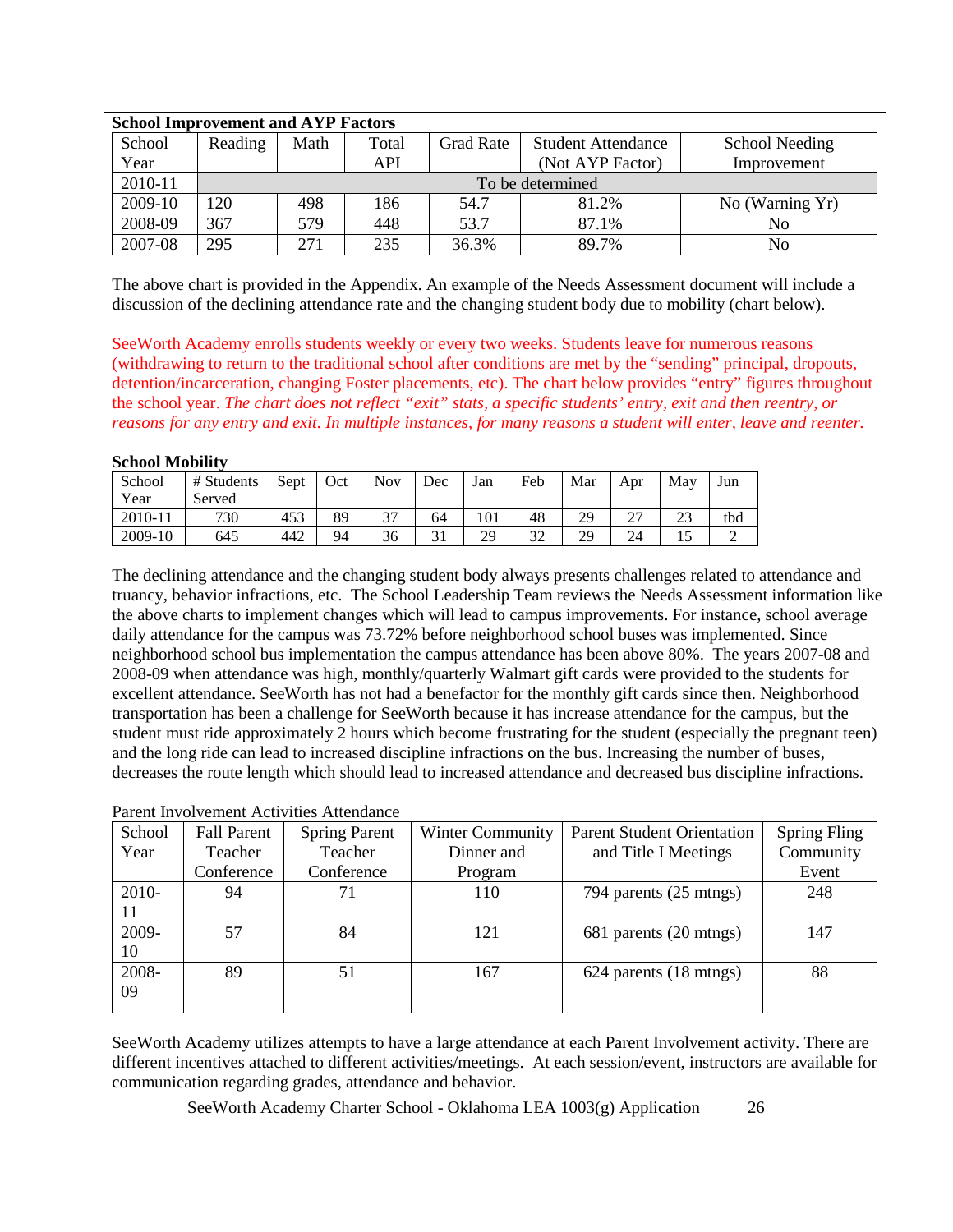Provide in the chart below a **summary of the results** of the comprehensive needs assessment including strengths, weaknesses and areas of critical need as indicated by the data.

| Areas to be considered as part of the                                                                                                      | <b>Summary of analysis of each of the areas</b>                                                                                                                                                                                                                                                                                                                                                                                                                                                                                                                                                                                                                                                                                                                |
|--------------------------------------------------------------------------------------------------------------------------------------------|----------------------------------------------------------------------------------------------------------------------------------------------------------------------------------------------------------------------------------------------------------------------------------------------------------------------------------------------------------------------------------------------------------------------------------------------------------------------------------------------------------------------------------------------------------------------------------------------------------------------------------------------------------------------------------------------------------------------------------------------------------------|
| comprehensive needs assessment.                                                                                                            | considered as part of the comprehensive                                                                                                                                                                                                                                                                                                                                                                                                                                                                                                                                                                                                                                                                                                                        |
|                                                                                                                                            | needs assessment. 2010-11 SCHOOL YEAR                                                                                                                                                                                                                                                                                                                                                                                                                                                                                                                                                                                                                                                                                                                          |
| <b>School Profile:</b><br>Includes student and staff data.                                                                                 | Students ADM: 481 (as of 05/01/2011)<br>Students Served: 730 (as of 05/01/2011)<br>Ethnicity: 92% African Am; 5% Hispanic; 3% all<br>others<br>Poverty: 98% (campuswide)<br>HQ Instructors: 31 Other Staff: 34<br>2010 Graduation Rate: 54.74% (4 yr grad rate)<br>2010 API Reading: 120 2010 API Math: 498<br>Special Education: 32%<br>Juvenile Delinquency Enrollment: 27%<br>Gang Involvement/Affiliation Enrollment: 43%<br>Referred to School because of Behavior problems<br>include LT Suspension: 29%<br><b>Instructor Attendance: 90%</b><br>Refer to the Appendix for the School and Student<br>body Description. Areas of critical need are<br>supplemental transportation (description also<br>included in the Appendix) to extend the school day |
|                                                                                                                                            | efforts and additional high quality instructors. In<br>addition, high quality technology is a critical need<br>to increase engagement of the academic deficient<br>SeeWorth student.                                                                                                                                                                                                                                                                                                                                                                                                                                                                                                                                                                           |
| <b>Curriculum:</b><br>Includes academic expectations, alignment to<br>PASS, and the process to monitor, evaluate and<br>review curriculum. | The SeeWorth curriculum is developed by<br>classroom instructors with the help of the<br>See Worth curriculum director. The curriculum is<br>aligned to PASS and is created using multiple texts,<br>technology-based resources, as well as teacher<br>developed assessments. Curriculum for each<br>student is modified based on pre and post<br>Edperformance assessment results. Standards that<br>have not been mastered are reviewed until mastery<br>is proven. SeeWorth is a self-paced curriculum<br>campus. Student mastery pace compared to the<br>traditional Seeworth pacing calendar is monitored<br>by the curriculum department director and co-<br>director.                                                                                   |
|                                                                                                                                            | The supplemental Reading class uses Language,<br>which is an intervention reading text accompanied<br>by workbooks and assessment. The students in the<br>supplemental Reading classroom utilize the                                                                                                                                                                                                                                                                                                                                                                                                                                                                                                                                                           |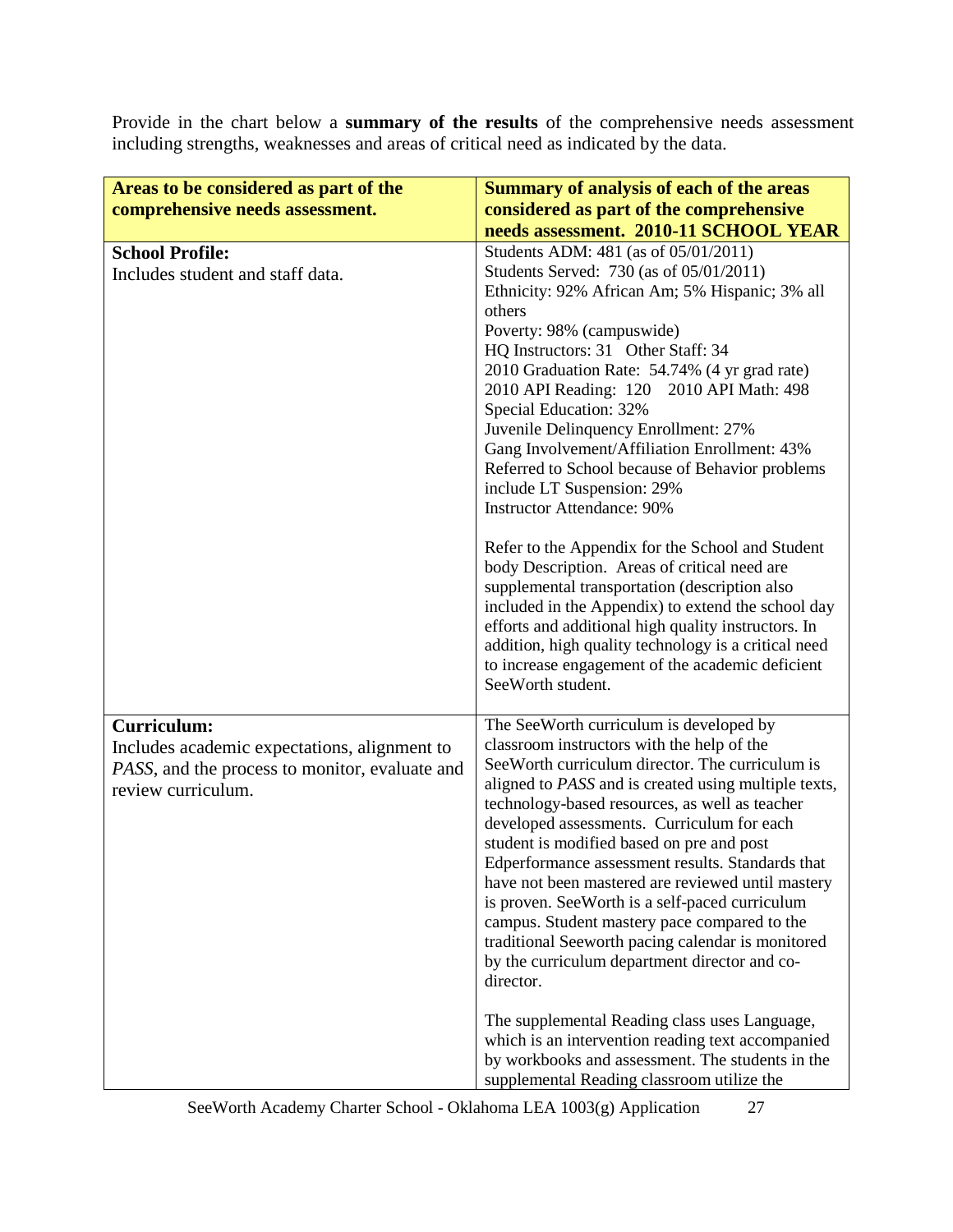|                                                                                                                                          | Accelerated Reader Library materials which have<br>been funded with Title I and ARRA dollars.                                                                                                                                                                                                                                                                                                                                                                                                                                                                                                                                                               |
|------------------------------------------------------------------------------------------------------------------------------------------|-------------------------------------------------------------------------------------------------------------------------------------------------------------------------------------------------------------------------------------------------------------------------------------------------------------------------------------------------------------------------------------------------------------------------------------------------------------------------------------------------------------------------------------------------------------------------------------------------------------------------------------------------------------|
|                                                                                                                                          | The supplemental Math classroom utilizes the I<br>Can Learn Math Lab lessons. The State Department<br>of Education provided the I Can Learn Math Lab to<br>See Worth Academy 4 school years ago. The I Can<br>Learn Math Lab is aligned to PASS as informed by<br>the State Department of Education's<br>representatives. The supplemental math classroom<br>has not utilized individual workbooks to help<br>supplement the student work.                                                                                                                                                                                                                  |
|                                                                                                                                          | Windows on Curriculum Walkthrough data<br>indicates a gap in Differentiated Instruction PD<br>attended and implemented. High quality PD will be<br>implemented by External Providers that have<br>demonstrated success while working with the at-<br>risk student population.                                                                                                                                                                                                                                                                                                                                                                               |
| <b>Classroom Evaluation/Assessment:</b><br>Includes classroom assessments, alignment to<br>PASS, and use of assessment data.             | WRAT scores (reading levels), Edperformance<br>benchmark testing scores and Study Island test prep<br>scores correlate strongly to CRT and EOI scores.<br>Truancy rates and Discipline infractions increase<br>during testing periods due to student test anxiety.<br>Refer to the Appendix for the School and Student<br>body Description. Areas of critical need are<br>supplemental math and reading instructors to<br>provide the opportunity to increase academic<br>achievement ranges in math and reading that will<br>be evidenced by assessments administered<br>throughout the school year and discussed in the<br>collaboration meetings weekly. |
| <b>Instruction:</b><br>Includes the varied strategies used in the<br>classroom, integration of technology, and<br>teacher collaboration. | Technology integration is strong on the campus and<br>is supported through Windows on Curriculum<br>Walkthrough forms, student and instructor surveys.<br>The campus currently has 3 older computer labs<br>with older desktops, 10 Dell laptops, 120 Ipods, 5<br>Ipads, 10 apple computers for student use. 8 Core<br>Curriculum classrooms with<br>Smartboards/projectors.                                                                                                                                                                                                                                                                                |
|                                                                                                                                          | State of the art Computer Labs with Laptops,<br>Smartboards, Ipods and Ipads will be available for<br>student and instructor use. The computer lab will<br>be utilized for classroom use, supplemental courses<br>in test preparation and professional development<br>training.                                                                                                                                                                                                                                                                                                                                                                             |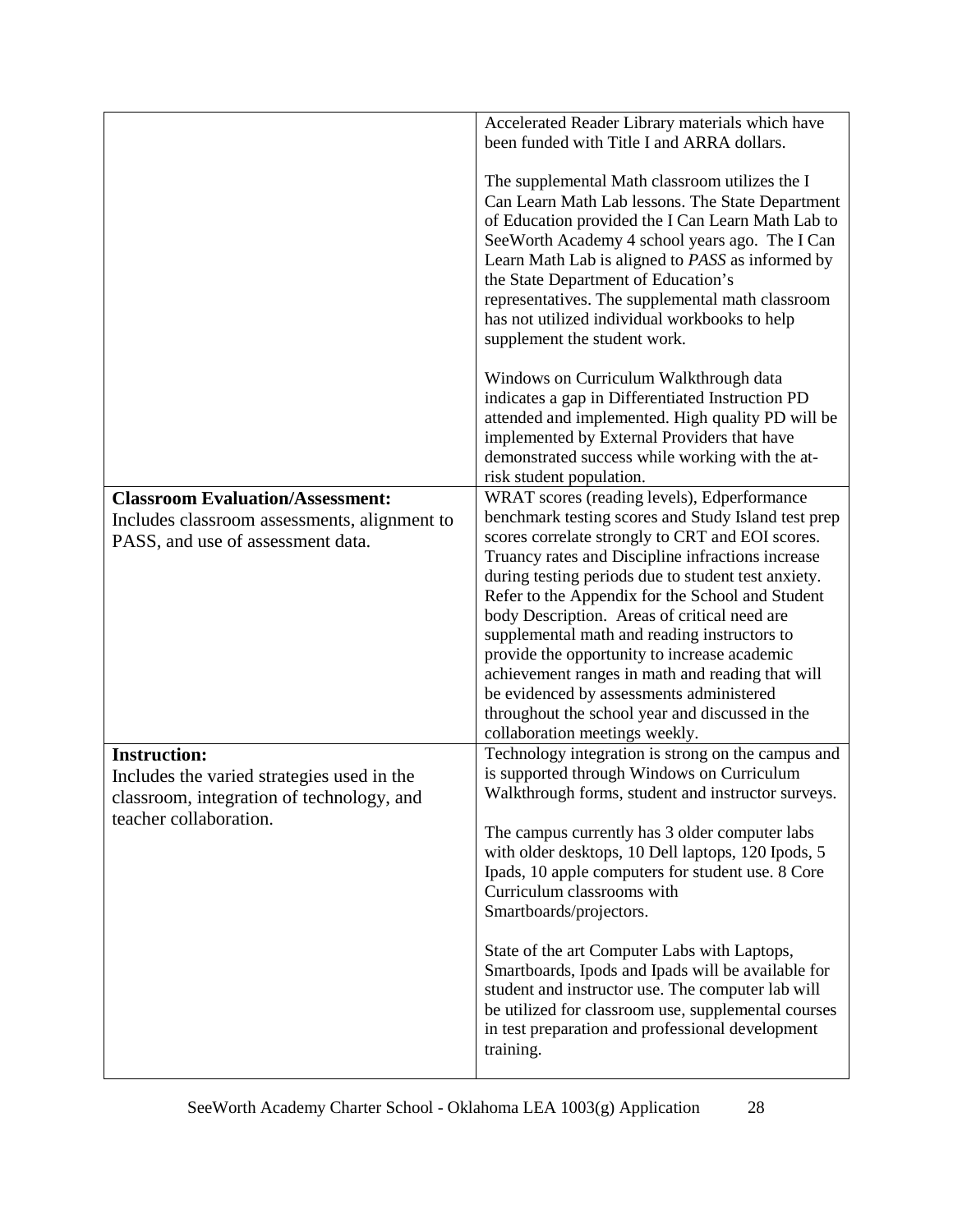|                                                                                                                               | There is a critical need for equipment on the<br>SeeWorth Campus accessible to more students.<br>There is an IT department staff sustained by State<br>Alternative Education funding. This staff provides<br>technology training weekly and can also arrange<br>for the SDE Educational IT Coordinator to visit the<br>school if necessary. Updated technology will be<br>available for PD in the early fall.                                                                                                                                                                                                                                                                                                                                                                                   |
|-------------------------------------------------------------------------------------------------------------------------------|-------------------------------------------------------------------------------------------------------------------------------------------------------------------------------------------------------------------------------------------------------------------------------------------------------------------------------------------------------------------------------------------------------------------------------------------------------------------------------------------------------------------------------------------------------------------------------------------------------------------------------------------------------------------------------------------------------------------------------------------------------------------------------------------------|
|                                                                                                                               | In order to increase academic reading levels<br>substantially for the SeeWorth student, Reading<br>Across the Curriculum PD is being planned<br>utilizing SIG funding. Differentiated Instruction<br>training has been provided by Vera Blake over the<br>past two school years as a 1-2 day training<br>workshop each summer. The teams of Reid, Lyon,<br>Payne and Multisensory Math will be incorporating<br>Differentiated Instruction into their PD sessions<br>because it is an essential strategy to the successful<br>implementation of their lessons. Classroom<br>Management PD is provided by the Director of<br>SeeWorth Academy each summer and reviews<br>during staff meetings. The Director of SeeWorth<br>provides Classroom Management because of the<br>unique student body. |
| <b>School Culture:</b><br>Includes learning environment, leader and<br>teacher beliefs, and value of equity and<br>diversity. | School culture fluctuates with new staff members.<br>Professional Development and instructor surveys<br>and staff meeting minutes reveal a unifying effort<br>among staff members who have been employed<br>more than 2 years at the school. $1st$ year employees<br>struggle with the school culture and study body<br>even though minimally 50 hours of Professional<br>Development is required for each staff person.                                                                                                                                                                                                                                                                                                                                                                        |
|                                                                                                                               | It is a critical need that the staff has agreed during<br>the planning of the SIG strategies that because of<br>low student attendance during OKCPS' holiday<br>break, staff agrees to attend continued Professional<br>Development during Fall and Spring Break instead<br>of being paid stipends during low attending school<br>days. See the Appendix for attendance data.                                                                                                                                                                                                                                                                                                                                                                                                                   |
| <b>Student, Family, and Community Support:</b>                                                                                | The parent compact is signed by the parent,                                                                                                                                                                                                                                                                                                                                                                                                                                                                                                                                                                                                                                                                                                                                                     |
| Includes communication methods and                                                                                            | principal and student at the student's enrollment                                                                                                                                                                                                                                                                                                                                                                                                                                                                                                                                                                                                                                                                                                                                               |
| including parents as partners.                                                                                                | point. The parent policy is provided during each<br>parent/student orientation meeting. Parent                                                                                                                                                                                                                                                                                                                                                                                                                                                                                                                                                                                                                                                                                                  |
|                                                                                                                               | conferences are held throughout the school year                                                                                                                                                                                                                                                                                                                                                                                                                                                                                                                                                                                                                                                                                                                                                 |
|                                                                                                                               | with the Family Advocate by phone and in person.                                                                                                                                                                                                                                                                                                                                                                                                                                                                                                                                                                                                                                                                                                                                                |
|                                                                                                                               | Family counseling is provided by licensed                                                                                                                                                                                                                                                                                                                                                                                                                                                                                                                                                                                                                                                                                                                                                       |
|                                                                                                                               | counselors on the school site. Communication                                                                                                                                                                                                                                                                                                                                                                                                                                                                                                                                                                                                                                                                                                                                                    |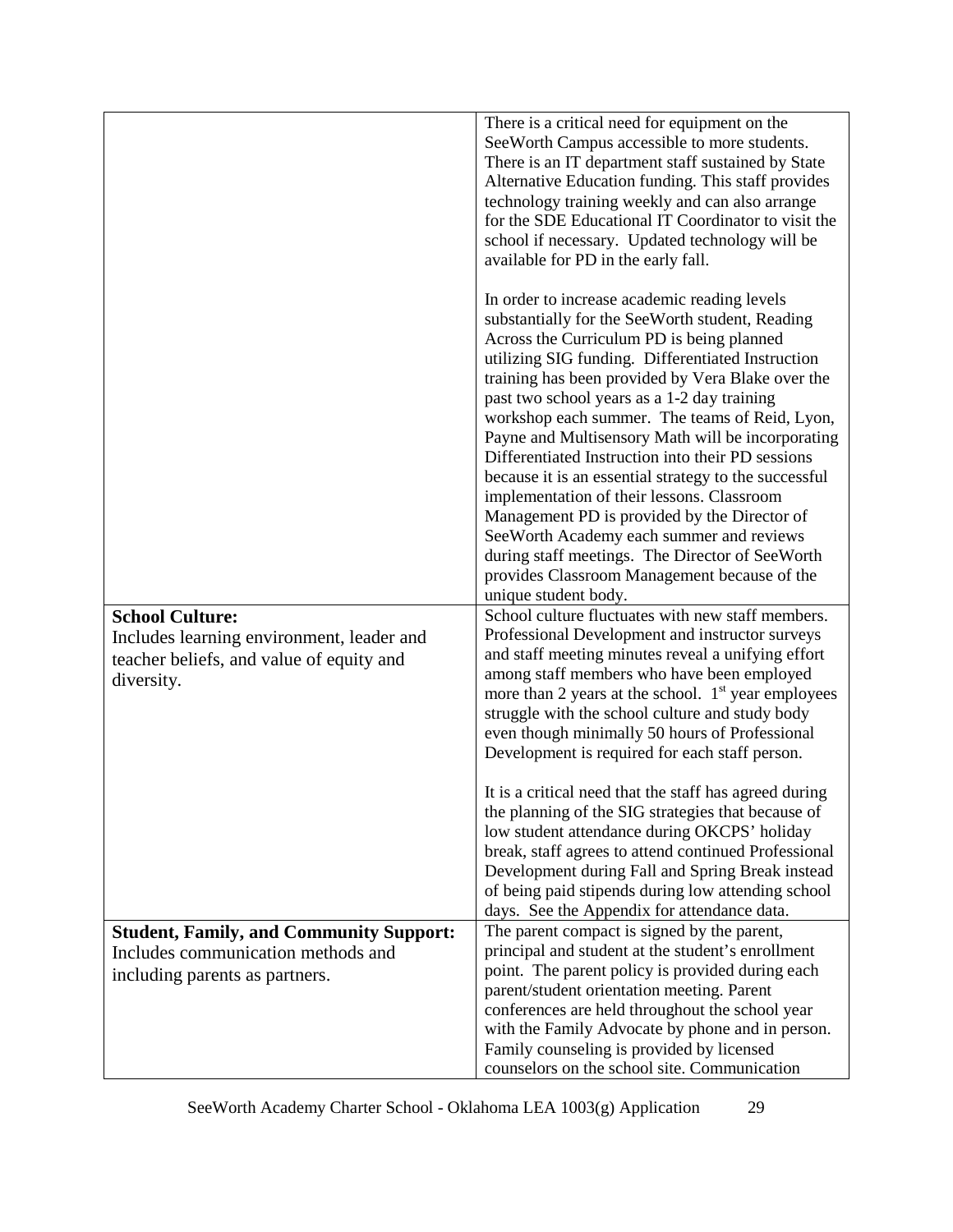|                                                | during student discipline meetings are required and                                             |
|------------------------------------------------|-------------------------------------------------------------------------------------------------|
|                                                | are attended by parents or student advocates                                                    |
|                                                | (probation officers, DHS officials, etc) 92% of the                                             |
|                                                | time. (See page 26 for parent attendance at school                                              |
|                                                | functions and the parent/community members                                                      |
|                                                | Appendix)                                                                                       |
| <b>Professional Growth, Development, and</b>   | Each school year there is a Professional                                                        |
| <b>Evaluation:</b>                             | Development Academy (10 days or more) for each                                                  |
| Includes professional development plan,        | staff member before the $1st$ day of school. Topics                                             |
| capacity building, and evaluation process.     | include: Understanding Poverty, Gang Involvement                                                |
|                                                | and Awareness, Modifications for the Special                                                    |
|                                                | Education student, SDE required topics including                                                |
|                                                | bloodbourne pathogen, reporting child abuse and                                                 |
|                                                | substance abuse), Curriculum and Instructional                                                  |
|                                                | Strategies including Technology integration. Each                                               |
|                                                | session includes a staff survey of perception and                                               |
|                                                | then an end of the year implementation review. All                                              |
|                                                | data is used in the end of year evaluation report                                               |
|                                                | written by the Technical Assistance Provider. Each                                              |
|                                                | year 5 days will be dedicated to the Summer<br>Academy PD for the SIG Strategies. The Technical |
|                                                | Assistance Provider will be responsible for session                                             |
|                                                | surveys for all attendees. The info gathered from                                               |
|                                                | each session will be charted for the Needs                                                      |
|                                                | Assessment and the SIG Evaluation Report which                                                  |
|                                                | will be published at the end of each school year and                                            |
|                                                | shared with SDE and its representatives.                                                        |
| Leadership:                                    | Policy and procedure changes (12 during the 2010-                                               |
| Includes process for decision making, policies | 11 school year) are discussed first in the School                                               |
| and procedures, and the shared vision.         | Leadership Team meetings. If necessary the                                                      |
|                                                | Director will discuss the change with the Board of                                              |
|                                                | Directors and get approval through vote if                                                      |
|                                                | necessary (5 required to be taken to the Board).                                                |
|                                                | Each school year Policy and Procedure changes                                                   |
|                                                | will be handled with the same process.                                                          |
| <b>Organizational Structure and Resources:</b> | The Schools within a School structure has been                                                  |
| Includes use of resources, master schedule,    | implemented as a strategy for the at-risk students                                              |
| staffing, and teaming.                         | for 10 of the 12 school years. The strategy                                                     |
|                                                | decreases dropout amounts and increases academic                                                |
|                                                | achievement among students that may make                                                        |
|                                                | "school/program" changes during the school year.                                                |
|                                                | The Master Schedule is created by the                                                           |
|                                                | Administrative Team each summer and changes by                                                  |
|                                                | the Administrative team as needed based on                                                      |
|                                                | incoming student needs. Instructor and teacher                                                  |
|                                                | assistants are added based on student growth or                                                 |
|                                                | need. (3 HQ instructors added within the 1 month                                                |
|                                                | of school starting the past 2 school years). The                                                |
|                                                | Schools within the School Approach has help                                                     |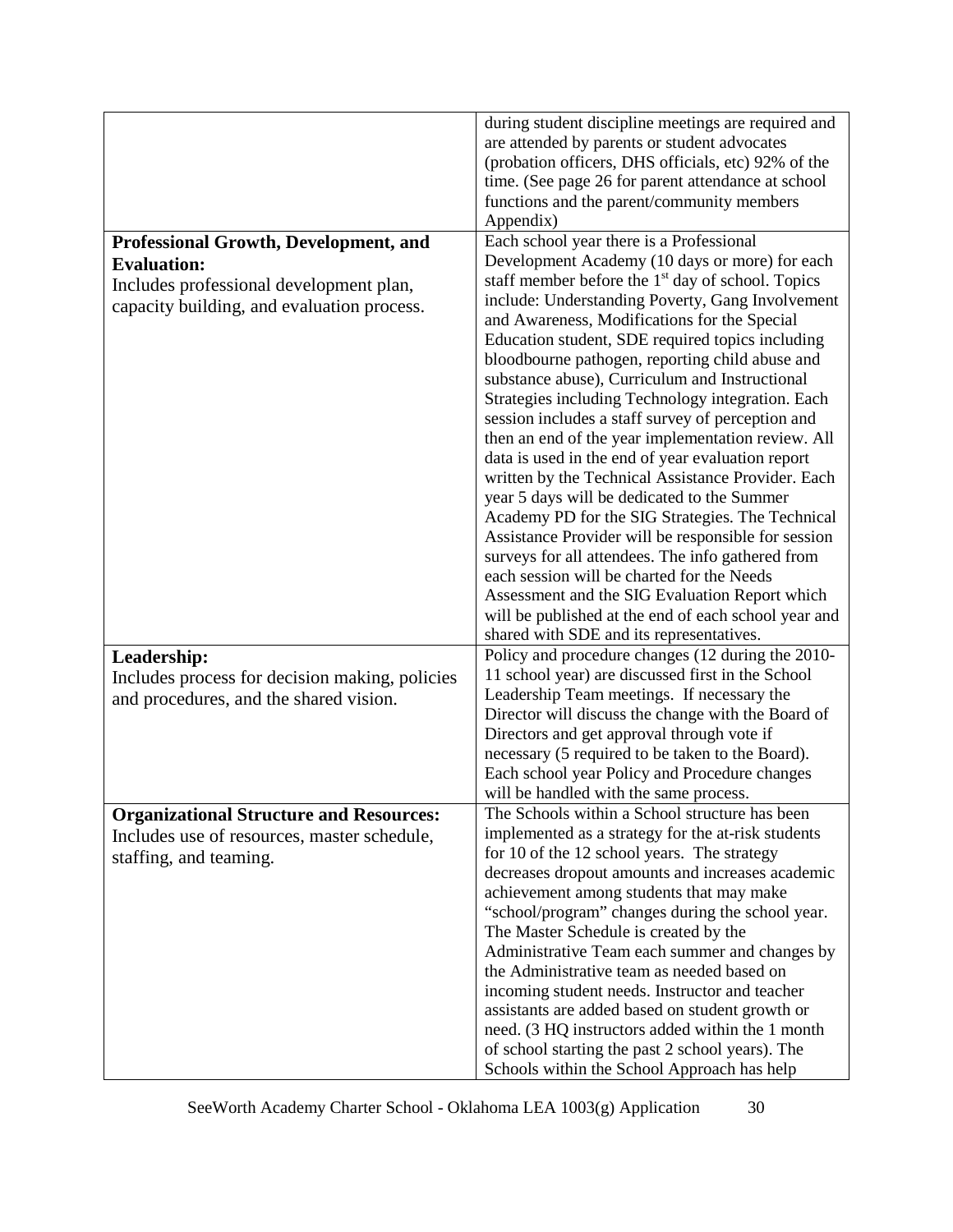|                                                                                                                                                                    | support the increasing Graduation Rate over the<br>school years by decreasing the number of dropouts.<br>The major SIG strategy, increased learning time,<br>will enable the Master Schedule to include an<br>Enrichment Course for each subject with a primary<br>focus on English 10, English 11, US History,<br>Biology, Algebra I and Geometry courses. The<br>SIG implementation of expanding the school day<br>will allow students double the instructional time in<br>targeted classes and attend remedial math and<br>reading courses to work toward closing academic<br>gaps. The SeeWorth student has had supplemental<br>math and reading courses in past years but has<br>never had 90 minute periods that cover the core<br>courses. This is a substantial increase in student<br>learning time for the SeeWorth student. |
|--------------------------------------------------------------------------------------------------------------------------------------------------------------------|----------------------------------------------------------------------------------------------------------------------------------------------------------------------------------------------------------------------------------------------------------------------------------------------------------------------------------------------------------------------------------------------------------------------------------------------------------------------------------------------------------------------------------------------------------------------------------------------------------------------------------------------------------------------------------------------------------------------------------------------------------------------------------------------------------------------------------------|
| <b>Comprehensive and Effective Planning:</b><br>Includes the process for collaboration, use of<br>data, development of school goals, and<br>continuous evaluation. | The School Leadership Team was created 8 years<br>ago due to School Improvement designation and<br>the training provided by the SDE and the OCPS<br>Federal Programs Department. The Leadership<br>Team has been implemented well and reviews data<br>at every monthly meeting. The Curriculum<br>Department Director meets with instructors, co-<br>teachers and teaching assistants two times per<br>month to review assessment data, new student entry<br>and student reading levels. All meeting minutes are<br>reviewed and summarized in the school's annual<br>evaluation prepared by the external technical<br>assistance provider.                                                                                                                                                                                            |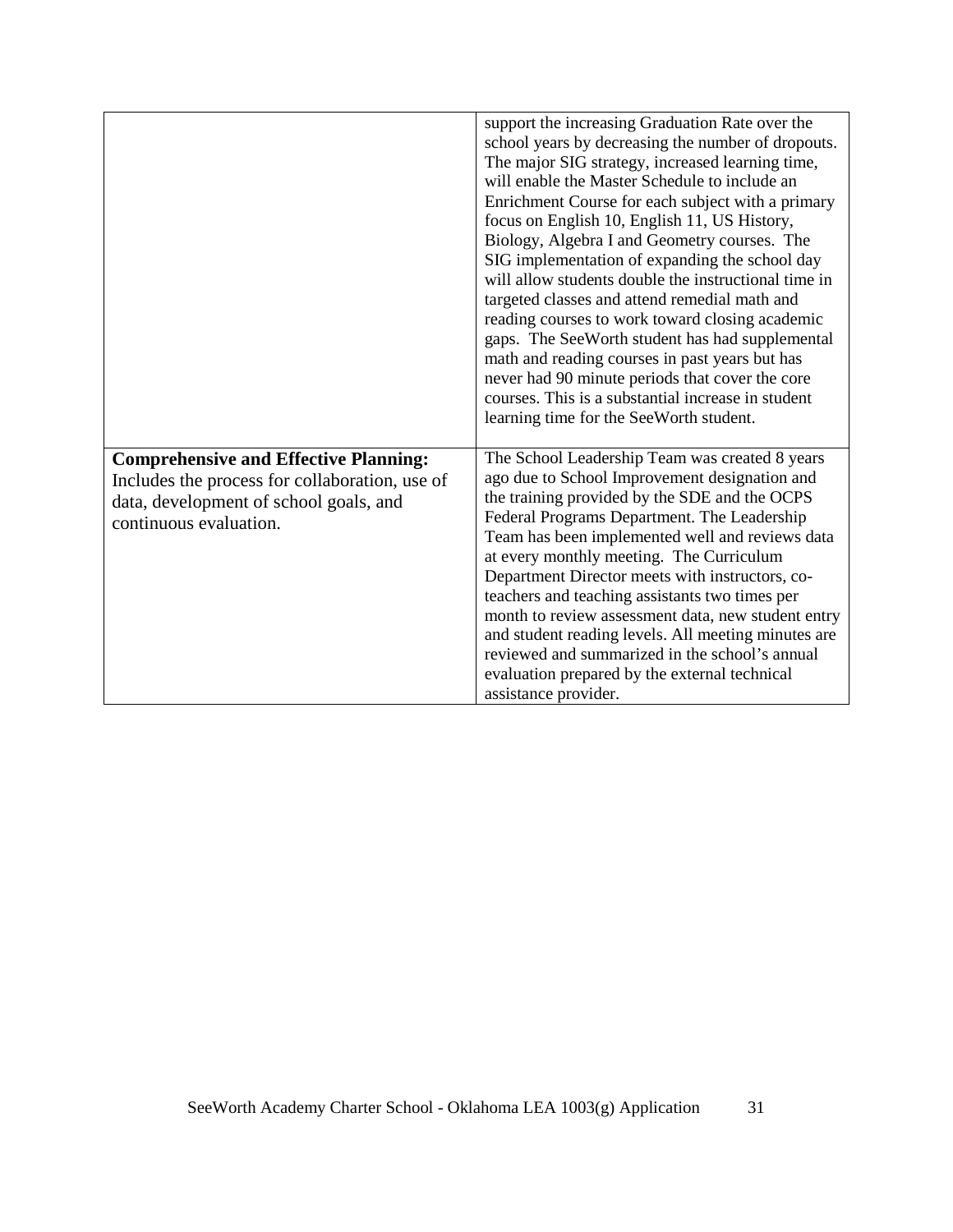# **SCHOOL IDENTIFICATION OF INTERVENTION MODEL**

Narrative on selection of Intervention Model and correlate to Needs Assessment information.

### **Intervention Model (Transformation)**

SeeWorth has chosen the transformational model in consultation with SDE staff, the technical assistance from the consultant from the Payne Center, discussion with Stakeholders including the Board of Directors, and recommendations from the School Leadership Team.

Members of the School Leadership Team discussed the application and the four available models. This information was shared with all school certified and support staff. Stakeholders were also contacted individually to discuss models and recommendations. On 04/27/2011, a comprehensive presentation was made to the SeeWorth Board of Directors. The presentation was made to other stakeholder groups in various meetings, see the chart below. Input was gathered through discussion and surveys.

| Date       | Stakeholder     | <b>Summary of Communication - Meeting</b>                                        |
|------------|-----------------|----------------------------------------------------------------------------------|
|            | Group           |                                                                                  |
| 4/27/2011  | Board of        | Q and A session to follow Transformation Model and to pursue SIG grant.          |
|            | Directors       | SIG explanation was discussed by the Director.                                   |
| 05/02/2011 | Parent and      | Question, Answer and Survey Suggestion on Transformation Model,                  |
|            | Student         | replacement of the Principal and strategies/support for students and instructors |
|            | Meeting         |                                                                                  |
| 05/03/2011 | Leadership      | Question, Answer and Survey Suggestion on Transformation Model,                  |
|            | Team            | replacement of the Principal and strategies/support for students and             |
|            |                 | instructors. Formation of the SIG Sub Committee Team.                            |
| 05/04/2011 | <b>SIG</b> Team | <b>WISE Rapid Response Indicator Needs Assessment</b>                            |
| 05/06/2011 | Community       | Question, Answer and Survey Suggestion on Transformation Model,                  |
|            | Partner         | replacement of the Principal and strategies/support for students and             |
|            | Anch            | instructors.                                                                     |
| 05/07/2011 | Leadership      | <b>WISE Rapid Response Indicator Needs Assessment</b>                            |
|            | Team-SIG        |                                                                                  |
|            | Team            |                                                                                  |
| 05/09/2011 | <b>Staff</b>    | Question, Answer and Survey Suggestion on Transformation Model,                  |
|            | Meeting         | replacement of the Principal and strategies/support for students and instructors |
| 05/14/2011 | Leadership-     | WISE Rapid Response Indicator Needs Assessment WISE Rapid Response               |
|            | <b>SIG</b> Team | <b>Indicator Needs Assessment review</b>                                         |

SeeWorth selected the Transformation Model based on the following:

- SeeWorth staff works with a high risk population of students which includes low academic levels with frequent disruptive behavior infractions. This makes hiring high quality, highly effective, and highly qualified staff difficult. The Transformation model replaces less staff than the Turnaround Model.
- The SeeWorth school has a successful foundation for working with the students that it works with (evidenced by the SDE OTAC Evaluation published each year to the SDE Leadership and Legislative body). Closing and reopening did not seem feasible
- SeeWorth struggles with reaching high levels of API due to passing scores on the OCCT and the Graduation rate. SeeWorth struggles with the graduation rate because as a Charter School, the number of 12the graders entering into the school is an unknown number each school year. As an alternative school,  $12<sup>th</sup>$  graders could enter the school severely academic deficient (example: they could have credits equal to a  $9<sup>th</sup>$  grader). In addition to unknown  $12<sup>th</sup>$  grade populations, drop outs are more likely in an alternative high-risk population like SeeWorth. Neither reformation model addresses the most likely way to help the school with this challenge; therefore Transformation model is still most likely.
- SeeWorth Academy is a Charter school. The reformation model of opening as a Charter school is not an option. After looking at all options, Transformation was decided by all Stakeholder groups in all meetings.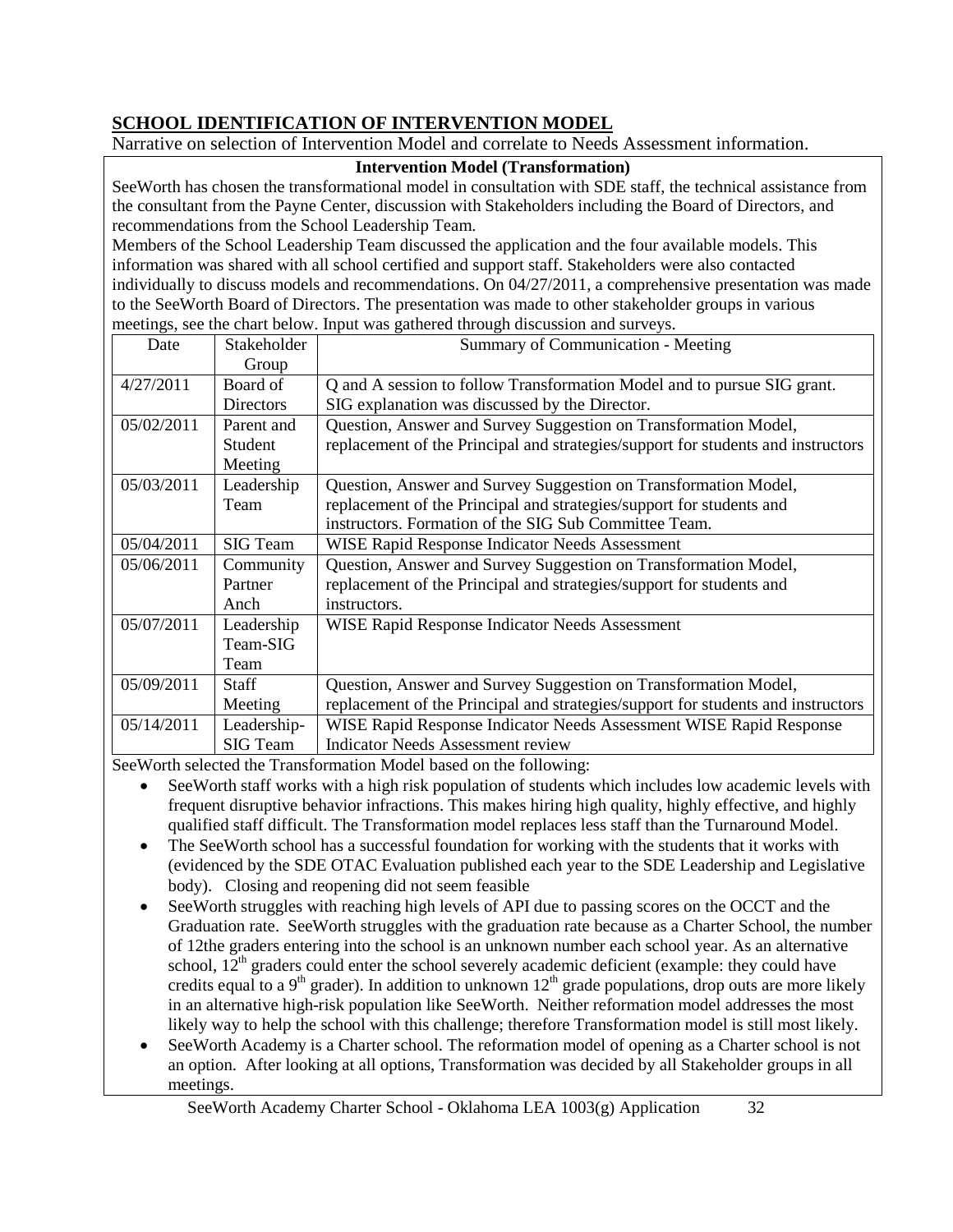# **SCHOOL SMART GOALS**

Complete the charts below by providing three-year SMART Goals in Reading/Language Arts, Mathematics, and Graduation Rate, if applicable for the All Students subgroup. See the Application Instructions for the School Section for more information on SMART Goals.

#### **SMART Reading/Language Arts Goals**

Goal for 2011-2012: The API Reading /Language Arts score for the ALL Students category will increase from 120 (2009-10 score) to 320 (2010-11 score).

Goal for 2012-2013: The API Reading /Language Arts score for the ALL Students category will increase from 320 (2010-11 score) to 540 (2011-12 score).

Goal for 2013-2014: The API Reading /Language Arts score for the ALL Students category will increase from 540 (2011-12 score) to 700 (2012-13 score).

Rationale: The highest Reading API SeeWorth has achieved is 367. The 2010-11 API scores are not available as of the date of this application. The starting point will be the latest API score available and the  $3<sup>rd</sup>$  year ending point will be higher than the highest API score to date.

### **SMART Mathematics Goals**

Goal for 2011-2012: The API Math score for the ALL Students category will increase from 498 (2009-10 score) to 650 (2010-11 score).

Goal for 2012-2013: The Math score for the ALL Students category will increase from 650 (2010-11 score) to 800 (2011-12 score)

Goal for 2013-2014: The API Math score for the ALL Students category will increase from 800 (2011-12 score) to 950 (2012-13 score).

Rationale: The highest Reading API SeeWorth has achieved is 579. The 2010-11 API scores are not available as of the date of this application. The starting point will be the latest API score available and the  $3<sup>rd</sup>$  year ending point will be higher than the highest API score to date.

# **SMART Graduation Rate Goals**

Goal for 2011-2012: The Graduation Rate category will increase from 54.7% (2009-10%) to 60% (2011- 12%).

Goal for 2012-2013: The Graduation Rate category will increase from 60% (2010-11%) to 65% (2012- 13%).

Goal for 2013-2014: The Graduation Rate category will increase from 65% (2011-12%) to 72% (2013- 14%).

Rationale: The highest Graduation rate percentage SeeWorth has achieved is 54.7%. The 2010-11 Graduation rate is not available as of the date of this application. The starting point will be the latest Graduation rate available and the  $3<sup>rd</sup>$  year ending point will be higher than the highest Graduation Rate yet to be achieved to date.

In addition to the above SMART Goals, staff will be working on FAY students reading and performing math 3 years below grade level to achieve 1.5 performance levels.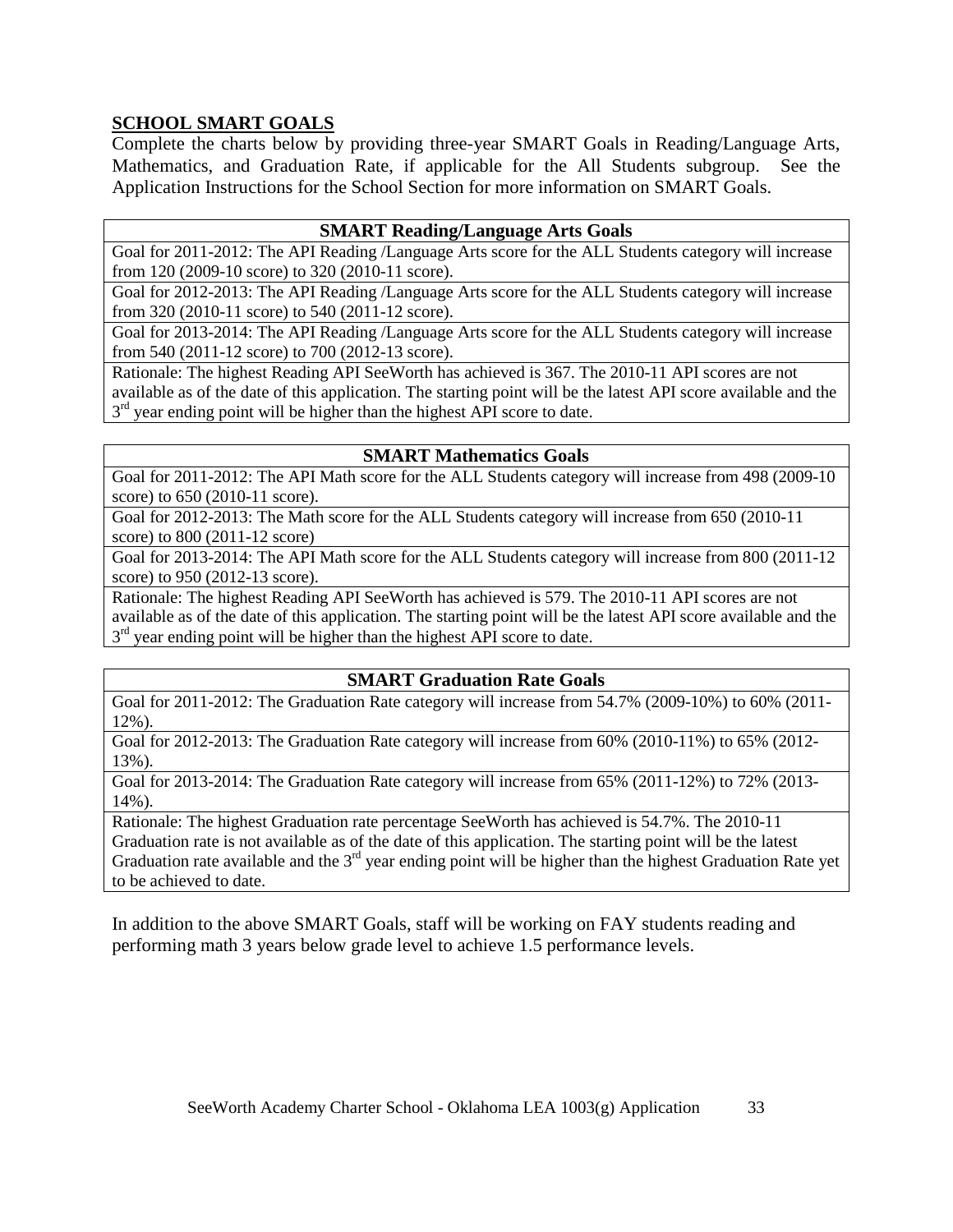# **INTEGRATION OF SERVICES**

Complete the following Integration of Services chart showing how the school will align any other federal, state, and local resources to the selected intervention models. You may add boxes as necessary. Examples can be found in the Application Instructions: School Section.

| <b>Resource</b>                      | Alignment with 1003(g)                                                                                                                                                                                                                                                                                                                                                                                                                                                                                                                                                                                                                             |
|--------------------------------------|----------------------------------------------------------------------------------------------------------------------------------------------------------------------------------------------------------------------------------------------------------------------------------------------------------------------------------------------------------------------------------------------------------------------------------------------------------------------------------------------------------------------------------------------------------------------------------------------------------------------------------------------------|
| Title I, Part A                      | Salaries for 3 FTE Highly Qualified Reading<br>$\bullet$<br><b>Instructors</b><br>Salary for 1.0 FTE Highly Qualified Math<br>$\bullet$<br>Instructor                                                                                                                                                                                                                                                                                                                                                                                                                                                                                              |
| Title II, Part A                     | Salary for 0.90 FTE Instructional Facilitator<br>$\bullet$                                                                                                                                                                                                                                                                                                                                                                                                                                                                                                                                                                                         |
| Title II, Part D                     | Technology based assessment practice<br>$\bullet$<br>software "Study Island".                                                                                                                                                                                                                                                                                                                                                                                                                                                                                                                                                                      |
| Title III, Part A                    |                                                                                                                                                                                                                                                                                                                                                                                                                                                                                                                                                                                                                                                    |
| <b>Other Federal Resources</b>       |                                                                                                                                                                                                                                                                                                                                                                                                                                                                                                                                                                                                                                                    |
| List here.<br>$\bullet$              |                                                                                                                                                                                                                                                                                                                                                                                                                                                                                                                                                                                                                                                    |
| <b>State Resources</b><br>List here. | <b>OSDE Alternative Education funding provides</b><br>$\bullet$<br>a large (5 team) IT staff and (3 team) security<br>staff.                                                                                                                                                                                                                                                                                                                                                                                                                                                                                                                       |
| <b>Local Resources</b><br>List here. | Funding from the SeeWorth Academy<br>$\bullet$<br>Foundation provides instructors with<br>supplemental classroom supplies and<br>materials.<br>Funding from Crossings Community Church<br>$\bullet$<br>provides instructors with supplemental<br>classroom supplies and materials.<br>Labor from Crossings Community Church<br>$\bullet$<br>members and employees from Chesapeake<br>Energy Corporation provide hours of campus<br>beautification time and materials to keep the<br>campus beautiful and safe for all students and<br>instructors.<br>General Fund – supports .10 FTE (.90 FTE<br>$\bullet$<br>Title II Instructional Facilitator) |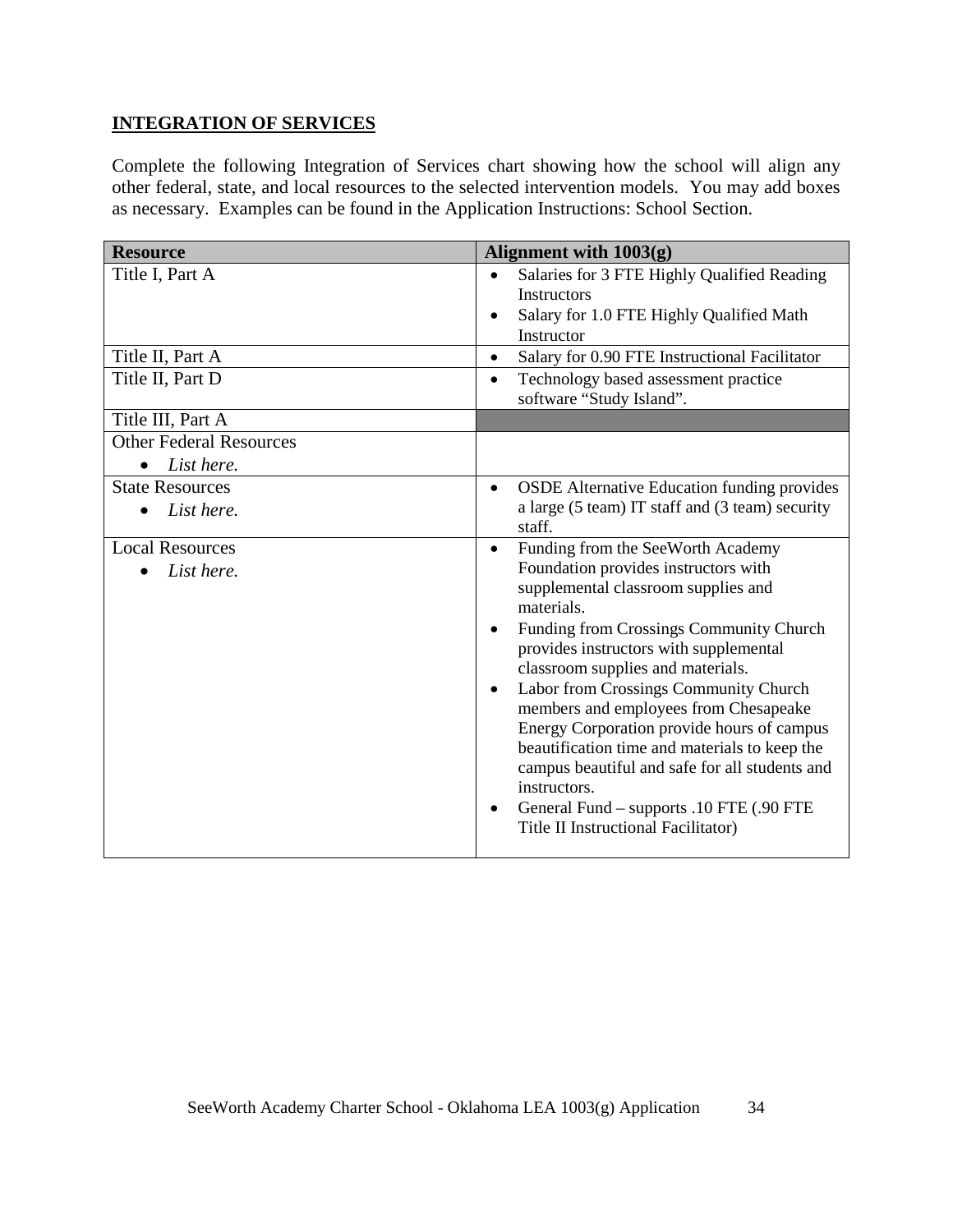# **SCHOOL MODIFICATION OF POLICIES AND PROCEDURES**

In the space below, provide a narrative describing the steps the school has taken or will take to modify its policies and procedures to enable the schools to effectively implement the selected intervention models.

# **School Level Activities to Modify Policies and Procedures for Effective Implementation**

- SeeWorth will create teams to address various sections of the action plans. Research indicates that effective leadership is best accomplished with a team approach (*Marzano, 2003*).
- The SIG Team will develop a process for each team's operation. Teams will receive work plans for the year and will be assigned specific work products to produce. Each team will maintain plans, agendas, minutes, and meeting attendance using the WISE Tool.
- Professional Development will be provided on teaming practices, the WISE Tool, Edusoft Benchmark Assessment software, curriculum alignment, and Marzano's *What Works in Schools*  strategies.
- The Turnaround Officer, Principal, and School Administration will be responsible for providing the SIG Team and staff immediate access to student performance data and other relevant information.
- Instructional Teams will meet twice each month for one or more hours to conduct general business. In addition, a minimum of 90 minutes per week to review student learning data and to refine instructional plans will be planned for every Friday afternoon for HQ Core Curriculum instructors, co-teachers and their teacher assistants.
- The SeeWorth Board of Education has approved the Continuous Learning Calendar, the extended school day and the approval for the Director of the School to hire and fire any employee necessary to effectively implement the Transformation Model as planned printed and approved the State Department of Education.
- The Director, Vice Principal, the Technical Assistance Provider and incoming Principal has drafted the new extended school day schedule for the High School  $(9<sup>th</sup>-12<sup>th</sup>)$ , Jr. High School  $(8<sup>th</sup>)$ , Middle School ( $6<sup>th</sup>-7<sup>th</sup>$ ) and Elementary School ( $3<sup>rd</sup>-5<sup>th</sup>$ ) students. The administrative team has also drafted the design of the school programs within SeeWorth Academy which utilizes the "Schools within a School" strategy.
- As a charter school, the administration does not work with a union. The administrative team will implement a high quality instructional and staff member evaluation tool to be implemented at the beginning of the 2011-12 school year.
- SeeWorth will schedule a minimum of ninety (90) minutes of protected collaboration time. Collaboration time will be monitored by lead teachers and building administrators to assure effective use of time and to focus collaboration time on activities that support high students achievement.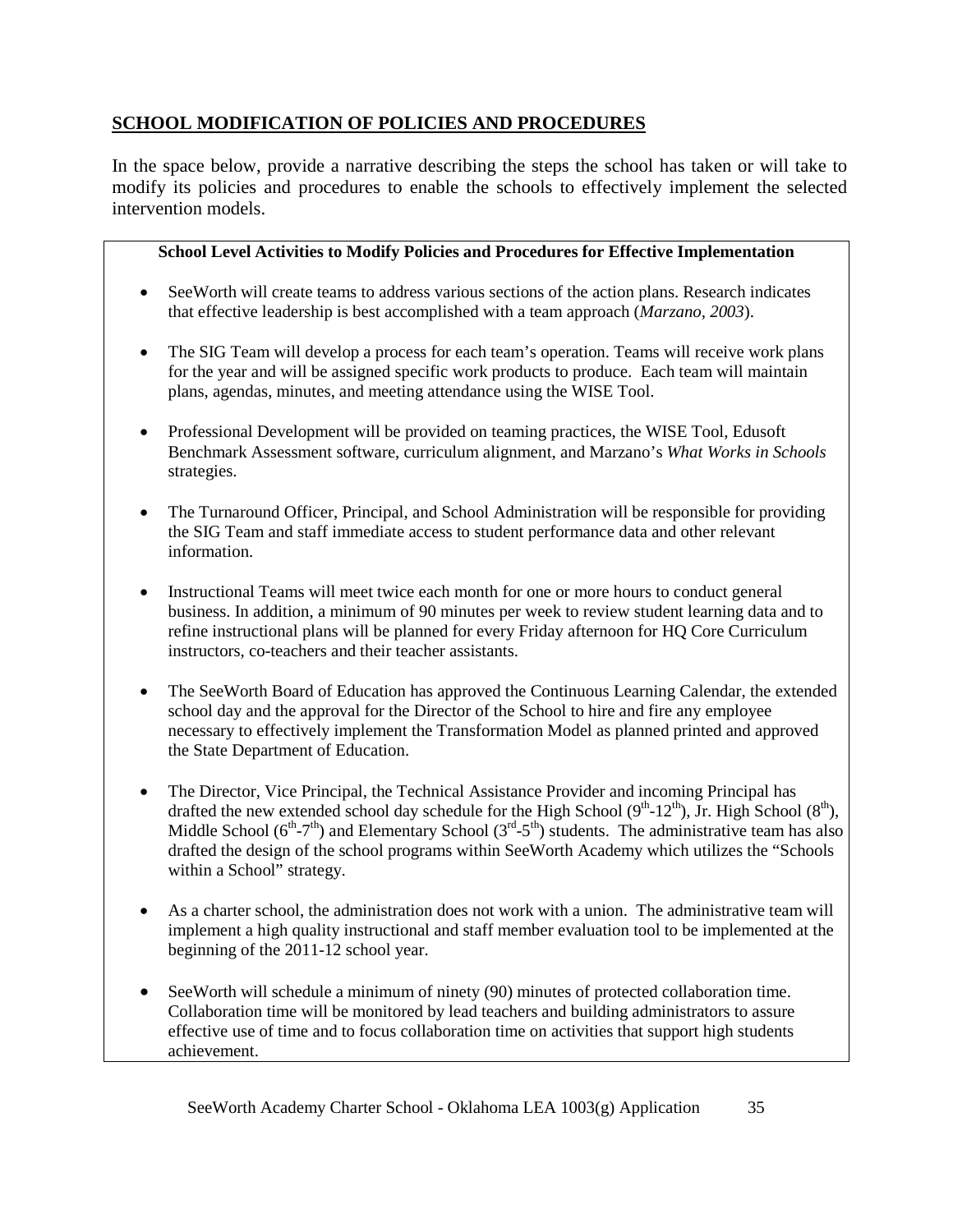# **SCHOOL SUSTAINABILITY EFFORTS**

In the space below provide the school plan for sustaining the reform efforts after the funding period ends. Provide in the narrative, evidence of the following:

- All stakeholders were involved in the planning phase and will share leadership throughout the implementation;
- There are written plans in place for transitions;
- The school has in place a strategic planning process utilizing Oklahoma's WISE planning and coaching tool;
- The school has a system of formative and summative data collection in place;
- Other funding sources have been secured or are being actively sought to enable the school to continue the initiatives; and
- The Title I, Part A schoolwide/school improvement plan includes goals and action steps that will sustain reform efforts.
- The Turnaround Officer will be supported by the SIG Funding at 1.00 FTE

# **The LEA is a single school site district.**

# **Stakeholders Involved in Planning Process**

• SeeWorth Academy operates all grade levels on one campus. The start and stop school day times are staggered throughout the day to optimize classroom and school bus usage. SeeWorth provides school bus transportation for all students living within the large (135.5 sq miles) Oklahoma City Public School District boundary. The Transformation funding will provide for an additional fleet of buses so that the school day can be extended without transportation complications or students riding the school bus for more than 1 hour. All faculty, staff, and administration work on the campus as a team. Stakeholders participated in the planning stage of the SIG application. Stakeholders were provided multiple opportunities to assist in the analysis of the data, the selection of the intervention model, and the selection of strategies and activities for the intervention model.

Stakeholders involved in the planning process include: School Leadership Team, Parents and Students, Current Staff and Incoming Principal, Potential Professional Development Teams, Board of Directors, and Community Partners.

# **Written Transition Plans**

SeeWorth will require all new teachers to participate in professional development on the following topics to sustain reforms:

- Current Student Data analysis
- SeeWorth Curriculum, Policies and Procedures, Community and Culture
- Differentiated Learning / RTI
- Building Academic Vocabulary
- Reading Across the Curriculum (Payne, Reid and Lyon)
- Multisensory Mathematics
- Singapore Mathematics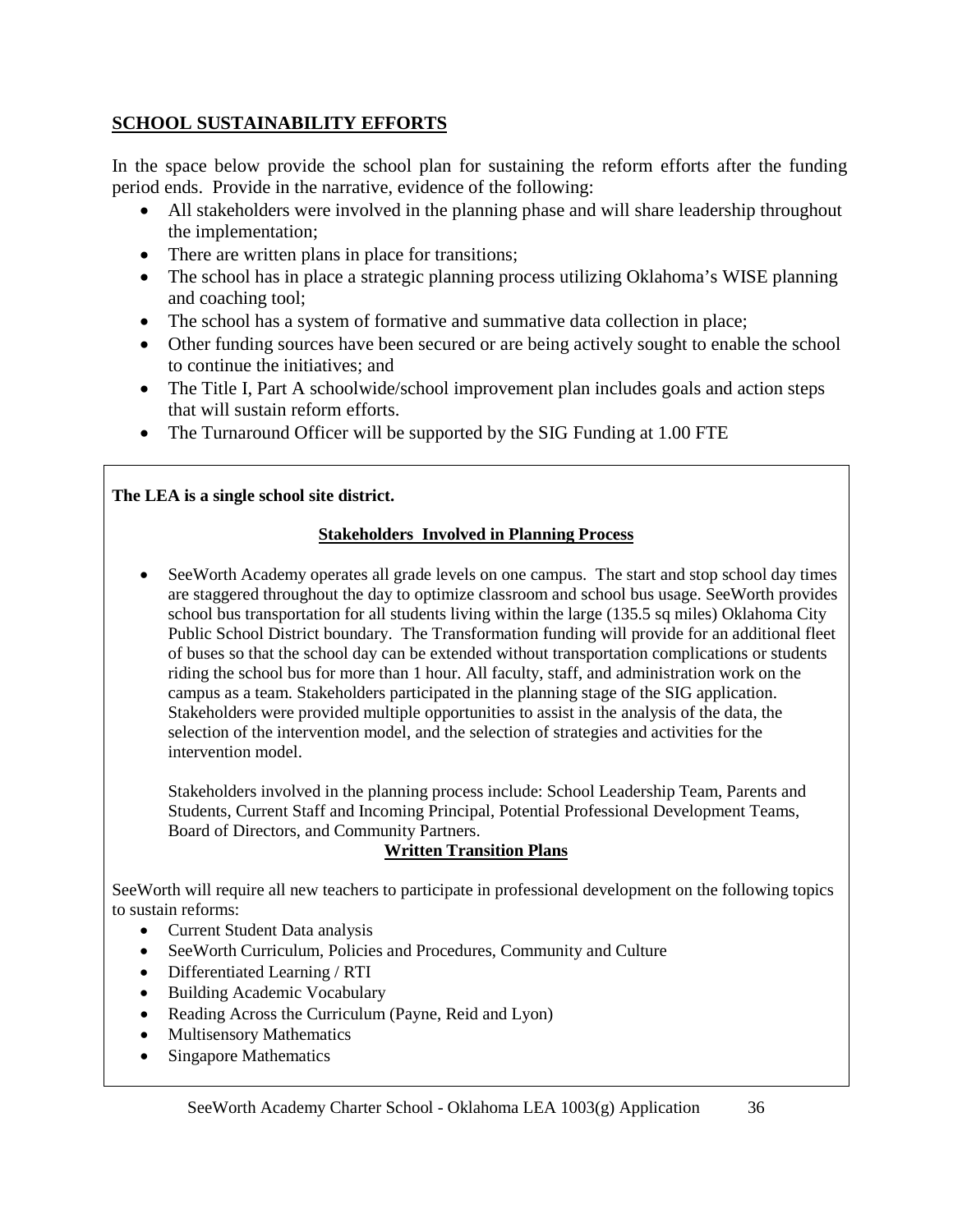## **Supplemental Transportation**

The LEA has determined that transportation is a barrier to successful student achievement and has chosen to implement a supplemental busing service to meet the needs of the students and to provide for an extended-day schedule. SeeWorth, as a charter school, is not allowed to facilitate bond issues for transportation like a traditional school would, and therefore, is only able to provide a limited bus service; however, students reside throughout the entire metro area and most are required to take city transportation to the downtown bus station where they board a SeeWorth bus and are transported to the school. Many situations arise at the downtown bus station that put SeeWorth students at an additional risk. The additional buses are supplemental and necessary to provide neighborhood (or door-to-door) service for SeeWorth students which will assist in increasing the daily attendance rate and will have a direct academic impact on student performance. Purchasing the supplemental school buses allows us to expand service and ensures the sustainability of extended school day calendar. State Alternative Education funding will be used after SIG funding to support additional fuel and bus driver salary costs.

#### **Strategic Planning Process**

SeeWorth will implement the WISE planning and coaching tool to plan and monitor the school improvement interventions. The WISE tool provides a strategic planning process and structure for school improvement efforts. The SeeWorth SIG Team has received training to use the WISE planning and coaching tool, and the SIG Team will provide training for all team leaders to use the WISE planning and coaching tool. There is no fee for the WISE Tool use.

## **LEA System of Formative and Summative Data Collection**

SeeWorth has implemented the following Formative and Summative Data Collection procedures for continued and ongoing assessment of performance and operations to serve as a guide for changes in the plan or to ensure sustainment of school improvements:

- Edperformance Benchmark Assessment software
- WRAT pre and post testing administered by the Reading Department Director and Team
- Psychosocial indicators
- Current Student Grades
- Current Student Attendance

## **Professional Development**

The LEA will provide professional development in Reading Across the Curriculum and Building Academic Vocabulary. Additionally, a Consulting Team from the Payne Education Center will coordinate the professional development. Consultants include Dr. Reid Lyon, William Van Cleave and Sandy Thompson--all of which have a lengthy and proven history working with at-risk, severely emotionally and educationally deprived alternative education students. The professional development includes stipends paid to staff at an annual cost of \$32,500 for each year of the grant. Sustainability efforts include continuing the Reading Across the Curriculum PD during the summer PD annually implemented by the LEA. The consultant team from the Payne Center includes the Master instructor who is a highly qualified reading instructor with the LEA.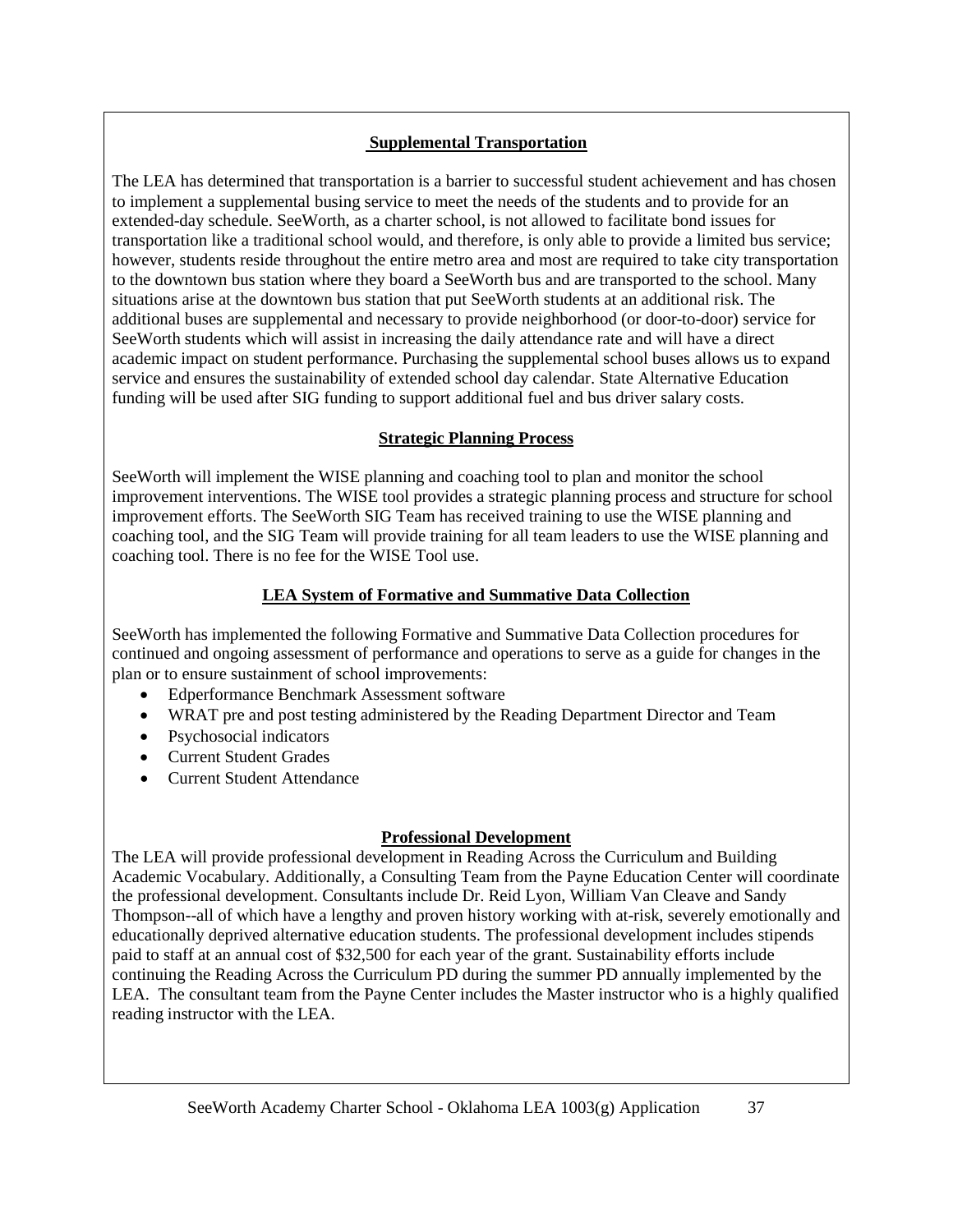#### **Counseling/Mentoring/Attendance Advocates**

The LEA has determined the need for additional counseling/social workers to assist student with issues that directly affect student performance in the classroom and attendance officers who will ensure that students are present each day, will track student attendance and make home visits when necessary and Data Coordinators to assist in tracking student performance on monthly Edperformance benchmark testing for an annual cost of \$285,000 for each year of the grant (Please review the Job Descriptions for a complete list of duties for these supplemental positions). The typical SeeWorth student is most at-risk not only academically but also socially and mentally (see the Appendix for a more detailed study body description). The students who attend SeeWorth are not typical alternative education students; however, they are the most severely at-risk alternative education students. Most students arrive at school dealing with family struggles, gang affiliation issues, adjudicated requirements and not mentally prepared for a regular educational environment. Therefore, Eagle Ridge Institute will provide Counseling, Mentoring, Drug/Alcohol Prevention, Boot Camps, Career Education and Life Skills Services.

Sustainability of the additional Counseling efforts will be supported by grant sought by Eagle Ridge institute and the incorporation of 3 positions into the General Fund on a part time basis. Also being developed during the 2010-11 school is the collaboration between SeeWorth and local universities to have Master-leveled counseling students trained so that they will work with students for group therapy

## **Other Funding Sources**

SeeWorth receives Title I, and Title II funding. SeeWorth has secured funding from the following corporate partners and foundations: Chesapeake Energy, Sand Ridge Energy Corporation**,** the SeeWorth Academy Foundation, and Crossings Community Church. SeeWorth will reallocate existing federal funds (Alternative Education funding) to sustain the elements of the program that positively impact student achievement.

## **Performance Pay Stipends**

Performance Pay Stipends have been included in Year 2 and Year 3 of the grant. Performance stipends will be \$4,000 per staff member for meeting the SIG goals for an annual cost of \$300,000. Performance stipends will be paid to all staff in the following manner: each staff member shall receive \$1750 for the school reaching the SMART Reading Goal, \$1750 for the school reaching the SMART Math goal, and \$500 for the school reaching the SMART graduation rate goal). There will not be funding to sustain this SIG strategy past the life of the grant. However, planning through the SIG team will be implemented at the end of year 2 and into year 3 to work with the SeeWorth Foundation to develop a similar effort.

## **Title I, Part A Goals and Action Steps to Sustain Reform Efforts**

SeeWorth's Schoolwide Improvement Plan has been approved by the SDE and includes the following goals and action:

- Hire 3 additional high qualified Reading instructors for supplemental reading instruction
- Hire 1 additional highly qualified Math instructor for supplemental math instruction
- Hire 1 additional licensed counselor to support the need of the large at-risk student body
- Hire 1 parent liaison to work with all parents and students
- Increase the Accelerated Reader library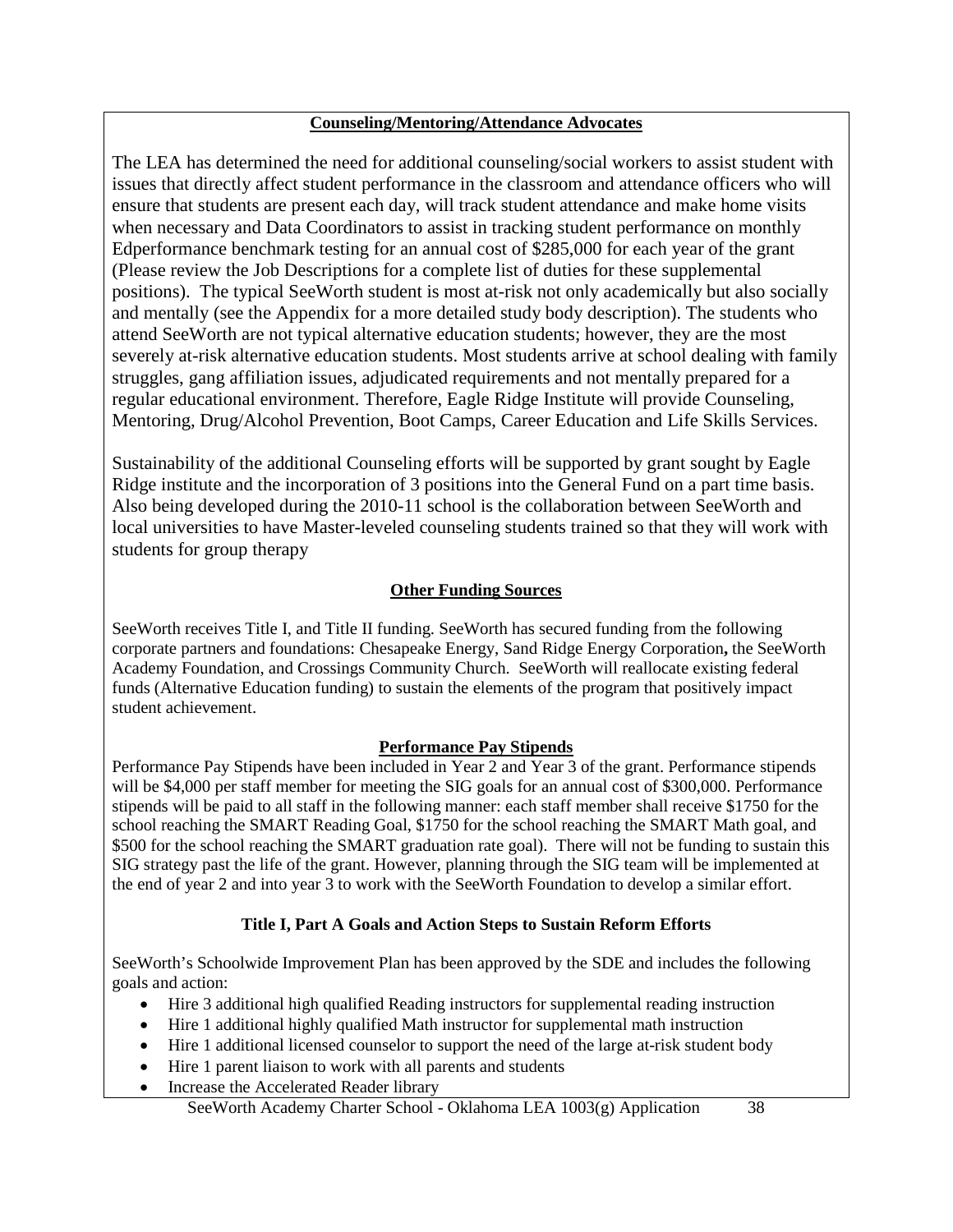In order to sustain the reform efforts of the SIG program, The plan includes a process for:

- Reviewing current practices and successes
- Developing and modifying the annual school improvement plan
- Implementing the school improvement plan
- Monitoring the school improvement plan
- Reassessing the success of school improvement plan
- Revising services to ensure success of the SIG goals.

#### **Supplemental Classrooms Materials and Supplies for Supplemental Reading and Math**

Singapore Math Textbooks, supplemental math student and teacher editions and workbooks, classroom materials for multisensory math, mental math workbooks and materials, supplemental algebra and geometry workbooks and manipulatives, calculators and scientific calculators, math binders and supplies will be purchased to assist students. Student text books will be utilized as the supplemental instructors need to develop curriculum for the students performing at various academic levels. All text books will be usable past the life of the SIG grant. The consumable materials will be replenished after the life of the grant with Alternative Education funding.

Two (2) state-of-the-art Apple Computer labs with 30 computers, IPADs, IPODs, smart boards with projectors, and printers and a 25 station mobile Apple lab. The cost is \$172,340 for the first year of the grant. Additionally, 75 Apple Laptops will be purchased in year two of the grant at a cost of \$112,000 and 154 will be purchased in year three of the grant at a cost of \$231,000. The projected purchase will place a laptop in the hands of over 300 students over the course of the grant. This will allow direct students access to rigorous, student specific academic assistance software and remediation tools as they work toward obtaining success on the state's rigorous academic standards. To increase student participation in reading, 215 Apple IPADs and protective covers @ \$699, and 1700 high interest e-books and subscriptions will be purchased in years one and two of the grant and 70 IPADs and protective covers, and 560 e-books @ \$12.94 will be purchased in year three allowing all students to have an individually prescribed and interest level reading platform. For sustainability, each e-book can be loaded on up to seven IPADs allowing the school to create student specific IPADs for the individual needs of each student. The newly purchased technology will be sustained by the current SeeWorth IT staff.

## **SCHOOL ACTION PLAN FOR PRE-IMPLEMENTATION**

In the space below, provide a narrative that describes, in detail:

- 1. the needs of the school for pre-implementation initiatives;
- 2. the proposed pre-implementation activities;
- 3. the person(s) responsible for each of the pre-implementation activities;
- 4. the expected timeline for the activities; and
- 5. the materials and resources necessary to implement the activities.

There will be no pre-implementation activities required for the 2011-12 school year. The 5 day summer professional development academy has been planned and scheduled. The multisensory math workshops will be planned and scheduled beginning August 15, 2011.

Preparation for the 5 day summer academy will be the purchasing of the supplies. This will be performed by Janet Grigg late May or June of 2011. The supplies to be purchased will be the books for instructors to read over the summer break, which include the following titles: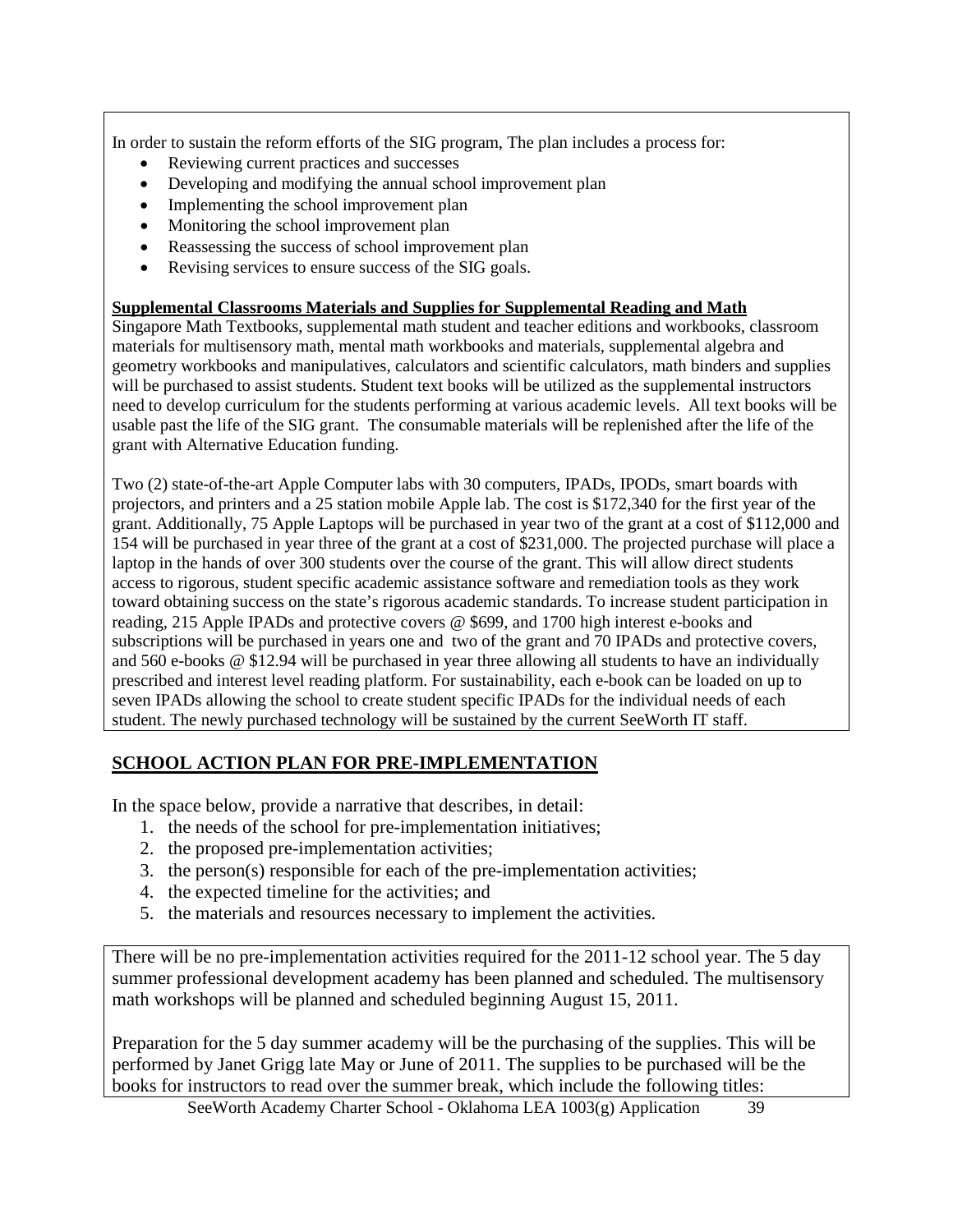*Everything You Want To Know & Exactly Where to Find It, Improving Morphemic Awareness, SLT- Advanced 2 Book Set & Intermediate Book, Prefixes: A Resource Book, Suffixes: A Resource Book, Roots: A Resource Book, SAT Vocabulary Cartoons I,* and *SAT Vocabulary Cartoons II.*

The new incoming principal has been identified and will begin work July 1, 2011.

# **SCHOOL ACTION PLAN**

For each Tier I and Tier II school, complete a **three-year** action plan for the selected intervention model. Be specific and provide detailed information regarding action steps, timelines, and person(s) responsible. Action plans can be expanded as needed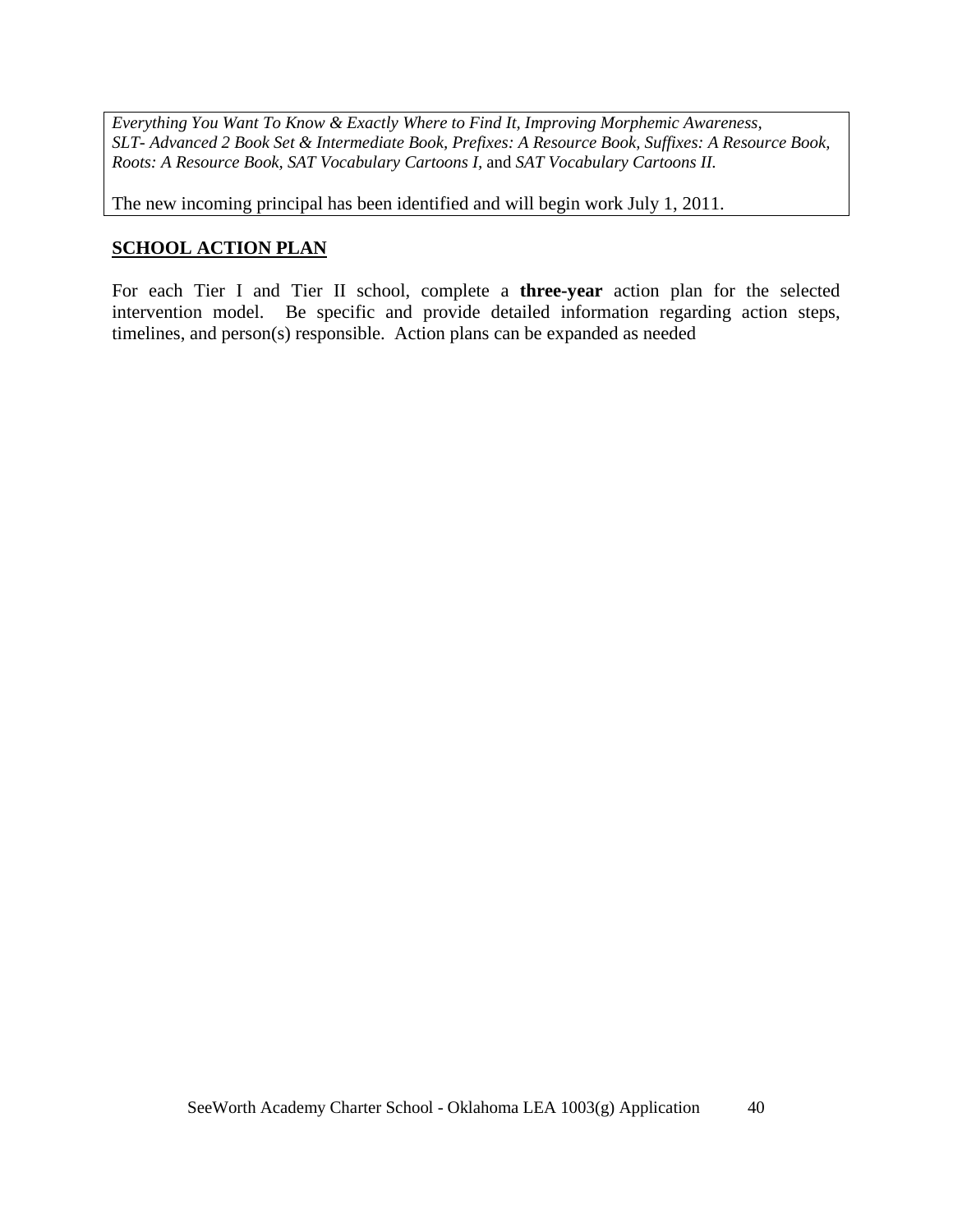| <b>Name of School: Justice Alma Wilson SeeWorth Academy</b>                                                                                                                                                                                                                                                                                                                                                                                                                                |                                                                                                                                                                                                                                                                                                                                                                                                                                                                                                                                                                                                                                                                              |                                                      |                                                                              |
|--------------------------------------------------------------------------------------------------------------------------------------------------------------------------------------------------------------------------------------------------------------------------------------------------------------------------------------------------------------------------------------------------------------------------------------------------------------------------------------------|------------------------------------------------------------------------------------------------------------------------------------------------------------------------------------------------------------------------------------------------------------------------------------------------------------------------------------------------------------------------------------------------------------------------------------------------------------------------------------------------------------------------------------------------------------------------------------------------------------------------------------------------------------------------------|------------------------------------------------------|------------------------------------------------------------------------------|
| <b>Transformation Model</b>                                                                                                                                                                                                                                                                                                                                                                                                                                                                | <b>LEA Design and Implementation of the</b><br><b>Intervention Model</b><br>(include alignment of additional resources)<br><b>Requirements for the Transformation Model (LEA must implement actions 1-11)</b>                                                                                                                                                                                                                                                                                                                                                                                                                                                                | <b>Timeline for</b><br><b>Implementation</b>         | <b>Name and Position of</b><br><b>Responsible Person(s)</b>                  |
| 1. Replace the principal who led the school<br>prior to commencement of the<br>transformation model.<br>2. Use rigorous, transparent, and equitable                                                                                                                                                                                                                                                                                                                                        | The LEA replaced the principal May 2010.<br>The Director will work with the OKCPS District                                                                                                                                                                                                                                                                                                                                                                                                                                                                                                                                                                                   | May 1, 2011<br>Completed and ongoing<br>July 1, 2011 | Janet Grigg, Director<br>Janet Grigg, Director                               |
| evaluation systems for teachers and<br>principals that:<br>a. Take into account data on student<br>growth (as defined in this notice) as a<br>significant factor as well as other<br>factors such as multiple observation-<br>based assessments of performance and<br>ongoing collections of professional<br>practice reflective of student<br>achievement and increased high-school<br>graduations rates; and<br>b. Are designed and developed with<br>teacher and principal involvement. | (sponsoring district) Leadership to review and/or adapt<br>their new high quality evaluation tool for instructors<br>and staff.<br>The evaluation tool will be shared with all staff during<br>a month staff meeting at the beginning of the school<br>year, which begins August 15, 2011.<br>Modifications of the evaluation tool will include input<br>from the staff, the principal, and the director and will<br>be reviewed and adopted by the Board of Directors.<br>The evaluation tool will have backup documentation<br>which includes Windows on Curriculum classroom<br>observation forms performed by the Principal and the<br><b>Instructional Facilitator.</b> | Ongoing each school<br>year.                         | S. Golden Principal<br>T. Rodgers, Vice Principal<br>TBD, Turnaround Officer |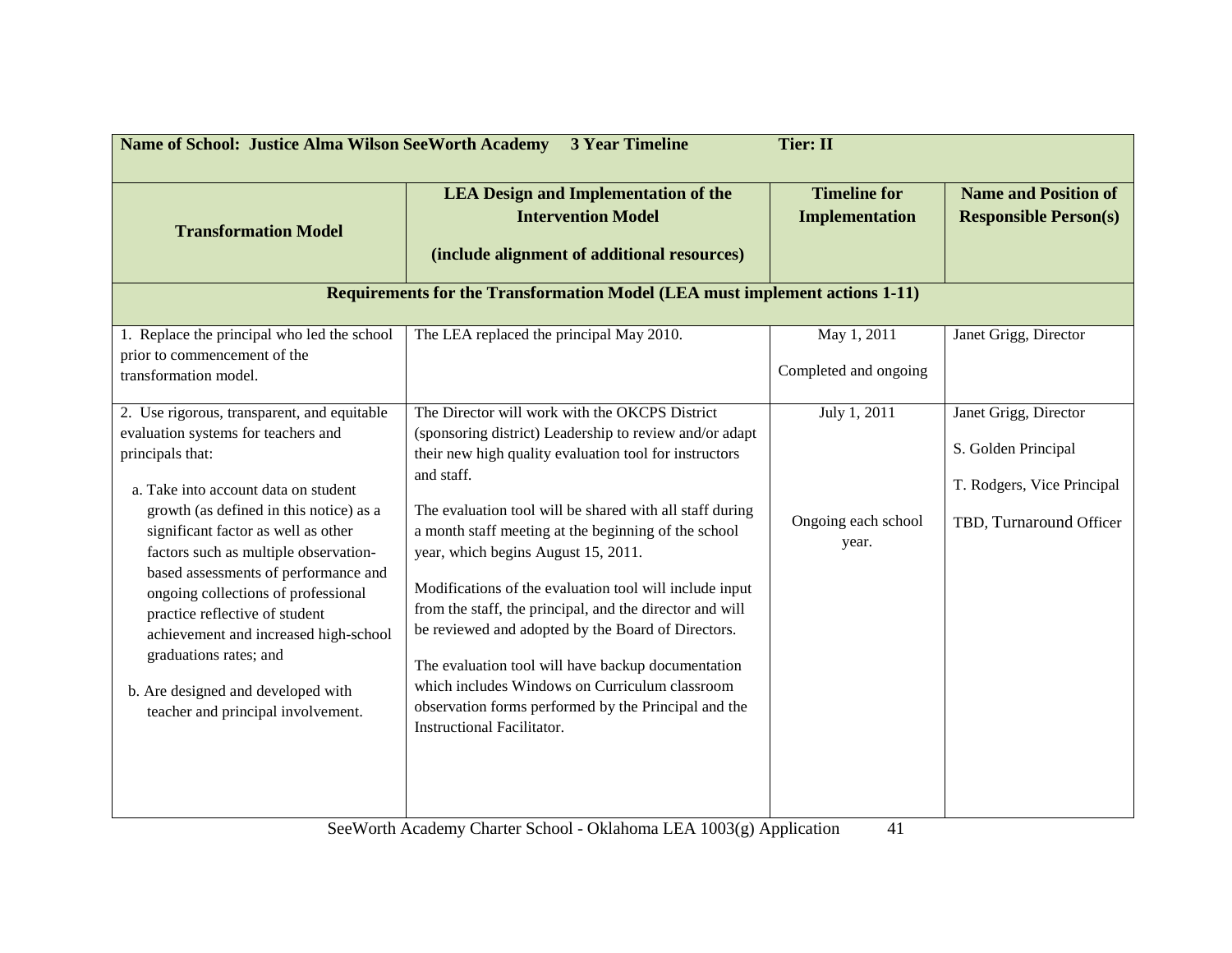| <b>Name of School: Justice Alma Wilson SeeWorth Academy</b><br><b>3 Year Timeline</b><br><b>Tier: II</b>                                                                                                                                                                                                                                      |                                                                                                                                                                                                                                                                                                                                                                                                                                                                                                                                                                                                                                                                                                                                                                                                                                                                                                                                                                                                                                                                                                                                                                                                                                                       |                                                                                        |                                                                                        |  |
|-----------------------------------------------------------------------------------------------------------------------------------------------------------------------------------------------------------------------------------------------------------------------------------------------------------------------------------------------|-------------------------------------------------------------------------------------------------------------------------------------------------------------------------------------------------------------------------------------------------------------------------------------------------------------------------------------------------------------------------------------------------------------------------------------------------------------------------------------------------------------------------------------------------------------------------------------------------------------------------------------------------------------------------------------------------------------------------------------------------------------------------------------------------------------------------------------------------------------------------------------------------------------------------------------------------------------------------------------------------------------------------------------------------------------------------------------------------------------------------------------------------------------------------------------------------------------------------------------------------------|----------------------------------------------------------------------------------------|----------------------------------------------------------------------------------------|--|
| <b>Transformation Model</b>                                                                                                                                                                                                                                                                                                                   | <b>LEA Design and Implementation of the</b><br><b>Intervention Model</b><br>(include alignment of additional resources)                                                                                                                                                                                                                                                                                                                                                                                                                                                                                                                                                                                                                                                                                                                                                                                                                                                                                                                                                                                                                                                                                                                               |                                                                                        | <b>Name and Position of</b><br><b>Responsible Person(s)</b>                            |  |
| 3. Identify and reward school leaders,<br>teachers, and other staff who, in<br>implementing this model, have increased<br>student achievement and high-school<br>graduation rates and identify and remove<br>those who, after ample opportunities have<br>been provided for them to improve their<br>professional practice, have not done so. | Identify all staff members who have helped reach SIG<br>goals. Request incentive award to be distributed to<br>appropriate staff by the Board of Directors. The award<br>will be distributed in Year 2 for the Year 1<br>accomplishment and in Year 3 for the Year 2<br>accomplishment.<br>Performance stipends will be \$4,000 per staff member<br>for meeting the SIG goals for an annual cost of<br>\$300,000. Performance stipends will be paid to all staff<br>in the following manner: each staff member shall<br>receive \$1750 for the school reaching the SMART<br>Reading Goal, \$1750 for the school reaching the<br>SMART Math goal, and \$500 for the school reaching<br>the SMART graduation rate goal). Each school<br>member will be paid without differentiating positions<br>within the school. In Professional Development at the<br>beginning of the school year, the Director emphasizes<br>the staff persons may have different roles within the<br>school structure but it takes all employees working<br>efficiently and effectively at all times to keep the<br>See Worth student attending, to keep staff and all<br>students safe, to assist students with modification<br>behavior so that they can be in class learning. | September 2012<br>September 2013<br>September 2014<br>May 2012<br>May 2013<br>May 2014 | Janet Grigg, Director<br>S. Golden, Principal<br>S. Rodgers<br>TBD, Turnaround Officer |  |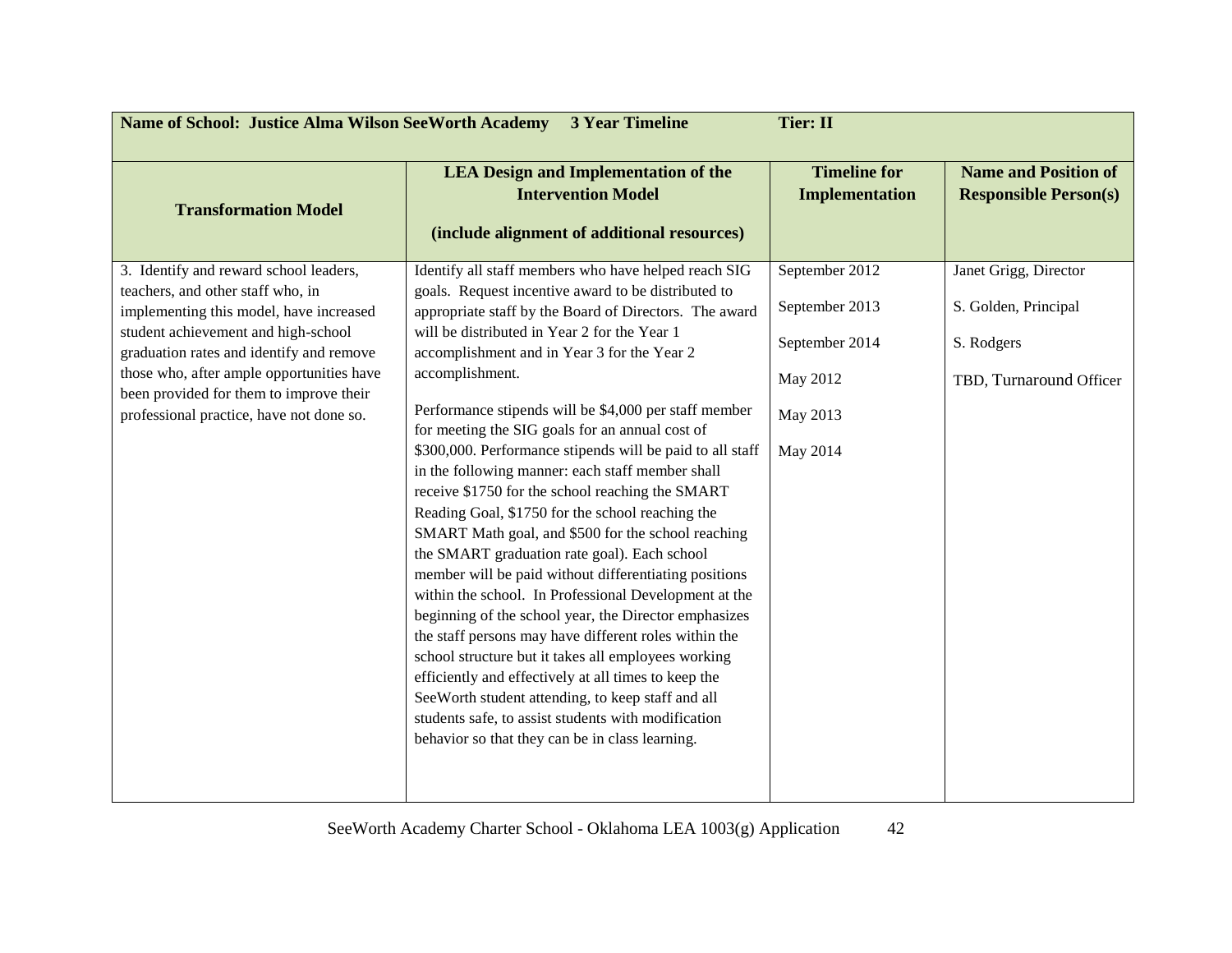| <b>Name of School: Justice Alma Wilson SeeWorth Academy</b><br><b>3 Year Timeline</b><br><b>Tier: II</b>                                                                                                                                                                                                    |                                                                                                                                                                                                                                                                                                                                                                                                                                                                                                                  |                                                                     |                                                                                                                                                                  |  |
|-------------------------------------------------------------------------------------------------------------------------------------------------------------------------------------------------------------------------------------------------------------------------------------------------------------|------------------------------------------------------------------------------------------------------------------------------------------------------------------------------------------------------------------------------------------------------------------------------------------------------------------------------------------------------------------------------------------------------------------------------------------------------------------------------------------------------------------|---------------------------------------------------------------------|------------------------------------------------------------------------------------------------------------------------------------------------------------------|--|
| <b>Transformation Model</b>                                                                                                                                                                                                                                                                                 | <b>LEA Design and Implementation of the</b><br><b>Intervention Model</b><br>(include alignment of additional resources)                                                                                                                                                                                                                                                                                                                                                                                          | <b>Timeline for</b><br><b>Implementation</b>                        | <b>Name and Position of</b><br><b>Responsible Person(s)</b>                                                                                                      |  |
|                                                                                                                                                                                                                                                                                                             | Instructors have not implemented Professional<br>Development as required or have shown significant<br>school year practices will be identified by the Principal<br>and placed on a Plan of Improvement.                                                                                                                                                                                                                                                                                                          |                                                                     |                                                                                                                                                                  |  |
| 4. Provide staff with ongoing, high-<br>quality, job-embedded professional<br>development (e.g., regarding subject-<br>specific pedagogy, instruction that reflects a<br>deeper understanding of the community<br>served by the school, or differentiated<br>instruction) that is aligned with the school's | The LEA will add nine days of professional<br>development prior to the start of the school year. Five<br>(5) days of professional development prior to the start<br>of school will be funded with SIG funds. Additionally,<br>eleven (11) days of professional development will be<br>added throughout the school year. This will occur for<br>every year of SIG implementation.                                                                                                                                 | July 2011 - June 2012<br>July 2012-June 2013<br>July 2013-June 2014 | Janet Grigg, Director,<br>Louann Killgore, Reading<br>Dpt Director,<br>S. Golden, Principal<br>T. Rodgers, Vice Principal<br>S. Rodgers, Technical<br>Assistance |  |
| comprehensive instructional program and<br>designed with school staff to ensure they are<br>equipped to facilitate effective teaching and<br>learning and have the capacity to<br>successfully implement school reform<br>strategies.                                                                       | The LEA will implement a new teacher induction<br>program to assure that new teachers employed after the<br>start of school will receive intensive professional<br>development in the transformational model initiatives.<br>The LEA will provide professional development in<br>instructional strategies, building academic vocabulary<br>and reading across the curriculum, Singapore Math,<br>and Multisensory Math will be provided to increase the<br>capacity of staff to effectively deliver instruction. | August 15, 2011 and<br>ongoing<br>August 1, 2011 and<br>ongoing     | Louann Killgore, Reading<br>Director<br>TBD, Math Director<br>S. Golden, Principal<br>TBD, Turnaround Officer<br>Janet Grigg, Director                           |  |
|                                                                                                                                                                                                                                                                                                             | The LEA professional development will be provided<br>by a team of experts led by Dr. Reid Lyon, William<br>Van Cleave, and Sandy Thompson from the Payne                                                                                                                                                                                                                                                                                                                                                         | September 1, 2011 and<br>ongoing                                    |                                                                                                                                                                  |  |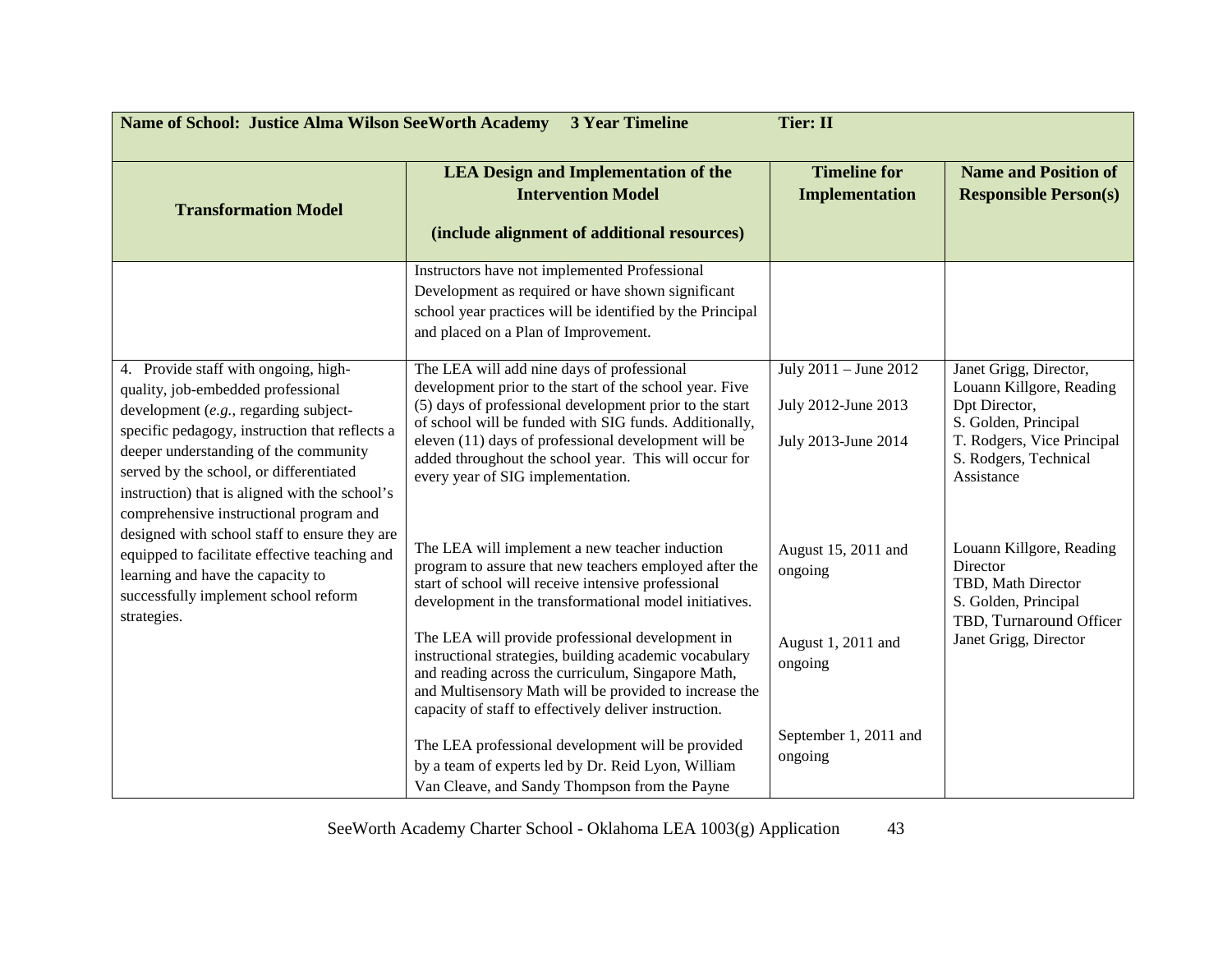| <b>Name of School: Justice Alma Wilson SeeWorth Academy</b><br><b>3 Year Timeline</b><br><b>Tier: II</b>                                                                                                                                                                                                             |                                                                                                                                                                                                                                                                                                                                                                                                                                                                                                        |                                                       |                                                                                                                                                |  |
|----------------------------------------------------------------------------------------------------------------------------------------------------------------------------------------------------------------------------------------------------------------------------------------------------------------------|--------------------------------------------------------------------------------------------------------------------------------------------------------------------------------------------------------------------------------------------------------------------------------------------------------------------------------------------------------------------------------------------------------------------------------------------------------------------------------------------------------|-------------------------------------------------------|------------------------------------------------------------------------------------------------------------------------------------------------|--|
| <b>Transformation Model</b>                                                                                                                                                                                                                                                                                          | <b>LEA Design and Implementation of the</b><br><b>Intervention Model</b><br>(include alignment of additional resources)                                                                                                                                                                                                                                                                                                                                                                                | <b>Timeline for</b><br><b>Implementation</b>          | <b>Name and Position of</b><br><b>Responsible Person(s)</b>                                                                                    |  |
|                                                                                                                                                                                                                                                                                                                      | Education Center as well as TBD math professional<br>development facilitators in Multisensory Math and<br>Singapore Math.                                                                                                                                                                                                                                                                                                                                                                              |                                                       |                                                                                                                                                |  |
| 5. Implement such strategies such as<br>financial incentives, increased opportunities<br>for promotion and career growth, and more<br>flexible work conditions that are designed<br>to recruit, place, and retain staff with the<br>skills necessary to meet the needs of the<br>student in a transformation school. | The LEA will implement a new teacher induction<br>program in order to provide job-embedded professional<br>development to assist new teachers in implementing<br>the new instructional strategies. Teachers who are not<br>demonstrating proficiency with instructional strategies<br>will be identified early and provided with intensive<br>coaching from the Instructional Facilitator.<br>The LEA administrative team will screen and interview<br>highly qualified candidates and make employment | August 2011 - August<br>2012<br>June 2011 and ongoing | Janet Grigg, Director<br><b>Board of Education</b><br>members<br>S. Golden, Principal<br>TBD, Turnaround Officer<br>T. Rodgers, Vice Principal |  |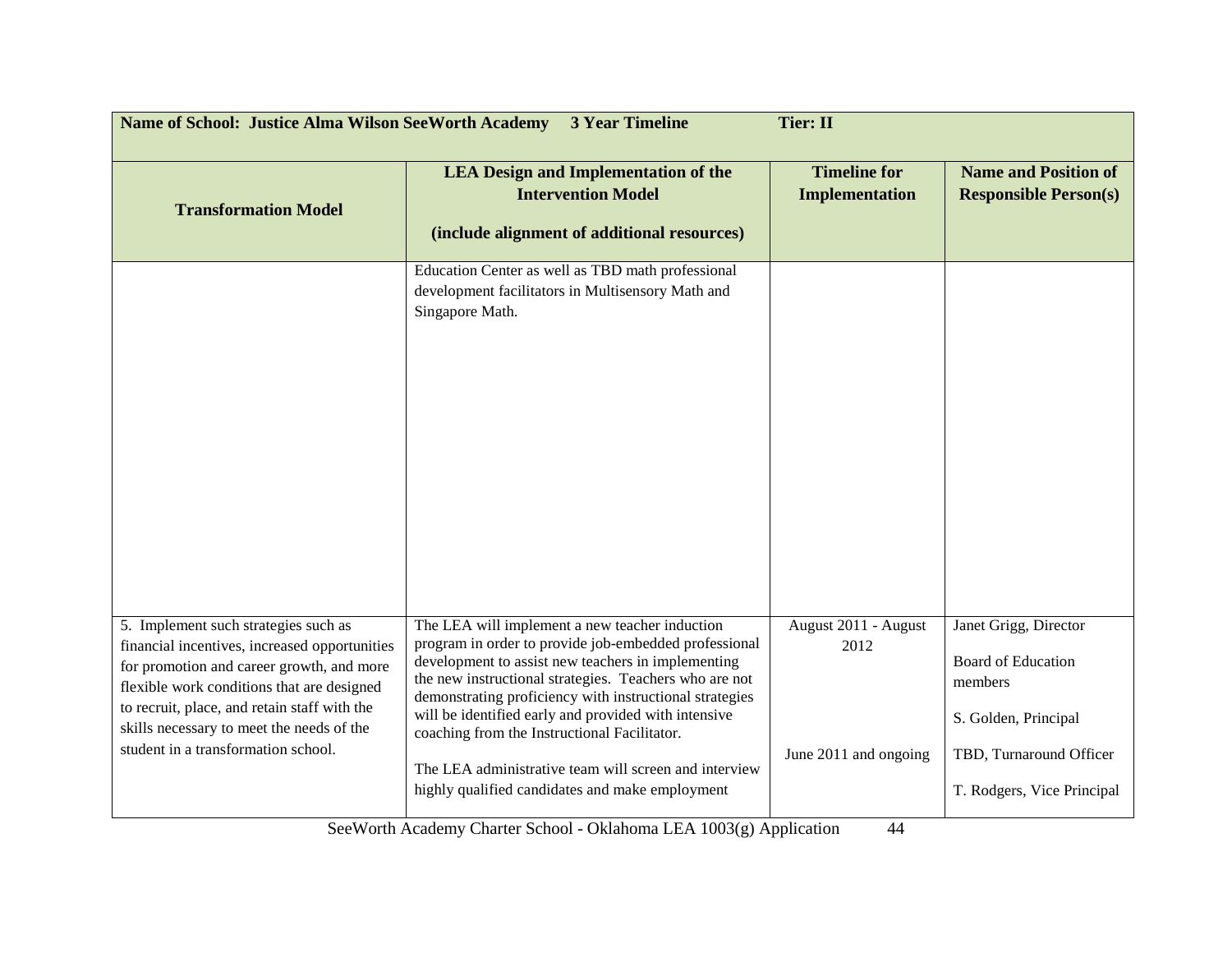| <b>Tier: II</b><br>Name of School: Justice Alma Wilson SeeWorth Academy 3 Year Timeline                                                                                                                 |                                                                                                                                                                                                                                                                                                                                                                                                                                                                                                                                                                                                                                                                                                                                                                                               |                                              |                                                                                                                                                                 |  |
|---------------------------------------------------------------------------------------------------------------------------------------------------------------------------------------------------------|-----------------------------------------------------------------------------------------------------------------------------------------------------------------------------------------------------------------------------------------------------------------------------------------------------------------------------------------------------------------------------------------------------------------------------------------------------------------------------------------------------------------------------------------------------------------------------------------------------------------------------------------------------------------------------------------------------------------------------------------------------------------------------------------------|----------------------------------------------|-----------------------------------------------------------------------------------------------------------------------------------------------------------------|--|
| <b>Transformation Model</b>                                                                                                                                                                             | <b>LEA Design and Implementation of the</b><br><b>Intervention Model</b><br>(include alignment of additional resources)                                                                                                                                                                                                                                                                                                                                                                                                                                                                                                                                                                                                                                                                       | <b>Timeline for</b><br><b>Implementation</b> | <b>Name and Position of</b><br><b>Responsible Person(s)</b>                                                                                                     |  |
|                                                                                                                                                                                                         | recommendations to the Director. The principal will<br>use a structured interview process to identify highly-<br>qualified finalist for vacant positions.<br>The LEA will ensure that all teachers are highly<br>qualified in core content areas.                                                                                                                                                                                                                                                                                                                                                                                                                                                                                                                                             | June 2011 and ongoing                        | S. Rodgers, Technical<br><b>Assistance Provider</b>                                                                                                             |  |
| 6. Use data to identify and implement an<br>instructional program that is research-based<br>and "vertically aligned" from one grade to<br>the next as well as aligned with State<br>academic standards. | The LEA will use student data to effective teaching and<br>learning. Using the PASS objectives, student<br>performance data will be reviewed to determine the<br>pace and delivery of instruction.<br>The LEA will use differentiated instruction to allow<br>classroom teachers to provide effective instruction to<br>ALL students.<br>The LEA will use data from assessments to strengthen<br>instruction in the classroom in order to improve<br>academic achievement.<br>The LEA will use both formative and summative<br>assessments to plan and differentiate instruction. The<br>LEA will use formative assessments, which provide<br>information needed to adjust teaching and learning,<br>will be used as ongoing assessments to determine next<br>steps in teaching and learning. | June 2011 and ongoing                        | Principal (S. Golden)<br>Janet Grigg, Director<br>S. Golden, Principal<br>L. Killgore, Reading Dpt<br>Director<br>TBD, Math Director<br>TBD, Turnaround Officer |  |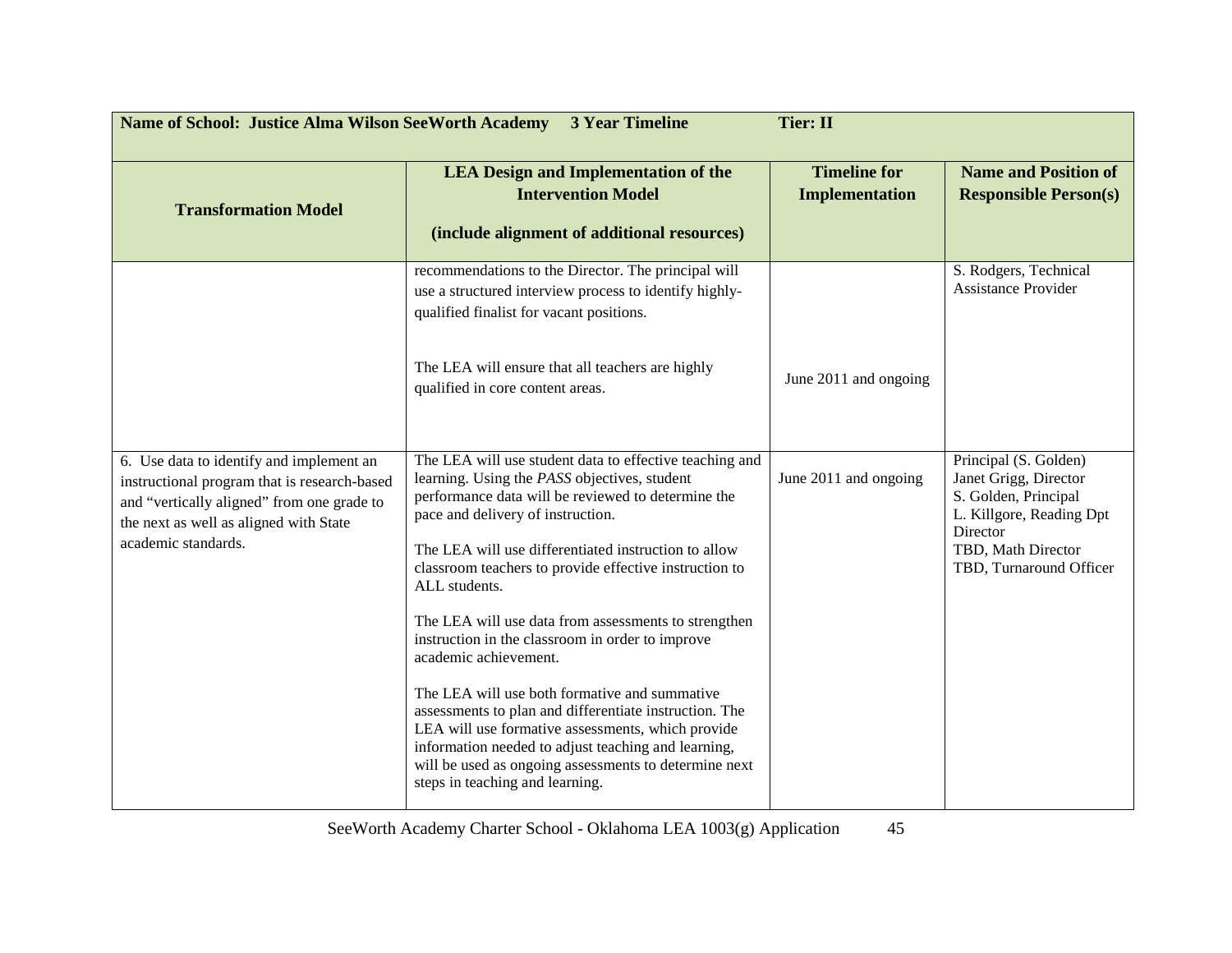| <b>Name of School: Justice Alma Wilson SeeWorth Academy</b><br><b>3 Year Timeline</b><br><b>Tier: II</b>                                                                                                                   |                                                                                                                                                                                                                                                                                                                                                                                                                                                                                                                                                                                                                                                                                                                                                                                                                                                                                                                                                                                                                                                                                                                                |                                                                                   |                                                                                                                                                                                                                                    |  |
|----------------------------------------------------------------------------------------------------------------------------------------------------------------------------------------------------------------------------|--------------------------------------------------------------------------------------------------------------------------------------------------------------------------------------------------------------------------------------------------------------------------------------------------------------------------------------------------------------------------------------------------------------------------------------------------------------------------------------------------------------------------------------------------------------------------------------------------------------------------------------------------------------------------------------------------------------------------------------------------------------------------------------------------------------------------------------------------------------------------------------------------------------------------------------------------------------------------------------------------------------------------------------------------------------------------------------------------------------------------------|-----------------------------------------------------------------------------------|------------------------------------------------------------------------------------------------------------------------------------------------------------------------------------------------------------------------------------|--|
| <b>Transformation Model</b>                                                                                                                                                                                                | <b>LEA Design and Implementation of the</b><br><b>Intervention Model</b><br>(include alignment of additional resources)                                                                                                                                                                                                                                                                                                                                                                                                                                                                                                                                                                                                                                                                                                                                                                                                                                                                                                                                                                                                        | <b>Timeline for</b><br><b>Implementation</b>                                      | <b>Name and Position of</b><br><b>Responsible Person(s)</b>                                                                                                                                                                        |  |
| 7. Promote the continuous use of student<br>data (such as from formative, interim, and<br>summative assessments) to inform and<br>differentiate instruction in order to meet the<br>academic needs of individual students. | The LEA will use summative assessments to determine<br>standards, benchmarks, and the following year (OCCT)<br>for both the students moving to the next grade and the<br>new students entering a grade.<br>The Reading and Math Director will use newly<br>designed assessments from the Professional<br>Development teams to determine and record student<br>growth. Data will be shared in Collaborative Time on<br>Fridays and on to the Leadership Teams<br>The LEA has contracted with a Technical Assistance<br>Provider that provides planning and research<br>techniques important to the student body of SeeWorth.<br>Evaluation and Data Driven decision making are key<br>strategies in data reporting in addition to<br>comprehensive formative and summative data system<br>in place that provides accurate and timely data.<br>Instructional units will be developed that included<br>learning goals, scoring scales, formative and<br>summative assessments.<br>Data from formative unit assessments will be used to<br>differentiate instruction for each student during the<br>scheduled intervention period. | June 2011 and ongoing<br>August 2011 and<br>ongoing<br>August 2011 and<br>ongoing | Janet Grigg,<br>Sharilynn Rodgers<br>S. Golden, Principal<br>T. Rodgers, Vice Principal<br>TBD, Turnaround Officer<br>S. Golden, Principal and<br>TBD, Curriculum Director<br>S. Golden, Principal and<br>TBD, Curriculum Director |  |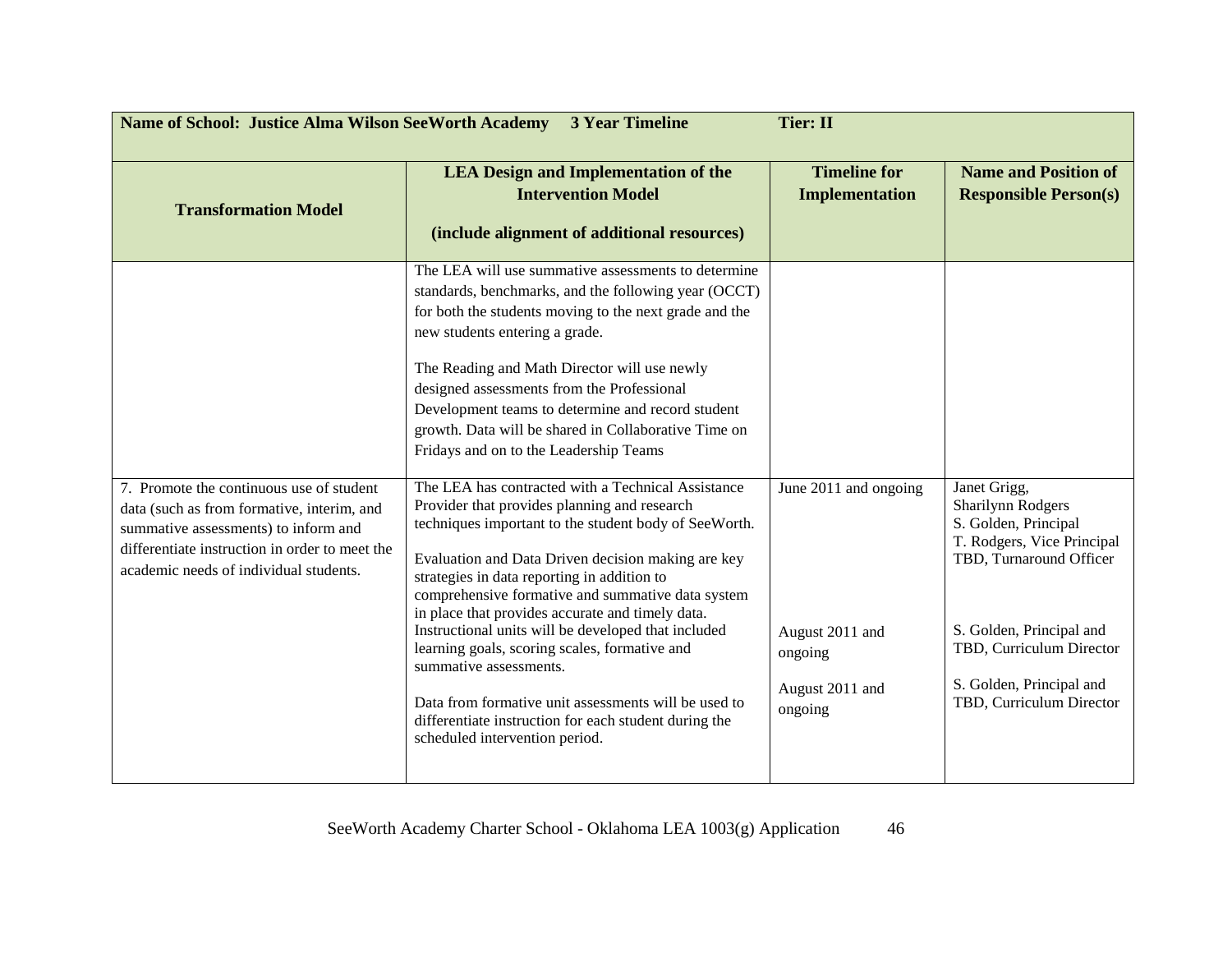| <b>Name of School: Justice Alma Wilson SeeWorth Academy</b><br><b>3 Year Timeline</b><br><b>Tier: II</b> |                                                                                                                                                                                                                                                                                                                                                                                                                                                                                                                                                                                                                                                                                                                                                                                                                                                              |                                              |                                                                                                                                                                                                          |  |
|----------------------------------------------------------------------------------------------------------|--------------------------------------------------------------------------------------------------------------------------------------------------------------------------------------------------------------------------------------------------------------------------------------------------------------------------------------------------------------------------------------------------------------------------------------------------------------------------------------------------------------------------------------------------------------------------------------------------------------------------------------------------------------------------------------------------------------------------------------------------------------------------------------------------------------------------------------------------------------|----------------------------------------------|----------------------------------------------------------------------------------------------------------------------------------------------------------------------------------------------------------|--|
| <b>Transformation Model</b>                                                                              | <b>LEA Design and Implementation of the</b><br><b>Intervention Model</b><br>(include alignment of additional resources)                                                                                                                                                                                                                                                                                                                                                                                                                                                                                                                                                                                                                                                                                                                                      | <b>Timeline for</b><br><b>Implementation</b> | <b>Name and Position of</b><br><b>Responsible Person(s)</b>                                                                                                                                              |  |
| 8. Establish schedules and implement<br>strategies that provide increased learning<br>time.              | The LEA will add sixty (60) minutes of additional<br>instructional time to each high school student's day<br>(extend $4.12$ day to 5.20 minute day).<br>The LEA will add (100) minutes of additional<br>instructional time to each elementary and middle<br>school student's day (extend 4.12 day to 6 hour day).<br>(See increased learning time plan in Appendix.)                                                                                                                                                                                                                                                                                                                                                                                                                                                                                         | May 2011 and ongoing                         | Janet Grigg, Director<br>S. Golden, Principal<br>T. Rodgers, Vice Principal<br>S. Rodgers, Technical<br>Assistance Provider                                                                              |  |
| 9. Provide ongoing mechanisms for family<br>and community engagement.                                    | The LEA will provide social workers, counselors, and<br>attendance advocates to youth and their families, to<br>include behavior modeling, anger management,<br>developing critical thinking skills, making good<br>choices, and other coping skills to assist students in<br>reaching academic success goals.<br>We will leverage the rapport built by the social<br>workers, parent liaison, Vice Principal, counselors, and<br>attendance advocates staff with parents and families to<br>increase engagement in student learning.<br>The LEA will establish a site-based council (e.g.,<br>School Community Council) comprised of the<br>Director, principal, parent liaison, social workers,<br>counselors, attendance officers and parents that will<br>meet monthly to incorporate family-school<br>relationships and parental involvement activities | July 2011 and ongoing                        | Janet Grigg, Director<br>Esther Meadows, Parent<br>Liaison<br>S. Golden, Principal<br>S. Rodgers<br>T. Rodgers, Vice Principal<br>K.Klohn, Director of the<br>Counseling Dpt.<br>TBD, Turnaround Officer |  |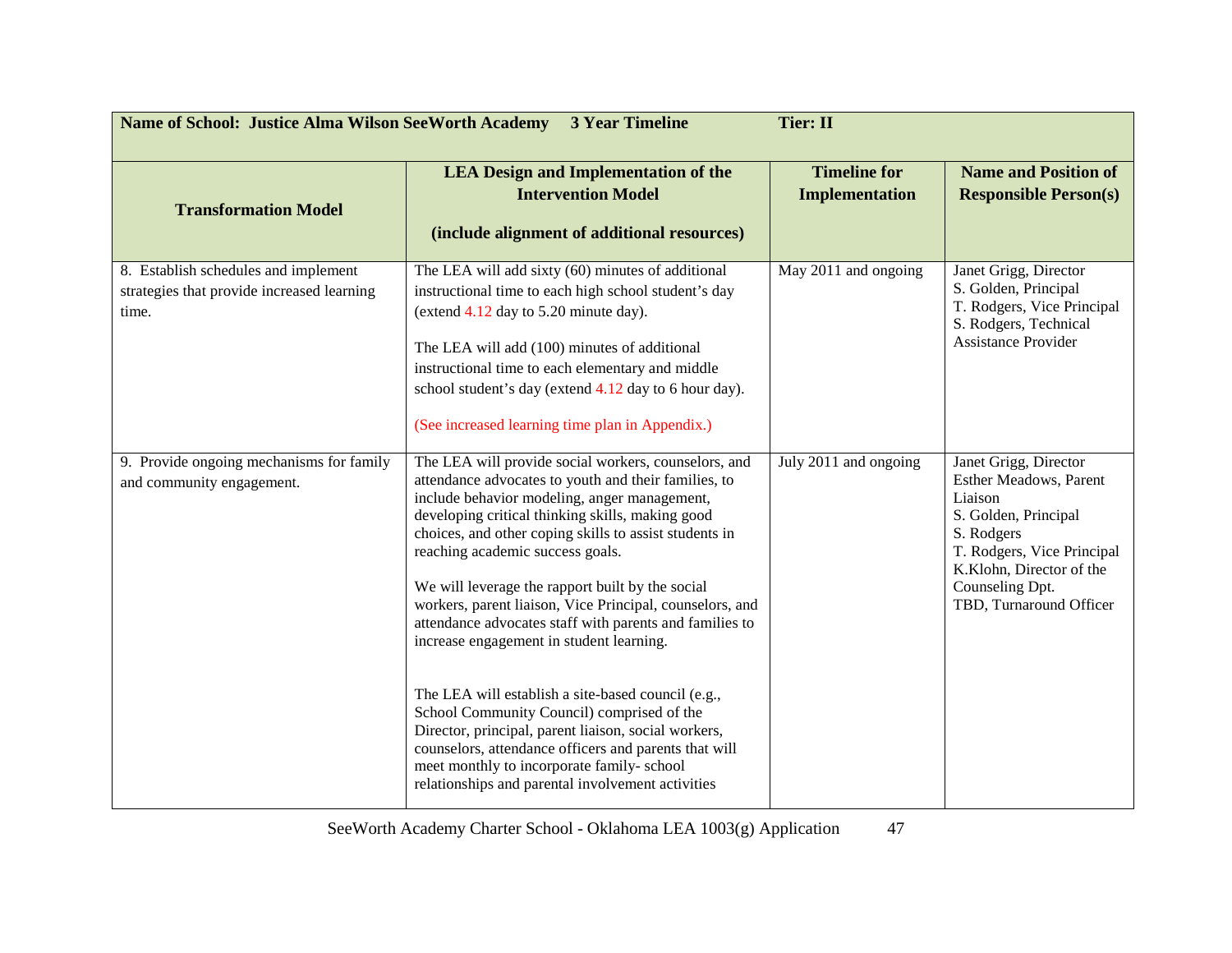| <b>Name of School: Justice Alma Wilson SeeWorth Academy</b><br><b>Tier: II</b><br><b>3 Year Timeline</b>                                                                                                                                                                                                                 |                                                                                                                                                                                                                                                                                                                                                                                                                                           |                                              |                                                                                                                                                                             |  |
|--------------------------------------------------------------------------------------------------------------------------------------------------------------------------------------------------------------------------------------------------------------------------------------------------------------------------|-------------------------------------------------------------------------------------------------------------------------------------------------------------------------------------------------------------------------------------------------------------------------------------------------------------------------------------------------------------------------------------------------------------------------------------------|----------------------------------------------|-----------------------------------------------------------------------------------------------------------------------------------------------------------------------------|--|
| <b>Transformation Model</b>                                                                                                                                                                                                                                                                                              | <b>LEA Design and Implementation of the</b><br><b>Intervention Model</b><br>(include alignment of additional resources)                                                                                                                                                                                                                                                                                                                   | <b>Timeline for</b><br><b>Implementation</b> | <b>Name and Position of</b><br><b>Responsible Person(s)</b>                                                                                                                 |  |
| 10. Give the school sufficient operational<br>flexibility (such as staffing, calendars/time,<br>and budgeting) to implement fully a<br>comprehensive approach to substantially<br>improve student achievement outcomes and<br>increase high school graduation rates.                                                     | The LEA and the site are the same school. The Director<br>oversees all implemented activities and budgets.<br>The LEA will employ a Turnaround/Transformation<br>Officer to provide technical assistance and facilitate<br>LEA and SDE support to assure implementation of the<br>transformation model                                                                                                                                    | May 2011 and ongoing                         | Janet Grigg, Director<br>S. Golden, Principal<br>T. Rodgers, Vice Principal<br>S. Rodgers, Technical<br>Assistance Provider                                                 |  |
| 11. Ensure that the school receives<br>ongoing, intensive technical assistance and<br>related support from the LEA, the SEA, or a<br>designated external lead partner<br>organization (such as a school turnaround<br>organization or an EMO).                                                                           | The LEA and the site are the same school. Janet Grigg,<br>Director oversees all implemented activities and<br>budgets.<br>The LEA, through the SeeWorth Director and the<br>Turnaround Officer will work with the State<br>Department of Education by setting up meetings with<br>the School Improvement Teams, Educational<br>Coaching, WISE Training sessions and coaching<br>remarks, School Improvement Workshops, Data<br>Trainings. | July 2011-June 2014                          | Janet Grigg, Director<br>TBD, Turnaround Officer                                                                                                                            |  |
| 12. List any additional permissible<br>strategies the LEA will implement as a part<br>of the transformational model.<br>1. Order and Install Computer Labs and<br>supplies<br>2. Hiring all staff position<br>3. Ordering Curriculum and Supplies<br>4. Work with Eagle Ridge Institute to hire<br>additional counselors | State of the art Computer Lab with Laptops,<br>Smartboards, Ipods and Ipads will be available for<br>student and instructor use. The computer lab will be<br>utilized for classroom use, supplemental courses in test<br>preparation and instructor professional development<br>training.                                                                                                                                                 | August2011 September<br>2011.                | Janet Grigg, Director<br>S. Golden, Principal<br>T. Rodgers, Vice Principal<br>S. Rodgers, Technical<br>Assistance Provider<br>J.Jones, IT Director and IT<br>staff members |  |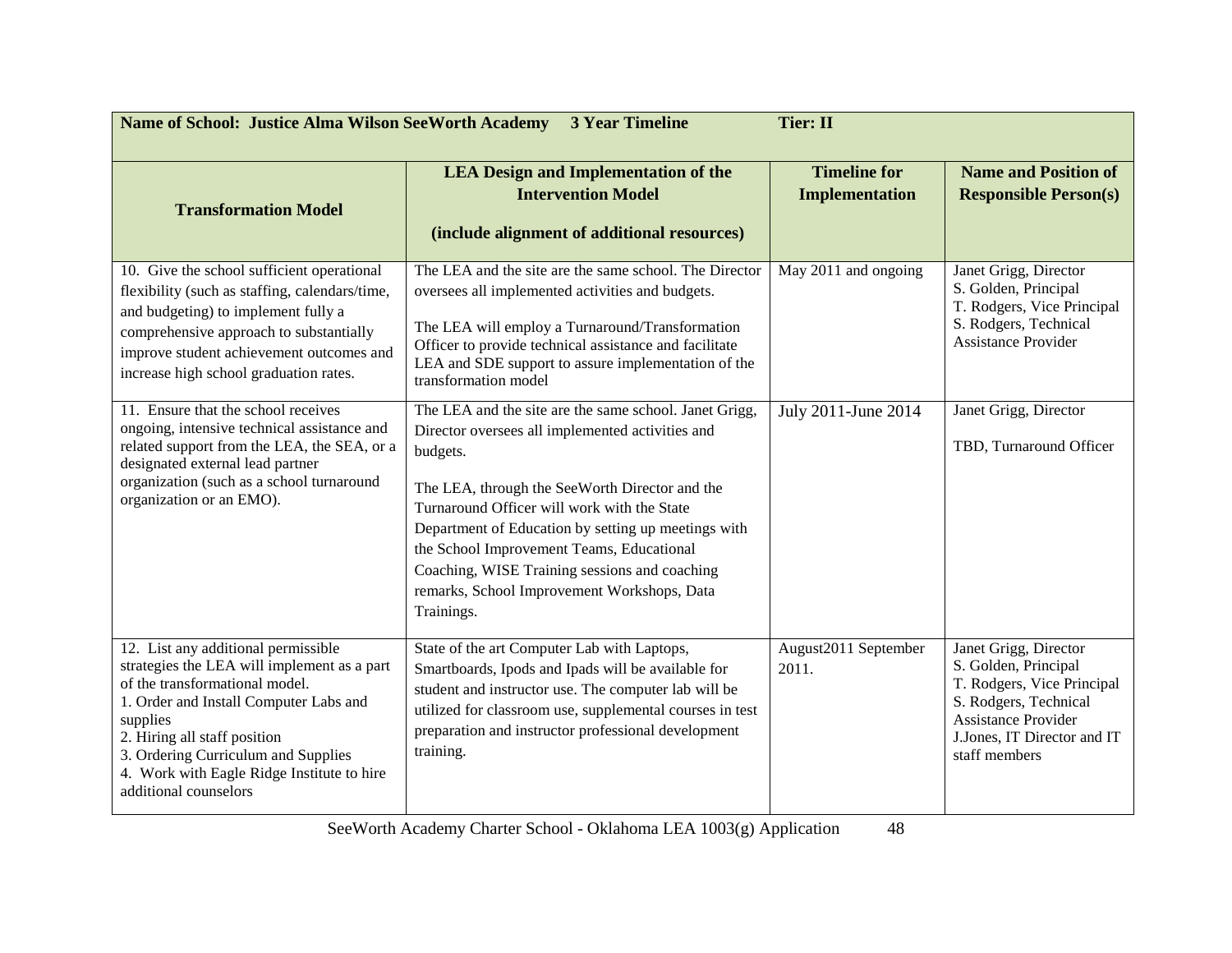| <b>Name of School: Justice Alma Wilson SeeWorth Academy</b><br><b>3 Year Timeline</b><br><b>Tier: II</b> |                                                                                                                                                                                                                                                                                                                                                                                          |                                                                                     |                                                                                                                                                                                                                                            |  |
|----------------------------------------------------------------------------------------------------------|------------------------------------------------------------------------------------------------------------------------------------------------------------------------------------------------------------------------------------------------------------------------------------------------------------------------------------------------------------------------------------------|-------------------------------------------------------------------------------------|--------------------------------------------------------------------------------------------------------------------------------------------------------------------------------------------------------------------------------------------|--|
| <b>Transformation Model</b>                                                                              | <b>LEA Design and Implementation of the</b><br><b>Intervention Model</b><br>(include alignment of additional resources)                                                                                                                                                                                                                                                                  | <b>Timeline for</b><br><b>Implementation</b>                                        | <b>Name and Position of</b><br><b>Responsible Person(s)</b>                                                                                                                                                                                |  |
| 5. Purchase school buses                                                                                 | 2. Job Availability Ads will begin running when LEA<br>is awarded funding for the SIG implementation.<br>3. Classroom Materials and Curriculum supplies will<br>be ordered August 1, 2011 for immediate delivery,<br>inventory and labeling.<br>4. schedule all staff to be in training with SeeWorth<br>employees, integrate Eagle Ridge institute staff in all<br>technology training. | May 2011 and ongoing<br>August 1, 2011 and<br>ongoing<br>August 2011 and<br>ongoing | Janet Grigg, Director<br>S. Golden, Principal<br>Curriculum Director and<br>the school's administrative<br>assistants team<br>Janet Grigg, Director and<br>John Mayfield, Director of<br>Eagle Ridge Institute,<br>Katrina Klohn, SeeWorth |  |
|                                                                                                          | 5. School buses will be purchased from Ross<br>Transportation; all required SDE inspections will take<br>place.                                                                                                                                                                                                                                                                          | August 1, 2011                                                                      | <b>Counseling Director</b><br>Janet Grigg, Director<br><b>Turnaround Officer</b>                                                                                                                                                           |  |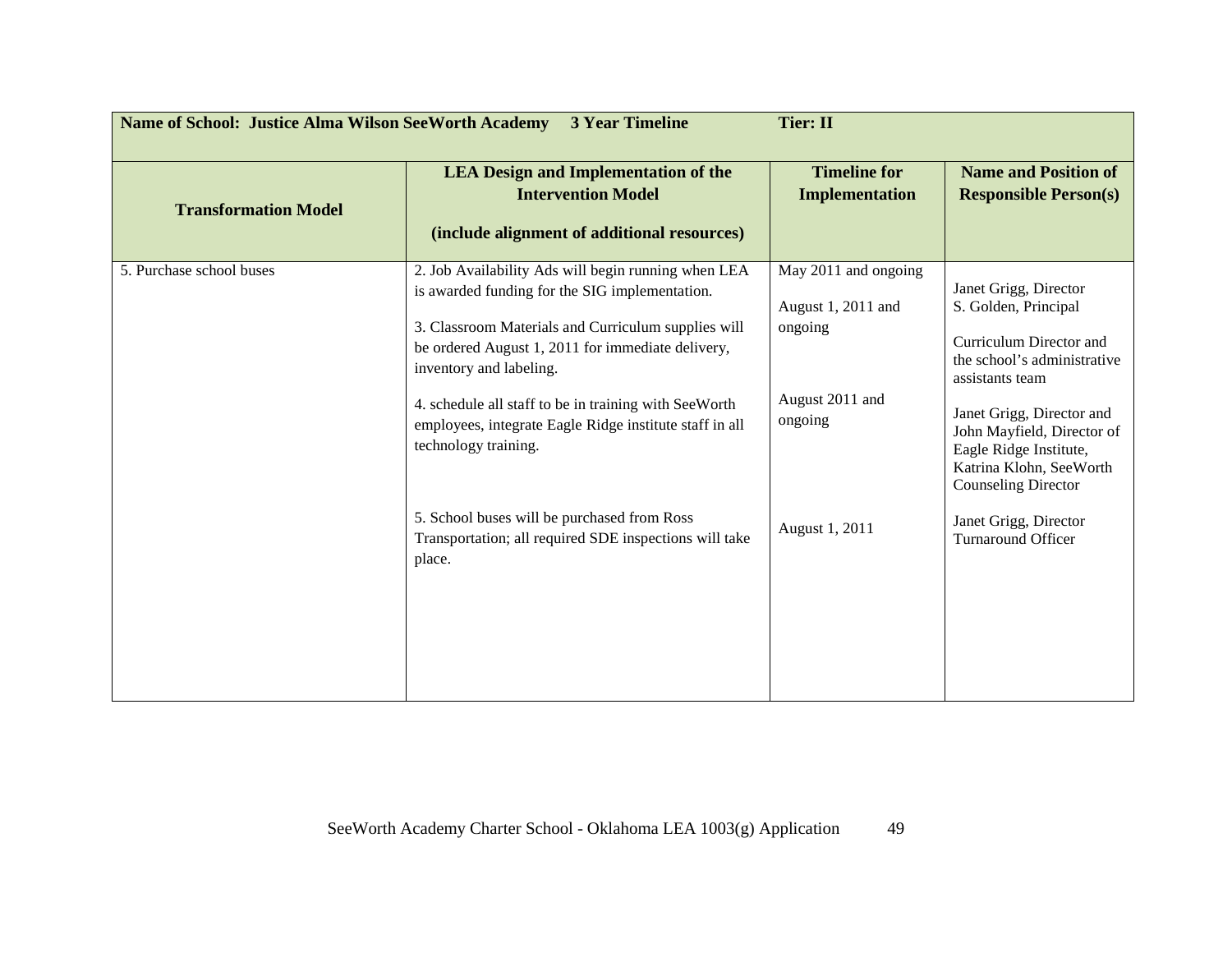# **APPLICATION INSTRUCTIONS SCHOOL IMPROVEMENT GRANTS 1003(g) AND AMERICAN RECOVERY AND REINVESTMENT ACT**

## **BUDGET SECTION**

## **LEA BUDGET NARRATIVE**

In the space below, provide a narrative that describes, in detail, the needs of the LEA for district level initiatives, the proposed initiatives, and/or materials and resources necessary to implement initiatives. Include in the narrative, the process the LEA will use to ensure timely distribution of funds during each year of the grant.

#### **Needs of the LEA for District Level Initiatives** (**Proposed Initiatives, Materials, and Resources)**

#### **Turn Around Officer**

The LEA has established a position for a Turnaround Officer. The Turnaround Officer will be responsible for the day-to-day management of reform efforts and will serve as a liaison to coordinate and communicate directly with the SDE on a regular basis. The annual cost is \$50,000 for each year of the grant. (Please see the attached job description for a complete list of duties and requirements.)

#### **Transportation**

The LEA has determined that transportation is a barrier to successful student achievement and has chosen to implement a supplemental busing service to meet the needs of the students and to provide for an extended-day schedule. SeeWorth, as a charter school, is not allowed to facilitate bond issues for transportation like a traditional school would, and therefore, is only able to provide a limited bus service; however, students reside throughout the entire metro area and most are required to take city transportation to the downtown bus station where they board a SeeWorth bus and are transported to the school. Many situations arise at the downtown bus station that put SeeWorth students at an additional risk. The additional buses are supplemental and necessary to provide neighborhood (or door-to-door) service for SeeWorth students which will assist in increasing the daily attendance rate and will have a direct academic impact on student performance. Three buses will be purchased at a cost of \$84,000 each. Three (3) bus drivers will be hired at an annual cost of \$54,000 for each year of the grant. Cost for fuel and maintenance will be \$108,000 for each year of the grant.

#### **Professional Development**

The LEA will provide professional development in Reading Across the Curriculum and Building Academic Vocabulary. Additionally, a Consulting Team from the Payne Education Center will coordinate the professional development. Consultants include Dr. Reid Lyon, William Van Cleave and Sandy Thompson--all of which have a lengthy and proven history working with at-risk, severely emotionally and educationally deprived alternative education students. The professional development includes stipends paid to staff at an annual cost of \$32,500 for each year of the grant. The cost for professional development is \$72,500 for each year of the grant. Professional development materials include the following books to be purchased for the Summer Academy:

- Everything You Want To Know & Exactly Where to Find It \$35.00
- Improving Morphemic Awareness \$17.50
- SLT- Advanced 2 Book Set & Intermediate Book \$30.00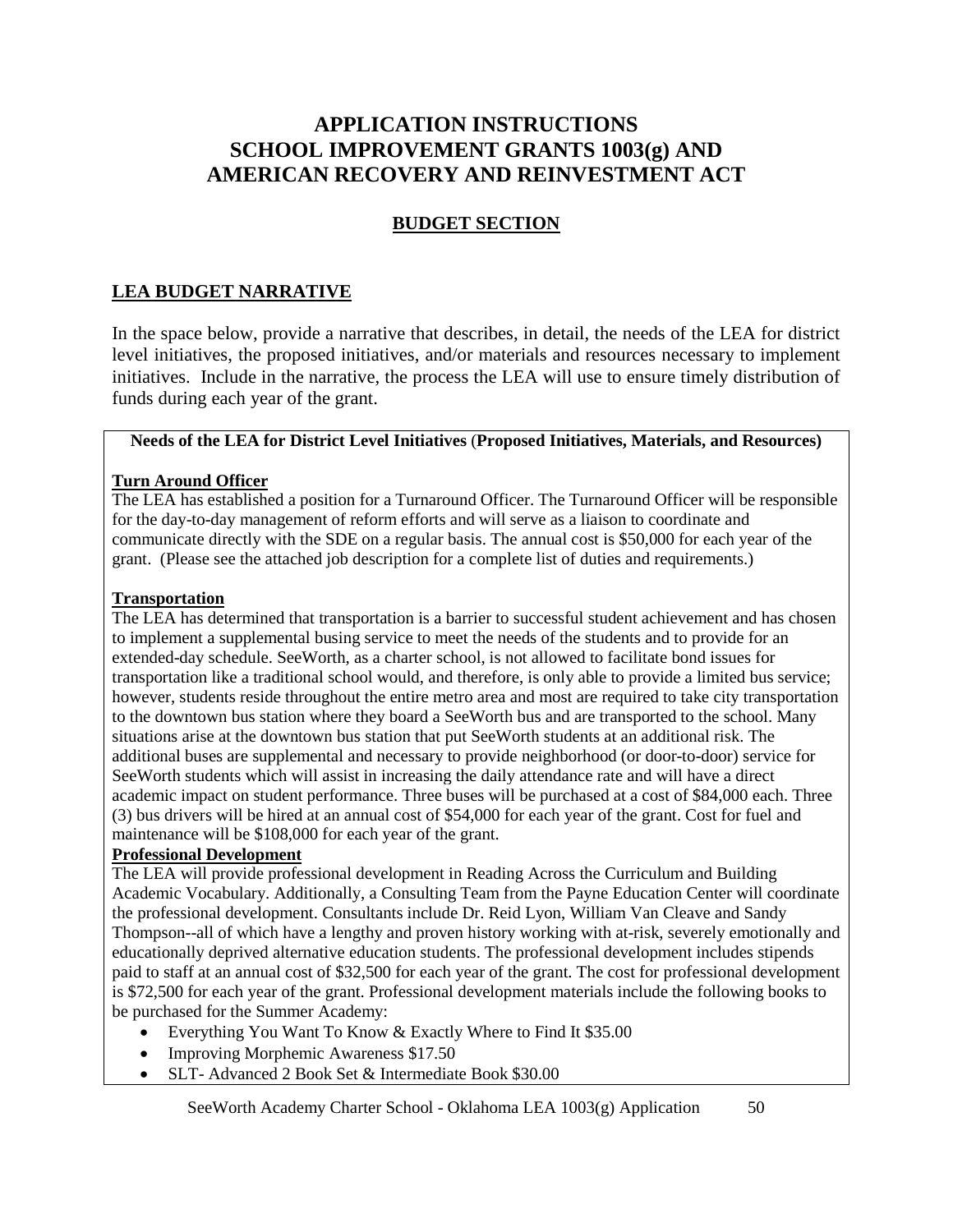- Prefixes: A Resource Book \$16.50
- Suffixes: A Resource Book \$16.50
- Roots: A Resource Book \$16.50
- SAT Vocabulary Cartoons I \$12.95
- SAT Vocabulary Cartoons II \$12.95

Singapore Materials will be purchased in August when OKCPS Training Facilitator and the Principal schedule the trainings. This will also be after the Reading Across the Curriculum Training. The first year cost is \$15,474, and the cost for years two and three is \$3,289.50.

## **Counseling/Social Work/Attendance Officer Services**

The LEA has determined the need for additional counseling/social workers to assist student with issues that directly affect student performance in the classroom and attendance officers who will ensure that students are present each day, will track student attendance and make home visits when necessary and a Data Coordinators to assist in tracking student performance on monthly Edperformance benchmark testing for an annual cost of \$275,000 for each year of the grant (Please review the Job Descriptions for a complete list of duties for these supplemental positions). The typical SeeWorth student is most at-risk not only academically but also socially and mentally. The students who attend SeeWorth are not typical alternative education students; however, they are the most severely at-risk alternative education students. Most students arrive at school dealing with family struggles, gang affiliation issues, adjudicated requirements and not mentally prepared for a regular educational environment.

Therefore, Eagle Ridge Institute will provide in collaboration with SeeWorth Academy the PASS program which includes prevention strategies such as: Counseling, Mentoring, Drug/Alcohol Prevention, Behavior Modification, Career Education and Life Skills Services-Eagle Ridge Institute for students (30 hours a week for 36 weeks @ \$92 per hour for an annual cost of \$99,360). Eagle Ridge Institute is wellknown in the state of Oklahoma for providing holistic treatment services for school aged children. (See Appendix for detail.)

Prevention - The first line of defense against substance abuse is education. Eagle Ridge Institute has assisted over 3,500 young people in finding alternatives to gang involvement; involved over 3,000 students in post-secondary and college experiences and opportunities; provided case managed services to over 500 gang-involved youths and families; developed alternative recreation and life skills programs for over 5,000 young people.

Treatment - Professional and caring therapy is necessary for wholeness. Eagle Ridge Institute has provided over 900 women and their children with residential substance abuse care; provided Therapeutic Foster Care services to hundreds of children; provided Home-based / Out-patient counseling services to hundreds of children and adults.

Community Intervention - Interrupting cycles of abuse is the foundation for healing. Eagle Ridge Institute has provided court advocacy services to hundreds of youths and families; counseled hundreds of teenagers in juvenile detention; networked with over 100 agencies and organizations to provide services to at-risk youths and families; mentored thousands of at-risk adolescents in leadership and character value skills.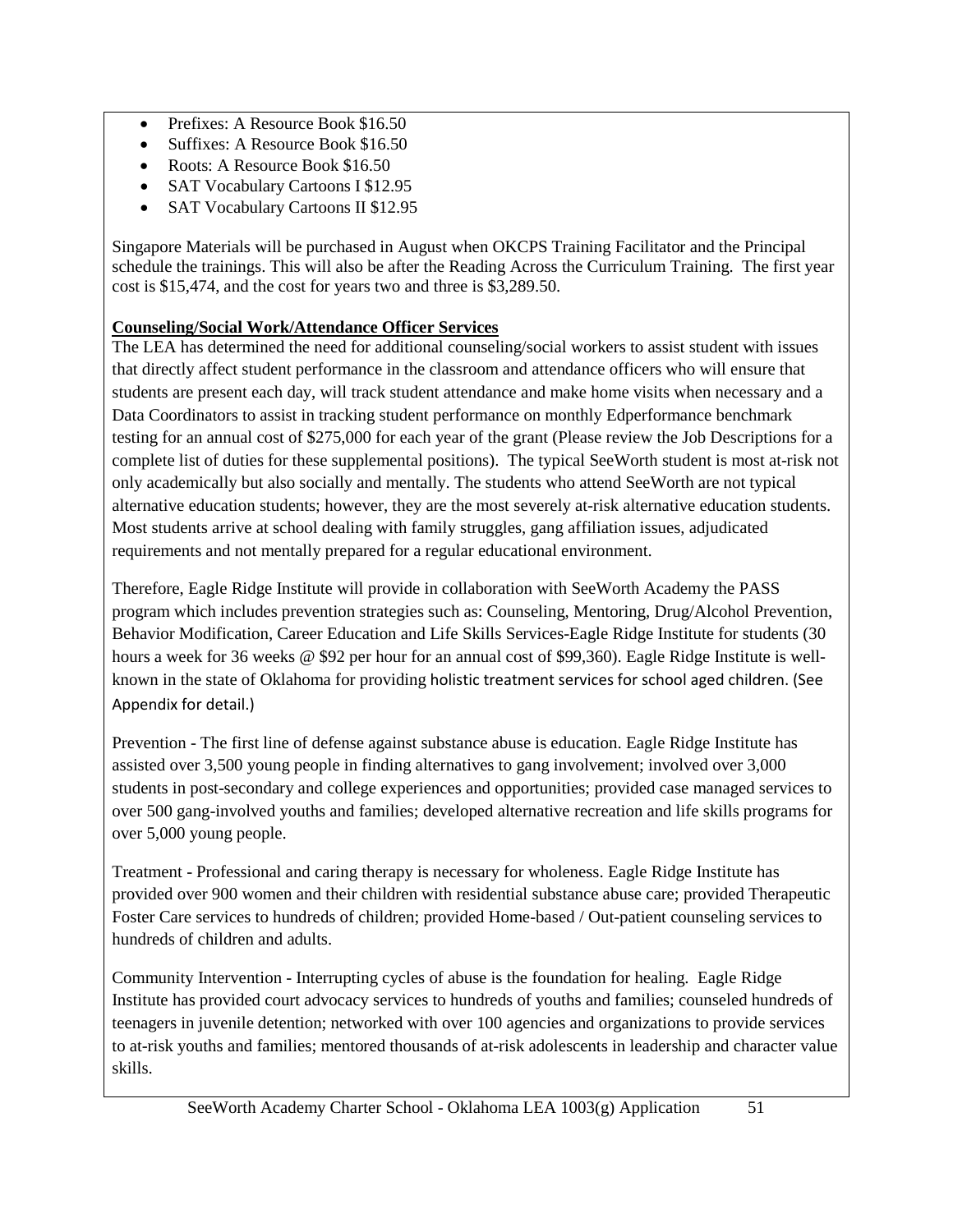Community Education - Family involvement and training are keys to healthy lifestyles. Eagle Ridge Institute has disseminated more than 15,000 pieces of educational and awareness material; provided more than 30,000 person with substance abuse prevention information; provided Life Skill Training for thousands of students (3rd - 12th grade.); provided Talk-about-Safety classes to hundreds of 1st and 2nd grade students.

Community Services - Opportunities to give back to the community encourages personal growth. Eagle Ridge Institute has played an active role in youth Group Development; Community Mobilization/Coalition Building; Welfare to Work Training; College Intern Opportunities; Parent Universities; Volunteer Opportunities; Distribution of Prevention Resources; Mentoring, Tutoring, Coaching. For sustainability, Eagle Ridge will also train mentors from Crossings and SandRidge in order to allow mentoring, career education, and life skills training to continue beyond the grant award.

## **Supplemental Mathematics and Reading Teachers**

The LEA has expanded the Title I strategy positions for Math and Reading Supplemental HQ Instructors to work with students in helping students meet the state's rigorous academic standards. The cost is \$400,000 for each year of the grant. These supplemental teachers will work with small groups in intense remediation for students to assist them in meeting the state's rigorous academic standards. For sustainability, SeeWorth will pursue partnerships with its sponsor OKCPS, Crossings, SandRidge, Inasmuch Foundation, and Chesapeake and will utilize other grant opportunities including Title I funding to allow for continuation of these important positions, and these supplemental teachers will mentor regular classroom teachers in intense reading and mathematics strategies.

## **Performance Pay Stipends**

Performance Pay Stipends have been included in Year 2 and Year 3 of the grant. Performance stipends will be \$4,000 per staff member for meeting the SIG goals for an annual cost of \$300,000. Performance stipends will be paid to all staff in the following manner: each staff member shall receive \$1750 for the school reaching the SMART Reading Goal, \$1750 for the school reaching the SMART Math goal, and \$500 for the school reaching the SMART graduation rate goal). Each school members will be paid without differentiating positions within the school. In Professional Development at the beginning of the school year, the Director emphasizes the staff persons may have different roles within the school structure but it takes all employees working efficiently and effectively at all times to keep the SeeWorth student attending, to keep staff and all students safe, to assist students with modification behavior so that they can be in class learning.

#### **Supplemental Classrooms Materials and Supplies for Supplemental Reading and Math**

Singapore Math Textbooks, supplemental math student and teacher editions and workbooks, classroom materials for multisensory math, mental math workbooks and materials, supplemental algebra and geometry workbooks and manipulatives, calculators and scientific calculators, math binders and supplies will be purchased to assist students. The supplemental classroom instructor has relied on the I Can Learn Math Lab computer based curriculum that was provided by the State Department of Education 4 school years ago. Students entering SeeWorth Academy usually enter from one of the traditional OKCPS school/classrooms. Students start the class resistant to the computer-based only system of curriculum and request some of their traditional supplies and methods. Instructors work to differentiate and engage the student body. The computer-based only instructional method is not showing gains within the supplemental classroom's I Can Learn Math Lab assessments. The Singapore Math methods introduce manipulatives, and teach basic skills that SeeWorth students lack while providing some traditional materials that the students are requesting.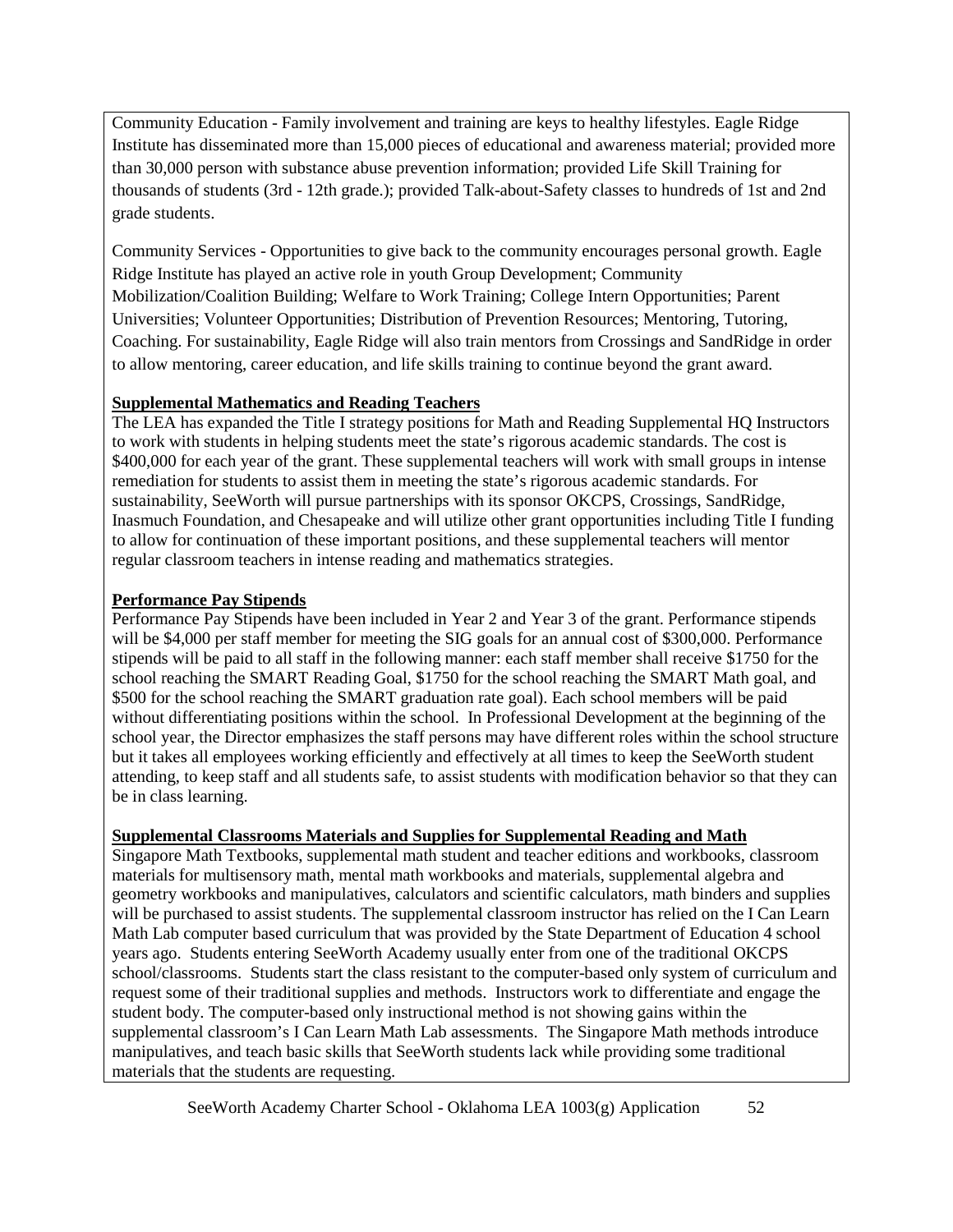The cost is \$83,038 for the first year of the grant, two (2) state-of-the-art Apple Computer labs with 60 computers, 60 IPADs, smart boards with projectors, hand held answering sytems and printers and two (2) 25 station mobile Apple lab. The cost is \$81,200 for the first year of the grant. Additionally, 75 Apple Laptops will be purchased in year two of the grant at a cost of \$112,000 and 154 will be purchased in year three of the grant at a cost of \$231,000. The projected purchase will place a laptop in the hands of over 300 students over the course of the grant. This will allow direct students access to rigorous, student specific academic assistance software and remediation tools as they work toward obtaining success on the state's rigorous academic standards.

To increase student participation in reading, 100 Apple IPADs and protective covers @ \$699, and 1700 high interest e-books and subscriptions will be purchased in years one and two of the grant and 70 IPADs and protective covers, and 560 e-books @ \$12.94 will be purchased in year three allowing all students to have an individually prescribed and interest level reading platform. For sustainability, each e-book can be loaded on up to seven IPADs allowing the school to create student specific IPADs for the individual needs of each student. The newly purchased technology will be sustained by the current SeeWorth IT staff.

#### **Timely Distribution of Funds**

## **Single-Site LEA**

The LEA is a single site; therefore, the LEA administration provides direct coordination with the site for the immediate distribution of the funds.

In the space below, provide a narrative describing how the LEA will meet the additional Oklahoma requirement listed below:

• The LEA will establish an FTE (percentage of FTE will be contingent on LEA capacity) for an LEA based Turnaround Office or Turnaround Officer(s) that will be responsible for the day-to-day management of reform efforts at the site level and coordinate and communicate with the SEA.

#### **Turnaround Officer**

The LEA has selected a Turnaround Officer to serve in the Turnaround Office.

The Turnaround Officer will serve as a direct liaison to the SDE, will facilitate SIG Team meetings, Professional Development, faculty meetings and will ensure that the SIG is being implemented in a timely manner. The annual cost is \$50,000 each year of the grant. (Please see complete job description in the appendix for more information.)

The LEA must complete and attach the budget pages required for the LEA Section of the application:

- Summary Budget page and Justification page each year\* of the grant for the LEA activities including those proposed for Tier III schools;
- Summary Budget page totaling the amounts shown on the LEA Summary Budget page and each of the Summary Budget pages for the Tier I and Tier II schools for each year of the grant.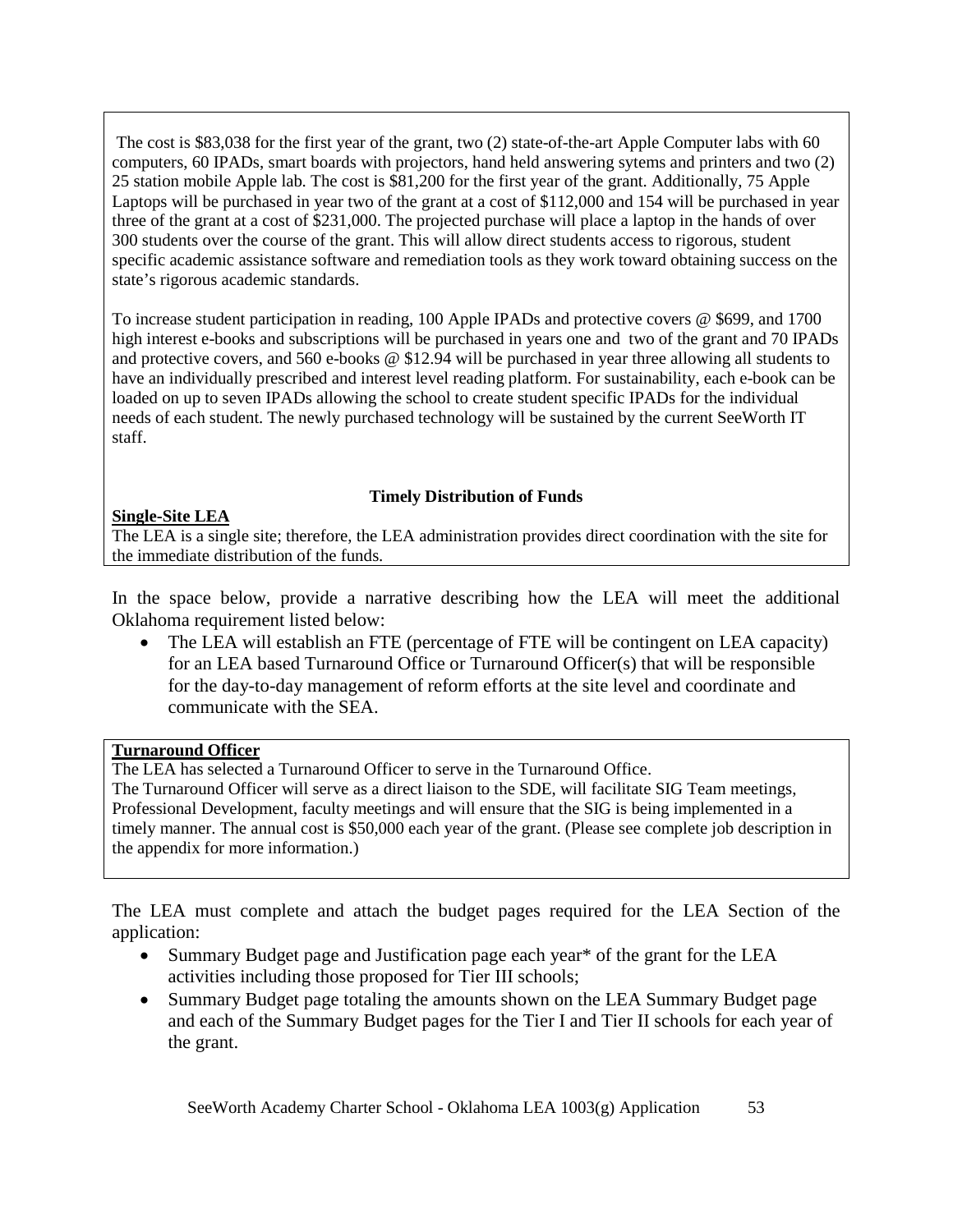*\* Note that the budget for the school closure model may be lower than the amount required for the other models and would typically cover only one year.*

# **SCHOOL BUDGET NARRATIVE**

Provide in the space below, a budget narrative for **each** Tier I and Tier II school to be served. The narrative must describe in detail the needs of the school to implement the selected intervention model and the proposed initiatives, services, and/or resources. The school budget narrative must also address how the school will fund the additional Oklahoma requirements of the grant:

- Provide at least 90 minutes of protected collaboration time per week for each teacher to work in Professional Learning Communities;
- Provide at least five (5) days of site based training as well as a five (5) day teacher academy or institute for each teacher in Tier I and Tier II school to be served;
- Provide additional training on the selected intervention model and process aligned to the selected intervention model for new teachers that join turnaround schools after the start of implementation.

## **Collaboration Time**

Required SIG 90 minutes uninterrupted collaboration time will be scheduled every Friday from 1:30- 3:00pm. This 90 minute period of time will be during the school day hours. There will be no funding requirements. In order to provide sustainability, the LEA will provide this funding though local funding sources. During this time all core curriculum instructional staff and instructional/co-teachers will be able to work together within departments to review data, plan, revise, and implement all materials necessary to achieve highly effective practices that will lead to student achievement. The students on campus will be working in Fine Arts classes, PE classes and/or Technology-based assignments in computer labs with IT instructors facilitating the lab. If any of the elective teachers are needed during the Collaboration time frame for meeting with core curriculum instructional staff, substitutes will be assigned.

#### **Site-Based Training/Teacher Academy/Institute**

August 8, 2011—Dr. Reid Lyon, Reading Across the Curriculum, \$7,500.00. August 9-10, 2011—William Van Cleave, Building Academic Vocabulary, \$10,000.00. August 5 and 11, 2011—Sandy Thompson, Payne Center, Implementation of Professional Development, \$2,000.00.

## **Intersession Training**

Teacher Stipends 4 days (Monday - Thursday) 1st week of Fall Break 25 staff members \$100.00 per day \$10,000.00 + Benefits \$3,000.00 \$13,000

Teacher Stipends 4 days (Monday - Thursday) 1st week of Spring Break 25 staff members \$100.00 per day \$10,000 + Benefits \$3,000.00 \$13,000

Professional Development for Multisensory Mathematics (3 days) 15 staff members \$100 per day \$4,500 + Benefits \$1,350.00 \$5,850 Materials \$1,500 PD Consultant \$10,000

Professional Development Singapore Math – no fee for the facilitator. No funding needed for stipends – training will be held during the work day.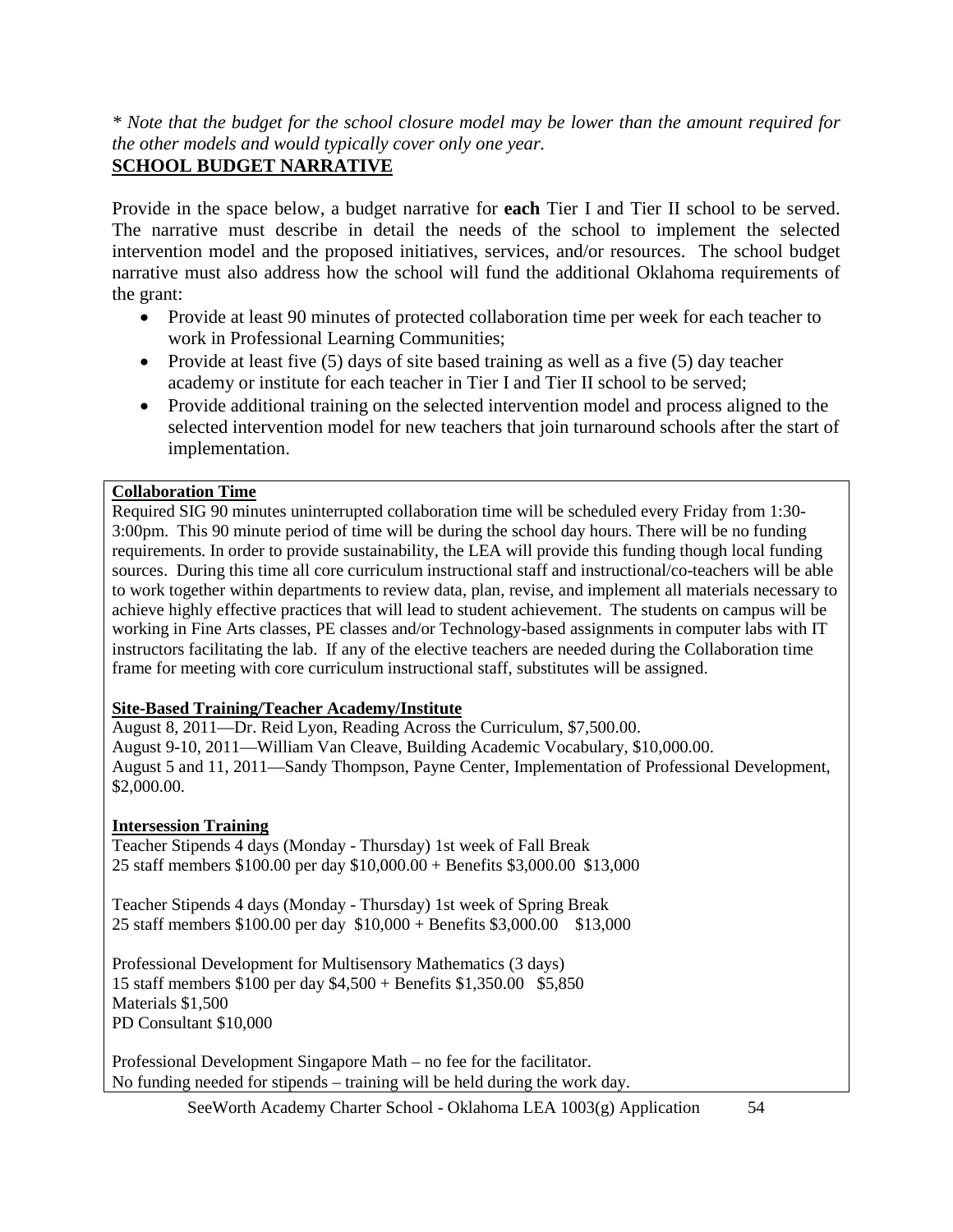Teachers new to SeeWorth will be provided timely assistance and professional development in the Transformation Model, Payne Educational Center Training, Reading Across the Curriculum, Building Academic Vocabulary, Singapore Mathematics, and the goals and responsibilities for the SIG grant components.

Professional development will be provided by Dr. Reid Lyon in Reading Across the Curriculum and Brain Research in t he assessment, prevention, and remediation of reading difficulties and disabilities, disorders of attention, and cognitive disabilities, the neurobiology of learning disabilities and dyslexia: implications for assessment and instruction, the Development and implementation of response-toinstruction initiatives, the Development and Implementation of Early Literacy Programs, and Basing Educational Technologies on Current Scientific Research. Dr. Lyon is a renowned nationwide expert on brain research and Reading Across the Curriculum and working with extremely at-risk students. The cost is \$7500 for the first year of the grant and the total cost is \$22,500.

Professional development will be provided by William Van Cleave in teaching strategies for students with language-based learning difficulties and Building Academic Vocabulary to assist teachers in understanding the needs of the student with language-based learning difficulties. Teachers will use tips regarding presentation and organization, reading comprehension and textbook skills, and how to develop meaningful and creative assignments, activities, and lesson plans for many different kinds of students. Mr. Van Cleave is nationally known for his teaching strategies with language-based difficulties with the most severely, at-risk students. The cost is \$20,000 for the first year of the grant and the total cost is \$60,000.

#### **Additional Training on the Selected Intervention Model**

Professional Development will be provided by the consultant of the Payne Education Center. The Payne Center Master Instructor Sandy Thompson will provide direct implementation strategies throughout the implementation of the grant for Reading Across the Curriculum and Building Academic Vocabulary. . The research-based strategies of the Payne Center are supported by their accreditation received by the International Multisensory Structured Language Education Council (IMSLEC). The Payne Center is among the first 15 training centers in the world to receive this certification. With that certification comes years of research and approximately 30 years of training teachers in the state of Oklahoma. This training equips Oklahoma instructors with the necessary skills to impact Oklahoma students.

Implementation will occur within twenty-five (25) days of professional development/coaching, feedback and regular communication with staff. The Payne Education Center is known for its work with assisting schools increase the academic performance of students and has a history of success with the school as the school moved off the needs improvement list. Annual cost is \$25,000 for each of the year of the grant. The total cost is \$75,000.

#### **Material to Support the Professional Development**

Materials including books, binders (instructor Implementation Journals and material storage), post-it notes and easel paper to support the professional development will cost \$8,000 for the first year of the grant and the total cost is \$24,000.

In the space below, provide a budget narrative for each of the Tier I or Tier II schools planning pre-implementation activities. The LEA must include a description of any expenditures budgeted on the pre-implementation justification page and how they align to the activities described in this application. Expenditures included in this budget worksheet must align with the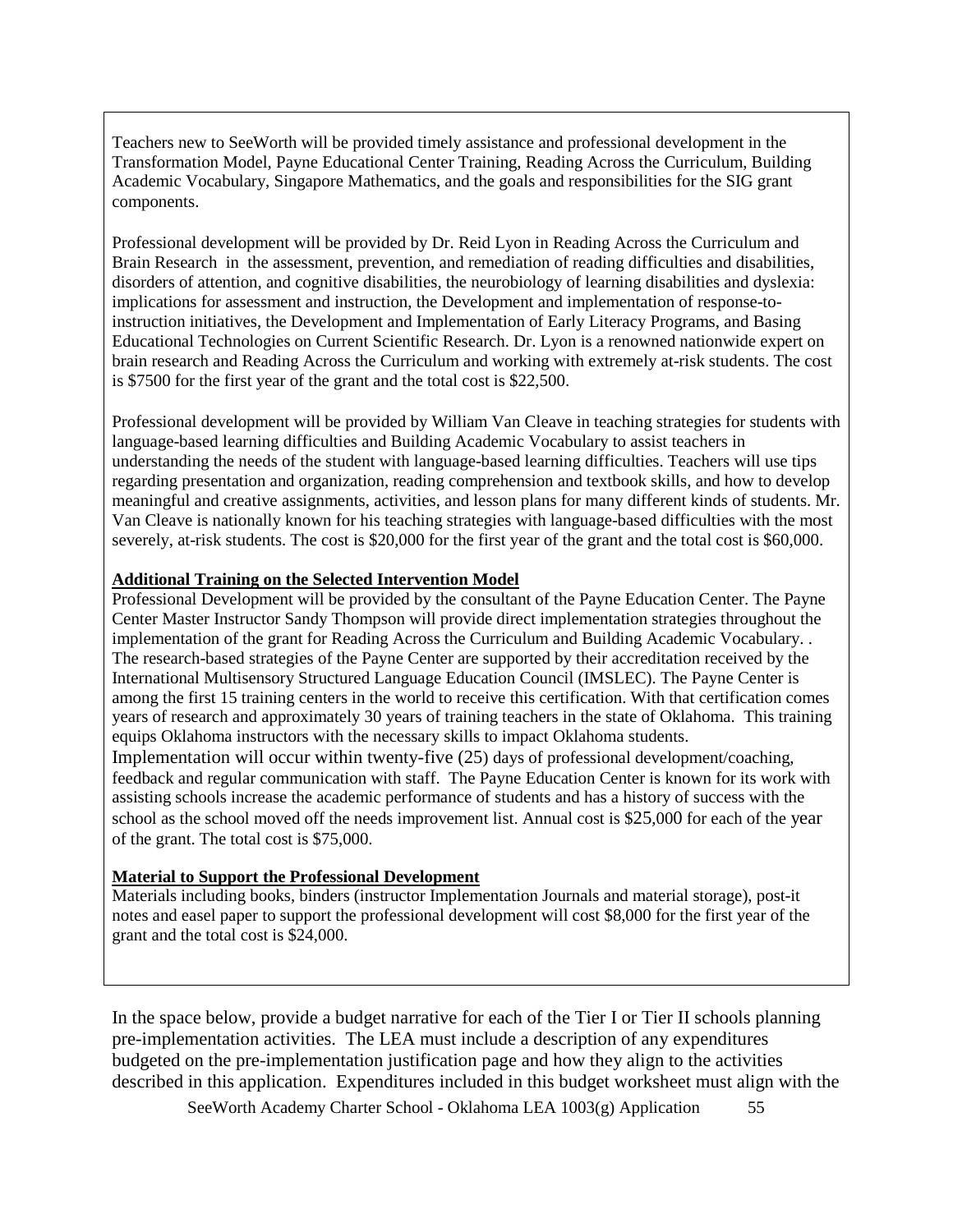written description of activities and be allowable under the Guidance on Fiscal Year 2010 School Improvement Grants. **Please note, funds requested for pre-implementation are included as part of the LEA's first year award.**

Funds are not requested for pre-implementation.

The LEA must complete and attach the budget pages required by the School Section of the LEA application:

- Summary Budget page and Justification page for each year of the grant for each Tier I and Tier II school to be served.
- Total Summary Budget page for all requested funds for the LEA for each year of the grant.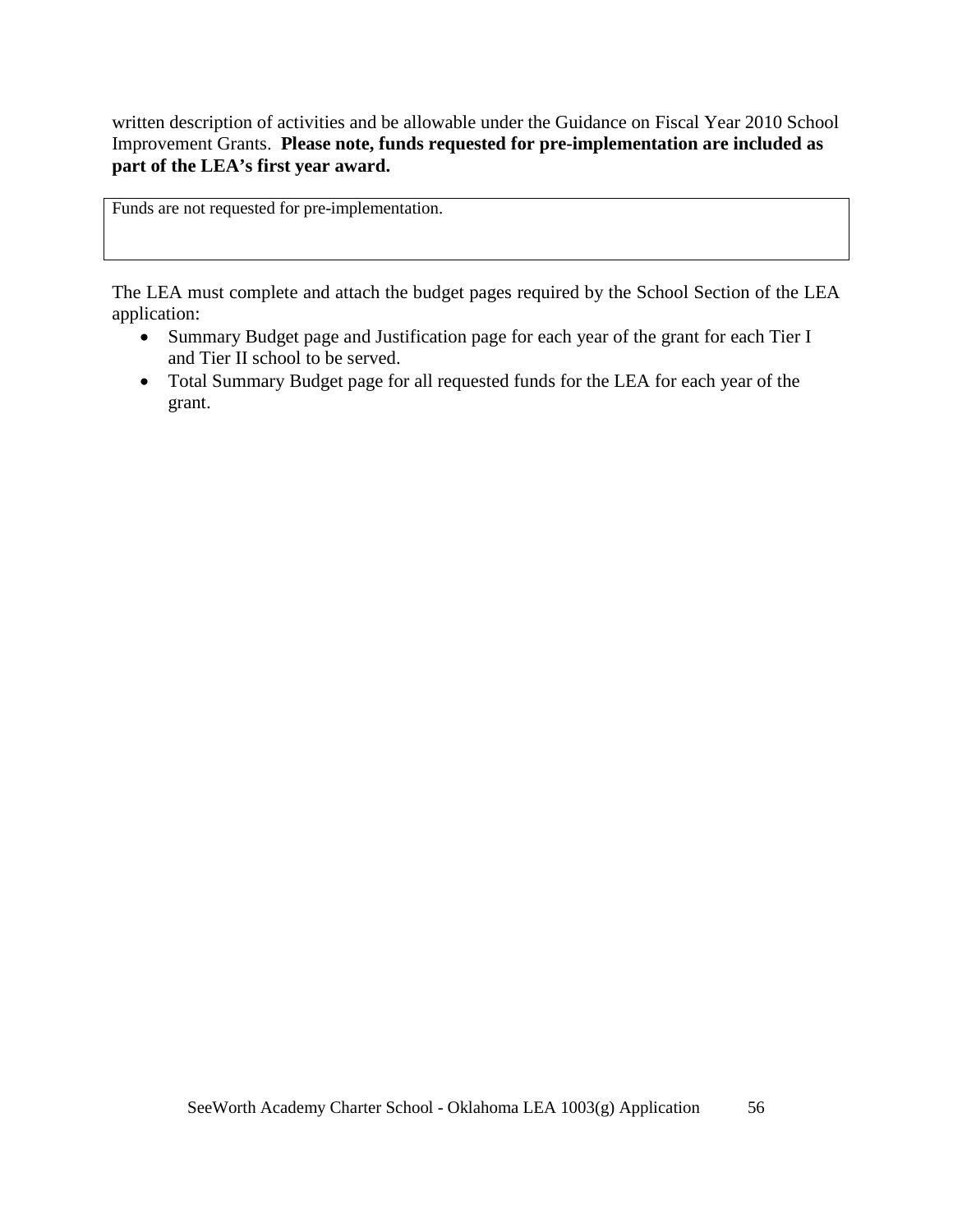# **APPENDIX**

- School and Student Body Description
- Existing vs. Supplemental Transportation Services
- Increased Learning Time Activity Options
- SeeWorth External Provider Selection Process
- Eagle Ridge Institute Program
- College/Post-Secondary Education/Career Preparation Programming
- SeeWorth Supplemental Job Descriptions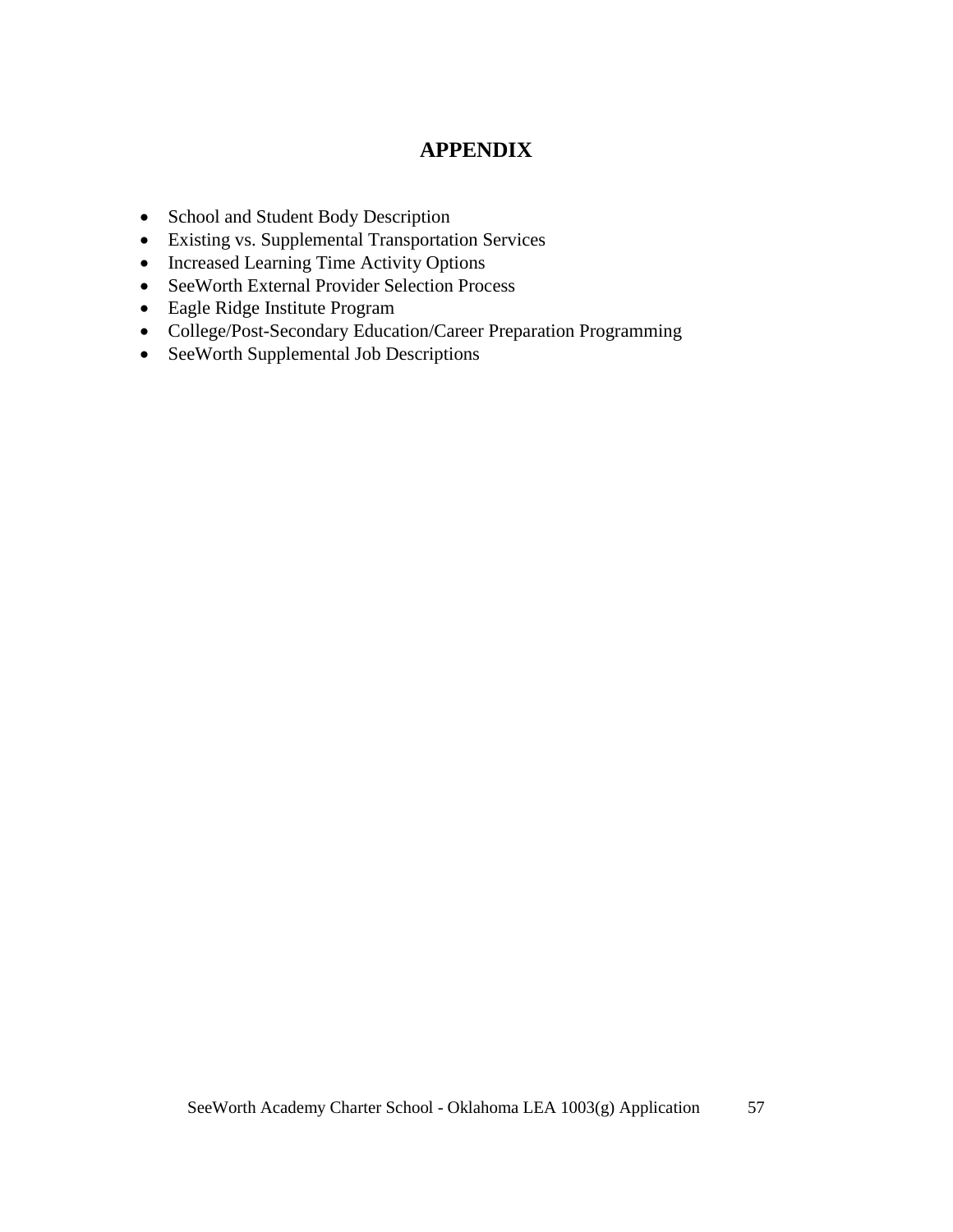# Appendix Documents

# **SeeWorth Academy School Description**

SeeWorth Academy is a public Charter School and Alternative School in the Oklahoma City Public School District. Named after its founder, Justice Alma Wilson, SeeWorth was established as an alternative school for adjudicated youth in 1998 and opened with less than 20 students. The school continued in 1998 with its alternative school foundation for serving adjudicated youth. In 2000, SeeWorth gained its Charter status, kept its alternative school designation and expanded the at-risk population beyond adjudicated youth to include long term suspended students, previously dropped out students, and students highly at-risk for being a dropout to include: students with severe behavior problems, students with severe academic deficiencies, students with children, homeless students (including doubled up and foster homes), and students with substance abuse addictions. SeeWorth is currently enrolling Oklahoma City Public School students' most at risk for not being in school in addition to students from other districts on Open or Emergency Transfer.

## **Schools within Schools**

SeeWorth Academy implements the research-based Dropout Prevention strategy "Schools within a School". SeeWorth is divided into multiple school programs to provide education programming to students depending on similar student needs and ages/grades. Each student is placed in a school program initially at the beginning of their enrollment.

SeeWorth Academy administrators will change a student's program depending on the changing needs of each student (discipline infractions, changing emotional needs of the student, attendance/truancy changes, pace of instruction, etc). SeeWorth Academy serves all special education students with the inclusion model (there are no self-contained classrooms).

The school programs have staggered start/stop times throughout the day to maximize the use of campus classroom space, limited school bus vehicles, and access to the highly qualified instructors.

The basic school programs are provided in chart form below. Based on student needs, school programs may be individualized (or split). An example is a student begins their day during the High School period for 2 hours and then reports to the YDC program for the remainder of the day.

The school program descriptions are considered "generalized descriptions". There are varied individualized reasons that may justify or change the reasons for program placement.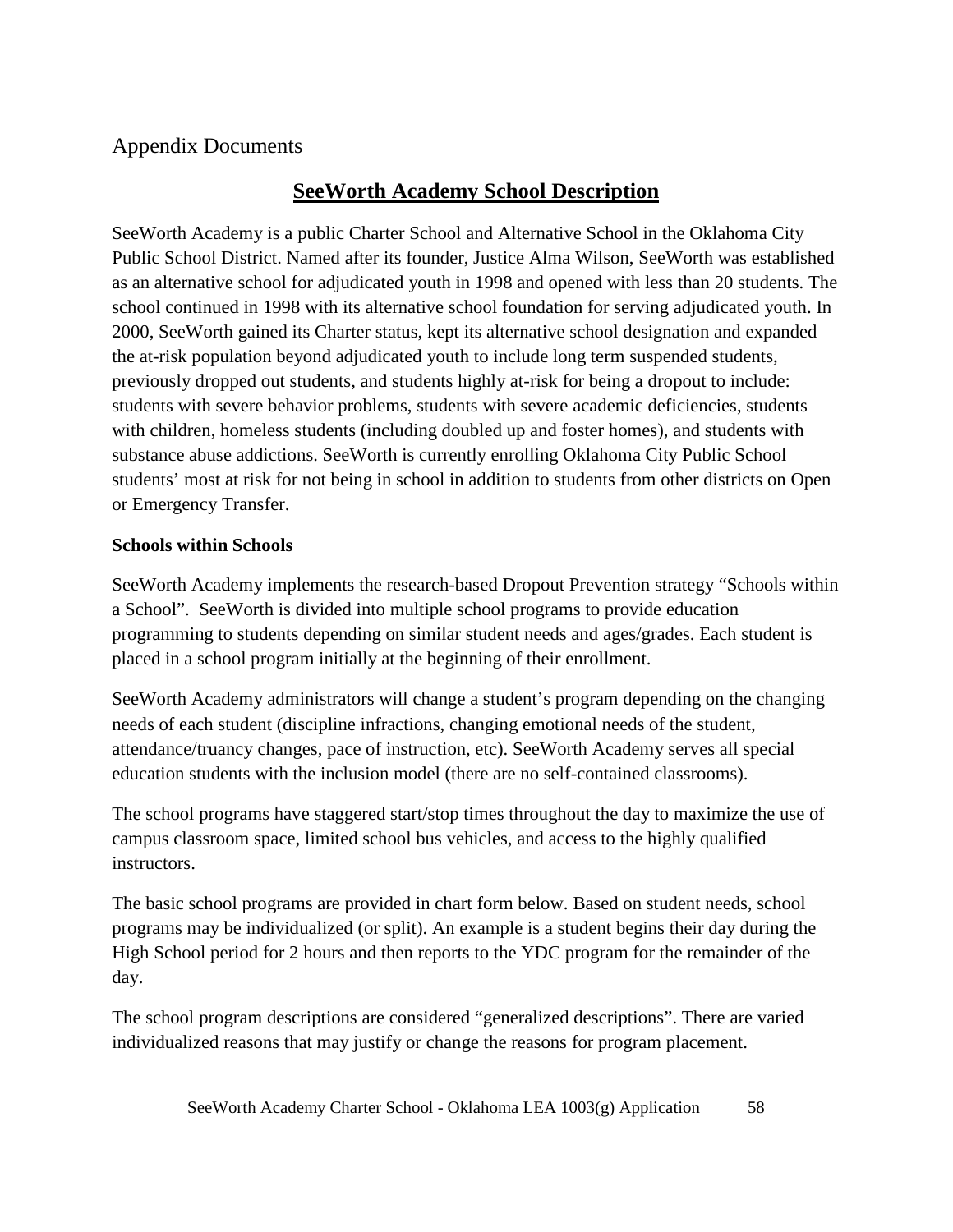# **School Programs' Generalized Descriptions**

| School Program                                                      | <b>Enter Period</b>                                | Generalized Description of Attending Student                                                                                                                                                                                                                                                                                                                                                                                                                                                                     |
|---------------------------------------------------------------------|----------------------------------------------------|------------------------------------------------------------------------------------------------------------------------------------------------------------------------------------------------------------------------------------------------------------------------------------------------------------------------------------------------------------------------------------------------------------------------------------------------------------------------------------------------------------------|
| <b>High School</b><br>$(9^{th} - 12^{th})$                          | $1st rotation$ on<br>Campus<br>7:15am              | This student rotates classes during the day, enters the program with 12 or fewer<br>discipline infractions (the latest previous semester), does not exhibit a violent<br>disposition during the intake interview                                                                                                                                                                                                                                                                                                 |
| TLC(Total Life<br>Center)-High<br>School<br>$(9^{th} - 12^{th})$    | 1 <sup>st</sup> rotation on<br>Campus<br>7:15am    | This student does not rotate classes during the day or will rotate to only 1-2<br>classes per day, enters the program with 15 or fewer discipline infractions or<br>less (the latest previous semester), may exhibit a mildly violent disposition (or<br>less) during the intake interview, may exhibit an emotional need for a smaller<br>classroom or fewer instructor rotations                                                                                                                               |
| Powerschool<br>$(9^{th} - 12^{th})$                                 | $1st rotation$ on<br>Campus<br>7:15am              | This student does not rotate classes during the day or will rotate to only 1-2<br>classes per day, enters the program with 12 or fewer discipline infractions (the<br>latest previous semester), does not exhibit a violent disposition during the<br>intake interview, exhibits the serious desire to finish classes required for<br>graduation and is comfortable with technology, reading grade level<br>equivalencies are $6th$ grade or higher,                                                             |
| Elementary<br>$(3^{\text{rd}} - 5^{\text{th}})$                     | 2 <sup>nd</sup> rotation<br>on Campus<br>$9:30$ am | This student rotates to Art, Music, PE, Supplemental Math, Supplemental<br>Reading and Lifeskills. This student does not exhibit violent behavior during<br>the intake interview, enters with 10 or fewer discipline infractions(the latest<br>previous semester)                                                                                                                                                                                                                                                |
| Middle School<br>$(6^{th} - 7^{th})$                                | 2 <sup>nd</sup> rotation<br>on Campus<br>9:30am    | This student rotates classes during the day, may exhibit a mildly violent<br>behavior (or less) during the intake interview, enters with 12 or fewer<br>discipline infractions (the latest previous semester),                                                                                                                                                                                                                                                                                                   |
| Junior High<br>(8 <sup>th</sup> )                                   | 2 <sup>nd</sup> rotation<br>on Campus<br>9:30am    | This student rotates classes during the day, may exhibit a mildly violent<br>behavior (or less) during the intake interview, enters with 12 or fewer<br>discipline infractions (the latest previous semester),                                                                                                                                                                                                                                                                                                   |
| TLC-Elem.<br>TLC-Middle<br>TLC-Jr.High<br>$(3^{\rm rd}-8^{\rm th})$ | 2 <sup>nd</sup> rotation<br>on Campus<br>9:30am    | This student does not rotate classes during the day or will rotate to only 1-2<br>classes per day, enters the program with 15 or fewer discipline infractions or<br>less (the latest previous semester), may exhibit a mildly violent disposition (or<br>less) during the intake interview, may exhibit an emotional need for a smaller<br>classroom or fewer instructor rotations                                                                                                                               |
| YDC (Youth<br>Development<br>Center)                                | $3^{rd}$ rotation<br>on Campus<br>10am             | This student does not rotate classes during the day except counseling/lifeskills<br>class, enters the program with 15+ discipline infractions (the latest previous<br>semester), may exhibit a violent disposition during the intake interview, may<br>exhibit a history of violence or use of weapons, may start in one of the other<br>See Worth programs and receive multiple discipline infractions for varied<br>reasons, this student may be enrolled in YDC from 6 weeks up to the entire<br>school year. |
| Culb or Library                                                     | Separated<br>from the<br>Campus                    | This student has assaulted an employee, brought a weapon to the campus with<br>violent intentions, had attended multiple school programs                                                                                                                                                                                                                                                                                                                                                                         |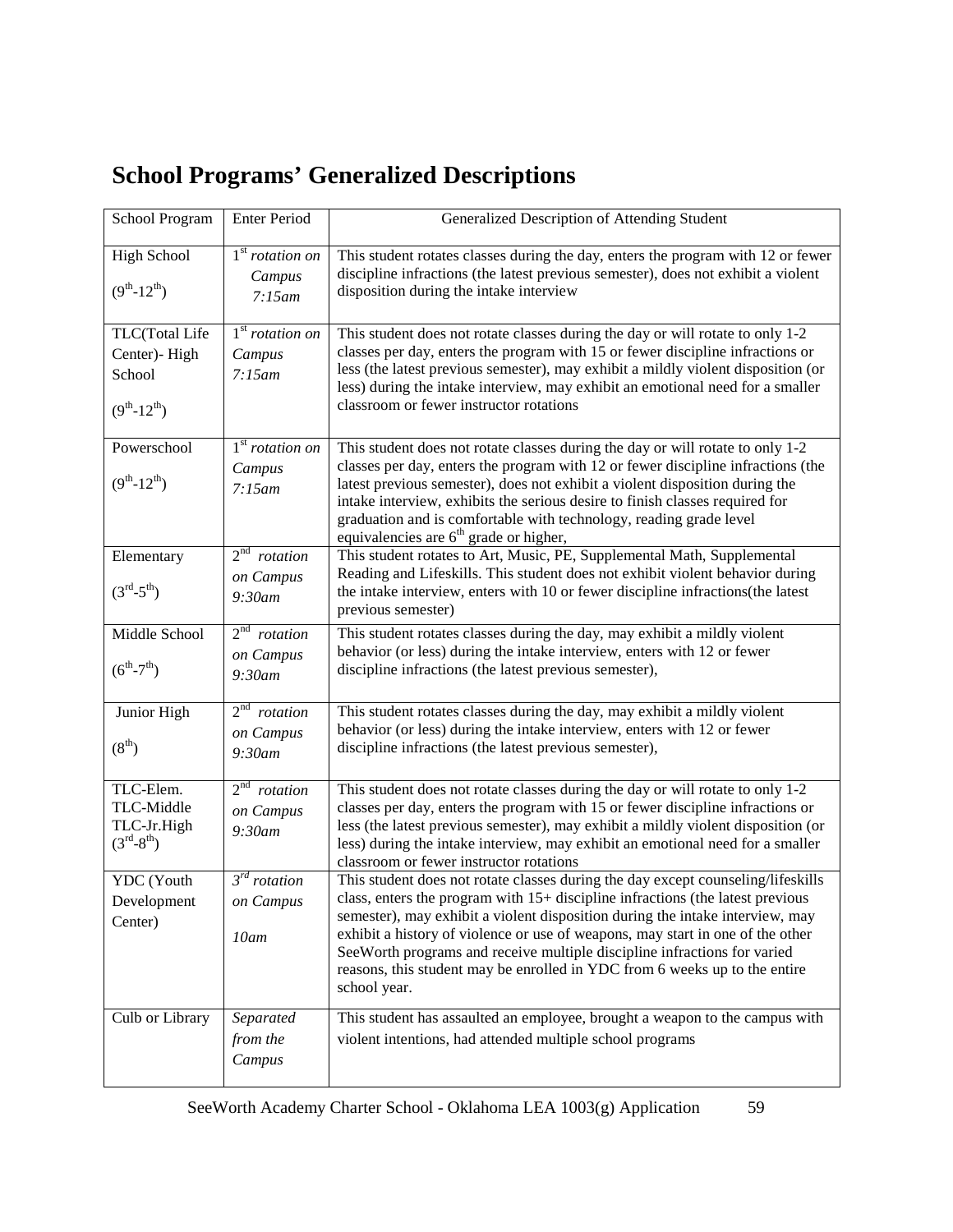# **SeeWorth Academy Student Body Description with Needs Assessment Data**

Students are referred to SeeWorth Academy from the traditional elementary, middle or high school of the Oklahoma City Public School District (Principal, Vice Principal or Counselor). Students are also referred to SeeWorth Academy from their Judge, DHS Caseworker, Probation Officer, or Substance Abuse Counselor. In some cases, parents are the referral source whom has been referred by another parent of current or past student. The following chart provides reasons for student referral.

| Acason Acterica (llut duplicated) |            |                 |                            |                |  |  |
|-----------------------------------|------------|-----------------|----------------------------|----------------|--|--|
| School                            | # Students | Referred for    | Extreme Academic           | Other Referred |  |  |
| Year                              | Served     | Excessive       | Deficiencies (without)     | Categories     |  |  |
|                                   |            | <b>Behavior</b> | extreme behavior problems) |                |  |  |
|                                   |            | Problems        |                            |                |  |  |
| 2010-11                           | 730        | 489 (67%)       | 219 (30%)                  | 124            |  |  |
| 2009-10                           | 645        | 341 (53%)       | 271 (42%)                  | 33             |  |  |
| 2008-09                           | 592        | 361 (61%)       | 171 (29%)                  | 60             |  |  |

## **Reason Referred (not duplicated)**

Students who are referred for Long Term Suspension or Severe Behavior Problems fall into one of the following categories.

| School  | #        | Referred        | # Long Term   | #LT             | #LT          | #LT         | #LT          |
|---------|----------|-----------------|---------------|-----------------|--------------|-------------|--------------|
| Year    | Students | for             | Suspended     | Suspended       | Suspended    | Suspended   | Suspended    |
|         | Served   | Excessive       | Assault to    | Assault/Battery | Weapon on    | or Referred | for Drugs    |
|         |          | <b>Behavior</b> | Administrator | to Student      | Campus       | for         | or           |
|         |          | <b>Problems</b> | /Staff        |                 | (Gun, Knife, | Excessive   | Distribution |
|         |          |                 |               |                 | Other)       | Referrals   | on Campus    |
| 2010-11 | 730      | 489 (67%)       | 57            | 102             | 67           | 189         | 74           |
| 2009-10 | 645      | 341 (53%)       | 29            | 109             | 87           | 74          | 42           |
| 2008-09 | 592      | 361 (61%)       | 18            | 94              | 72           | 105         | 72           |

#### **Students Referred for Excessive Behavior Problems**

Students with and without severe behavior problems enter with academic deficiencies. The following chart provides the latest GPA averages for students before starting SeeWorth Academy. This data set is considered the "PRE-GPA". Statistical analysis on Pre-GPAs is provided by the State Evaluator agency, the Oklahoma Technical Assistance Center (OTAC).

#### **Students Referred and Entering GPAs (Pre vs. Post)**

| School  | #        | Elem and Middle     | Elem and Middle   | High School $(9th-12th)$ | High School $(9th-12th)$ |
|---------|----------|---------------------|-------------------|--------------------------|--------------------------|
| Year    | Students | School Students'    | School Students'  | Students' Latest         | Students' (post)         |
|         | Served   | Latest semester GPA | (post) SeeWorth   | semester GPA             | SeeWorth GPA             |
|         |          | average before      | GPA average       | average before           | average                  |
|         |          | entering SeeWorth   | graders           | entering SeeWorth        |                          |
| 2010-11 | 730      | 0.96                | To be determined. | .088                     | To be determined.        |
| 2009-10 | 645      | 0.82                | 2.76              | 0.96                     | 2.72                     |
| 2008-09 | 592      | 0.95                | 3.03              | 1.08                     | 3.06                     |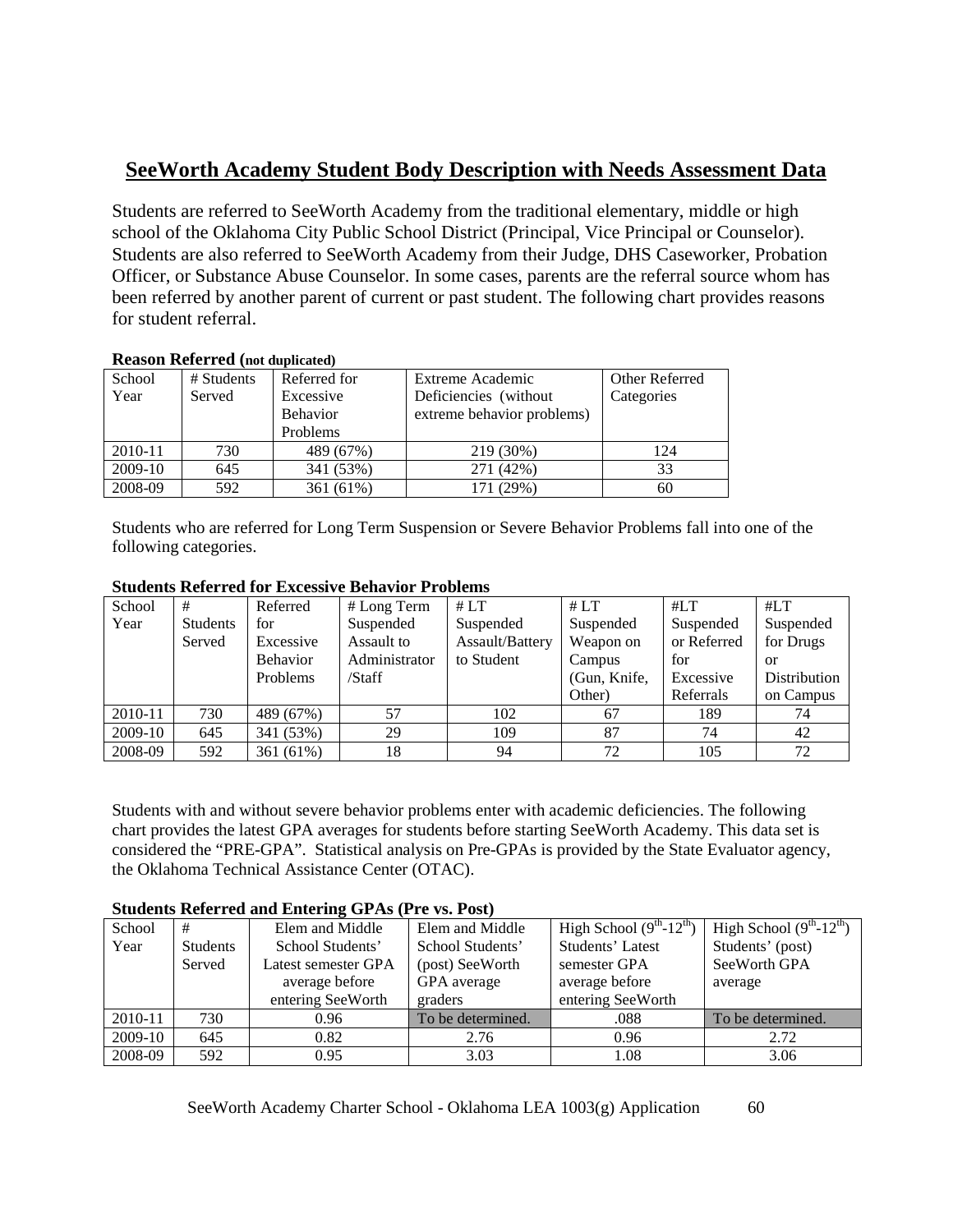All students receive Pre and Post Tests with the EdPerformance Assessment system (Math, Language Arts, Reading and Science). All students receive Pre and Post WRAT testing. This is at student enrollment entry and at the end of the school year.

| $D$ and $D$ and $D$ and $D$ and $D$ and $D$ and $D$ are $D$ |                            |                          |                        |                        |  |  |  |  |  |  |  |
|-------------------------------------------------------------|----------------------------|--------------------------|------------------------|------------------------|--|--|--|--|--|--|--|
| School                                                      | Average Pre(at entry)<br># |                          | Average Pre (at entry) | Average Pre (at entry) |  |  |  |  |  |  |  |
| Year                                                        | Students                   | Reading Level            | Reading Level Middle   | Reading Level High     |  |  |  |  |  |  |  |
|                                                             | Served                     | <b>Elementary School</b> | <b>School Students</b> | <b>School Students</b> |  |  |  |  |  |  |  |
| 2010-11                                                     | 730                        | 2.4                      | 4.7                    | 6.9                    |  |  |  |  |  |  |  |
| 2009-10                                                     | 645                        | 3.9                      | 4.9                    |                        |  |  |  |  |  |  |  |
| 2008-09                                                     | 592                        | 2.8                      | 5.2                    | 6.2                    |  |  |  |  |  |  |  |

#### **Student Reading Grade Levels (Pre) Equivalencies**

#### **Student Math Grade Levels (Pre) Equivalencies**

| School  | #               | Average Pre(at entry)    | Average Pre (at entry) | Average Pre (at entry) |  |
|---------|-----------------|--------------------------|------------------------|------------------------|--|
| Year    | <b>Students</b> | Math Level               | Math Level Middle      | Math Level High        |  |
|         | Served          | <b>Elementary School</b> | <b>School Students</b> | <b>School Students</b> |  |
| 2010-11 | 730             |                          | 4.9                    |                        |  |
| 2009-10 | 645             | 2.9                      | 5.7                    | 73                     |  |
| 2008-09 | 592             |                          | 6.3                    |                        |  |

Special education students are provided services by highly qualified Special Education instructors via "consultation" in all settings.

#### **Special Education Enrollment (as of 05/01/2011)**

| School  | # Students | Special Education | Specific Learning | Emotional          | Other Impaired |
|---------|------------|-------------------|-------------------|--------------------|----------------|
| Year    | Served     | <b>Students</b>   | Disability        | <b>Disturbance</b> | Categories     |
| 2010-11 | 730        | 233 (32%)         | 151 (64%)         | 40(17)             | 42 (18%)       |

Students who are referred by Judges or Probation Officers are sometimes monitored with electronic devices. These students are required to report to Probation Officers or take drug tests during the school day. Probation Officers will also come to the school to meet with these students. These students are academic deficient, or have excessive behavior problems (or both), may be homeless, substance abusers, etc.

#### **Adjudicated Youth**

| School<br>Year | # Students<br>Served | # Total<br>Adjudicated | Violent Crime (Assault,<br>Drive by Shootings,<br><b>Burglary or Robbery</b><br>w/weapon, Arson, Rape<br>etc) | Theft $w/o$<br>Weapon | Crime<br>involving<br>Drugs | Other<br>Crimes |
|----------------|----------------------|------------------------|---------------------------------------------------------------------------------------------------------------|-----------------------|-----------------------------|-----------------|
| 2010-11        | 730                  | 379 (51%)              | 151 (35%)                                                                                                     | 113 (30%)             | 18 (5%)                     | 97 (30%)        |
| 2009-10        | 645                  | 322 (49%)              | 128 (40%)                                                                                                     | 34 (20%)              | 96 (30%)                    | 64 (10%)        |

There are approximately 50 different "gang sets" on campus at one time. Security policies and measures are in place and enforced to prevent gang representation or violence between "gang sets". **# Gang Members or Affiliated Members**

| " Gang members of minimated members |                   |                            |  |  |  |  |  |  |  |
|-------------------------------------|-------------------|----------------------------|--|--|--|--|--|--|--|
| School Year                         | # Students Served | Gang Members or Affiliated |  |  |  |  |  |  |  |
| 2010-11                             | 730               | 452 (62%)                  |  |  |  |  |  |  |  |
| 2009-10                             | 645               | 309 (42%)                  |  |  |  |  |  |  |  |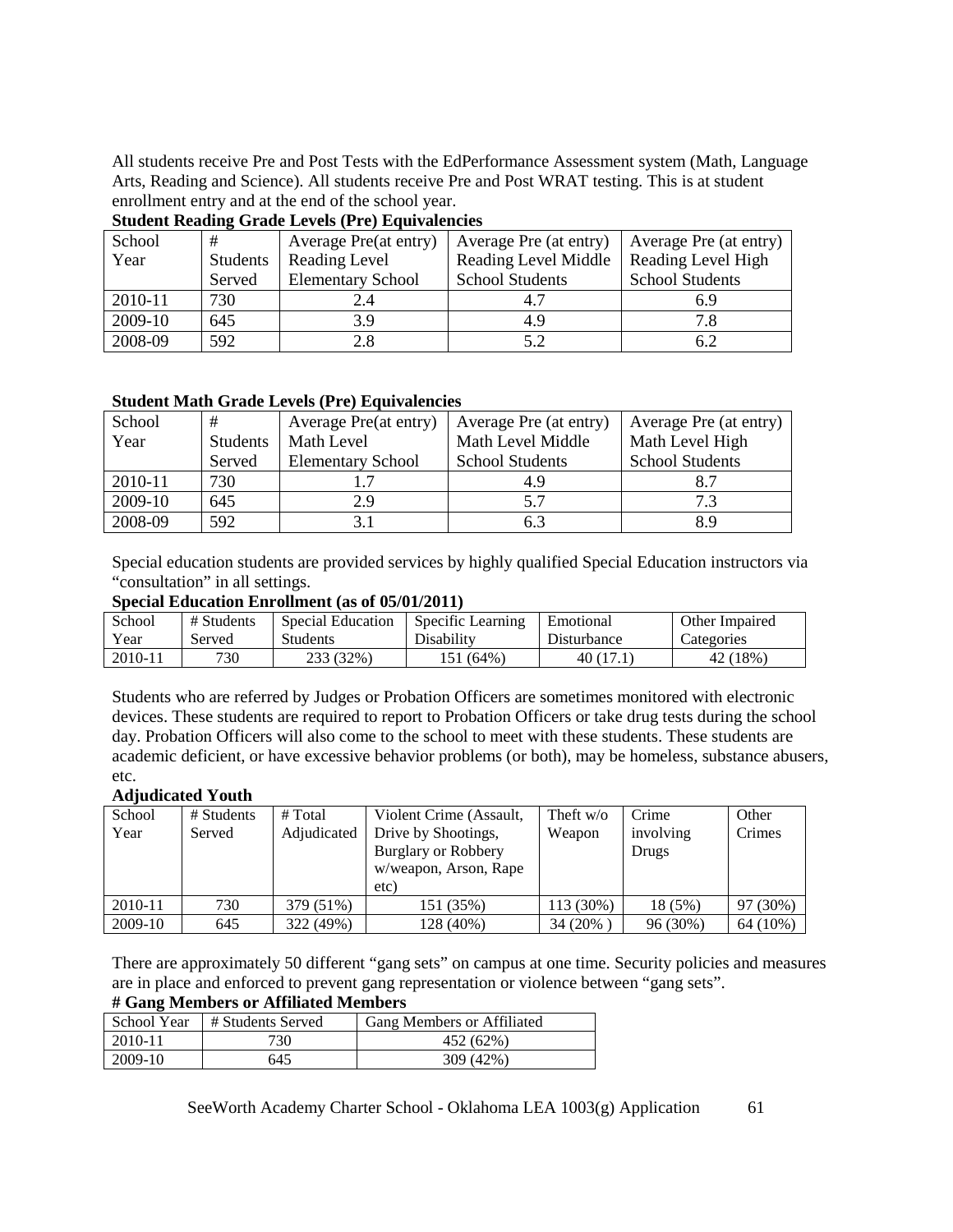Teen parents include mother and fathers. An Average of 17% of all teen parents, each year are parents to more than 1 child.

#### **# Teen Parents**

| School      | # Students | Teen      |
|-------------|------------|-----------|
| Year        | Served     | Parents   |
| $2010 - 11$ | 730        | 219 (30%) |
| 2009-10     | 645        | 180 (28%) |

Each student completes a Pre and Post intake survey with the counselors. Information is also taken from student counseling sessions, parent comments, Probation Officer records and school discipline-related records.

#### **# Substance Abusers**

| School  | # Students | #Self Admitted | $#$ Evidenced by | # Identified |
|---------|------------|----------------|------------------|--------------|
| Year    | Served     |                | School Records   |              |
| 2010-11 | 730        | 235            | 174              | 409          |
| 2009-10 | 645        | 294            | 148              | 442          |

In accordance to McKinney Vento guidelines, Homeless identification is made during the enrollment process, during school attendance, counseling sessions, parent information provided to the Homeless Education coordinator/Parent Liaison or Probation Officer information.

#### **# Homeless**

| School  | # Students | #Homeless       | Doubled    | Unaccompanied | Other (Foster Care, Motel, |
|---------|------------|-----------------|------------|---------------|----------------------------|
| Year    | Served     | <b>Students</b> | Up         | Youth         | Shelter, Street.etc        |
| 2010-11 | 730        | $219(30\%)$     | 109 (50%)  | 89 (40%)      | 21 (10%)                   |
| 2009-10 | 645        | 135 (21%)       | $67(50\%)$ | 54 (40%)      | 14 (10%)                   |

SeeWorth Academy enrolls students weekly or every two weeks. Students leave for numerous reasons (withdrawing to return to the traditional school after conditions are met by the "sending" principal, dropouts, detention/incarceration, changing Foster placements, etc). The chart provides "entry" figures throughout the school year. *The chart does not reflect "exit" stats, a specific students' entry, exit and then reentry, or reasons for any entry and exit. In multiple instances, for many reasons a student will enter, leave and reenter.*

#### **School Mobility**

| School  | # Students | Sept | Oct | Nov.                     | Dec      | Jan | Feb                   | Mar       | Apr           | May       | Jun |
|---------|------------|------|-----|--------------------------|----------|-----|-----------------------|-----------|---------------|-----------|-----|
| Year    | Served     |      |     |                          |          |     |                       |           |               |           |     |
| 2010-11 | 730        | 453  | 89  | $\overline{\phantom{a}}$ | 64       | 101 | 48                    | 20<br>ر ب | $\sim$<br>. ت | າາ<br>ل ک | tbd |
| 2009-10 | 645        | 442  | 94  | 36                       | $\sim$ 1 | 29  | $\mathfrak{D}$<br>ىدر | 20<br>ر ت | 24            | 10        |     |

#### **School Improvement and AYP Factors**

| School<br>Year | Reading | Math             | Total<br>API | Grad Rate | <b>Student Attendance</b><br>(Not AYP Factor) | School Needing<br>Improvement |  |  |  |  |  |  |
|----------------|---------|------------------|--------------|-----------|-----------------------------------------------|-------------------------------|--|--|--|--|--|--|
| 2010-11        |         | To be determined |              |           |                                               |                               |  |  |  |  |  |  |
| 2009-10        | 120     | 498              | 186          | 54.7      | 81.2%                                         | No (Warning Yr)               |  |  |  |  |  |  |
| 2008-09        | 367     | 579.             | 448          | 53.7      | 87.1%                                         | No                            |  |  |  |  |  |  |
| 2007-08        | 295     | 271              | 235          | 36.3%     | 89.7%                                         | No                            |  |  |  |  |  |  |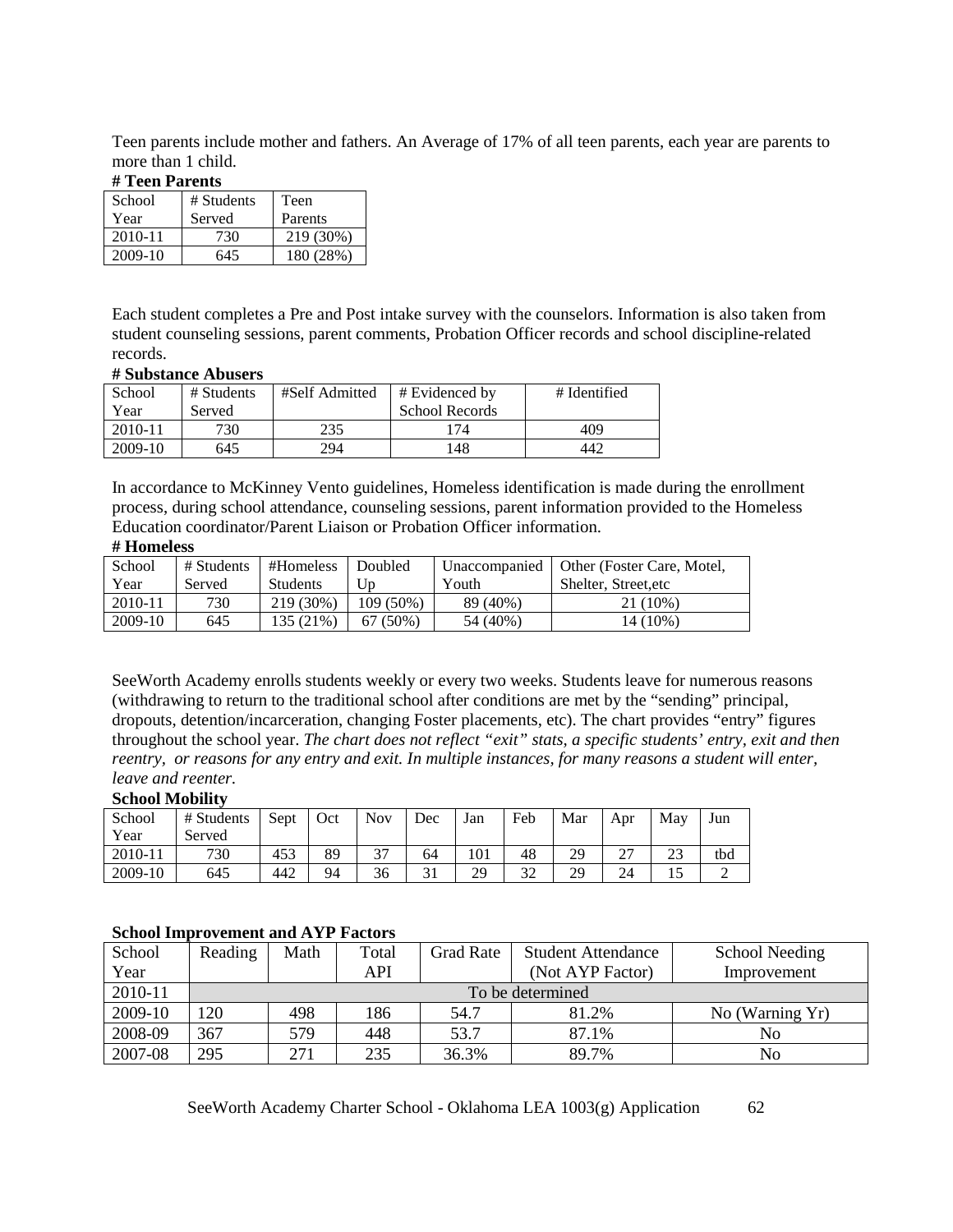| Parent Involvement Activities Attendance (excludes student attendance numbers) |  |  |  |
|--------------------------------------------------------------------------------|--|--|--|
|                                                                                |  |  |  |

| School | <b>Fall Parent</b> | <b>Spring Parent</b> | Winter         | <b>Parent Student</b>   | <b>Spring Fling</b> |
|--------|--------------------|----------------------|----------------|-------------------------|---------------------|
| Year   | Teacher            | Teacher              | Community      | Orientation and Title I | Community           |
|        | Conference         | Conference           | Dinner and     | Meetings                | Event               |
|        |                    |                      | Program        |                         |                     |
| 2010-  | 94                 | 71                   | 110 (parents)  | 794 parents (25 mtngs)  | 248 parents         |
| 11     |                    |                      | 29 (community  |                         | 38                  |
|        |                    |                      | members)       |                         | community           |
|        |                    |                      |                |                         | members             |
| 2009-  | 57                 | 84                   | 121 (parents)  | 681 parents (20 mtngs)  | 147 parents         |
| 10     |                    |                      | 31 (community) |                         | 29                  |
|        |                    |                      | members)       |                         | community           |
|        |                    |                      |                |                         | members             |
| 2008-  | 89                 | 51                   | 167            | 624 parents (18 mtngs)  | 88 parents          |
| 09     |                    |                      |                |                         | 11                  |
|        |                    |                      |                |                         | community           |
|        |                    |                      |                |                         | members             |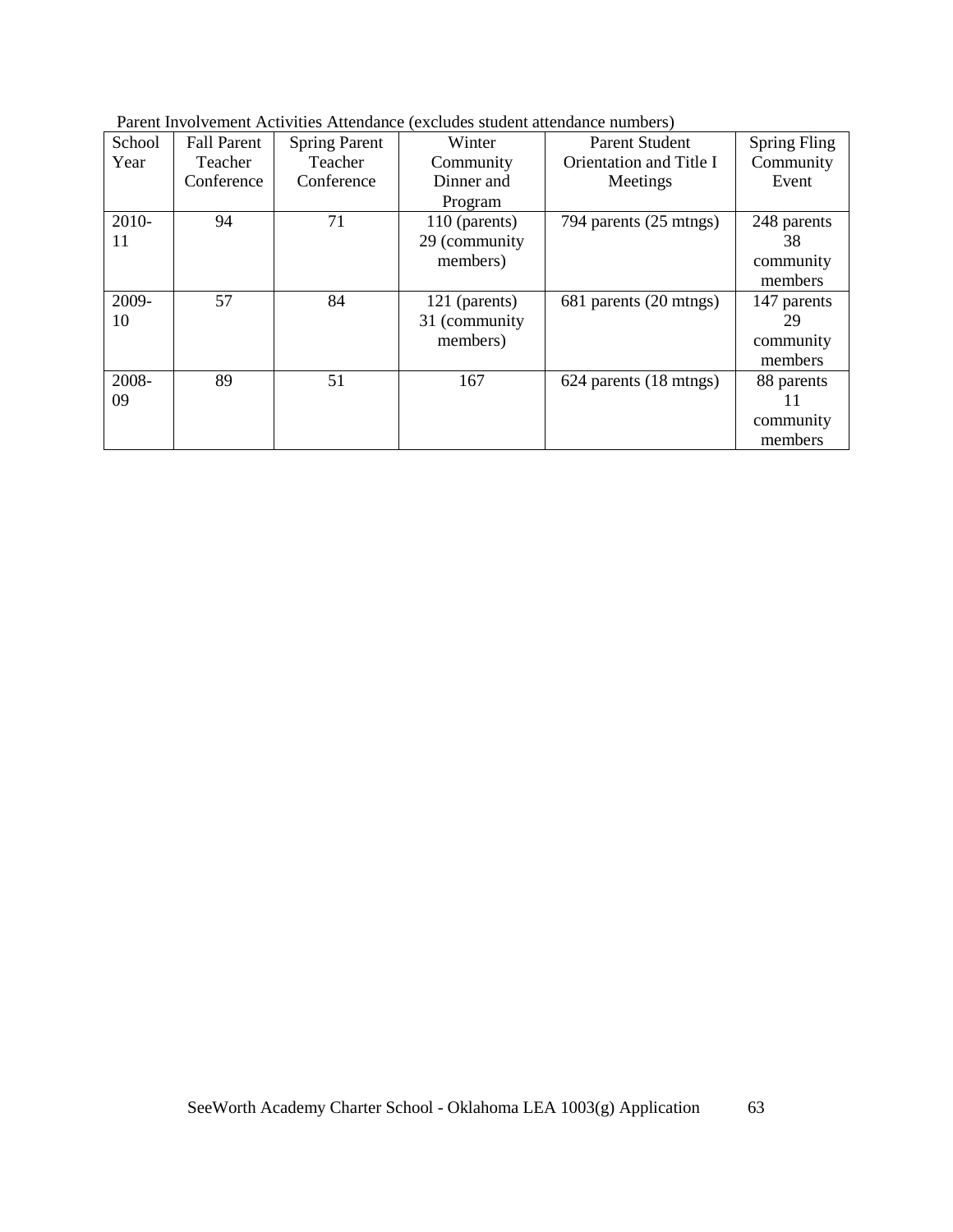# **Oklahoma's 17 Criteria for Alternative Education Programs**

**As an Alternative School, SeeWorth Academy must adhere to the 17 state criteria for Alternative Education schools. Each year SeeWorth is in compliance for meeting the criteria areas.** *(The following is all or in part, extracted from the Oklahoma Technical Assistance Center's website.)*

All of the Oklahoma alternative education program models were designed to meet 17 criteria set out in state law (O.S.§. 70-1210.563). These criteria were based upon successful programs for at-risk youth. The 17 criteria are listed below.

Beginning with the first semester of the 2002-2003 school year, all school districts of this state shall provide alternative education programs that conform to the requirements of statutes and rules applicable to alternative education.

A program shall:

1.Allow class sizes and student/teacher ratios which are conducive to effective learning for at-risk students

2.Incorporate appropriate structure, curriculum, and interaction and reinforcement strategies designed to provide effective instruction;

3.Include an intake and screening process to determine eligibility of students;

4. Demonstrate that teaching faculty are appropriately licensed or certified teachers

5.Demonstrate that teaching faculty have been selected on the basis of a record of successful work with at-risk students or personal and educational factors that qualify them for work with at-risk students;

6.Reflect appropriate collaborative efforts with state agencies and local agencies serving youth

7. Provide courses that meet the academic curricula standards adopted by the State Board of Education and additional remedial courses

8. Offer individualized instruction

9. State clear and measurable program goals and objectives;

10. Include counseling and social services components with the provision that providers of services are not required to be certified as school counselors;

11. Require a plan leading to graduation be developed for each student in the program which will allow the student to participate in graduation exercises for the school district after meeting the requirements of the school district as specified in the individual graduation plan for that student; provided, the plan shall specifically address whether the student is required to meet the graduation requirements established in Section 11-103.6 of this title;

12. Offer life skills instruction;

13. Provide opportunities for arts education to students, including Artists in Residence programs coordinated with the Oklahoma Arts Council;

14. Provide a proposed annual budget;

15. Include an evaluation component including an annual written self-evaluation;

16. Be appropriately designed to serve middle school, junior high school and secondary school students in grades six through twelve who are most at risk of not completing a high school education for a reason other than that identified in Section 13-101 of this title

17.Allow students in the alternative education program, who otherwise meet all of the participation requirements, to participate in vocational programs and extracurricular activities, including but not limited to athletics, band, and clubs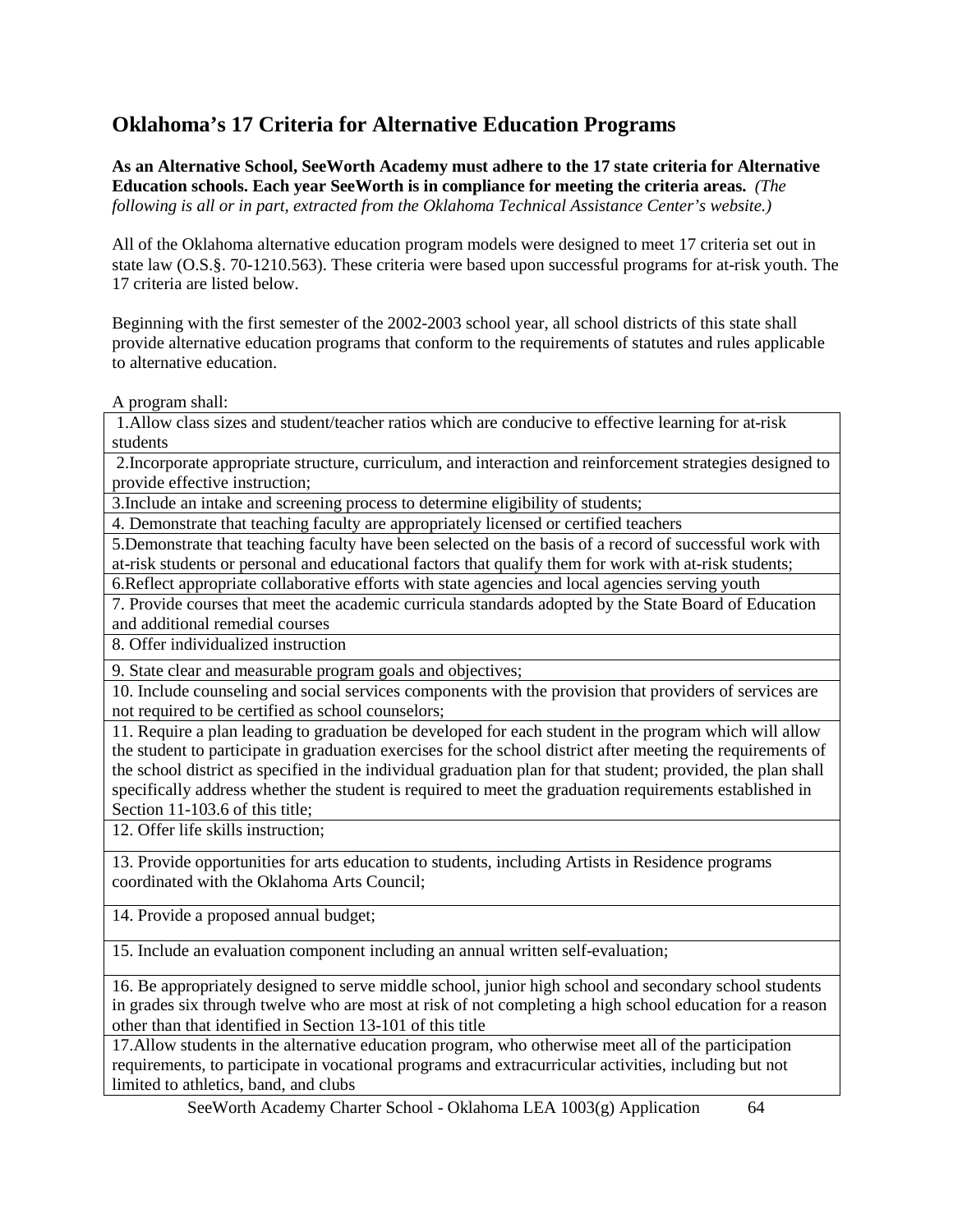## **Student Attendance**

SeeWorth implements student incentives to achieve a good attendance rate. Required student attendance expectation is part of the SeeWorth application contract.

| Denvoi Auchganee |            |                  |      |          |                          |                |                          |                        |            |               |           |                                                 |
|------------------|------------|------------------|------|----------|--------------------------|----------------|--------------------------|------------------------|------------|---------------|-----------|-------------------------------------------------|
| School           | # Students | $\gamma$ rd      | 4 th | cth<br>ັ | $\epsilon^{\text{th}}$   | $\tau$ th      | $\mathbf{o}^{\text{th}}$ | $\alpha$ <sup>th</sup> | ∟∩th<br>ιv | ı tn          | ∟oth<br>∸ | Total                                           |
| Year             | Served     |                  |      |          |                          |                |                          |                        |            |               |           |                                                 |
| 2010-11          | 730        | 100 <sub>1</sub> | 100  | 100      | 86.                      | Q 1<br>' 1 . O | 82.1                     | 78.1                   | 73.9       | 75 C<br>ر و ب |           | $\overline{ }$<br>$\overline{\phantom{a}}$<br>. |
| 2009-10          | 645        | 85.5             | 88.6 | 84.6     | $^{\circ}$<br>$\delta/1$ | 80.1           | $\Omega$<br>ن ـه ن       | 80.8                   | 81.1       | <b>70 Q</b>   | 01.       | 81.1                                            |

#### **School Attendance**

SeeWorth Academy usually begins school two weeks AFTER the Oklahoma City Public School District begins so that the principals can refer students and those students still make the first day of school at SeeWorth. SeeWorth will follow the basic Oklahoma City Public School calendar; the annual exceptions are two Parent Teacher Conferences and 2 Professional Development. In addition, SeeWorth is usually closed for inclement weather on the same days as the District. However, annually when the Districts' schools reach their last day of school, SeeWorth continues to have school in order to reach the 175 days of school. Attendance decreases at SeeWorth when the Districts' schools are closed. In some instances, drastically. SeeWorth implements

| School      | When OCPS is out  | When OCPS is out for    | When OCPS is out for | When OCPSS is out |
|-------------|-------------------|-------------------------|----------------------|-------------------|
| Year        | for PT Conference | <b>Prof Development</b> | Inclement Weather    | for Summer Break  |
| $2010 - 11$ | 52%               | 61%                     | Closed when OCPS     | tbd               |
|             |                   |                         | was.                 |                   |
| 2009-10     | 41%               | 59%                     | Closed when OCPS     | $64\%$ ada        |
|             |                   |                         | was.                 |                   |
| 2008-09     | 64%               | 43%                     | 39%                  | 53 ada            |

**SeeWorth School Attendance when Oklahoma City Public Schools' are NOT IN SCHOOL**

#### **Student Entry**

Eighty five (85%) percent of Seeworth's students are referred from the Oklahoma City Public School District, through the Alternative Education program. These students have severe behavior and academic deficiencies where they are not able to attend their home school.

Other sources of referrals come from Probation Officers, DHS Caseworkers, Police Officers, Juvenile Judges and other schools out of the district (open or emergency transfers). These students are also not in school or are severely at risk of not continuing their education.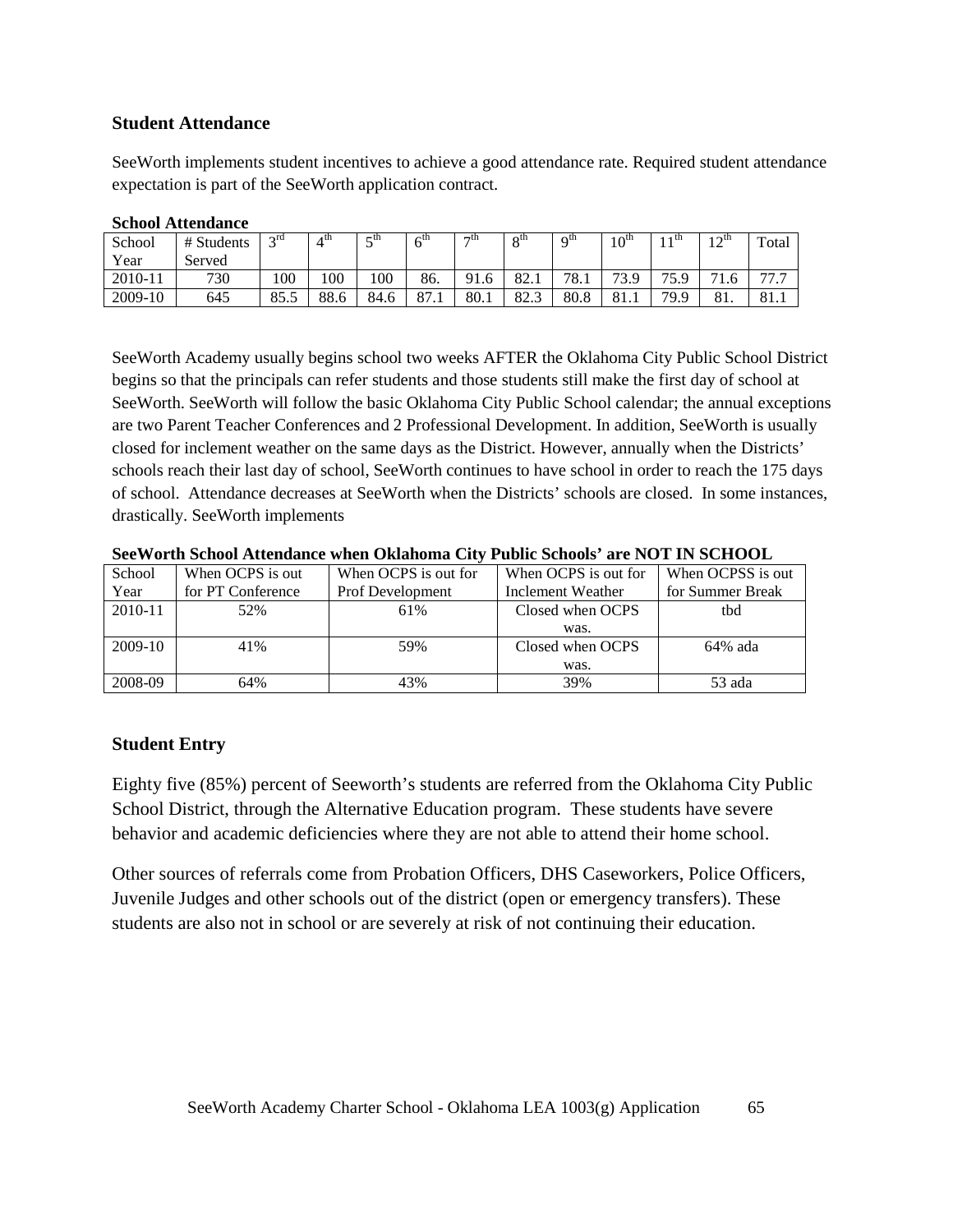## **SCHOOLS WITHIN THE SEEWORTH SCHOOL: TRANSPORTATION AND SCHEDULING REVIEW**

The charts below provide a view of the alternative education school scheduling layout and the use of the current 4 school buses. Bus routes cover transporting students to and from school covering the 135.5 square miles of the Oklahoma City Public School District.

| <b>School Programs</b> | <b>Estimated #</b>               | <b>Route Area</b>                                    | <b>Route Activity</b>         |        |  |
|------------------------|----------------------------------|------------------------------------------------------|-------------------------------|--------|--|
| and Current            | <b>Students</b>                  |                                                      |                               |        |  |
| <b>School Day</b>      | and Grade                        |                                                      |                               |        |  |
| <b>Times</b>           | <b>Level</b>                     |                                                      |                               |        |  |
| <b>High School</b>     | $9^{th} - 12^{th}$               | # of Routes = 4                                      | School buses drop off these   |        |  |
| and PowerSchool        |                                  | #1.Broadway Ext – Indep. – NW $122nd$ – NW           | students and then go out and  |        |  |
| 275 students<br>and    |                                  | $10^{th}$ St.                                        | get the next set of students. |        |  |
| <b>TLC-High</b>        |                                  |                                                      | These students are at the     |        |  |
| <b>School</b>          |                                  | #2. HS Bus Terminal Students, Forest Park,           | campus by 7:10am              |        |  |
| 7:15am-11:30am         |                                  | #3. Broadway – Hiwassee Road – NE $122nd$ –          |                               |        |  |
|                        |                                  | $I-40E$                                              |                               |        |  |
|                        |                                  | #4. Sooner – May – South $23^{rd}$ – South $74^{th}$ |                               |        |  |
|                        |                                  | <b>Street</b>                                        |                               |        |  |
| <b>Elementary</b>      | $3^{\text{rd}} - 8^{\text{th}}$  | # of Routes $=$ 4 but combined on 3 buses            | These students are dropped    |        |  |
| <b>Middle School</b>   |                                  | These routes are a mixture of the above routes       | off at the school by 9:15am.  |        |  |
| and Jr. High           | 140 students                     | and are dependent on enrollment and where            | These students are picked up  |        |  |
| "EMJ" and              |                                  | the student lives. Student addresses change          | from the school after the     |        |  |
| <b>TLC-EMJ</b>         |                                  | every week as enrollment changes. Still the          | earlier program leaves.       |        |  |
| $9:45$ am $-2:00$ pm   |                                  | 135.5 squares are covered.                           |                               |        |  |
| Youth                  | $3^{\text{rd}} - 12^{\text{th}}$ | # of Routes $= 1$                                    | 8:40 pickup                   | 9:00am |  |
| <b>Development</b>     |                                  | Because there are not enough buses, YDC students     | time from the                 |        |  |
| <b>Center</b>          | 85                               | must take the neighborhood City Bus to the Bus       | Terminal                      |        |  |
| 9:00am - 1:30pm        |                                  | Terminal in Downtown OKC and then a School bus       |                               |        |  |
|                        |                                  | picks up students and brings them to the campus.     |                               |        |  |
|                        |                                  | The School bus leaves the campus and returns the     |                               |        |  |
|                        |                                  | students to the Bus Terminal for the City Bus to     |                               |        |  |
|                        |                                  | take them home.                                      |                               |        |  |

#### **Alternative Education School Day Schedule**

## **Simplest Explanation Review**

- Programs are staggered so that busses can drop students off at school, go back out and pick up the next group of students; likewise for going home. The 2010-11 routes are running an average of 2 hours 10 minutes
- The 4 high school (also Powerschool and TLC-High School) bus drivers leave the campus at 5:00am and begin picking up students for the first set of students that must be at the campus by 7:15am.
- Then 3 buses leave the campus at 7:15am and begin picking up the second group of students due on campus by 9:30 (Elementary, Middle and Jr. High). Note; there are 4 bus routes that must be combined into 3 buses.
- After the first group is dropped of f 1 of the 4 buses leaves the campus at 7:15am to pick up the elementary YDC students. In addition, they go on the Metro Transit bus terminal to pick up the  $6<sup>th</sup>-8<sup>th</sup>$  grade YDC students. This bus returns to campus by 9:00am.
- The buses are parked during school. Then all 4 buses are used to take home the  $1<sup>st</sup>$  high school groups. Upon their return, 1 bus will take home the YDC elementary and take the YDC middle and high school to the Metro Transit terminal. After the buses return from the high school routes, 3 take home the Elementary, Middle and Jr. High students.
- School buses are used for field trips, college visits, football practice and athletic games around transporting students to and from school.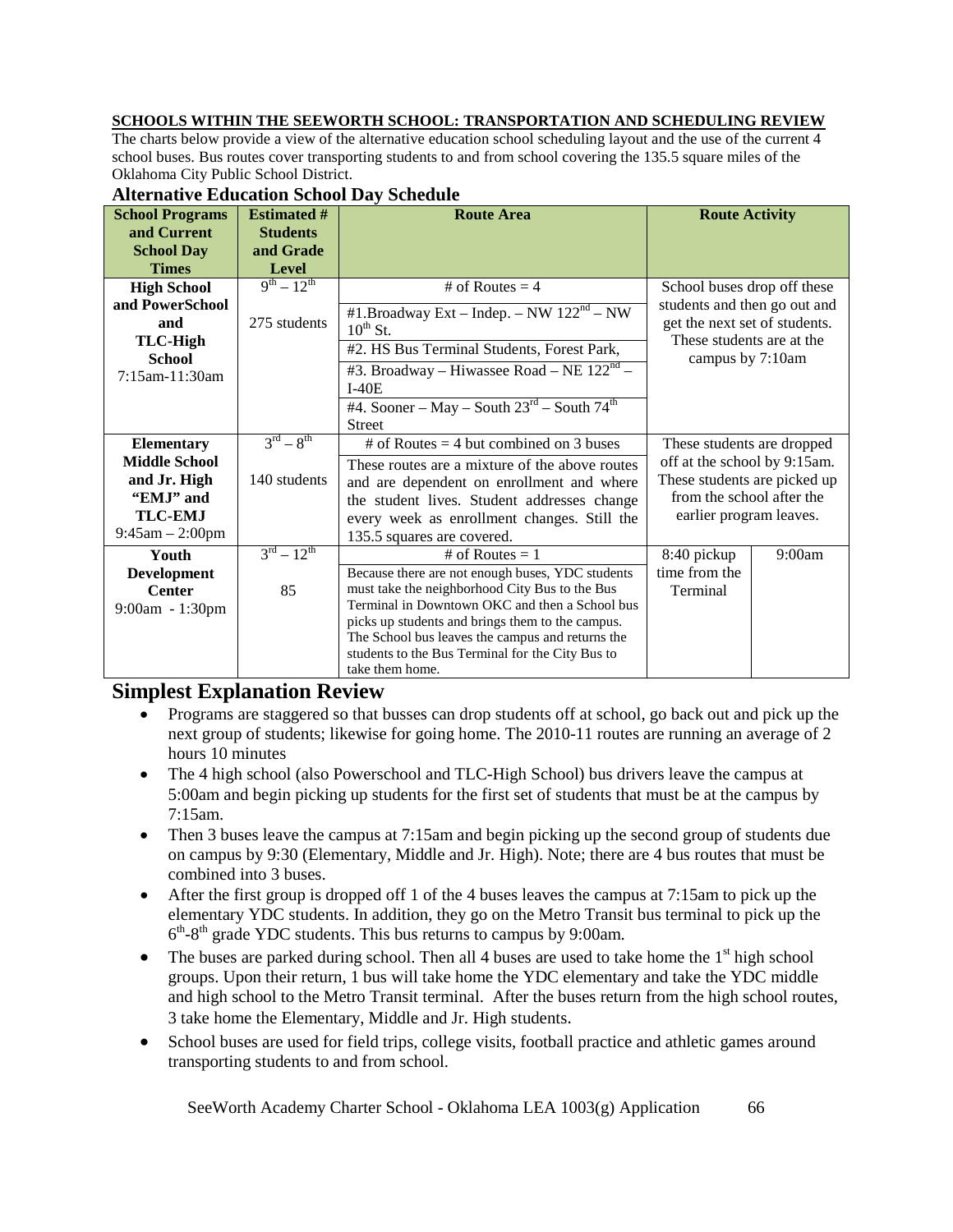| EAtenaca Denool Day Dencault 2011 2012                                                   |                                              |                                                                                                                                                                                                                                                        |                                                                                                                                                                                                                                 |  |  |  |
|------------------------------------------------------------------------------------------|----------------------------------------------|--------------------------------------------------------------------------------------------------------------------------------------------------------------------------------------------------------------------------------------------------------|---------------------------------------------------------------------------------------------------------------------------------------------------------------------------------------------------------------------------------|--|--|--|
| <b>Estimated #</b><br><b>School Programs</b>                                             |                                              | <b>Route Area</b>                                                                                                                                                                                                                                      | <b>Route Activity</b>                                                                                                                                                                                                           |  |  |  |
| and Proposed                                                                             | <b>Students</b>                              |                                                                                                                                                                                                                                                        |                                                                                                                                                                                                                                 |  |  |  |
| <b>School Day</b>                                                                        | and Grade                                    |                                                                                                                                                                                                                                                        |                                                                                                                                                                                                                                 |  |  |  |
| <b>Times</b>                                                                             | <b>Level</b>                                 |                                                                                                                                                                                                                                                        |                                                                                                                                                                                                                                 |  |  |  |
| <b>High School</b><br>and PowerSchool<br>and<br>TLC-High School<br>7:15am-1:00pm         | $9^{th} - 12^{th}$<br>275 students           | # of Routes = $5$<br>#1. Farthest route: Britton -Hiwassee- I40E-<br>Eastern<br>#2. Sooner – May – Reno - South $74th$<br>#3. Forest Park, NE $60^{\text{th}}$ – NE Hudson -<br>Independence<br>#4Close route: Wilshire $-10^{th}$ – Broadway -<br>May | The number of student Routes<br>will increase, decreasing the<br>amount of time on route (shortest<br>route perhaps 50 minutes, farthest<br>route perhaps 75 minutes). 3<br>buses will then be used to help<br>the EMJ Program. |  |  |  |
|                                                                                          |                                              | #5.Closest route: NW 122 - Britton -<br>Broadway - May                                                                                                                                                                                                 |                                                                                                                                                                                                                                 |  |  |  |
| <b>Elementary</b>                                                                        | $3^{\text{rd}} - 8^{\text{th}}$              | # of Routes = $5$                                                                                                                                                                                                                                      | This group of old buses and a few                                                                                                                                                                                               |  |  |  |
| <b>Middle School</b><br>and Jr. High<br>"EMJ" and<br><b>TLC-EMJ</b><br>$8:30am - 3:00pm$ | 140 students                                 | These routes are a mixture of the above routes<br>and are dependent on enrollment and where the<br>student lives. Student addresses change every<br>week as enrollment changes. Still the 135.5<br>squares are covered.                                | of the new buses will pick up<br>students. This shortens the<br>students' time on the bus from 2<br>hours to an estimated 1 hour 10<br>minute ride.                                                                             |  |  |  |
| Youth                                                                                    | $3^{rd} - 12^{th}$                           | # Routes                                                                                                                                                                                                                                               | Adding buses to the YDC route                                                                                                                                                                                                   |  |  |  |
| <b>Development</b>                                                                       | 85                                           | 1 School Bus can be used to pick up                                                                                                                                                                                                                    | and neighborhood routes helps                                                                                                                                                                                                   |  |  |  |
| <b>Center</b>                                                                            | Elementary and Middle School students within |                                                                                                                                                                                                                                                        | decrease dropouts in this                                                                                                                                                                                                       |  |  |  |
| 9:30am - 2:45pm                                                                          | Can get as                                   | the neighborhoods. 1 bus will be used for                                                                                                                                                                                                              | program. The MetroTransit                                                                                                                                                                                                       |  |  |  |
|                                                                                          | large as $110$                               | pickup at Metro Transit if neighborhood still<br>can't be accomplished.                                                                                                                                                                                | system hindered student<br>attendance.                                                                                                                                                                                          |  |  |  |

# **Extended School Day Schedule 2011-2012**

# **Simplest Explanation Review**

.

- Adding 3 additional buses increases the amount of routes and decreases the average time for each route for students. The High School day can be extended because an "old set" of buses is used to start a route for a group of students when the new buses are still picking up the early program. In some cases, new buses will finish and can join another rotation of students. 3 New buses give the school 7 total buses.
- 5 buses (3 new and 2 old) will leave the SeeWorth campus approx 5:30a.m. to pick up the 1st group of students (High school, Powerschool and Tlc-high school). Because there is an added route, the routes don't take as long. These students are delivered by 7:10am.
- Using 2 parked (old) buses, the bus drivers will leave campus at 7:00am for the "farthest away routes" for the  $2<sup>nd</sup>$  set of students (Elementary, Middle and Jr. High). In addition, 2 of the "closest high school routes will be returning to the campus and can go start 2 of the closest "second group routes".
- Now 3 buses from the  $1<sup>st</sup>$  morning pickups are returning to campus. These 3 buses were used in the High School/Powerschool/TLC-High school farthest away routes. These buses upon return will be used to pick up YDC in the neighborhoods. Picking up these students in the neighborhoods and NOT at the Metro Transit center increases attendance and decreases dropouts from the program.
- WITHOUT ADDITIONAL BUSES, THE DAY CAN'T BE EXTENDED. Additional buses decreases the route times to enable the return of buses to start on the next set of entering students.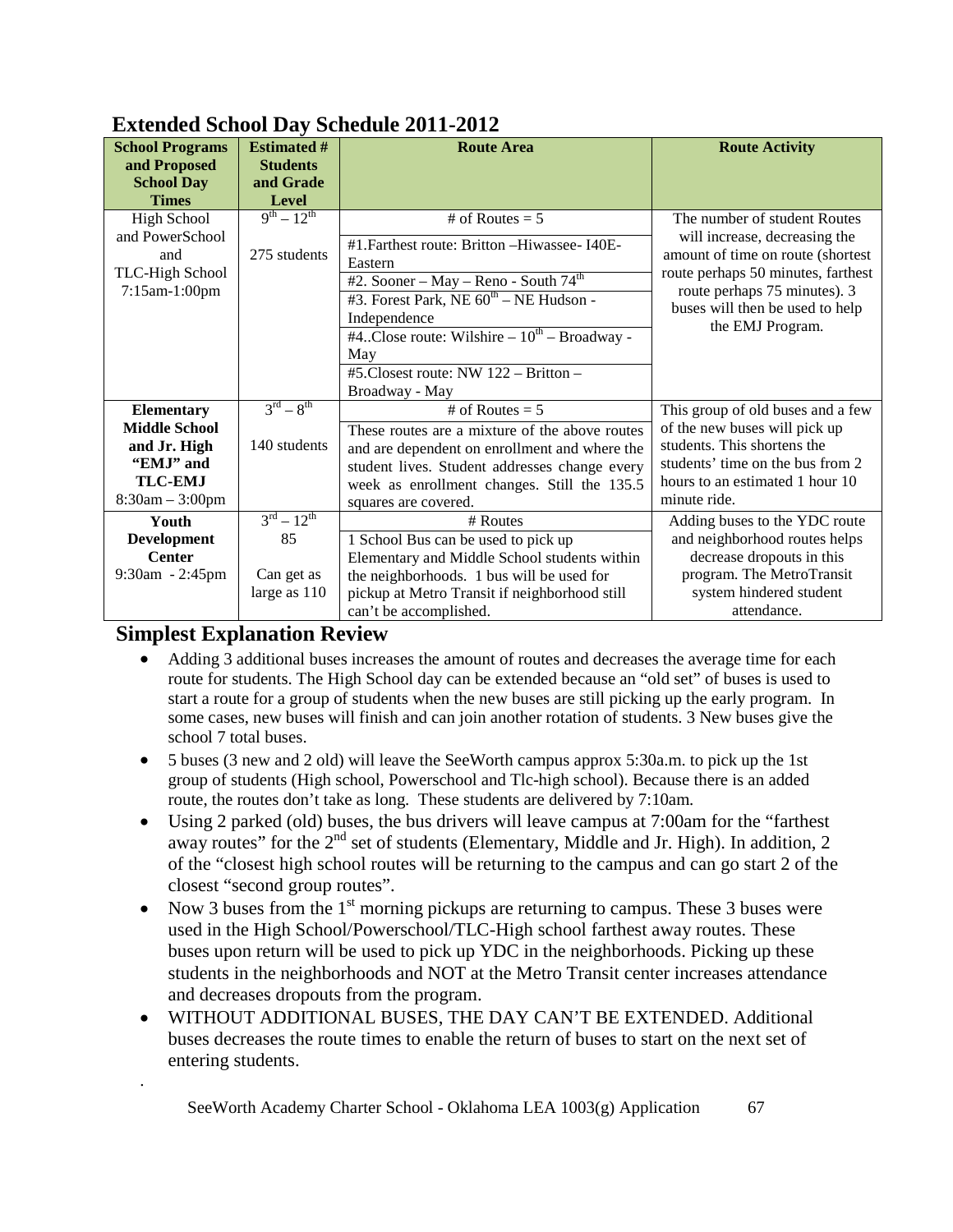# **Increased Learning Time Plan**

The following are increased learning time activity options that are being planned for each student's day.

High School Students

- Add an additional class period to each student's day.
- Implement enrichment courses into the Master Schedule.
- Continue the supplemental Reading instruction classes; add student "pull-out" sessions for the scheduled students with the HQ Reading instructor.
- Research career and College/Post Secondary Education/Career Preparation utilizing Advisory class rotations for years 2 and 3

Elementary, Middle and Jr. High School Students

- Decrease the number of elective class periods for students.
- Implement enrichment courses into the Master Schedule.
- Increase the number of supplemental courses into the Master Schedule.
- Research career and College/Post Secondary Education/Career Preparation utilizing Advisory class rotations for years 2 and 3.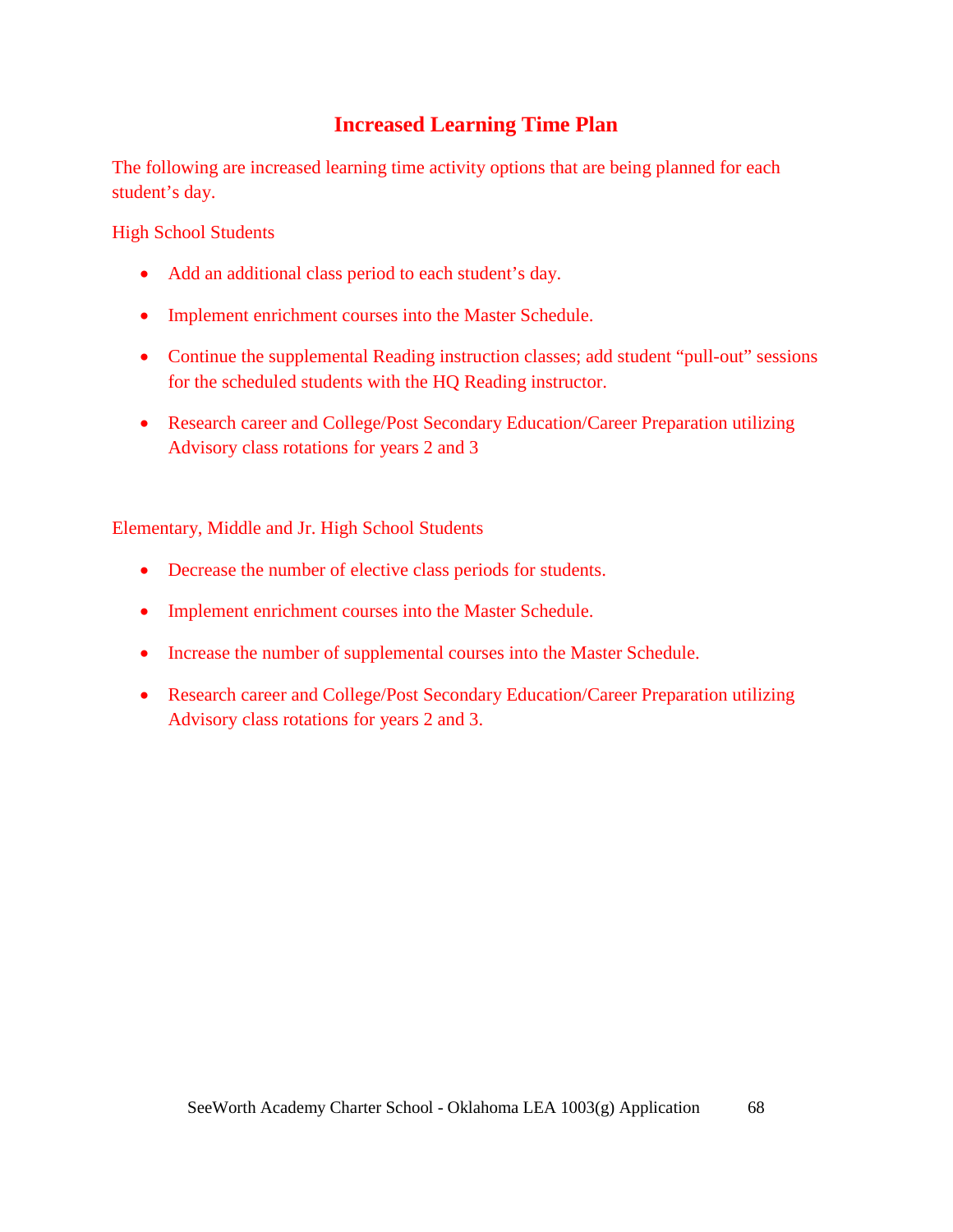# **Selection Process for External Providers**

- 1. SIG Team Meeting.
- 2. Needs Assessment.
- 3. Identify potential providers.
- 4. Write and issue requests for proposals.
- 5. Develop transparent selection process.
- 6. Review proposals, conduct due diligence and select providers.
- 7. Negotiate with Contract Provider, including goals, benchmarks, and plan to manage assets.
- 8. Initiate on-going cycle of continuous progress monitoring and adjustment of External Providers by review monthly student performance on Edperformance benchmark assessments.
- 9. Stakeholders will meet monthly to review performance of External Providers and shall make recommendation to the Director to replace an External Provider when appropriate.
- 10. When the Stakeholders recommend replacement of an External Provider, the Director shall make the recommendation to the Board, and the process for External Provider Selection shall start over.
- 11. Prepare to proactively deal with problems and adjust strategies.
- 12. Plan for evaluation and clarify who is accountable for data collection.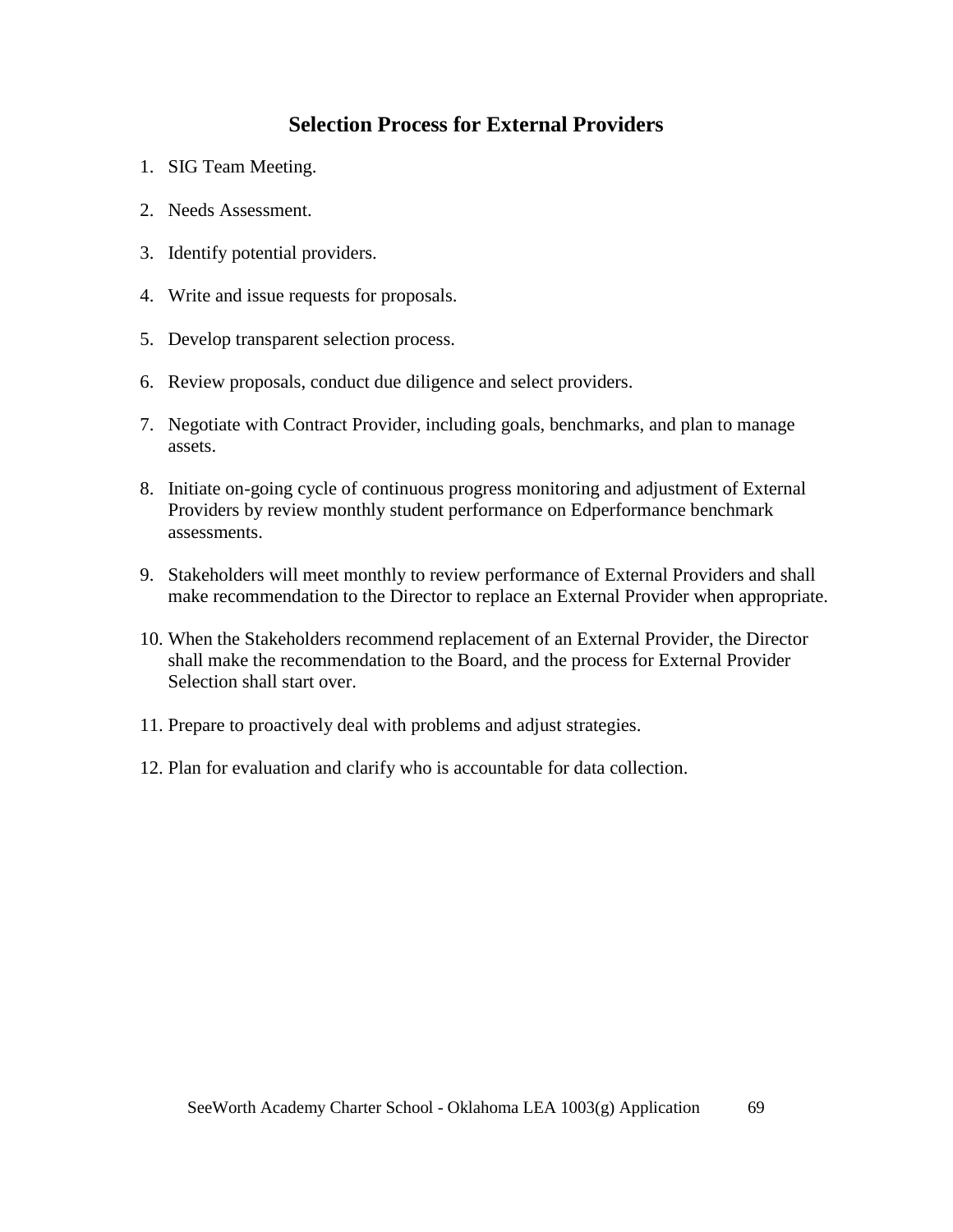# **COLLEGE/POST SECONDARY EDUCATION/CAREER PREPARATION**

## **Curriculum Research**

During year one of the grant, SeeWorth SIG Team desires to research and explore curricular and professional development programs that put an emphasis on college/post-secondary education/career preparation, such as AVID, DEPCO curriculum, and GenYes curriculum that is formal and intentional for every student. SeeWorth will research these curricular programs as well as other high-quality, researchbased career and post secondary curriculum during year one of the grant with possible implementation during years 2 and 3.

## **AVID**

AVID, Advancement via Individual Determination, is an elementary through postsecondary college readiness system that is designed to increase schoolwide learning and performance. The AVID system accelerates student learning, uses research based methods of effective instruction, provides meaningful and motivational professional development, and acts as a catalyst for systemic reform and change.

Although AVID serves all students, it focuses on the least served students in the academic middle—B, C, and even D students—who have the desire to go to college and the willingness to work hard. These are students who are capable of completing rigorous curriculum but are falling short of their potential. Typically, they will be the first in their families to attend college, and many are from lowincome or minority families. AVID pulls these students out of their unchallenging courses and puts them on the college track: acceleration instead of remediation.

The formula is simple—raise expectations of students; and, with the AVID support system in place, they will rise to the challenge. What differentiates AVID from other educational reform programs is its astounding success rate. Since 1990, more than 85,500 AVID students have graduated from high school and planned to attend college. Of the 22,210 AVID 2010 seniors who reported their plans, 91.3% intended to attend a postsecondary institution; 58.3% in four-year institutions and 33.0% in two-year institutions.

#### **AVID Research**

State-funded, independent research, together with AVID's own data, validate that the AVID collegereadiness system works. Consider: AVID students are more likely to take AP classes, complete their college eligibility requirements, and get into four-year colleges than students who don't take AVID. Almost all AVID students who participate for at least three years are accepted to college, with roughly three quarters getting into four-year universities. AVID also helps ensure students, once accepted to college, possess the higher-level skills they need for college success.

#### **DEPCO**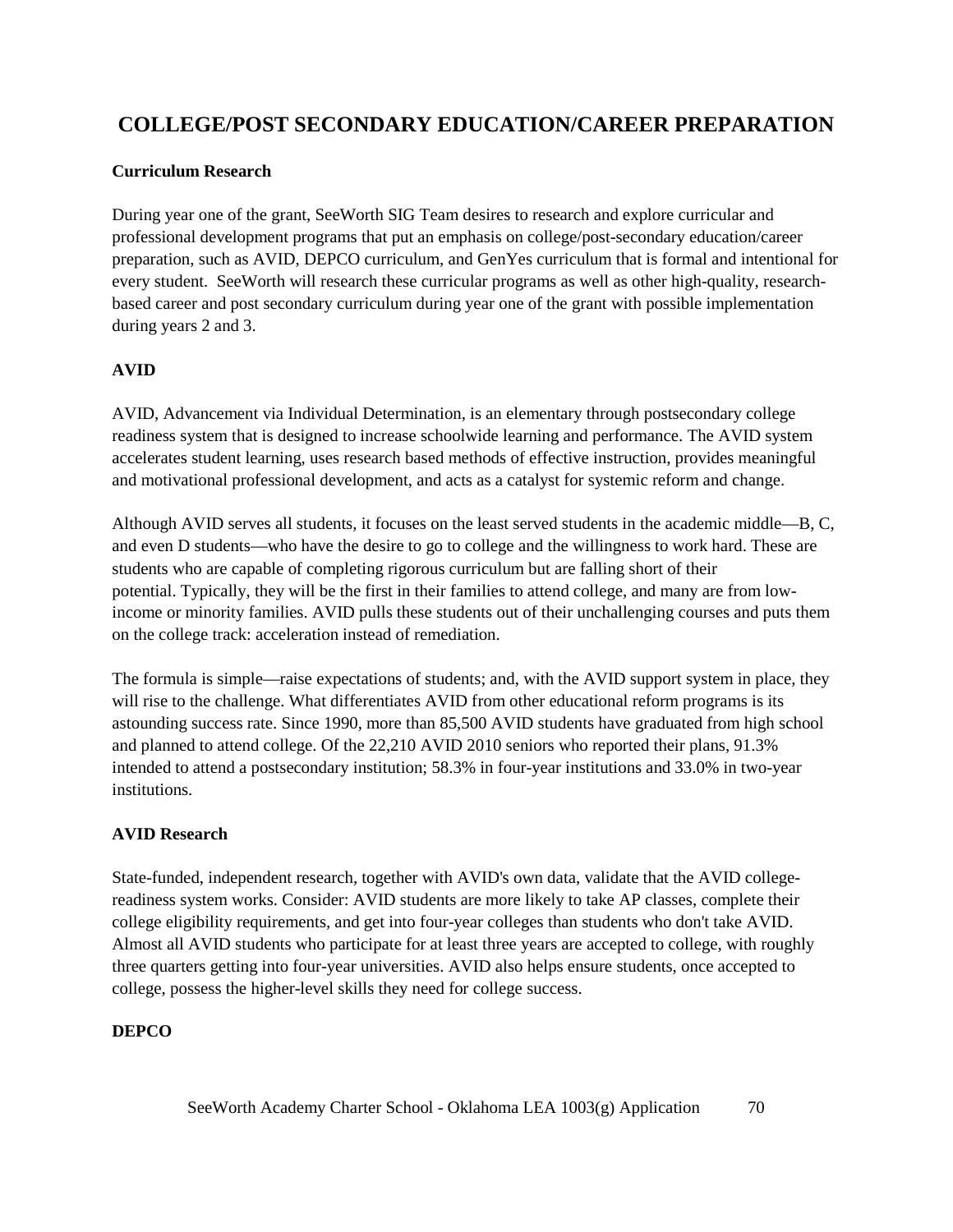DEPCO, Dependable Education Products Company, exists to challenge the idea of a general education model that marches students through a uniform curriculum. DEPCO designs and develops educational curriculum for early childhood, K-12, and post-secondary schools. It offers curriculum, software, and equipment in various topics, such as science, business, marketing, information technology, careers and technology, family and consumer sciences, manufacturing, and industrial automation and pre-engineering. DEPCO's products and services include career exploration modules, classroom management, electronics, industrial maintenance, mobile training solutions, laser engravers, mechatronic systems, and robotics; and safe cabinets, CAD and gaming software, 3D printing, and furniture; in-service training; and instructor training for professional development.

Since 1982, DEPCO has successfully furnished thousands of schools, community centers, and organizations all over North America with curriculum, software and equipment designed to suit their individual learning needs. DEPCO's approach to educating today's youth stands to revolutionize the education environment by offering engaging curricula that takes the intimidation and confusion out of the learning for both students and instructors.

#### **GenYES**

GenYES is the only student-centered research-based solution for school-wide technology integration. Students work with teachers to design technology-infused lessons and provide tech support. GenYES students learn life-long technology and leadership skills and teachers benefit from on-site, sustainable technology integration support.

#### GenYES Offers:

- **Proven Results** The GenYES model has been implemented in over 1,200 schools for 13 years in 47 states and around the world--and continues to expand.
- **Exemplary Model** The U.S. Department of Education's Expert Panel on Educational Technology rating - exemplary - the highest award given.
- **Supported by Scientific Research** GenYES is one of the most well-researched educational technology programs in history. The Northwest Regional Education Laboratory (NWREL) has provided thirteen years of external evaluation.
- **Rigorous 21st Century Technology Curriculum** GenYES students in grades 4 to 12 learn technology skills aligned to the ISTE NETS for Students. Students learn the latest technology used in schools, including Internet safety, blogs, video production, media literacy, web technology, podcasts, and more.
- **Online tools, curriculum and help desk** Innovative resources for student projects and tech support for every GenYES school.
- **Reports -** customizable reports show GenYES impact on school technology at school, district or regional level.
- **Student Empowerment** The GenYES model is the only model of technology support and professional development that involves students as equal partners.

#### **Implementation of Researched Curriculum**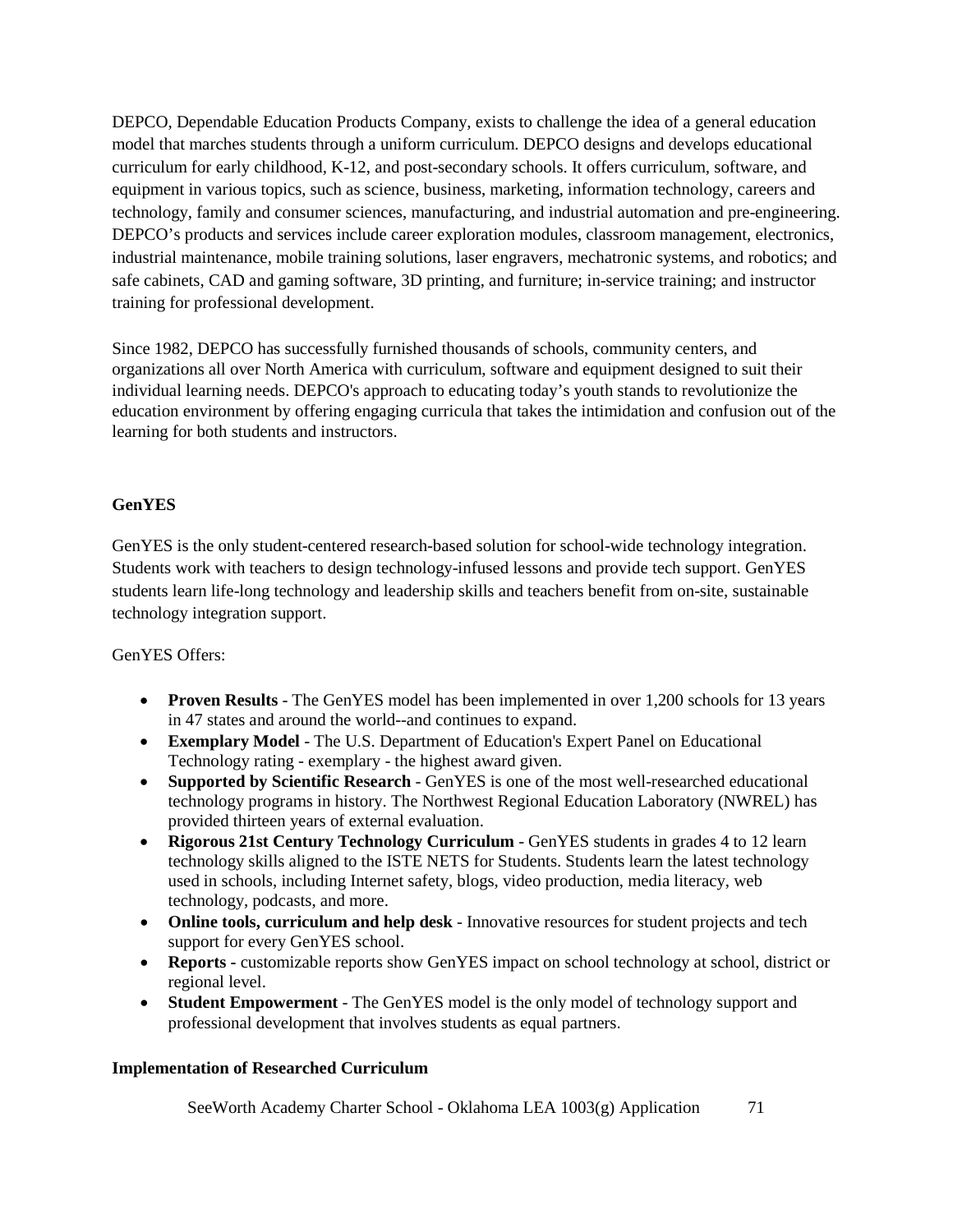Implementation of the selected curricular programs which best meets the needs of SeeWorth students will occur in years two and three and will be funded through federal, state, or local funds (for example state Department of Education alternative education funding).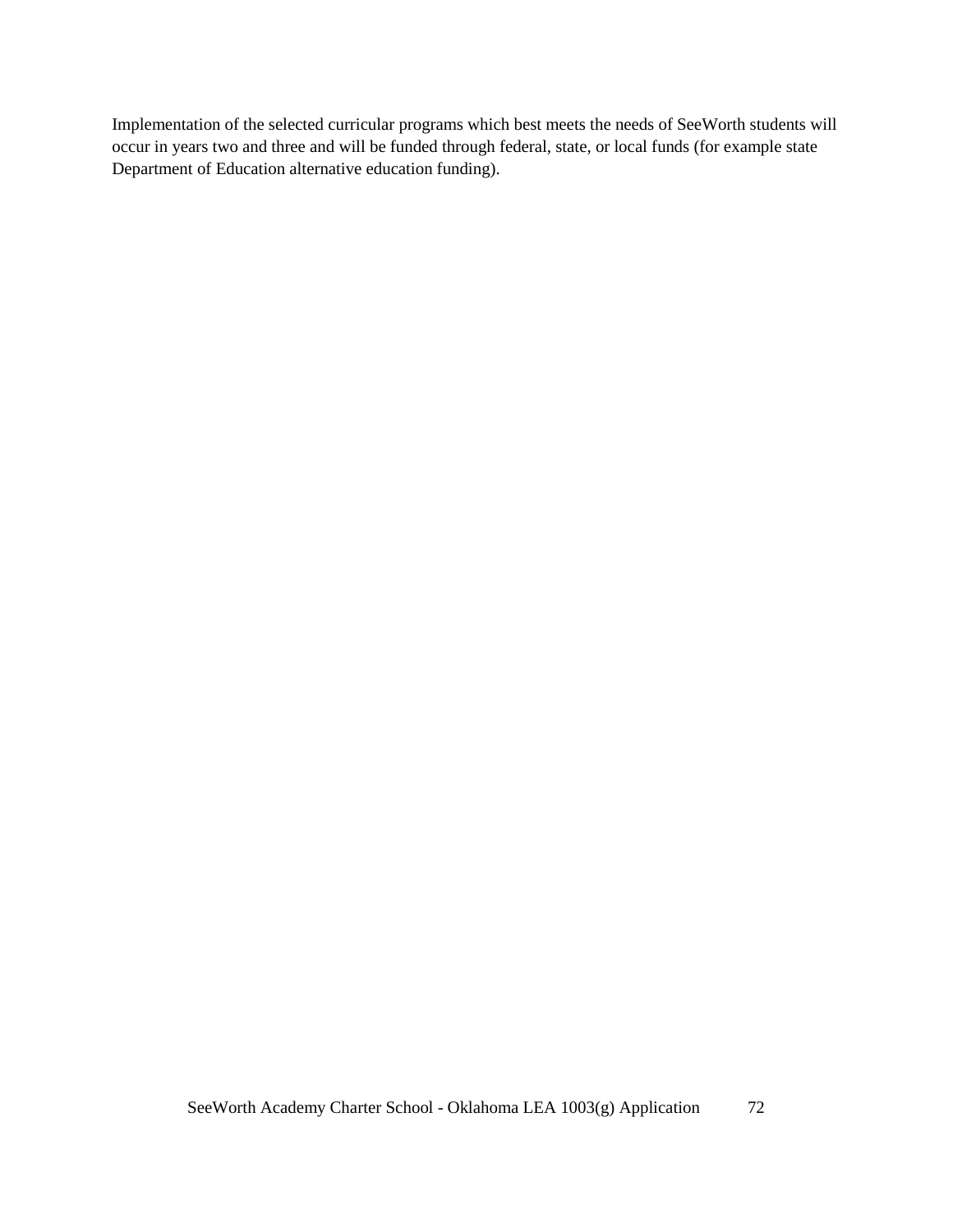# **SeeWorth SUPPLEMENTAL READING INTERVENTION TEACHER Job Description**

#### **JOB SUMMARY**

This is a supplemental position funded by a School Improvement Grant, authorized under section 1003(g) of Title I of the Elementary and Secondary Education Act of 1965 (Title I or ESEA). The Reading Intervention Teacher is responsible for providing high-level literacy learning experiences to struggling readers and teaching the course of study prescribed by the instructional programs/materials in order to reach the SeeWorth SIG Smart Goals.

#### **TYPICAL DUTIES**

- Implement scientific-based reading research strategies to enable students to develop the competencies and skills to be successful readers.
- Provides individual and group instruction designed to meet individual needs and motivate students.
- Establishes and maintains standards of student control required to achieve effective participation in all activities.
- Evaluates academic growth of students and maintains appropriate records.
- Communicates with parents through a variety of means.
- Identifies student needs and cooperates with other professional staff members in assessing and helping students solve learning problems.
- Perform other related duties as assigned.

#### **EDUCATIONAL REQUIREMENT**

The successful candidate shall meet the highly qualified status for the State of Oklahoma. A typical qualifying background would include (a) a bachelor's degree, **and** (b) 24 subject hours in the core content area from an accredited university; or (c) passed the subject specific content area state certification exam. Five or more years of teaching experience desired. Reading Specialist certification or Master's Degree in Reading preferred.

#### **ABILITIES**

Consistently assess student achievement through screening, progress monitoring, diagnostic and outcome measures; Administer and interpret assessment data to determine adequate progress, determine those in need of supplemental or intensive intervention; Become familiar with the administration and interpretation of in-depth diagnostic measures or additional assessments commonly used in the school; Deep understanding of scientific-based reading research and evidence-based practices for teaching reading and assessing student progress toward achievement of benchmarks; Knowledge of research-based strategies in literacy; General knowledge of curriculum and instruction; Conduct Edperformance assessments, gather and assist in analyzing data, and write reports related to literacy; Create an atmosphere of trust and collaboration among staff to promote professional growth and accelerate the reading achievement of struggling readers.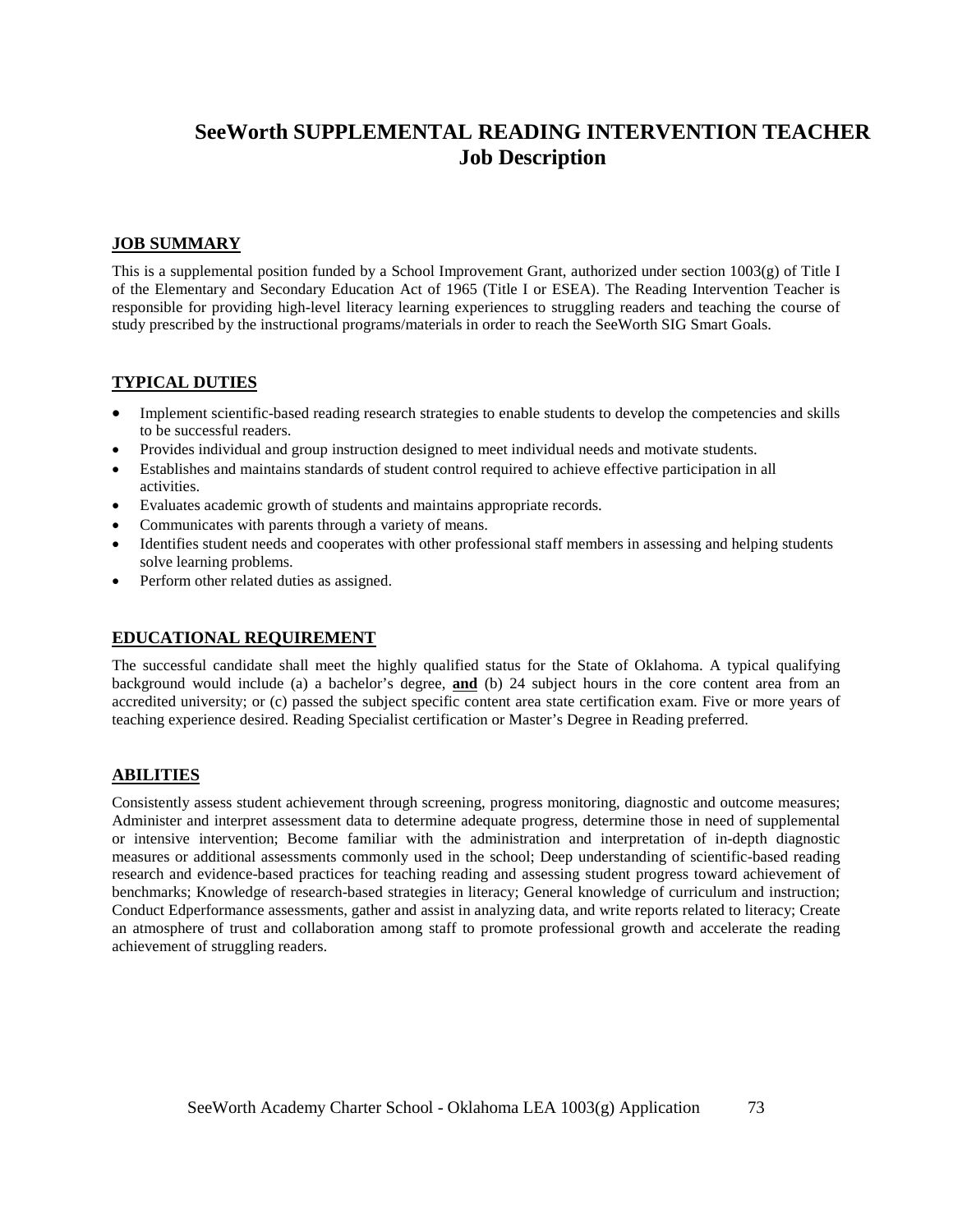## **SeeWorth SUPPLEMENTAL MATHEMATICS INTERVENTION TEACHER Job Description**

#### **JOB SUMMARY**

This is a supplemental position funded by a School Improvement Grant, authorized under section 1003(g) of Title I of the Elementary and Secondary Education Act of 1965 (Title I or ESEA). The Mathematics Intervention Teacher is responsible for providing high-level mathematics learning experiences to struggling students and teaching the course of study prescribed by the instructional programs/materials in order to reach the SeeWorth SIG Smart Goals.

#### **TYPICAL DUTIES**

- Implement scientific-based mathematics research strategies to enable students to develop the competencies and skills to be successful.
- Provides individual and group instruction designed to meet individual needs and motivate students.
- Establishes and maintains standards of student control required to achieve effective participation in all activities.
- Evaluates academic growth of students and maintains appropriate records.
- Communicates with parents through a variety of means.
- Identifies student needs and cooperates with other professional staff members in assessing and helping students solve learning problems.
- Perform other related duties as assigned.

#### **EDUCATIONAL REQUIREMENT**

The successful candidate shall meet the highly qualified status for the State of Oklahoma. A typical qualifying background would include (a) a bachelor's degree, **and** (b) 24 subject hours in the core content area from an accredited university; or (c) passed the subject specific content area state certification exam. Five or more years of teaching experience desired. Mathematics certification or Master's Degree in Mathematics preferred.

#### **ABILITIES**

Consistently assess student achievement through screening, progress monitoring, diagnostic and outcome measures; Administer and interpret assessment data to determine adequate progress, determine those in need of supplemental or intensive intervention; Become familiar with the administration and interpretation of in-depth diagnostic measures or additional assessments commonly used in the school; Deep understanding of scientific-based mathematics research and evidence-based practices for teaching mathematics and assessing student progress toward achievement of benchmarks; Knowledge of research-based strategies in mathematics; General knowledge of curriculum and instruction; Conduct Edperformance assessments, gather and assist in analyzing data, and write reports related to mathematics; Create an atmosphere of trust and collaboration among staff to promote professional growth and accelerate the mathematics achievement of struggling students.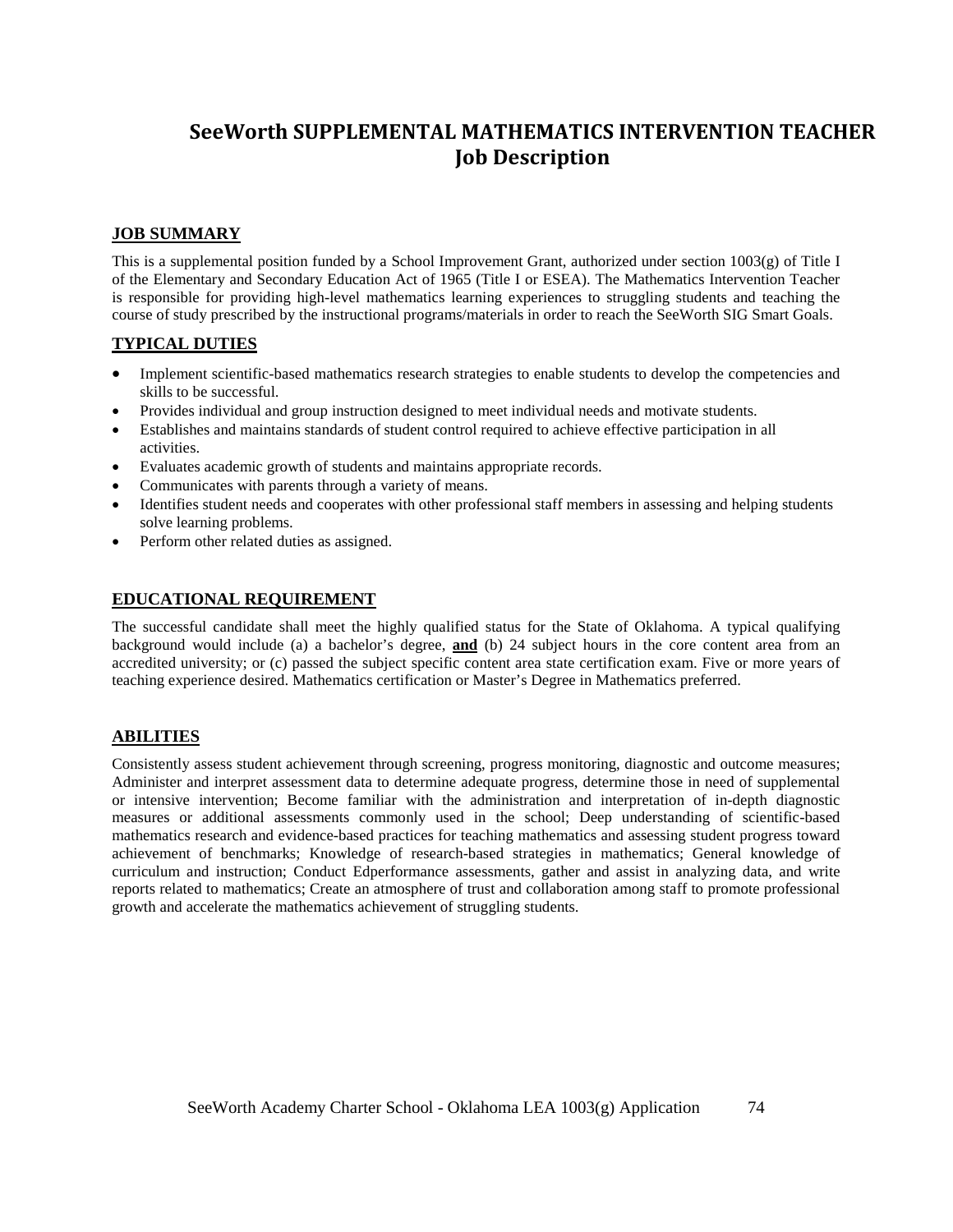# **SeeWorth SUPPLEMENTAL STUDENT ATTENDANCE ADVOCATE**

## **Job Description**

### **JOB SUMMARY**

This is a supplemental position funded by a School Improvement Grant, authorized under section 1003(g) of Title I of the Elementary and Secondary Education Act of 1965 (Title I or ESEA). The Student Attendance Advocate Develops activities which are designed to improve pupil attendance at school and which attempt to prevent or solve pupil problems involving the home, the school, and the community. Working under general supervision of the assistant principal, the Student Attendance Advocate assists with the student attendance program by contacting parents or guardians to verify student absences, preparing student absences for assistant principal's review and performing follow-up activities, making phone contacts to parents and students, and making home visits when necessary.

### **TYPICAL DUTIES**

- Assist with student attendance related issues, problems, and concerns.
- Initiate contact and maintain ongoing supervision with students having attendance problems and follow-up with parents.
- Make daily phone contact with parents and students who are absent.
- Meet with students to discuss attendance issues.
- Coordinate District activities with law enforcement agencies as required.
- Provide education awareness to students and/or parents with the primary focus on attendance, drug involvement and gang awareness.
- Maintain contact with community agencies and law enforcement agencies, making referrals for specialized services as required by the site administrator.
- Meet with the Assistant Principal to identify students having attendance problems and discuss concerns and resolutions.
- Provide positive reinforcement to students who improve attendance.
- Meet with parents and students to explain and sign attendance contract.
- Perform follow up contacts with parent or guardian by making home visits.
- Maintain necessary records and data, prepare and process written materials and documents for the purpose of disseminating information regarding student attendance.
- Perform other related duties as assigned.

### **EDUCATIONAL REQUIREMENT**

The successful candidate shall meet the highly qualified status for a Title I paraprofessional. A typical qualifying background would include (1) a secondary school diploma or its recognized equivalent, and (2) must have (a) Completed two years of study at an institution of higher education; or (b) Obtained an associate's (or higher) degree; or (c) Met a rigorous standard of quality and be able to demonstrate, through a formal State or local academic assessment, knowledge of and the ability to assist in instructing, reading, writing, and mathematics (or, as appropriate, reading readiness, writing readiness, and mathematics readiness).

Must also be knowledgeable about current principles, practices, and techniques related to Student Attendance issues and challenges; Oklahoma attendance laws and State Board regulations; SeeWorth policies and procedures; legal mandates, policies, regulations, and guidelines pertaining to student attendance; telephone procedures, techniques, and etiquette in possible negative telephone situations; modern office practices and procedures, and the use of computer terminals and data entry equipment.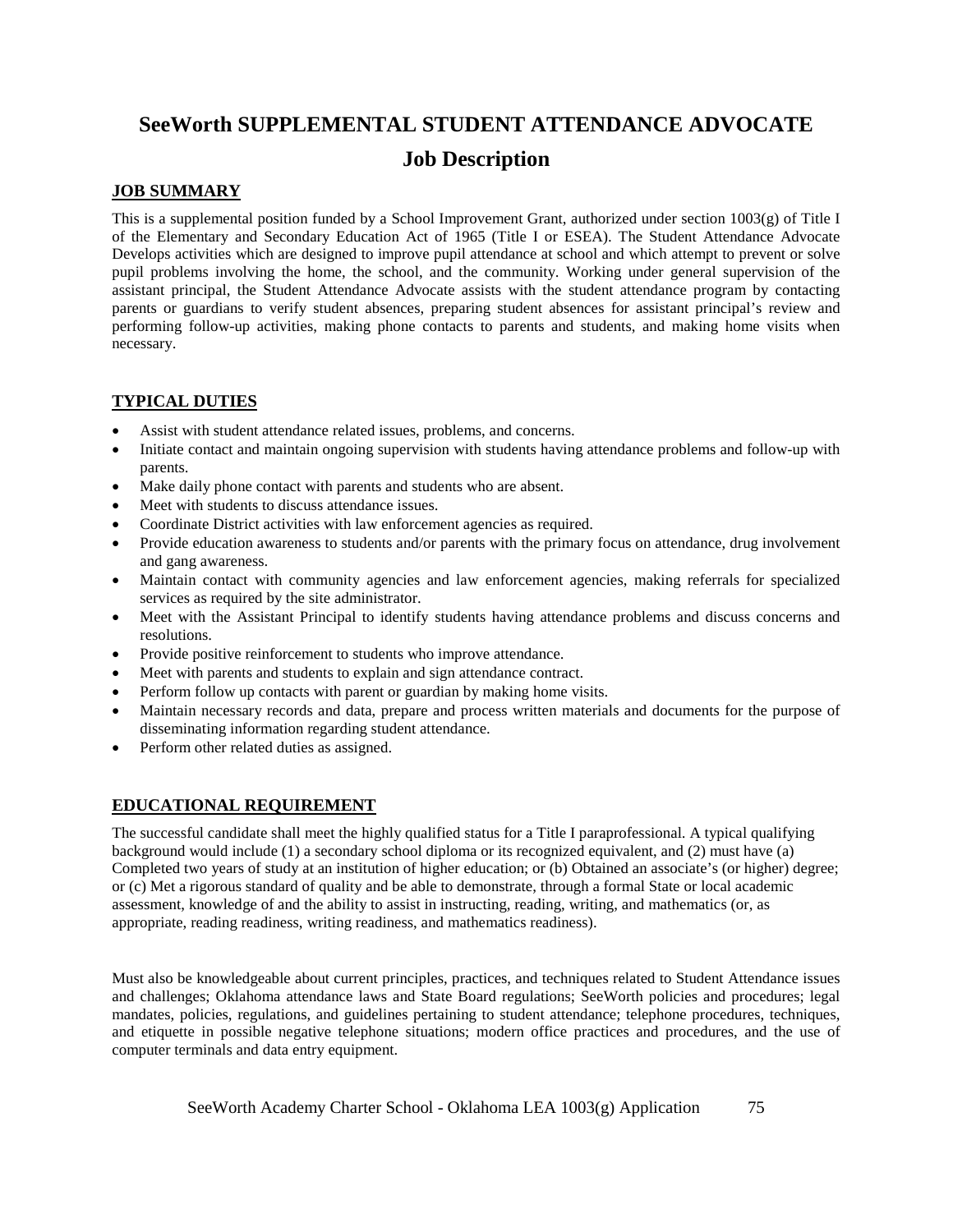#### **ABILITIES**

Plan, organize, and complete professional level responsibilities independently. Communicate effectively, orally and in writing, with all socioeconomic levels, understanding cultural differences and language barriers. Learn methods, regulations, and guidelines regarding student attendance verification. Collect, objectively analyze and present data; and prepare sound recommendations and reports. Write clearly and concisely and prepare comprehensive reports. Speak clearly and concisely and make presentations to small and large groups. Meet schedules and time lines.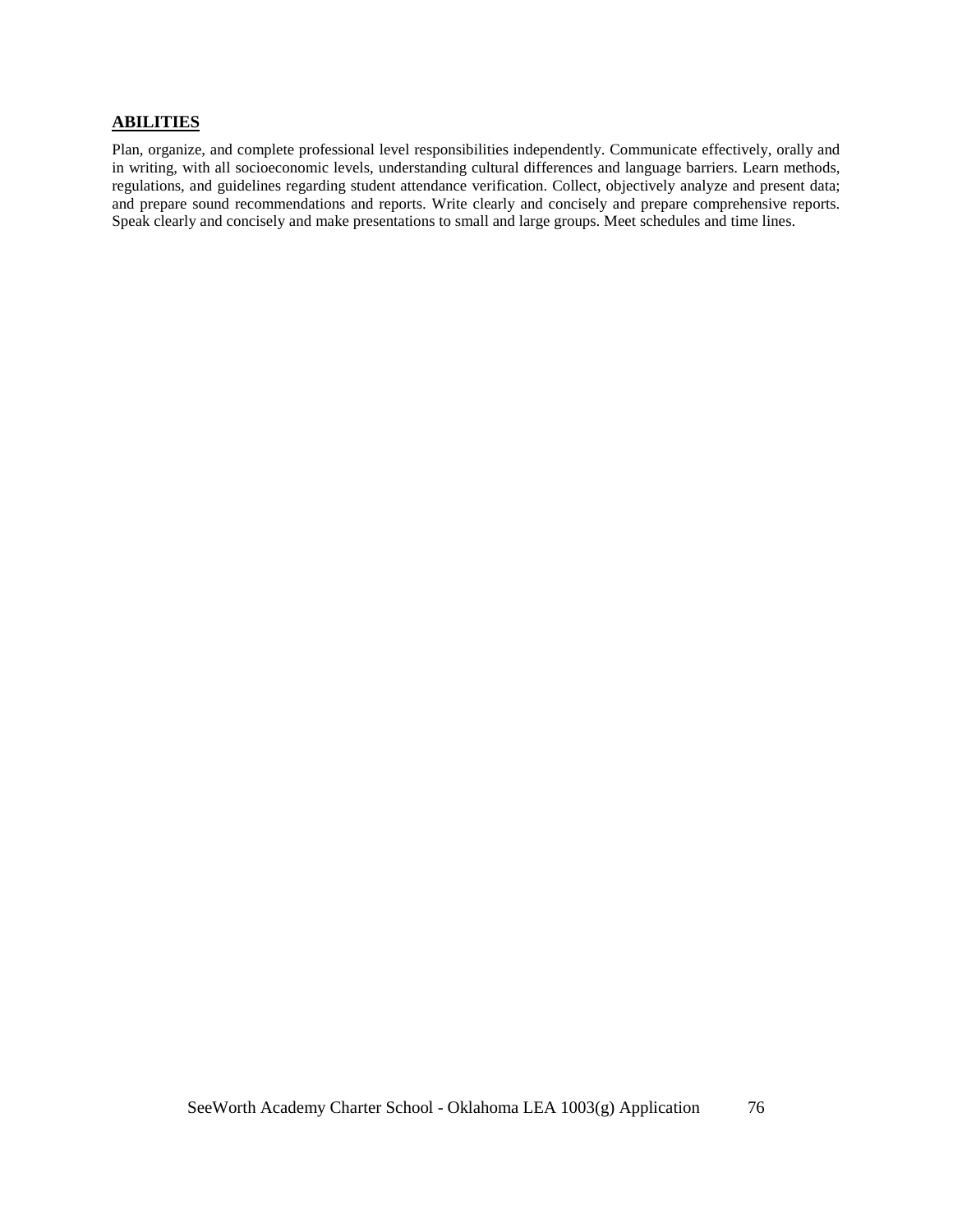## **SeeWorth SUPPLEMENTAL TURNAROUND OFFICER Job Description**

#### **JOB SUMMARY**

This is a supplemental position funded by a School Improvement Grant, authorized under section 1003(g) of Title I of the Elementary and Secondary Education Act of 1965 (Title I or ESEA). The Turnaround Officer will oversee the implementation and ensure the implementation of the transformation model as part of the 1003g Grant. The Turnaround Officer supports key stakeholder efforts to diagnose, plan and implement comprehensive school improvement strategies that dramatically increase the achievement of all students via technical assistance, coordination of SeeWorth resources and support, collection and dissemination of best practices, and the reporting and analysis of Smart Goals to ensure data and analysis driven improvement. The Turnaround Officer shall have proven success in school improvement.

### **TYPICAL DUTIES**

- Serve as the OSDE Point of Contact for all SIG related activities.
- Develop strategy and clear, specific, and ambitious performance measures for supporting SeeWorth's Transformation Program and operational priorities that are translated into work goals for SeeWorth stakeholders engaged in school turnaround efforts.
- Track and assess the effectiveness of SeeWorth's Transformation Program implementation on a frequent basis, but no less than monthly, through the implementation of a comprehensive reporting process that includes data analysis of SeeWorth's Performance Indicators and formal and informal site reviews and discussion with SeeWorth stakeholders.
- Help manage the analysis of data and the presentation of progress of data-driven initiatives using the approved reporting package and SeeWorth's Performance Indicators; communicate progress to SeeWorth stakeholders groups and incorporate their input.
- Determines resource needs for program and school success within the context of the Turnaround/Transformation Office Vision. Facilitates the achievement of objectives by established deadlines and within budget.
- Anticipate, identify, and resolve complex obstacles to ensure success of the overall school turnaround program, as well as school-specific initiatives.
- Leverage the existing strategic and operational plans as tools for monitoring performance to ensure improved student achievement by providing direct support related to goals, objectives, and targets outlined in the plans and ensures reporting and follow-up mechanisms are in place to guide achievement of goals.
- Collaborate with key stakeholders to inform all Strategic and Operational Planning and ensure implementation of action items through the use of project management software and techniques.
- Interview and survey other colleagues and SIG teams to determine benchmarking and opportunities for improvement, research specific issues and develop detailed recommendations and implementation plans to resolve.
- Build relationships and liaise with various internal departments to drive collaboration and project success; interact with and respond effectively to urgent requests from multiple internal and external SeeWorth stakeholders.
- Support and carry out SeeWorth's mission to close the achievement gap.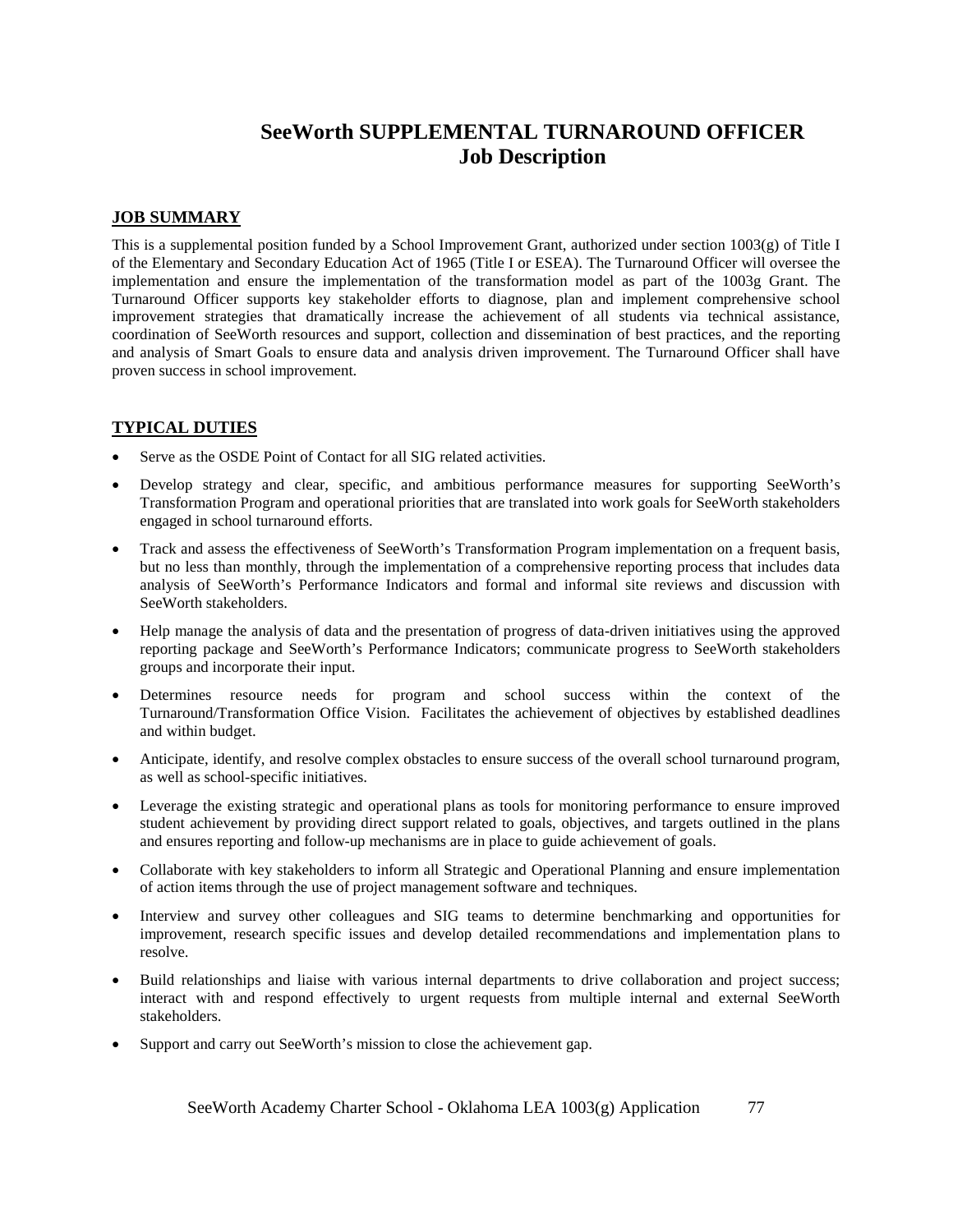- Reviews and discuss the SeeWorth's SMART goals articulated in its SIG plan and uses data to assess whether the school is on track with student achievement goals.
- Perform other duties as assigned.

#### **EDUCATIONAL REQUIREMENT**

The successful candidate shall meet the highly qualified status for the State of Oklahoma. A typical qualifying background would include (a) a bachelor's degree, **and** (b) 24 subject hours in the core content area from an accredited university; or (c) passed the subject specific content area state certification exam.

#### **ABILITIES**

Ability to demonstrate that the candidate is an education professional with strong leadership skills. Ability to work cooperatively and collaboratively with others. Excellent interpersonal skills. Ability to communicate effectively both verbally and in written form. Experience analyzing data to facilitate and support decision-making. Ability to demonstrate effective teaching and learning practices. Possess excellent planning, goal setting, coordinating, and decision-making skills to facilitate and lead change initiatives and embrace innovation. Ability to effectively engage parents, teachers and community.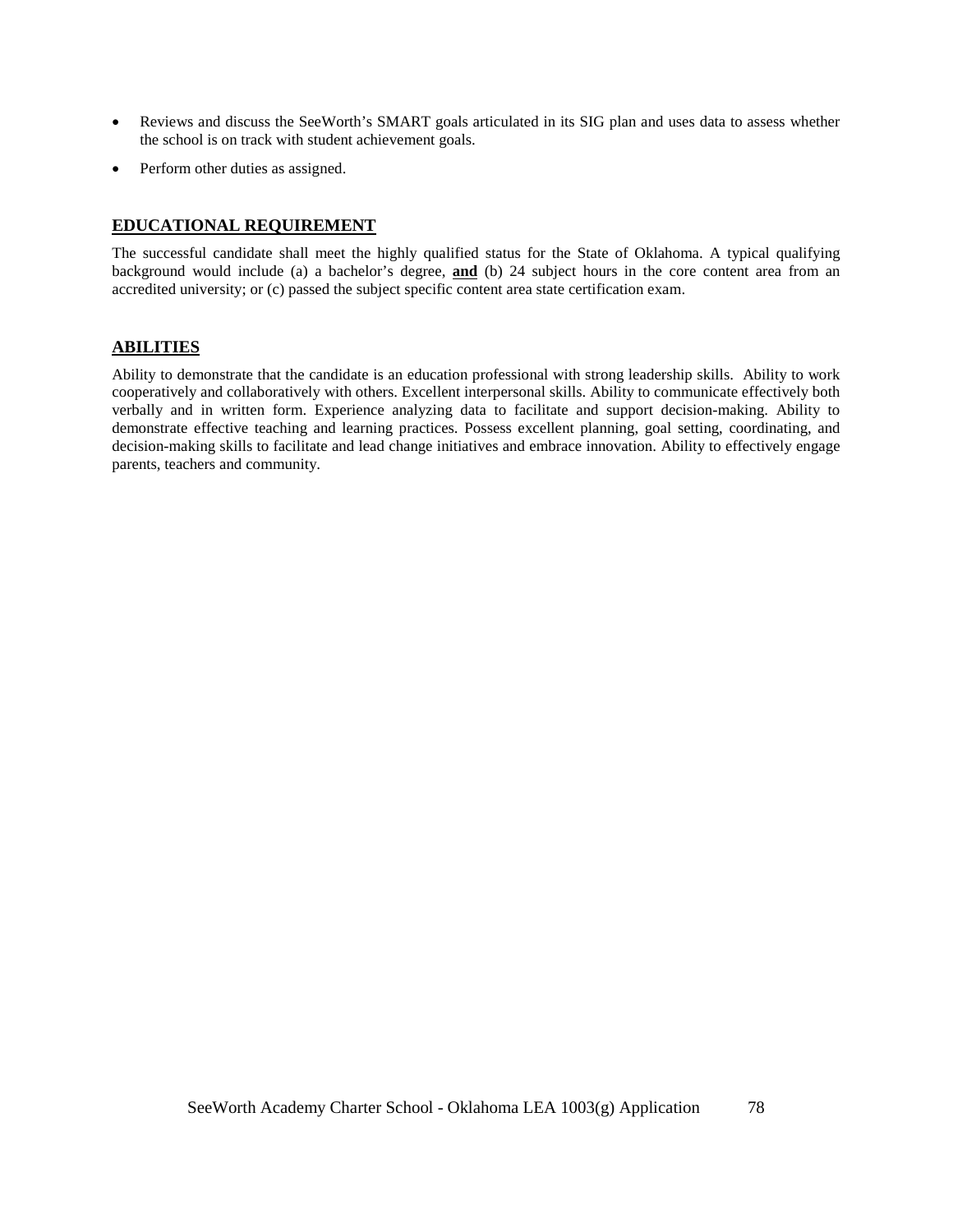# **SeeWorth SUPPLEMENTAL DATA COORDINATOR**

## **Job Description**

### **JOB SUMMARY**

This is a supplemental position funded by a School Improvement Grant, authorized under section  $1003(g)$  of Title I of the Elementary and Secondary Education Act of 1965 (Title I or ESEA). The Data Coordinator Specialist shall perform technical duties in support of SeeWorth's student testing program; assure that tests are analyzed and reported according to established procedures and time lines; compile test scores and data for special reports and statistical analysis; develop queries to gather and extract data and to generate reports; perform a variety of tasks that support instructors and daily instruction in the classrooms and the supplemental enrichment classrooms.

#### **TYPICAL DUTIES**

- Perform responsible and technical duties related to SeeWorth's SIG testing program;
- Assist the SeeWorth Principal, Turnaround Officer, and the Testing Coordinator in the coordination, preparation, distribution, collection and scoring of numerous tests.
- Prepare, type and distribute testing flow charts and schedules of tests to be administered; compile, print and distribute test rosters and labels for faculty and students as appropriate; arrange for printing of tests as needed.
- Create detailed tables and graphs for all testing results.
- Receive and separate tests results by teacher; arrange and store test results and compose memos to accompany test results; assure the confidentiality of test scores as appropriate; distribute memos and attachments according to established procedures.
- Compile test scores and statistical data for research or inclusion in special reports; research and record School Report Card testing data and prepare related reports; develop queries to gather and extract data and to generate reports.
- Research and record testing data for reports; type report and transmit to the Director, Principal, Turnaround Officer, Assistant Principal, and Testing Coordinator.
- Receive test results and prepare in-house reports of test results; distribute to the Director, Principal, Turnaround Officer, Assistant Principal, and Testing Coordinator.
- Follow-up on issues of missing data and hand score tests to complete testing results for test coordinator.
- Interpret rules, regulations and procedures related to the testing program; remain current on State, Federal and individualized test requirements; assure compliance with established regulations and time lines.
- Create and maintain up-to-date public assessment information area for dissemination to SeeWorth teachers.
- Input data into SeeWorth's database files, including individual student test results when indicated.
- Work with instructors, the Principal and the Curriculum Director or modify curriculum, instructional strategies and classroom embedded assessments to assist with the academic success of students.
- Operate office equipment including a computer, terminal, typewriter, and copier; operate various software applications to store and retrieve data.

#### **EDUCATIONAL REQUIREMENT**

The successful candidate shall meet the highly qualified status as an instructor. A typical qualifying background would include (1) a secondary school diploma or its recognized equivalent, and (2) must have (a) Completed two years of study at an institution of higher education; or (b) Obtained an associate's (or higher) degree; or (c) Met a rigorous standard of quality and be able to demonstrate, through a formal State or local academic assessment, knowledge of and the ability to assist in instructing, reading, writing, and mathematics (or, as appropriate, reading readiness, writing readiness, and mathematics readiness).

#### **ABILITIES**

Ability to plan, organize, schedule and perform technical duties in support of SeeWorth's SIG testing program; compile and prepare statistical test data for special reports and summaries; develop queries to gather and extract data and to generate reports; provide lead direction to assigned clerical staff; work independently with little direction;

SeeWorth Academy Charter School - Oklahoma LEA 1003(g) Application 79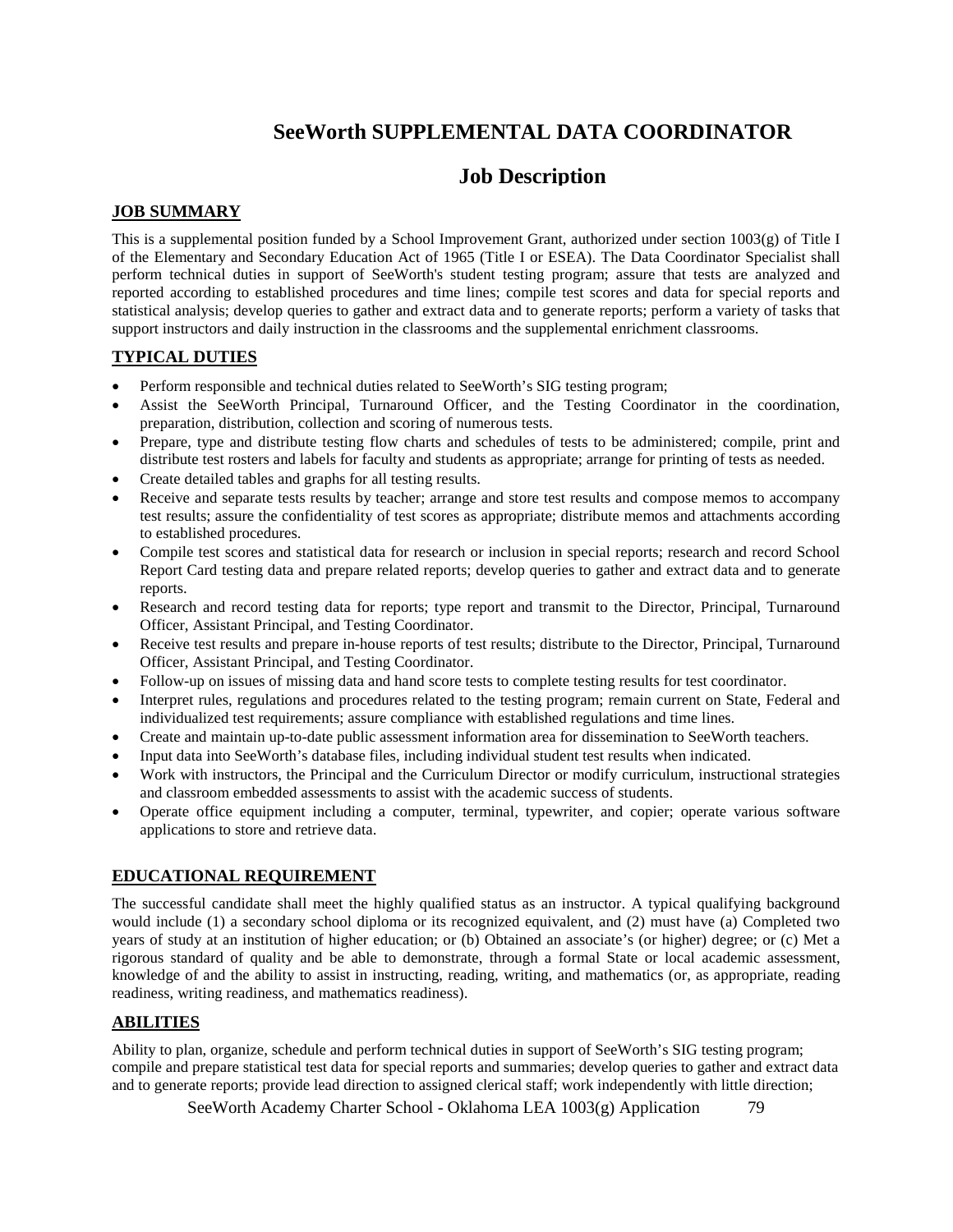learn and interpret rules and regulations related to testing programs; operate a variety of office equipment including a computer equipment; communicate effectively both orally and in writing; establish and maintain effective working relationships with others; analyze situations accurately and adopt an effective course of action; meet schedules and time lines; work confidentially with discretion; and use personal computer to input, analyze, and make graphic presentations.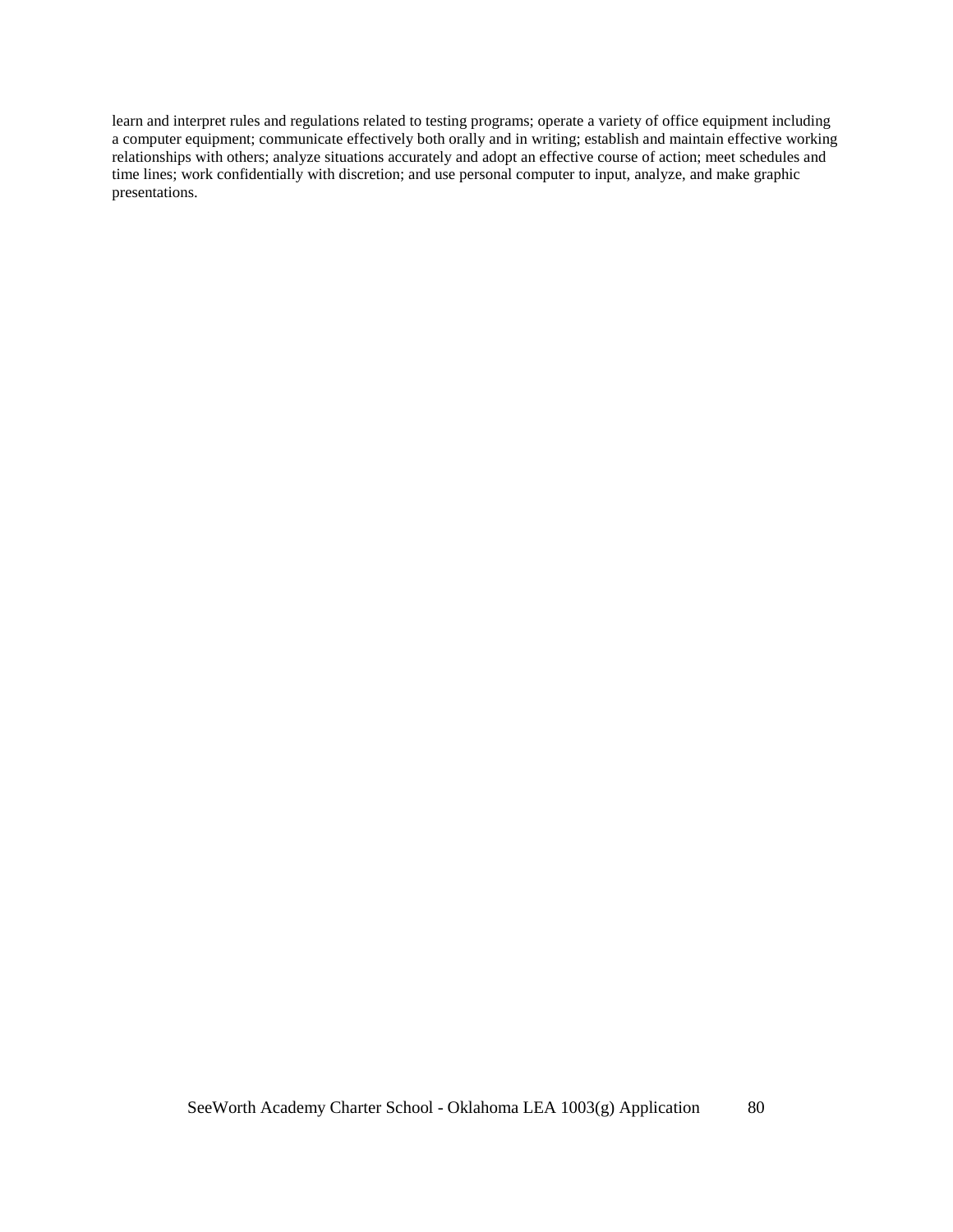# **SeeWorth SUPPLEMENTAL BUS DRIVER Job Description**

#### **JOB SUMMARY**

This is a supplemental position funded by a School Improvement Grant, authorized under section  $1003(g)$  of Title I of the Elementary and Secondary Education Act of 1965 (Title I or ESEA). The Bus Driver shall be responsible in the safe operation of light and heavy school buses in transporting students to and from SeeWorth Academy.

### **TYPICAL DUTIES**

- Transports students to and from school, following a preplanned route according to a definite time schedule;
- Regulates heating equipment and ventilation of bus for comfort of passengers;
- Drives bus carefully and in compliance with traffic regulations;
- Assumes responsibility for the safety of school children in loading, unloading and transporting them to and from school;
- Instructs children in safety precautions and practices;
- Signals children when to cross street or highway and assures that children are safely across upon departure from bus;
- Maintains discipline; reports unruly behavior to SeeWorth principal;
- Inspects and sweeps bus;
- Checks water, gas, oil and mechanical condition daily as required by Oklahoma Statutes;
- Reports delays and accidents;
- Keeps operational records and makes simple reports;
- Reports defects or problems with vehicle to Transportation Director;
- Assists Transportation Director to ensure that bus meets regular maintenance schedules;
- Performs other related duties as assigned.

#### **EDUCATIONAL REQUIREMENT**

Graduation from high school or completion of GED. Completion of first aid and bus driver training. Training on highway safety rules and regulations.

Additional Requirement: Oklahoma Class A or B Commercial Driver's License (CDL) and Oklahoma State Bus Driver Certificate. Good driving record. Must pass an annual ODOT physical examination.

#### **ABILITIES**

Knowledge of traffic and highway safety rules and regulations, and of the precautions necessary to avoid accidents. Ability to operate a bus in a safe and economical manner. Ability to understand and carry out instructions and to perform work requiring good physical condition. Ability to relate to students, parents and school system personnel. Ability to complete various forms and records, including updated route sheets, time sheets, field trip forms, incident and accident reports, etceteras.